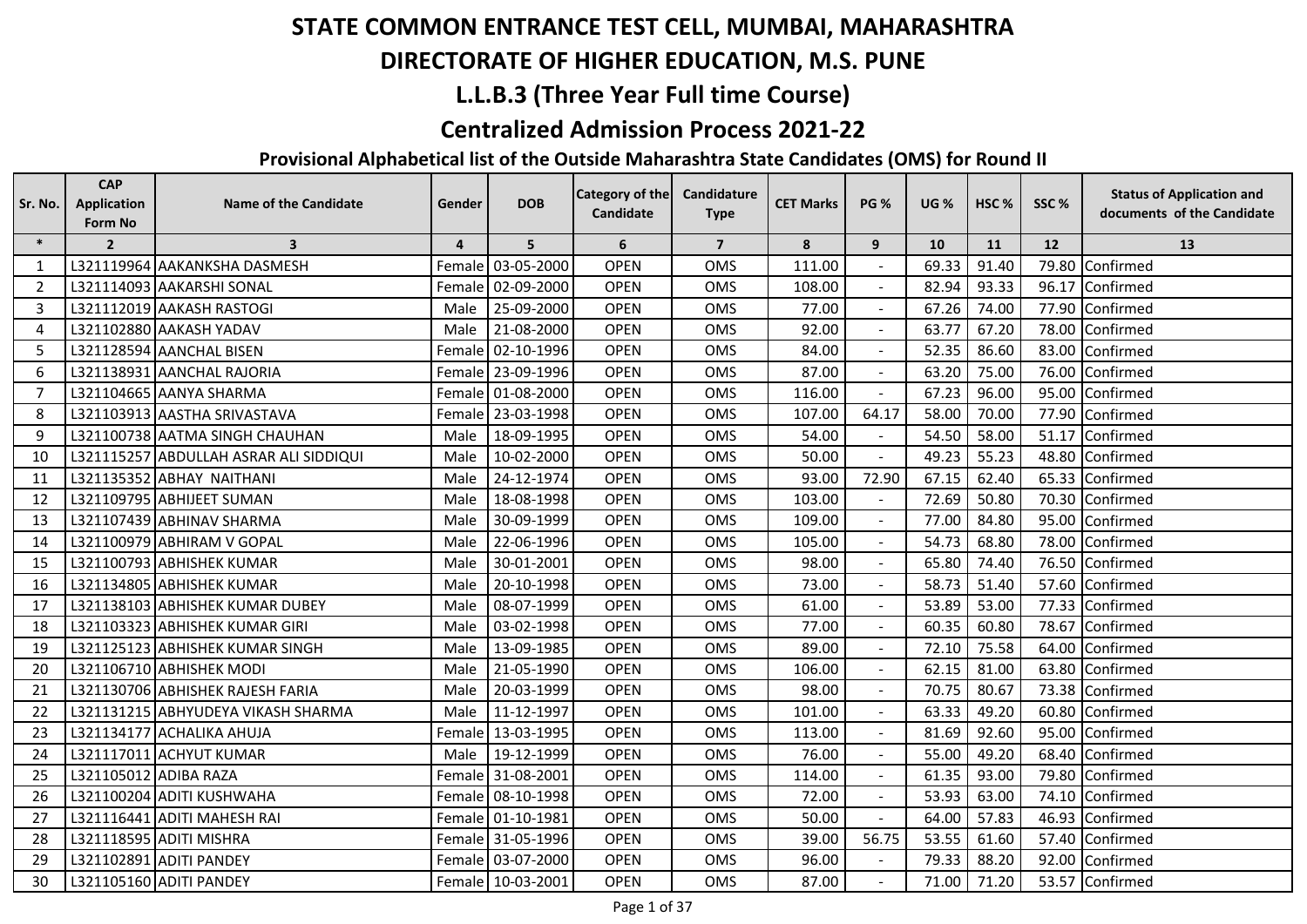## **DIRECTORATE OF HIGHER EDUCATION, M.S. PUNE**

## **L.L.B.3 (Three Year Full time Course)**

#### **Centralized Admission Process 2021-22**

| Sr. No. | <b>CAP</b><br><b>Application</b> | <b>Name of the Candidate</b>       | Gender         | <b>DOB</b> | <b>Category of the</b> | Candidature             | <b>CET Marks</b> | <b>PG %</b>    | <b>UG %</b> | HSC <sub>%</sub> | SSC% | <b>Status of Application and</b> |
|---------|----------------------------------|------------------------------------|----------------|------------|------------------------|-------------------------|------------------|----------------|-------------|------------------|------|----------------------------------|
|         | <b>Form No</b>                   |                                    |                |            | Candidate              | <b>Type</b>             |                  |                |             |                  |      | documents of the Candidate       |
| $\ast$  | $\overline{2}$                   | $\overline{\mathbf{3}}$            | $\overline{4}$ | 5          | 6                      | $\overline{\mathbf{z}}$ | 8                | 9              | 10          | 11               | 12   | 13                               |
| 31      |                                  | L321133162 ADITY SINHA             | Female         | 13-06-1999 | <b>OPEN</b>            | <b>OMS</b>              | 114.00           |                | 68.63       | 67.00            |      | 73.00 Confirmed                  |
| 32      |                                  | L321123965 ADITYA NARENDRANATH     | Male           | 11-10-1999 | <b>OPEN</b>            | OMS                     | 91.00            |                | 59.67       | 87.80            |      | 68.20 Confirmed                  |
| 33      |                                  | L321104588 ADITYA PRASANNA HEGDE   | Male           | 12-01-1999 | <b>OPEN</b>            | OMS                     | 95.00            |                | 78.40       | 81.85            |      | 86.40 Confirmed                  |
| 34      |                                  | L321102967 ADITYA SHARMA           | Male           | 10-06-1999 | <b>OPEN</b>            | <b>OMS</b>              | 102.00           |                | 62.83       | 76.40            |      | 76.00 Confirmed                  |
| 35      |                                  | L321101893 ADITYA VIDHU SHARMA     | Male           | 19-12-1999 | <b>OPEN</b>            | <b>OMS</b>              | 96.00            |                | 64.33       | 73.40            |      | 68.40 Confirmed                  |
| 36      |                                  | L321122326 AGALE SANDEEP KASHINATH | Male           | 16-09-1981 | <b>OPEN</b>            | OMS                     | 57.00            | 59.81          | 42.10       | 44.33            |      | 52.53 Confirmed                  |
| 37      |                                  | L321102713 AGNIBHA MUKHERJEE       | Female         | 21-03-2000 | <b>OPEN</b>            | OMS                     | 92.00            |                | 62.59       | 79.67            |      | 80.17 Confirmed                  |
| 38      |                                  | L321118612 AGRIM CHAHAL            | Male           | 14-05-2000 | <b>OPEN</b>            | <b>OMS</b>              | 91.00            |                | 64.17       | 62.20            |      | 66.50 Confirmed                  |
| 39      |                                  | L321140818 AISHWARYA CHAWRA        | Female         | 29-08-1993 | <b>OPEN</b>            | <b>OMS</b>              | 73.00            |                | 66.04       | 74.60            |      | 52.20 Confirmed                  |
| 40      |                                  | L321100382 AJAY KUMAR              | Male           | 28-08-1994 | <b>OPEN</b>            | OMS                     | 92.00            | $\blacksquare$ | 54.92       | 66.00            |      | 67.80 Confirmed                  |
| 41      |                                  | L321140883 AJAY KUMAR JAISWAL      | Male           | 20-03-1999 | <b>OPEN</b>            | OMS                     | 73.00            |                | 66.50       | 63.20            |      | 76.00 Confirmed                  |
| 42      |                                  | L321132501 AJAY PRAKASH KARN       | Male           | 02-07-1982 | <b>OPEN</b>            | <b>OMS</b>              | 95.00            |                | 59.07       | 60.90            |      | 59.86 Confirmed                  |
| 43      | L321110664 AJIT.                 |                                    | Male           | 05-06-1997 | <b>OPEN</b>            | <b>OMS</b>              | 94.00            | 72.38          | 68.33       | 82.80            |      | 74.00 Confirmed                  |
| 44      |                                  | L321132092 AJIT KUMAR              | Male           | 12-09-1990 | <b>OPEN</b>            | OMS                     | 76.00            |                | 61.75       | 71.80            |      | 80.33 Confirmed                  |
| 45      |                                  | L321135422 AJIT PAL SINGH DAIA     | Male           | 24-09-1975 | <b>OPEN</b>            | <b>OMS</b>              | 111.00           | $\blacksquare$ | 64.94       | 71.38            |      | 84.36 Confirmed                  |
| 46      |                                  | L321113814 AKANKKSHA RUSTAGI       | Female         | 10-07-1999 | <b>OPEN</b>            | OMS                     | 103.00           | $\blacksquare$ | 67.46       | 95.80            |      | 83.60 Confirmed                  |
| 47      | L321104647 AKANKSHA              |                                    | Female         | 08-12-1998 | <b>OPEN</b>            | <b>OMS</b>              | 96.00            |                | 84.98       | 62.00            |      | 68.40 Confirmed                  |
| 48      | L321100780 AKANKSHA              |                                    | Female         | 12-06-1997 | <b>OPEN</b>            | <b>OMS</b>              | 87.00            |                | 56.27       | 69.80            |      | 70.00 Confirmed                  |
| 49      |                                  | L321113846 AKANKSHA SINGH          | Female         | 20-09-1999 | <b>OPEN</b>            | <b>OMS</b>              | 102.00           |                | 74.23       | 72.33            |      | 83.60 Confirmed                  |
| 50      |                                  | L321108080 AKANKSHIT MISHRA        | Male           | 03-02-1997 | <b>OPEN</b>            | <b>OMS</b>              | 113.00           | $\blacksquare$ | 52.62       | 82.60            |      | 66.50 Confirmed                  |
| 51      |                                  | L321124906 AKANSHA KONDINYA        | Female         | 30-03-2001 | <b>OPEN</b>            | <b>OMS</b>              | 89.00            |                | 75.87       | 87.00            |      | 83.60 Confirmed                  |
| 52      |                                  | L321103753 AKARSHI SINGH           | Female         | 30-11-1999 | <b>OPEN</b>            | <b>OMS</b>              | 74.00            |                | 57.05       | 67.40            |      | 76.00 Confirmed                  |
| 53      |                                  | L321114993 AKASH CHANDNA           | Male           | 15-10-2000 | <b>OPEN</b>            | <b>OMS</b>              | 105.00           |                | 57.73       | 82.40            |      | 72.20 Confirmed                  |
| 54      |                                  | L321104123 AKASH CHAUDHARY         | Male           | 18-09-1999 | <b>OPEN</b>            | <b>OMS</b>              | 102.00           |                | 61.75       | 85.40            |      | 75.33 Confirmed                  |
| 55      | L321101335 AKASH JHA             |                                    | Male           | 09-01-2000 | <b>OPEN</b>            | OMS                     | 108.00           | $\blacksquare$ | 68.65       | 88.80            |      | 62.70 Confirmed                  |
| 56      | L321104793 AKASH PAL             |                                    | Male           | 23-10-1998 | <b>OPEN</b>            | <b>OMS</b>              | 88.00            | $\blacksquare$ | 52.67       | 63.80            |      | 70.40 Confirmed                  |
| 57      |                                  | L321100214 AKRITI SINHA            | Female         | 16-04-2000 | <b>OPEN</b>            | <b>OMS</b>              | 102.00           |                | 64.92       | 74.67            |      | 67.83 Confirmed                  |
| 58      |                                  | L321129894 AKSHAT RATHORE          | Male           | 15-09-1990 | <b>OPEN</b>            | <b>OMS</b>              | 115.00           | 71.00          | 69.16       | 72.20            |      | 81.60 Confirmed                  |
| 59      |                                  | L321112614 AKSHATA KATARA          | Female         | 21-05-1999 | <b>OPEN</b>            | <b>OMS</b>              | 112.00           |                | 58.06       | 83.00            |      | 79.80 Confirmed                  |
| 60      |                                  | L321131497 AKSHAY ANKUSH NARKAR    | Male           | 30-10-1986 | <b>OPEN</b>            | OMS                     | 68.00            |                | 59.44       | 41.33            |      | 46.40 Confirmed                  |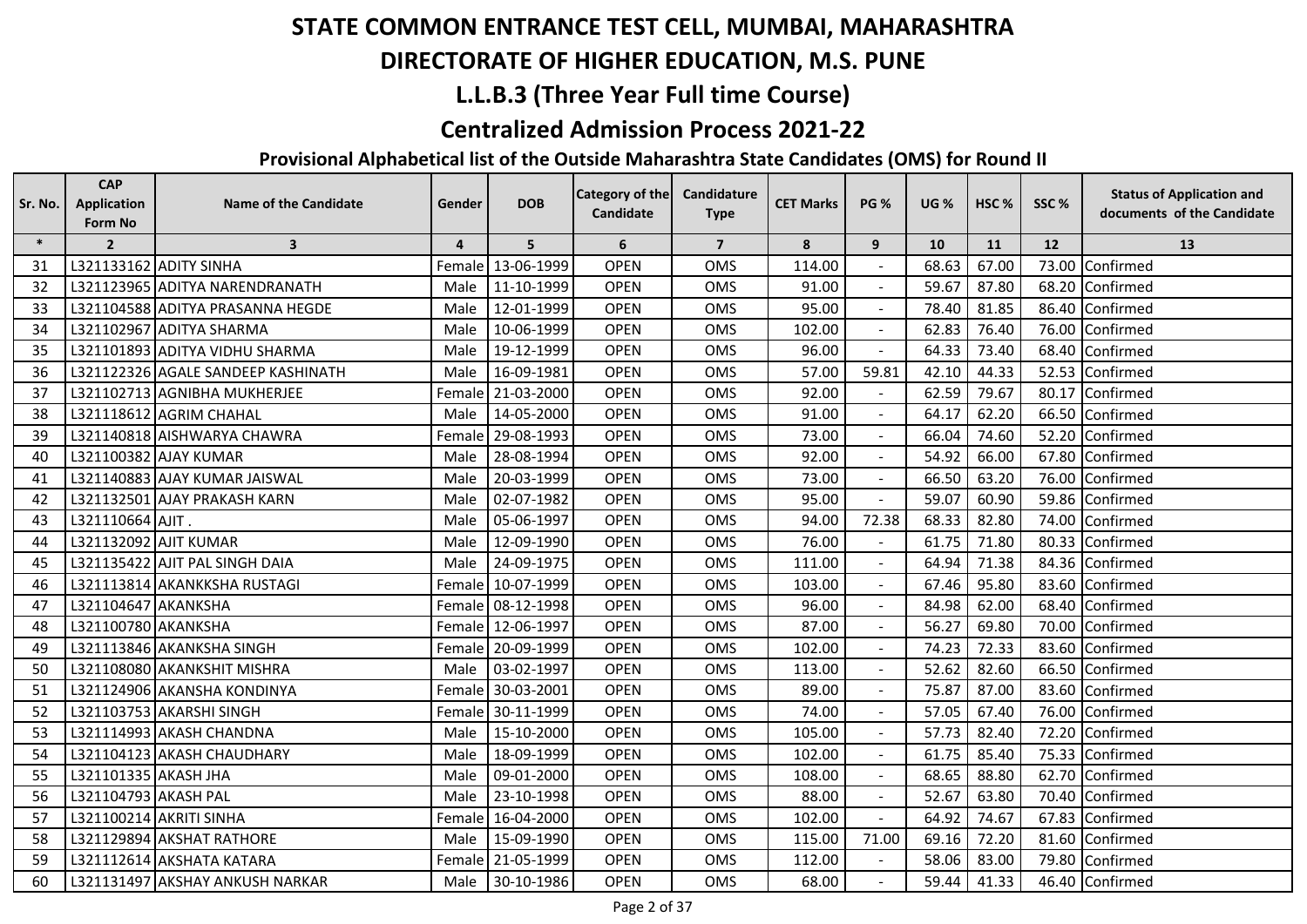## **DIRECTORATE OF HIGHER EDUCATION, M.S. PUNE**

## **L.L.B.3 (Three Year Full time Course)**

#### **Centralized Admission Process 2021-22**

| Sr. No. | <b>CAP</b><br><b>Application</b> | <b>Name of the Candidate</b>           | Gender         | <b>DOB</b>        | Category of the | Candidature    | <b>CET Marks</b> | <b>PG %</b>              | <b>UG %</b> | HSC <sub>%</sub> | SSC% | <b>Status of Application and</b> |
|---------|----------------------------------|----------------------------------------|----------------|-------------------|-----------------|----------------|------------------|--------------------------|-------------|------------------|------|----------------------------------|
|         | Form No                          |                                        |                |                   | Candidate       | <b>Type</b>    |                  |                          |             |                  |      | documents of the Candidate       |
| $\ast$  | $\overline{2}$                   | $\overline{\mathbf{3}}$                | $\overline{4}$ | 5                 | 6               | $\overline{7}$ | 8                | 9                        | 10          | 11               | 12   | 13                               |
| 61      |                                  | L321119891 AKSHAY JAIN                 | Male           | 24-11-1993        | <b>OPEN</b>     | <b>OMS</b>     | 89.00            |                          | 73.65       | 80.20            |      | 85.60 Confirmed                  |
| 62      |                                  | L321122256 AKSHAY SIROYA               | Male           | 20-11-1992        | <b>OPEN</b>     | OMS            | 93.00            |                          | 82.88       | 73.33            |      | 89.00 Confirmed                  |
| 63      |                                  | L321100663 AKSHAYA SAURABH PALANDE     |                | Female 05-05-1992 | <b>OPEN</b>     | OMS            | 84.00            |                          | 82.40       | 84.33            |      | 88.48 Confirmed                  |
| 64      |                                  | L321100246 AKSHIT PRAJAPATI            | Male           | 14-04-2000        | <b>OPEN</b>     | <b>OMS</b>     | 100.00           |                          | 64.88       | 71.60            |      | 70.40 Confirmed                  |
| 65      |                                  | L321130398 ALLEN JACOB THADALIPARAMBIL | Male           | 20-01-1998        | <b>OPEN</b>     | <b>OMS</b>     | 82.00            |                          | 49.95       | 65.08            |      | 62.40 Confirmed                  |
| 66      |                                  | L321147151 ALOORKAR PANDURANG MANIKRAO | Male           | 22-07-1985        | <b>OPEN</b>     | <b>OMS</b>     | 88.00            | 60.90                    | 47.60       | 78.50            |      | 65.87 Confirmed                  |
| 67      |                                  | L321102737 ALPANA CHAUHAN              | Female         | 03-01-1969        | <b>OPEN</b>     | <b>OMS</b>     | 57.00            |                          | 47.46       | 44.00            |      | 40.93 Confirmed                  |
| 68      |                                  | L321103240 AMAN DWIVEDI                | Male           | 30-06-2001        | <b>OPEN</b>     | <b>OMS</b>     | 108.00           |                          | 58.22       | 70.60            |      | 80.00 Confirmed                  |
| 69      |                                  | L321141741 AMAN GANGRADE               | Male           | 23-11-1998        | <b>OPEN</b>     | <b>OMS</b>     | 81.00            |                          | 66.83       | 75.20            |      | 74.50 Confirmed                  |
| 70      |                                  | L321132106 AMAN KUMAR                  | Male           | 08-04-1994        | <b>OPEN</b>     | OMS            | 113.00           | $\blacksquare$           | 76.49       | 73.20            |      | 77.80 Confirmed                  |
| 71      |                                  | L321100121 AMAN KUMAR KEWATE           | Male           | 10-07-1996        | <b>OPEN</b>     | OMS            | 32.00            |                          | 66.53       | 63.20            |      | 59.33 Confirmed                  |
| 72      |                                  | L321126071 AMAN KUMAR PANDEY           | Male           | 18-08-2000        | <b>OPEN</b>     | <b>OMS</b>     | 77.00            |                          | 64.67       | 60.80            |      | 63.50 Confirmed                  |
| 73      |                                  | L321134935 AMAN KUMAR SONI             | Male           | 31-12-1999        | <b>OPEN</b>     | <b>OMS</b>     | 95.00            |                          | 65.13       | 57.80            |      | 85.60 Confirmed                  |
| 74      |                                  | L321122305 AMAR NATH                   | Male           | 01-03-1969        | <b>OPEN</b>     | OMS            | 80.00            |                          | 58.52       | 63.40            |      | 63.67 Confirmed                  |
| 75      |                                  | L321114195 AMARDIP GAUTAM              | Male           | 05-03-1991        | <b>OPEN</b>     | OMS            | 107.00           | $\blacksquare$           | 74.75       | 64.20            |      | 74.00 Confirmed                  |
| 76      |                                  | L321136904 AMATULLA AKIL CHUNAWALA     | Female         | 02-09-2000        | <b>OPEN</b>     | OMS            | 87.00            | $\overline{\phantom{a}}$ | 88.85       | 93.40            |      | 80.75 Confirmed                  |
| 77      |                                  | L321100733 AMBIKA SHARMA               |                | Female 10-07-1998 | <b>OPEN</b>     | OMS            | 85.00            |                          | 70.10       | 75.40            |      | 74.50 Confirmed                  |
| 78      |                                  | L321110864 AMISHA VAIBHAV JOSHI        |                | Female 11-05-2000 | <b>OPEN</b>     | OMS            | 74.00            |                          | 61.65       | 64.60            |      | 68.40 Confirmed                  |
| 79      |                                  | L321110623 AMIT BHASKAR JARE           | Male           | 31-10-1989        | <b>OPEN</b>     | OMS            | 67.00            |                          | 65.54       | 46.17            |      | 45.33 Confirmed                  |
| -80     |                                  | L321137908 AMIT KUMAR                  | Male           | 06-12-2000        | <b>OPEN</b>     | <b>OMS</b>     | 65.00            | $\sim$                   | 63.63       | 60.40            |      | 79.80 Confirmed                  |
| 81      |                                  | L321108433 AMIT KUMAR CHOUDHARY        | Male           | 01-03-1979        | <b>OPEN</b>     | OMS            | 94.00            |                          | 62.63       | 77.33            |      | 60.78 Confirmed                  |
| 82      |                                  | L321104757 AMIT KUMAR YADAV            | Male           | 14-04-1998        | <b>OPEN</b>     | <b>OMS</b>     | 83.00            |                          | 66.38       | 61.20            |      | 46.29 Confirmed                  |
| 83      |                                  | L321117825 AMITKUMAR SOMNATH VERMA     | Male           | 27-07-1978        | <b>OPEN</b>     | OMS            | 89.00            |                          | 45.44       | 66.60            |      | 73.82 Confirmed                  |
| 84      |                                  | L321119752 AMRESH KUMAR JHA            | Male           | 05-06-1978        | <b>OPEN</b>     | <b>OMS</b>     | 68.00            |                          | 45.30       | 52.20            |      | 37.00 Confirmed                  |
| 85      |                                  | L321110264 AMRISH B SUKHADIYA          | Male           | 30-06-1978        | <b>OPEN</b>     | <b>OMS</b>     | 101.00           | 48.33                    | 61.87       | 44.38            |      | 57.29 Confirmed                  |
| 86      |                                  | L321146452 AMRISH DUBEY                | Male           | 25-06-1974        | <b>OPEN</b>     | <b>OMS</b>     | 107.00           | 60.08                    | 60.72       | 45.25            |      | 60.31 Confirmed                  |
| 87      |                                  | L321100771 ANAMIKA CHOWDHURY           |                | Female 10-06-2000 | <b>OPEN</b>     | OMS            | 75.00            |                          | 64.04       | 70.20            |      | 42.43 Confirmed                  |
| 88      |                                  | L321100262 ANAND KALLAPA KAMBLE        | Male           | 10-07-1976        | <b>OPEN</b>     | OMS            | 75.00            |                          | 62.28       | 60.00            |      | 36.00 Confirmed                  |
| 89      |                                  | L321143214 ANAND KUMAR PANDEY          | Male           | 01-07-1977        | <b>OPEN</b>     | OMS            | 84.00            |                          | 53.00       | 62.88            |      | 48.00 Confirmed                  |
| 90      |                                  | L321135148 ANAND PRAKASH BHARDWAJ      | Male           | 12-04-2000        | <b>OPEN</b>     | OMS            | 105.00           |                          | 71.48       | 55.80            |      | 68.00 Confirmed                  |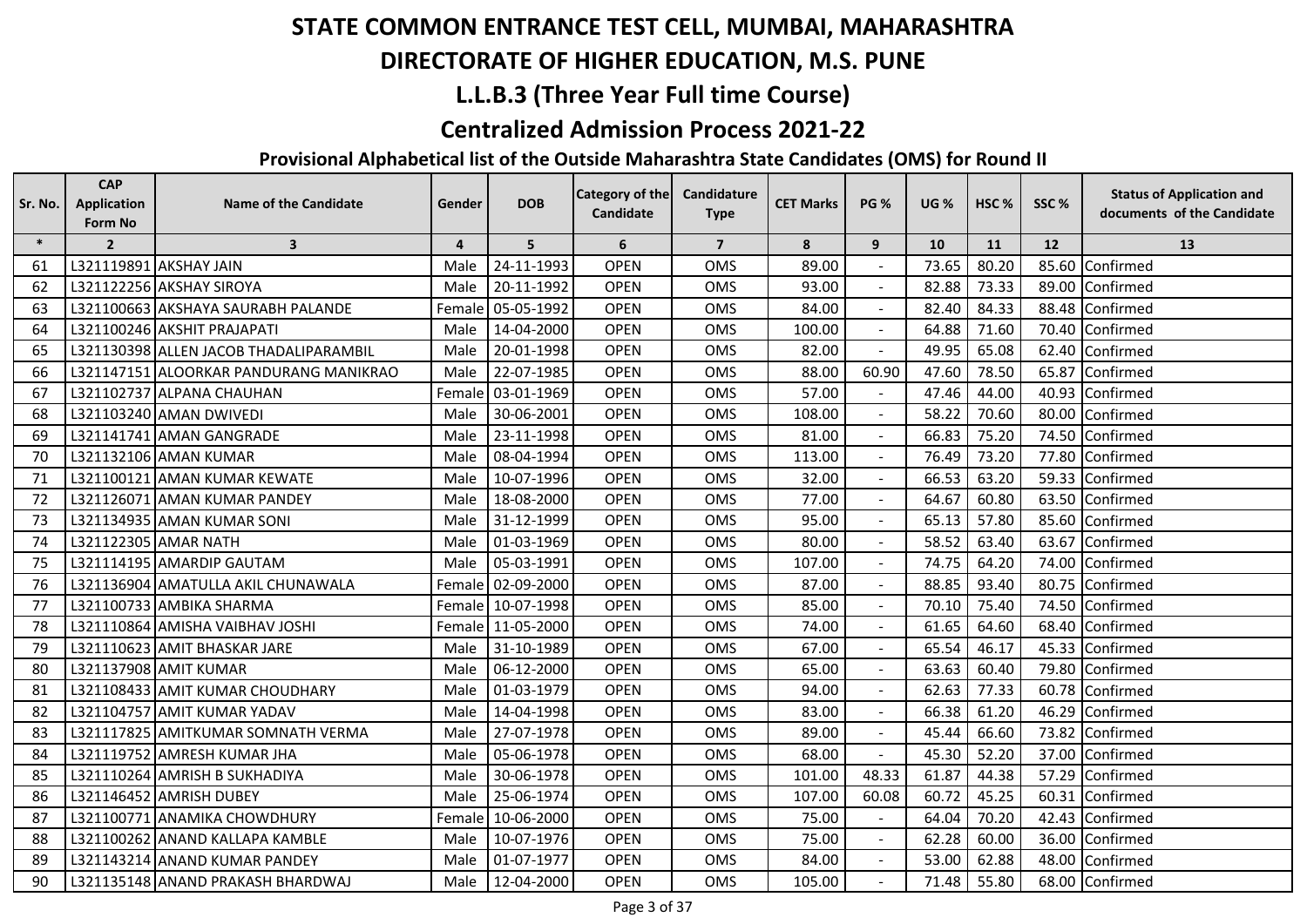## **DIRECTORATE OF HIGHER EDUCATION, M.S. PUNE**

## **L.L.B.3 (Three Year Full time Course)**

#### **Centralized Admission Process 2021-22**

| Sr. No. | <b>CAP</b><br><b>Application</b> | <b>Name of the Candidate</b>           | Gender         | <b>DOB</b>        | Category of the | Candidature    | <b>CET Marks</b> | <b>PG %</b>              | <b>UG %</b> | HSC <sub>%</sub> | SSC%  | <b>Status of Application and</b> |
|---------|----------------------------------|----------------------------------------|----------------|-------------------|-----------------|----------------|------------------|--------------------------|-------------|------------------|-------|----------------------------------|
|         | Form No                          |                                        |                |                   | Candidate       | <b>Type</b>    |                  |                          |             |                  |       | documents of the Candidate       |
| $\ast$  | $\overline{2}$                   | $\overline{\mathbf{3}}$                | $\overline{4}$ | 5                 | 6               | $\overline{7}$ | ${\bf 8}$        | 9                        | 10          | 11               | 12    | 13                               |
| 91      |                                  | L321101228 ANAND SHAW                  | Male           | 06-12-1997        | <b>OPEN</b>     | <b>OMS</b>     | 105.00           |                          | 56.21       | 72.00            | 65.67 | Confirmed                        |
| 92      |                                  | L321107404 ANANNYA SAIKIA              | Female         | 01-11-1997        | <b>OPEN</b>     | <b>OMS</b>     | 101.00           |                          | 59.92       | 93.80            |       | 89.30 Confirmed                  |
| 93      |                                  | L321107166 ANANT BAJAJ                 | Male           | 01-06-1997        | <b>OPEN</b>     | OMS            | 92.00            |                          | 55.72       | 83.60            |       | 77.90 Confirmed                  |
| 94      |                                  | L321113054 ANANYA MISHRA               | Female         | 26-05-1999        | <b>OPEN</b>     | OMS            | 106.00           |                          | 59.92       | 95.00            |       | 79.80 Confirmed                  |
| 95      |                                  | L321146750 ANCHAL CHOPRA               | Male           | 29-06-1992        | <b>OPEN</b>     | <b>OMS</b>     | 77.00            | 52.83                    | 64.73       | 67.20            |       | 61.00 Confirmed                  |
| 96      |                                  | L321124960 ANCHAL JINDAL               | Female         | 27-07-1993        | <b>OPEN</b>     | OMS            | 105.00           | 62.82                    | 74.07       | 82.40            |       | 88.60 Confirmed                  |
| 97      |                                  | L321128108 ANDREW SAMUEL               | Male           | 11-01-1966        | <b>OPEN</b>     | OMS            | 62.00            |                          | 76.24       | 60.83            |       | 64.67 Confirmed                  |
| 98      |                                  | L321115308 ANGELA AKHTER               | Female         | 12-04-2000        | <b>OPEN</b>     | OMS            | 89.00            |                          | 60.12       | 73.40            |       | 61.00 Confirmed                  |
| 99      |                                  | L321141823 ANIKSHA ANIL JAISINGHANI    | Female         | 19-05-1996        | <b>OPEN</b>     | OMS            | 74.00            |                          | 67.81       | 63.08            |       | 60.00 Confirmed                  |
| 100     | L321121409 ANIL GOUD             |                                        | Male           | 20-01-1980        | <b>OPEN</b>     | <b>OMS</b>     | 34.00            | $\blacksquare$           | 52.31       | $\sim$           |       | Document having discrepancy      |
| 101     |                                  | L321133047 ANIL KUMAR                  | Male           | 22-06-1990        | <b>OPEN</b>     | OMS            | 104.00           |                          | 74.58       | 84.00            |       | 83.00 Confirmed                  |
| 102     |                                  | L321134770 ANIL KUMAR                  | Male           | 27-11-1988        | <b>OPEN</b>     | <b>OMS</b>     | 94.00            |                          | 54.07       | 58.89            |       | 76.43 Confirmed                  |
| 103     | L321146020 ANIL SAINI            |                                        | Male           | 17-02-1985        | <b>OPEN</b>     | OMS            | 89.00            |                          | 51.56       | 71.20            |       | 87.17 Confirmed                  |
| 104     |                                  | L321104858 ANIMESH KASHYAP             | Male           | 29-09-1999        | <b>OPEN</b>     | <b>OMS</b>     | 78.00            |                          | 61.75       | 72.60            |       | 79.80 Confirmed                  |
| 105     |                                  | L321104746 ANIMESH KUMAR               | Male           | 19-06-1973        | <b>OPEN</b>     | <b>OMS</b>     | 94.00            | 72.10                    | 60.60       | 63.44            |       | 72.22 Confirmed                  |
| 106     |                                  | L321113639 ANIRUDDH TIWARI             | Male           | 15-02-1986        | <b>OPEN</b>     | <b>OMS</b>     | 78.00            | 55.42                    | 47.17       | 55.40            |       | 57.17 Confirmed                  |
| 107     |                                  | L321101945 ANIRUDDHA SURESH BHOIR      | Male           | 15-04-1991        | <b>OPEN</b>     | OMS            | 68.00            |                          | 57.59       | 41.33            |       | 41.69 Confirmed                  |
| 108     |                                  | L321115199 ANITA SUDALAIMANI           |                | Female 16-07-1999 | <b>OPEN</b>     | <b>OMS</b>     | 62.00            |                          | 68.65       | 74.62            |       | 87.40 Confirmed                  |
| 109     | L321114863 ANJALI.               |                                        | Female         | 02-01-2001        | <b>OPEN</b>     | <b>OMS</b>     | 115.00           |                          | 78.00       | 75.40            |       | 95.00 Confirmed                  |
| 110     |                                  | L321104007 ANJALI DAHIYA               | Female         | 15-07-2000        | <b>OPEN</b>     | OMS            | 93.00            | $\blacksquare$           | 69.42       | 91.20            |       | 93.10 Confirmed                  |
| 111     | L321135580 ANJU DEVI             |                                        | Female         | 02-06-1993        | <b>OPEN</b>     | <b>OMS</b>     | 58.00            | $\overline{\phantom{a}}$ | 58.50       | 67.23            |       | 57.67 Confirmed                  |
| 112     |                                  | L321124123 ANJULATA ARVINDKUMAR MISTRY | Female         | 28-08-1983        | <b>OPEN</b>     | OMS            | 52.00            | $\blacksquare$           | 51.36       | 53.60            |       | 49.60 Confirmed                  |
| 113     |                                  | L321101148 ANJUM BEGAM JEELANI SHAIKH  |                | Female 03-06-1995 | <b>OPEN</b>     | <b>OMS</b>     | 47.00            |                          | 49.50       | 50.67            |       | 57.28 Confirmed                  |
| 114     |                                  | L321101197 ANKIT GUPTA                 | Male           | 10-05-1998        | <b>OPEN</b>     | <b>OMS</b>     | 42.00            |                          | 49.00       | 61.69            |       | 73.50 Confirmed                  |
| 115     |                                  | L321106443 ANKIT KUMAR JAIN            | Male           | 02-03-1991        | <b>OPEN</b>     | <b>OMS</b>     | 69.00            |                          | 60.72       | 63.20            |       | 71.00 Confirmed                  |
| 116     |                                  | L321146170 ANKITA KUMARI               | Female         | 18-12-1999        | <b>OPEN</b>     | <b>OMS</b>     | 91.00            |                          | 68.17       | 67.40            |       | 85.50 Confirmed                  |
| 117     | L321120587 ANKITA RAJ            |                                        |                | Female 11-02-1986 | <b>OPEN</b>     | <b>OMS</b>     | 67.00            | $\blacksquare$           | 60.33       | 51.80            |       | 62.60 Confirmed                  |
| 118     |                                  | L321146362 ANKITA RAVINDRA RAI         |                | Female 01-06-1997 | <b>OPEN</b>     | OMS            | 83.00            | 62.25                    | 61.35       | 80.15            |       | 87.45 Confirmed                  |
| 119     |                                  | L321105393 ANKITA SINGH                | Female         | 20-03-1999        | <b>OPEN</b>     | OMS            | 81.00            |                          | 67.07       | 91.00            |       | 87.40 Confirmed                  |
| 120     |                                  | L321134331 ANKITESHWAR SAHAY           | Male           | 12-03-1997        | <b>OPEN</b>     | <b>OMS</b>     | 107.00           | 70.13                    | 66.00       | 79.40            |       | 77.90 Confirmed                  |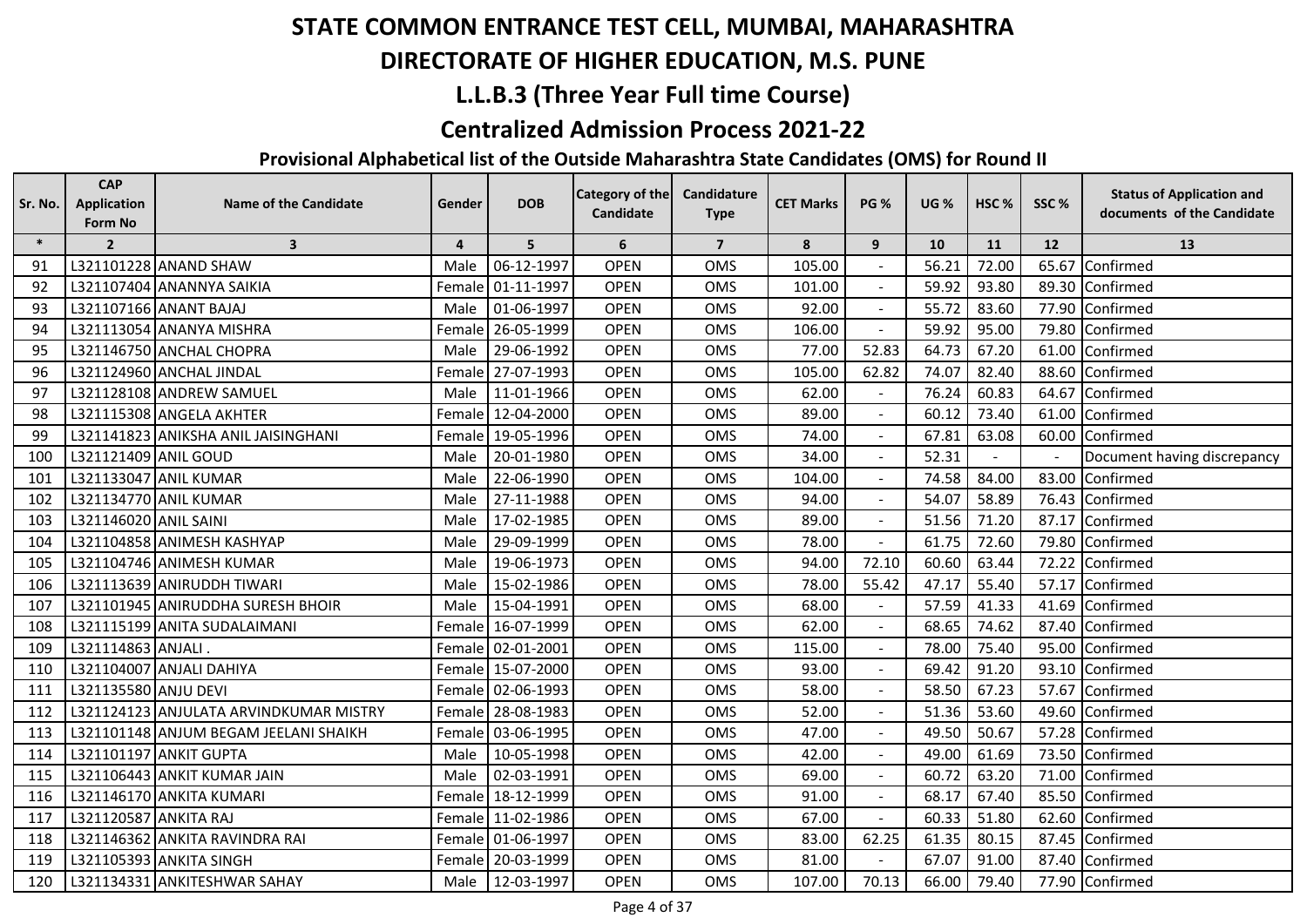## **DIRECTORATE OF HIGHER EDUCATION, M.S. PUNE**

## **L.L.B.3 (Three Year Full time Course)**

#### **Centralized Admission Process 2021-22**

| Sr. No. | <b>CAP</b><br><b>Application</b><br>Form No | Name of the Candidate                      | Gender         | <b>DOB</b>        | <b>Category of the</b><br>Candidate | Candidature<br><b>Type</b> | <b>CET Marks</b> | <b>PG %</b>    | <b>UG %</b> | HSC <sub>%</sub> | SSC%  | <b>Status of Application and</b><br>documents of the Candidate |
|---------|---------------------------------------------|--------------------------------------------|----------------|-------------------|-------------------------------------|----------------------------|------------------|----------------|-------------|------------------|-------|----------------------------------------------------------------|
| $\ast$  | $\overline{2}$                              | $\overline{\mathbf{3}}$                    | $\overline{4}$ | 5                 | 6                                   | $\overline{7}$             | 8                | 9              | 10          | 11               | 12    | 13                                                             |
| 121     |                                             | L321110691 ANKUR SHETH                     | Male           | 14-01-2000        | <b>OPEN</b>                         | <b>OMS</b>                 | 93.00            |                | 65.03       | 85.23            |       | 90.20 Confirmed                                                |
| 122     |                                             | L321103212 ANKUR UNNAYAN                   | Male           | 06-01-2000        | <b>OPEN</b>                         | <b>OMS</b>                 | 116.00           |                | 78.98       | 73.60            |       | 95.00 Confirmed                                                |
| 123     |                                             | L321121232 ANMOL BAIJAL                    | Male           | 26-03-1996        | <b>OPEN</b>                         | <b>OMS</b>                 | 95.00            | 78.75          | 60.14       | 81.40            |       | 87.40 Document having discrepancy                              |
| 124     | L321134262                                  | ANSARI ABDUL SAUBAN ABDUL LATEEF<br>ANSARI | Male           | 25-07-1992        | <b>OPEN</b>                         | <b>OMS</b>                 | 70.00            |                | 63.40       | 42.83            |       | 67.08 Confirmed                                                |
| 125     |                                             | L321104710 ANSARI ARMAN MEHANDI HASAN      | Male           | 05-06-1998        | <b>OPEN</b>                         | <b>OMS</b>                 | 47.00            |                | 56.21       | 60.77            |       | 59.20 Confirmed                                                |
| 126     |                                             | L321136373 ANSHUL SINGH                    | Male           | 27-11-1999        | <b>OPEN</b>                         | <b>OMS</b>                 | 108.00           |                | 60.13       | 60.80            | 76.00 | Confirmed                                                      |
| 127     |                                             | L321100189 ANUJ PRATAP SINGH               | Male           | 02-08-1999        | <b>OPEN</b>                         | OMS                        | 74.00            | $\blacksquare$ | 66.38       | 56.80            |       | 77.90 Confirmed                                                |
| 128     | L321137587 ANUJ RUHIL                       |                                            | Male           | 28-03-1990        | <b>OPEN</b>                         | <b>OMS</b>                 | 108.00           |                | 70.39       | 76.60            |       | 75.50 Confirmed                                                |
| 129     | L321100022 ANUJ SINGH                       |                                            | Male           | 31-07-1997        | <b>OPEN</b>                         | <b>OMS</b>                 | 50.00            |                | 49.06       | 71.00            |       | 63.83 Confirmed                                                |
| 130     |                                             | L321108562 ANURADHA GUPTA                  | Female         | 07-02-1999        | <b>OPEN</b>                         | <b>OMS</b>                 | 41.00            |                | 70.33       | 59.40            |       | 70.33 Document having discrepancy                              |
| 131     |                                             | L321106339 ANURADHA TRIPATHI               | Female         | 05-03-1999        | <b>OPEN</b>                         | <b>OMS</b>                 | 89.00            |                | 68.17       | 50.40            |       | 68.40 Confirmed                                                |
| 132     |                                             | L321119641 ANURADHA VISHAL DUBEY           |                | Female 14-03-1991 | <b>OPEN</b>                         | <b>OMS</b>                 | 86.00            |                | 76.21       | 90.20            |       | 76.40 Confirmed                                                |
| 133     |                                             | L321108938 ANUSHA SUMAN                    |                | Female 16-11-2000 | <b>OPEN</b>                         | <b>OMS</b>                 | 106.00           |                | 62.44       | 85.40            | 79.80 | Confirmed                                                      |
| 134     |                                             | L321105794 ANVITA ROSE                     | Female         | 29-01-2001        | <b>OPEN</b>                         | <b>OMS</b>                 | 77.00            |                | 74.61       | 82.60            | 87.40 | Confirmed                                                      |
| 135     |                                             | L321104111 ANWESHA BANERJEE                | Female         | 29-07-1996        | <b>OPEN</b>                         | OMS                        | 115.00           |                | 50.81       | 63.00            | 81.57 | Confirmed                                                      |
| 136     |                                             | L321119110 ANWESHA PADHI                   | Female         | 21-01-2000        | <b>OPEN</b>                         | <b>OMS</b>                 | 107.00           |                | 76.23       | 82.20            | 95.00 | Confirmed                                                      |
| 137     | L321100018 APOORVA S                        |                                            |                | Female 22-05-2000 | <b>OPEN</b>                         | <b>OMS</b>                 | 94.00            | $\blacksquare$ | 81.52       | 91.33            |       | 94.60 Confirmed                                                |
| 138     |                                             | L321113824 ARCHANA CHETAN TRIVEDI          |                | Female 18-01-1978 | <b>OPEN</b>                         | <b>OMS</b>                 | 73.00            |                | 51.19       | 50.00            |       | 56.86 Confirmed                                                |
| 139     | L321118449 ARCHI JAIN                       |                                            | Female         | 03-01-2001        | <b>OPEN</b>                         | <b>OMS</b>                 | 103.00           |                | 68.07       | 83.20            |       | 77.90 Confirmed                                                |
| 140     |                                             | L321104935 ARJUN RAMAKRISHNAN YOGESHWAR    | Male           | 16-06-1989        | <b>OPEN</b>                         | <b>OMS</b>                 | 53.00            |                | 48.60       | 49.83            | 46.67 | Confirmed                                                      |
| 141     |                                             | L321103341 ARJUN RAMVATAR BALMIKI          | Male           | 08-04-1991        | <b>OPEN</b>                         | <b>OMS</b>                 | 57.00            |                | 46.10       | 43.67            | 50.46 | Confirmed                                                      |
| 142     |                                             | L321110184 AROKIA RONALD LINCOLN           | Male           | 27-04-1998        | <b>OPEN</b>                         | <b>OMS</b>                 | 87.00            |                | 56.06       | 59.50            |       | 63.33 Confirmed                                                |
| 143     |                                             | L321111006 ARULANTHAN NADAR                | Male           | 25-06-1984        | <b>OPEN</b>                         | <b>OMS</b>                 | 66.00            |                | 56.20       | 63.33            |       | 47.73 Confirmed                                                |
| 144     |                                             | L321134148 ARUMUGAM SONIA CHINAMUTHU       | Female         | 30-10-1998        | <b>OPEN</b>                         | <b>OMS</b>                 | 68.00            |                | 71.38       | 84.62            | 74.00 | Confirmed                                                      |
| 145     |                                             | L321110605 ARVIND RAMMURAT VERMA           | Male           | 15-06-1983        | <b>OPEN</b>                         | OMS                        | 54.00            |                | 50.56       | 60.40            |       | 50.40 Confirmed                                                |
| 146     |                                             | L321118244 ARYAN SHARMA                    | Male           | 23-11-2000        | <b>OPEN</b>                         | <b>OMS</b>                 | 99.00            |                | 68.58       | 72.00            | 74.10 | Confirmed                                                      |
| 147     |                                             | L321111850 ARYAN VISHWAKARMA               | Male           | 18-07-2000        | <b>OPEN</b>                         | <b>OMS</b>                 | 95.00            | $\blacksquare$ | 63.47       | 77.67            |       | 83.60 Confirmed                                                |
| 148     | L321132188 ASHISH                           |                                            | Male           | 15-11-1999        | <b>OPEN</b>                         | OMS                        | 96.00            |                | 55.69       | 69.50            |       | 77.58 Confirmed                                                |
| 149     |                                             | L321100115 ASHISH RAJESH KUMAR DARJI       | Male           | 22-02-1996        | <b>OPEN</b>                         | OMS                        | 49.00            |                | 51.80       | 46.83            |       | 58.80 Confirmed                                                |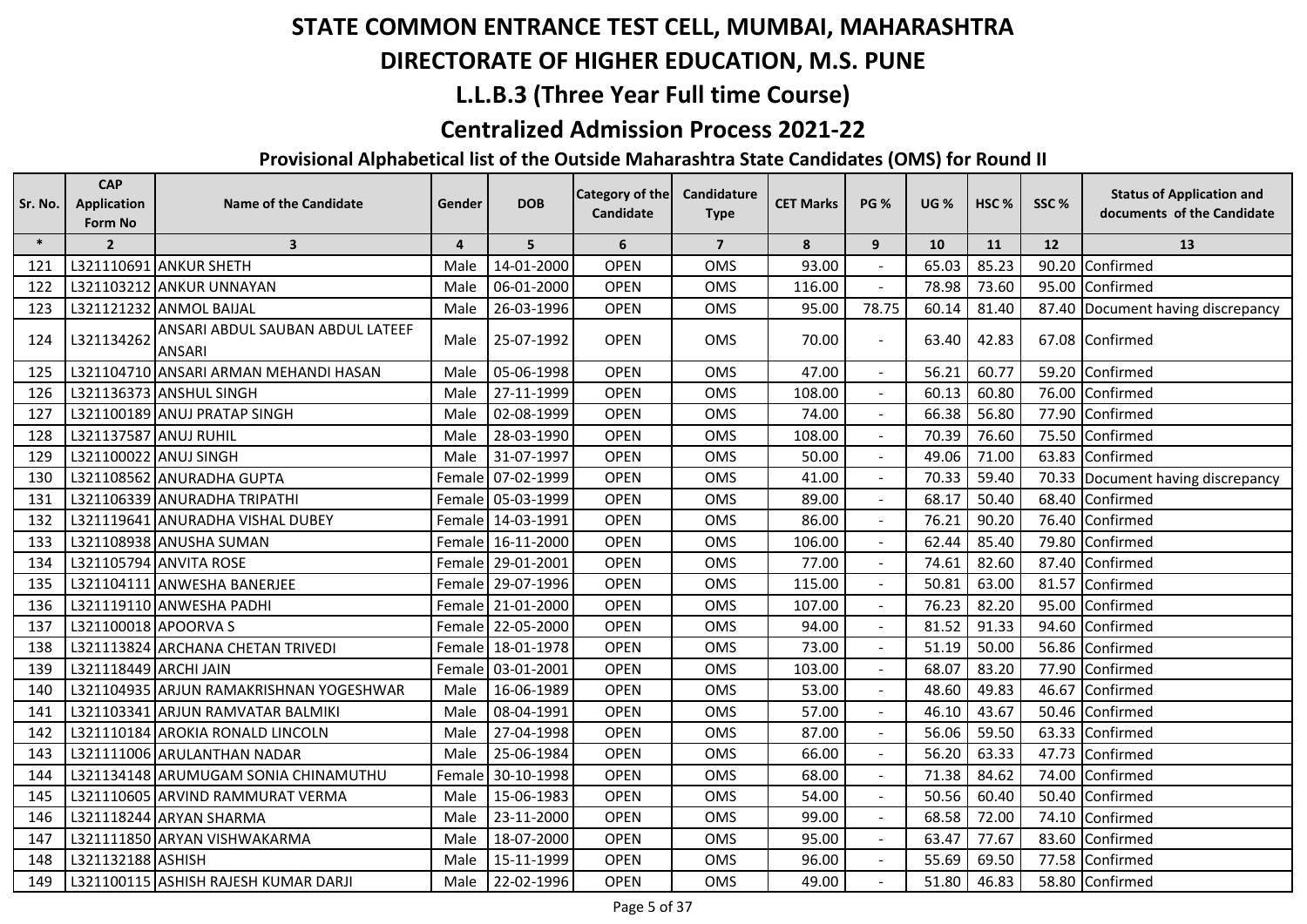## **DIRECTORATE OF HIGHER EDUCATION, M.S. PUNE**

## **L.L.B.3 (Three Year Full time Course)**

#### **Centralized Admission Process 2021-22**

| Sr. No. | <b>CAP</b><br><b>Application</b> | Name of the Candidate                | Gender         | <b>DOB</b>        | <b>Category of the</b><br><b>Candidate</b> | Candidature    | <b>CET Marks</b> | <b>PG %</b> | <b>UG %</b> | HSC <sub>%</sub> | SSC%  | <b>Status of Application and</b><br>documents of the Candidate |
|---------|----------------------------------|--------------------------------------|----------------|-------------------|--------------------------------------------|----------------|------------------|-------------|-------------|------------------|-------|----------------------------------------------------------------|
|         | Form No                          |                                      |                |                   |                                            | <b>Type</b>    |                  |             |             |                  |       |                                                                |
| $\ast$  | $\overline{2}$                   | $\overline{\mathbf{3}}$              | $\overline{4}$ | 5                 | 6                                          | $\overline{7}$ | 8                | 9           | 10          | 11               | 12    | 13                                                             |
| 150     |                                  | L321114571 ASHISH RATHORE            | Male           | 18-05-1989        | <b>OPEN</b>                                | <b>OMS</b>     | 109.00           |             | 72.08       | 85.00            | 72.67 | Confirmed                                                      |
| 151     |                                  | L321100312 ASHISH SHARMA             | Male           | 30-04-1984        | <b>OPEN</b>                                | OMS            | 97.00            |             | 72.00       | 48.00            | 59.60 | Confirmed                                                      |
| 152     |                                  | L321127368 ASHISH SODHI              | Male           | 10-11-1986        | <b>OPEN</b>                                | <b>OMS</b>     | 96.00            |             | 71.17       | 60.80            |       | 58.17 Confirmed                                                |
| 153     |                                  | L321104591 ASHRAF KHAN               | Male           | 09-09-1999        | <b>OPEN</b>                                | OMS            | 105.00           |             | 61.00       | 74.80            | 76.20 | Confirmed                                                      |
| 154     |                                  | L321119335 ASHWINI PANDEY            | Male           | 23-05-1998        | <b>OPEN</b>                                | OMS            | 99.00            |             | 56.67       | 76.40            | 87.40 | Confirmed                                                      |
| 155     |                                  | L321121670 ASIF RAIS QURESHI         | Male           | 15-07-1988        | <b>OPEN</b>                                | OMS            | 63.00            |             | 65.06       | 49.83            | 47.20 | Confirmed                                                      |
| 156     |                                  | L321115398 ASTHA AMIN                |                | Female 10-03-2000 | <b>OPEN</b>                                | OMS            | 59.00            |             | 50.95       | 38.40            |       | 44.17 Document having discrepancy                              |
| 157     |                                  | L321120565 ATHARVA DIXIT             | Male           | 03-12-1999        | <b>OPEN</b>                                | OMS            | 111.00           |             | 61.00       | 87.60            |       | 60.80 Confirmed                                                |
| 158     |                                  | L321113798 ATIKUR RAHMAN ANSARI      | Male           | 15-05-1985        | <b>OPEN</b>                                | OMS            | 83.00            | 72.50       | 55.37       | 71.20            | 84.00 | Confirmed                                                      |
| 159     |                                  | L321112980 ATUL ASHOK HADAP          | Male           | 17-11-1992        | <b>OPEN</b>                                | OMS            | 53.00            |             | 60.20       | 40.00            | 45.23 | Document having discrepancy                                    |
| 160     |                                  | L321102858 ATUL GUPTA                | Male           | 30-01-1987        | <b>OPEN</b>                                | OMS            | 108.00           |             | 55.66       | 74.20            | 72.00 | Confirmed                                                      |
| 161     |                                  | L321134717 AVINASH KUMAR             | Male           | 30-06-1987        | <b>OPEN</b>                                | <b>OMS</b>     | 94.00            | 70.38       | 52.25       | 57.20            |       | 68.80 Confirmed                                                |
| 162     |                                  | L321136130 AVINASH MISHRA            | Male           | 03-07-1995        | <b>OPEN</b>                                | OMS            | 97.00            | 71.25       | 63.87       | 63.60            | 57.00 | Confirmed                                                      |
| 163     |                                  | L321136728 AVINASH PRAJAPATI         | Male           | 04-06-1999        | <b>OPEN</b>                                | OMS            | 96.00            |             | 50.22       | 86.00            | 82.83 | Confirmed                                                      |
| 164     |                                  | L321103700 AVINASH SINGH BAGHEL      | Male           | 10-12-1999        | OPEN                                       | OMS            | 90.00            |             | 72.83       | 59.40            | 74.10 | Confirmed                                                      |
| 165     |                                  | L321129477 AWANTIKA BAJPAI           |                | Female 24-04-2000 | <b>OPEN</b>                                | <b>OMS</b>     | 114.00           |             | 59.88       | 66.67            | 76.17 | Confirmed                                                      |
| 166     |                                  | L321104345 AYANTIKA MAITRA           |                | Female 16-04-1999 | <b>OPEN</b>                                | OMS            | 104.00           |             | 78.69       | 85.75            | 71.00 | Confirmed                                                      |
| 167     |                                  | L321125164 AYUSH CHANDRAPRAKASH SAHU | Male           | 01-10-2000        | <b>OPEN</b>                                | OMS            | 61.00            |             | 75.93       | 58.20            | 89.40 | Confirmed                                                      |
| 168     |                                  | L321132151 AYUSH GUPTA               | Male           | 25-06-1999        | <b>OPEN</b>                                | OMS            | 89.00            |             | 50.70       | 55.40            | 66.50 | Confirmed                                                      |
| 169     |                                  | L321124603 AYUSH SHARMA              | Male           | 02-12-2001        | <b>OPEN</b>                                | OMS            | 106.00           |             | 58.64       | 72.20            | 83.60 | Confirmed                                                      |
| 170     |                                  | L321110820 AYUSH VERMA               | Male           | 08-12-2000        | <b>OPEN</b>                                | <b>OMS</b>     | 114.00           |             | 66.52       | 95.60            | 93.83 | Confirmed                                                      |
| 171     |                                  | L321146650 AYUSHI GUPTA              |                | Female 31-10-1993 | <b>OPEN</b>                                | <b>OMS</b>     | 95.00            | 64.31       | 65.28       | 77.08            |       | 66.00 Confirmed                                                |
| 172     |                                  | L321134176 AYUSHI MISHRA             |                | Female 21-11-1994 | <b>OPEN</b>                                | <b>OMS</b>     | 104.00           |             | 56.75       | 65.60            | 58.80 | Confirmed                                                      |
| 173     |                                  | L321133202 AYUSHI RAGHUVANSHI        |                | Female 15-02-2000 | <b>OPEN</b>                                | OMS            | 99.00            |             | 63.58       | 92.40            | 72.67 | Confirmed                                                      |
| 174     |                                  | L321138340 AYUSHI SIKKA              |                | Female 13-11-1997 | <b>OPEN</b>                                | OMS            | 85.00            |             | 67.49       | 86.50            | 74.20 | Confirmed                                                      |
| 175     |                                  | L321112192 AYUSHMAAN BHATT           | Male           | 20-03-2001        | <b>OPEN</b>                                | <b>OMS</b>     | 90.00            |             | 69.96       | 79.80            | 66.50 | Confirmed                                                      |
| 176     |                                  | L321102936 B ESHWARA GOUDA           | Male           | 25-04-1964        | <b>OPEN</b>                                | <b>OMS</b>     | 70.00            | 61.75       | 55.22       | 53.67            |       | 47.00 Confirmed                                                |
| 177     |                                  | L321100552 B KAMALA NARAYANA         | Male           | 28-06-1999        | <b>OPEN</b>                                | OMS            | 92.00            |             | 60.75       | 71.20            |       | 68.40 Confirmed                                                |
| 178     |                                  | L321140845 BAGRECHA YASH SUDHIR      | Male           | 15-05-1999        | <b>OPEN</b>                                | <b>OMS</b>     | 93.00            |             | 67.79       | 83.38            |       | 85.50 Confirmed                                                |
| 179     | L321123545 BAIJU N               |                                      | Male           | 02-11-1979        | <b>OPEN</b>                                | <b>OMS</b>     | 76.00            |             | 50.00       | 50.00            |       | 57.00 Confirmed                                                |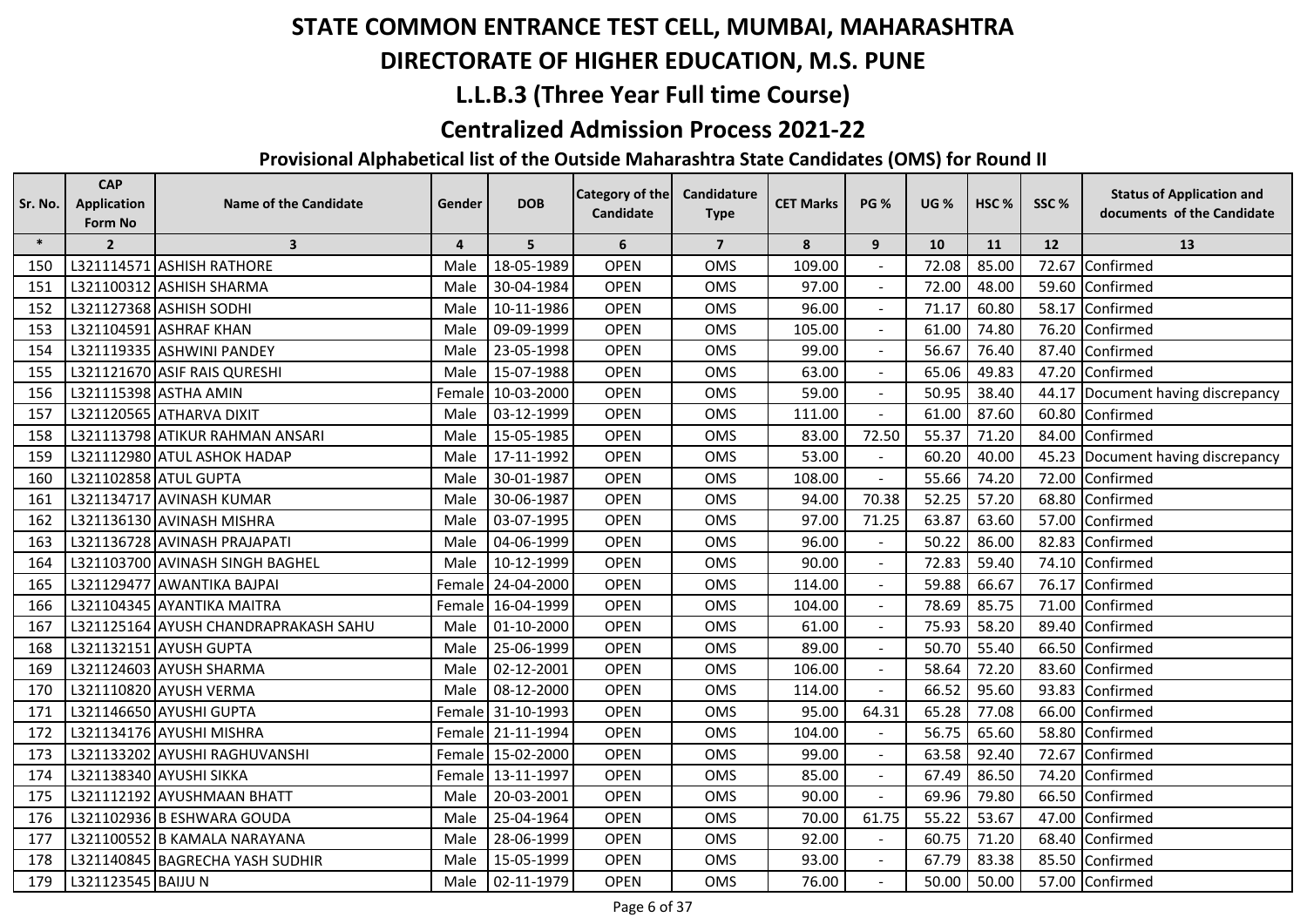## **DIRECTORATE OF HIGHER EDUCATION, M.S. PUNE**

## **L.L.B.3 (Three Year Full time Course)**

#### **Centralized Admission Process 2021-22**

| Sr. No. | <b>CAP</b><br><b>Application</b><br>Form No | <b>Name of the Candidate</b>             | Gender         | <b>DOB</b> | <b>Category of the</b><br>Candidate | Candidature<br><b>Type</b> | <b>CET Marks</b> | <b>PG %</b>    | <b>UG %</b> | HSC <sub>%</sub> | SSC%  | <b>Status of Application and</b><br>documents of the Candidate |
|---------|---------------------------------------------|------------------------------------------|----------------|------------|-------------------------------------|----------------------------|------------------|----------------|-------------|------------------|-------|----------------------------------------------------------------|
| $\ast$  | $\overline{2}$                              | $\overline{\mathbf{3}}$                  | $\overline{4}$ | 5          | 6                                   | $\overline{7}$             | 8                | 9              | 10          | 11               | 12    | 13                                                             |
| 180     |                                             | L321120270 BAL KRISHNA RANA              | Male           | 16-02-1998 | <b>OPEN</b>                         | <b>OMS</b>                 | 58.00            |                | 66.15       | 50.40            | 53.20 | Confirmed                                                      |
| 181     |                                             | L321104980 BALRAM KUMAR                  | Male           | 11-09-1999 | <b>OPEN</b>                         | <b>OMS</b>                 | 70.00            |                | 58.38       | 57.80            | 58.20 | Confirmed                                                      |
| 182     |                                             | L321102168 BANAY SINGH                   | Male           | 20-07-1982 | <b>OPEN</b>                         | <b>OMS</b>                 | 86.00            |                | 52.78       | 67.69            | 77.64 | Confirmed                                                      |
| 183     |                                             | L321101927 BANDITA KUMARI                | Female         | 22-05-1997 | <b>OPEN</b>                         | <b>OMS</b>                 | 60.00            |                | 51.33       | 47.80            | 54.80 | Confirmed                                                      |
| 184     |                                             | L321123075 BANE KALPITA PRAMOD           | Female         | 14-12-2000 | <b>OPEN</b>                         | <b>OMS</b>                 | 41.00            |                | 72.71       | 52.46            | 62.80 | Confirmed                                                      |
| 185     |                                             | L321108067 BAROT DILIPKUMAR BHIKHUBHAI   | Male           | 15-07-1969 | <b>OPEN</b>                         | <b>OMS</b>                 | 51.00            |                | 50.71       | 63.00            | 53.57 | Confirmed                                                      |
| 186     |                                             | L321105444 BEAUTY YASHWANT SINGH         | Female         | 21-03-1998 | <b>OPEN</b>                         | <b>OMS</b>                 | 68.00            | $\mathbf{r}$   | 80.03       | 83.85            | 70.00 | Confirmed                                                      |
| 187     |                                             | L321103992 BHADRA CHIRAG SURESH          | Male           | 08-12-1997 | <b>OPEN</b>                         | OMS                        | 59.00            |                | 60.69       | 61.73            | 66.50 | Confirmed                                                      |
| 188     |                                             | L321110325 BHADRA VISHALKUMAR HARESHBHAI | Male           | 21-04-1996 | <b>OPEN</b>                         | <b>OMS</b>                 | 59.00            |                | 47.98       | 53.43            | 54.80 | Confirmed                                                      |
| 189     |                                             | L321137988 BHAGYASHREE VAISHNAV          | Female         | 22-08-1991 | <b>OPEN</b>                         | <b>OMS</b>                 | 75.00            | 51.50          | 63.43       | 74.33            | 71.23 | Document having discrepancy                                    |
| 190     |                                             | L321139275 BHAGYAWAN NANURAM KUMAWAT     | Male           | 18-12-1996 | <b>OPEN</b>                         | <b>OMS</b>                 | 88.00            |                | 68.83       | 85.17            | 91.09 | Confirmed                                                      |
| 191     | L321100240 BHAR. TESH                       |                                          | Male           | 29-02-2000 | <b>OPEN</b>                         | <b>OMS</b>                 | 74.00            |                | 63.89       | 76.00            | 80.00 | Confirmed                                                      |
| 192     | L321108317 BHARAT.                          |                                          | Male           | 01-11-2000 | <b>OPEN</b>                         | OMS                        | 87.00            |                | 58.68       | 71.40            | 60.80 | Confirmed                                                      |
| 193     |                                             | L321142904 BHARAT EKNATH JADHAV          | Male           | 15-08-1977 | <b>OPEN</b>                         | <b>OMS</b>                 | 83.00            |                | 60.61       | 59.00            | 65.14 | Document having discrepancy                                    |
| 194     |                                             | L321132855 BHARAT NAGPAL                 | Male           | 11-08-2000 | <b>OPEN</b>                         | <b>OMS</b>                 | 105.00           |                | 69.17       | 57.20            | 82.00 | Confirmed                                                      |
| 195     |                                             | L321113159 BHAVANA VILAS VAITY           | Female         | 22-02-1998 | <b>OPEN</b>                         | <b>OMS</b>                 | 61.00            |                | 59.33       | 64.15            | 58.20 | Confirmed                                                      |
| 196     |                                             | L321138211 BHAVIKA AGRAWAL               | Female         | 13-03-1999 | <b>OPEN</b>                         | <b>OMS</b>                 | 72.00            |                | 58.44       | 70.20            | 66.40 | Confirmed                                                      |
| 197     |                                             | L321110516 BHAWYA MISHRA                 | Female         | 19-01-2000 | <b>OPEN</b>                         | OMS                        | 95.00            |                | 68.33       | 84.00            | 81.70 | Confirmed                                                      |
| 198     |                                             | L321108440 BHUMANYU SINGH CHAMPAWAT      | Male           | 12-08-1999 | <b>OPEN</b>                         | OMS                        | 82.00            |                | 57.72       | 73.20            | 68.40 | Confirmed                                                      |
| 199     |                                             | L321100370 BHUPESH SHARMA                | Male           | 06-06-2001 | <b>OPEN</b>                         | <b>OMS</b>                 | 90.00            |                | 55.11       | 78.20            | 74.00 | Confirmed                                                      |
| 200     |                                             | L321110015 BHUPESH TATER                 | Male           | 06-04-1969 | <b>OPEN</b>                         | <b>OMS</b>                 | 104.00           | 72.10          | 75.09       | 73.40            | 63.07 | Confirmed                                                      |
| 201     |                                             | L321131437 BIRENDRA SINGH                | Male           | 25-11-1966 | <b>OPEN</b>                         | <b>OMS</b>                 | 87.00            | 47.00          | 49.76       | 49.60            | 53.20 | Confirmed                                                      |
| 202     |                                             | L321116827 BISHNU KANT PRASAD            | Male           | 22-11-1980 | <b>OPEN</b>                         | OMS                        | 77.00            |                | 62.50       | 63.56            | 54.43 | Confirmed                                                      |
| 203     |                                             | L321120027 BOBADE VISHAL UMESH           | Male           | 19-07-1999 | <b>OPEN</b>                         | OMS                        | 54.00            | $\blacksquare$ | 72.60       | 45.38            | 67.40 | Confirmed                                                      |
| 204     |                                             | L321105587 BOORISETTY CHANDRA SEKHAR     | Male           | 17-08-1999 | <b>OPEN</b>                         | <b>OMS</b>                 | 64.00            |                | 79.07       | 90.00            | 71.67 | Confirmed                                                      |
| 205     |                                             | L321112943 BRAJ MOHAN VERMA              | Male           | 01-08-1980 | <b>OPEN</b>                         | <b>OMS</b>                 | 83.00            | 64.50          | 61.70       | 49.60            | 57.17 | Confirmed                                                      |
| 206     |                                             | L321102867 CH MADHAVI                    | Female         | 10-09-1987 | <b>OPEN</b>                         | <b>OMS</b>                 | 83.00            | 76.78          | 63.77       | 80.50            | 77.67 | Confirmed                                                      |
| 207     |                                             | L321105800 CHANDAN JAI PRAKAHS SINGH     | Male           | 28-06-1987 | <b>OPEN</b>                         | OMS                        | 94.00            |                | 65.16       | 74.92            |       | 62.14 Confirmed                                                |
| 208     | L321116445                                  | CHANDARANA AMANKUMAR<br>KAMLESHBHAI      | Male           | 20-03-1999 | <b>OPEN</b>                         | <b>OMS</b>                 | 54.00            |                | 64.90       | 70.57            |       | 67.33 Confirmed                                                |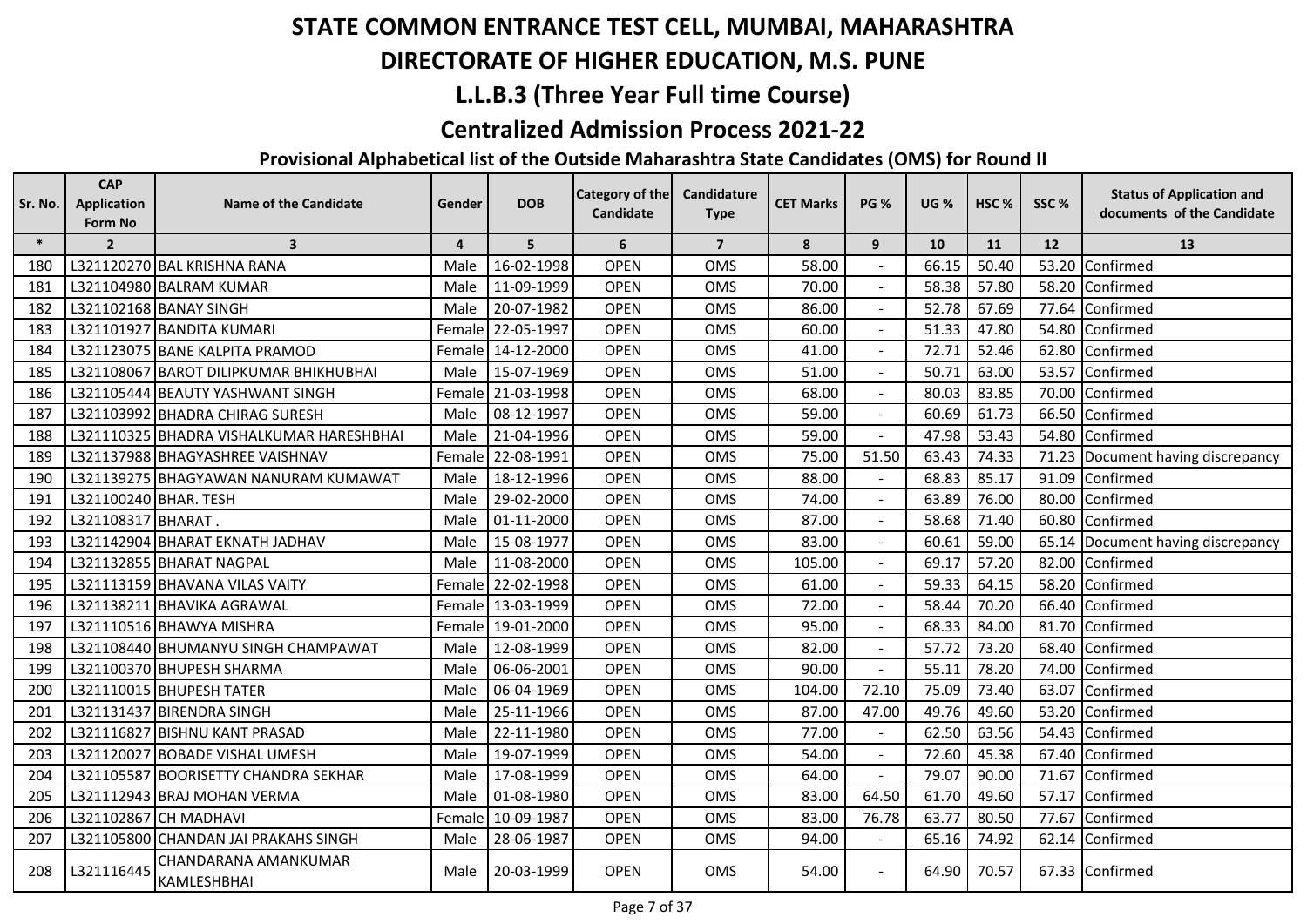## **DIRECTORATE OF HIGHER EDUCATION, M.S. PUNE**

## **L.L.B.3 (Three Year Full time Course)**

#### **Centralized Admission Process 2021-22**

| Sr. No. | <b>CAP</b><br><b>Application</b><br>Form No | <b>Name of the Candidate</b>               | Gender | <b>DOB</b>        | Category of the<br>Candidate | Candidature<br><b>Type</b> | <b>CET Marks</b> | <b>PG %</b>    | <b>UG %</b> | HSC <sub>%</sub> | SSC%  | <b>Status of Application and</b><br>documents of the Candidate |
|---------|---------------------------------------------|--------------------------------------------|--------|-------------------|------------------------------|----------------------------|------------------|----------------|-------------|------------------|-------|----------------------------------------------------------------|
| $\ast$  | $\overline{2}$                              | $\overline{\mathbf{3}}$                    | 4      | 5                 | 6                            | $\overline{7}$             | 8                | 9              | 10          | 11               | 12    | 13                                                             |
| 209     |                                             | L321111477 CHANDIVADE SANDEEP TUKARAM      | Male   | 16-03-1990        | <b>OPEN</b>                  | OMS                        | 61.00            |                | 57.53       | 49.67            | 74.80 | Confirmed                                                      |
| 210     |                                             | L321114490 CHANDRAKANT BHEEMSHA            | Male   | 12-07-1980        | <b>OPEN</b>                  | <b>OMS</b>                 | 48.00            |                | 55.94       | 50.33            |       | 42.88 Confirmed                                                |
| 211     |                                             | L321103722 CHARMI KHURANA                  | Female | 02-09-2000        | <b>OPEN</b>                  | OMS                        | 113.00           |                | 76.33       | 84.40            |       | 83.60 Confirmed                                                |
| 212     |                                             | L321109791 CHARU AHUJA                     | Female | 03-10-1975        | <b>OPEN</b>                  | <b>OMS</b>                 | 108.00           | 65.45          | 68.36       | 69.00            | 73.60 | Confirmed                                                      |
| 213     |                                             | L321118017 CHARU ROOPCHANDANI              | Female | 19-02-1999        | <b>OPEN</b>                  | OMS                        | 87.00            |                | 67.72       | 77.20            | 85.50 | Confirmed                                                      |
| 214     |                                             | L321121424 CHAUBEY GANESH AKHILESHCHANDRA  | Male   | 19-01-1987        | <b>OPEN</b>                  | OMS                        | 42.00            | 64.40          | 39.90       | 37.50            | 44.80 | Confirmed                                                      |
| 215     | L321123629                                  | CHAUDHARI MOHD SAQUIB QUARINISAR<br>IAHMED | Male   | 15-08-1999        | <b>OPEN</b>                  | <b>OMS</b>                 | 48.00            | $\blacksquare$ | 53.03       | 57.69            |       | 70.80 Confirmed                                                |
| 216     |                                             | L321122617 CHAUDHARI PARBATBHAI VANABHAI   | Male   | 12-02-1994        | <b>OPEN</b>                  | OMS                        | 86.00            | 54.35          | 54.35       | 74.14            |       | 60.00 Confirmed                                                |
| 217     |                                             | L321108522 CHAUHAN JANVI DEVENDRASINH      | Female | 18-07-2000        | <b>OPEN</b>                  | OMS                        | 84.00            |                | 59.93       | 49.57            |       | 64.50 Confirmed                                                |
| 218     |                                             | L321131039 CHAVAN HRUSHIKESH RAMESH        | Male   | 16-05-1997        | <b>OPEN</b>                  | OMS                        | 70.00            |                | 54.89       | 63.60            |       | 73.40 Confirmed                                                |
| 219     |                                             | L321119971 CHETNA JINDAL                   | Female | 21-11-1999        | <b>OPEN</b>                  | OMS                        | 105.00           |                | 66.46       | 80.50            |       | 81.70 Confirmed                                                |
| 220     |                                             | L321132042 CHINNI THRIVENI                 | Female | 02-06-1993        | <b>OPEN</b>                  | OMS                        | 82.00            |                | 75.00       | 91.60            |       | 85.50 Confirmed                                                |
| 221     |                                             | L321126838 CHINTAPALLY SRAVAN GOUD         | Male   | 08-05-2000        | <b>OPEN</b>                  | OMS                        | 74.00            |                | 76.38       | 97.30            | 90.00 | Confirmed                                                      |
| 222     |                                             | L321132871 CHOUBEY KIRTI SUBASH            | Female | 21-09-2000        | <b>OPEN</b>                  | OMS                        | 90.00            | $\blacksquare$ | 60.70       | 67.80            | 82.40 | Confirmed                                                      |
| 223     |                                             | L321125374 CHOUBEY SURESHKUMAR RAMKRIPAL   | Male   | 28-10-1975        | <b>OPEN</b>                  | OMS                        | 77.00            | 62.00          | 43.48       | 55.67            | 78.14 | Confirmed                                                      |
| 224     |                                             | L321122317 CHOUDHARY SONAL SHANKARLAL      | Female | 02-09-1998        | <b>OPEN</b>                  | <b>OMS</b>                 | 100.00           |                | 75.30       | 77.23            |       | 77.60 Confirmed                                                |
| 225     |                                             | L321115384 CHULER YOGITA PAWAN             | Female | 14-02-1996        | <b>OPEN</b>                  | <b>OMS</b>                 | 79.00            |                | 75.53       | 69.43            |       | 62.00 Confirmed                                                |
| 226     | L321114351 D PRAVEEN                        |                                            | Male   | 05-07-1986        | <b>OPEN</b>                  | OMS                        | 59.00            |                | 53.30       | 65.00            | 74.00 | Confirmed                                                      |
| 227     |                                             | L321115824 DADAPEER KERUR                  | Male   | 11-01-1988        | <b>OPEN</b>                  | <b>OMS</b>                 | 50.00            | 62.91          | 61.26       | 49.17            | 42.88 | Confirmed                                                      |
| 228     |                                             | L321113509 DAMINI RAJESH MEHTA             | Female | 28-10-1993        | <b>OPEN</b>                  | OMS                        | 89.00            |                | 65.11       | 74.00            | 84.92 | Confirmed                                                      |
| 229     |                                             | L321111806 DAMYENTI MOURYA                 | Female | 24-06-1981        | <b>OPEN</b>                  | OMS                        | 64.00            | 66.20          | 47.83       | 59.11            |       | 54.20 Confirmed                                                |
| 230     |                                             | L321126079 DANISH FIROZ MUZAWAR            | Male   | 02-11-1995        | <b>OPEN</b>                  | OMS                        | 41.00            |                | 61.83       | 50.31            | 49.80 | Confirmed                                                      |
| 231     |                                             | L321116492 DANISH HUSHAID BIN AALAM        | Male   | 17-10-1997        | <b>OPEN</b>                  | OMS                        | 77.00            |                | 65.37       | 68.00            | 69.60 | Confirmed                                                      |
| 232     |                                             | L321139195 DARIUS CHRIS RODRIGUES          | Male   | 17-08-1998        | <b>OPEN</b>                  | <b>OMS</b>                 | 103.00           | $\blacksquare$ | 55.23       | 82.00            | 91.00 | Confirmed                                                      |
| 233     |                                             | L321146037 DARJI ESHA KAMLESH              | Female | 20-06-1998        | <b>OPEN</b>                  | OMS                        | 68.00            | $\blacksquare$ | 60.32       | 60.92            | 54.00 | Confirmed                                                      |
| 234     |                                             | L321137433 DARJI HEENA DEEPAK BHAI         | Female | 04-10-1991        | <b>OPEN</b>                  | OMS                        | 35.00            | $\blacksquare$ | 47.56       | 79.00            | 44.62 | Confirmed                                                      |
| 235     |                                             | L321103144 DEBANSHU KANJILAL               | Male   | 30-04-1993        | <b>OPEN</b>                  | <b>OMS</b>                 | 109.00           |                | 67.73       | 77.50            |       | 84.40 Confirmed                                                |
| 236     |                                             | L321114708 DEEKSHA SATIJA                  | Female | 09-08-2001        | <b>OPEN</b>                  | <b>OMS</b>                 | 75.00            |                | 64.94       | 83.20            |       | 83.00 Confirmed                                                |
| 237     |                                             | L321114133 DEEKSHA VIJAY                   |        | Female 30-08-1997 | <b>OPEN</b>                  | <b>OMS</b>                 | 86.00            |                | 60.07       | 60.00            |       | 85.50 Confirmed                                                |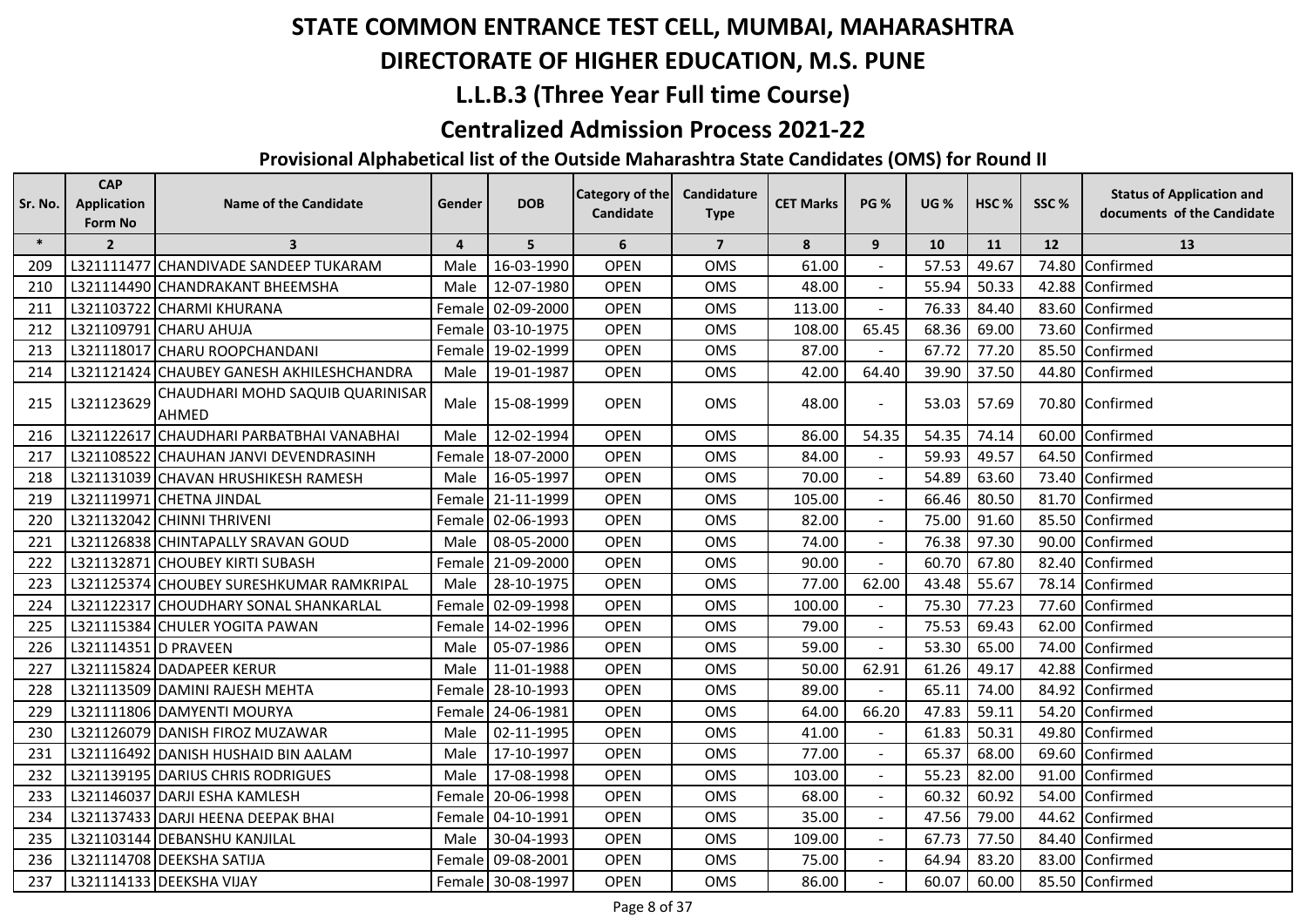## **DIRECTORATE OF HIGHER EDUCATION, M.S. PUNE**

## **L.L.B.3 (Three Year Full time Course)**

#### **Centralized Admission Process 2021-22**

| Sr. No. | <b>CAP</b><br><b>Application</b> | <b>Name of the Candidate</b>           | Gender                  | <b>DOB</b> | <b>Category of the</b> | Candidature    | <b>CET Marks</b> | <b>PG %</b>    | <b>UG %</b> | HSC <sub>%</sub> | SSC%  | <b>Status of Application and</b>  |
|---------|----------------------------------|----------------------------------------|-------------------------|------------|------------------------|----------------|------------------|----------------|-------------|------------------|-------|-----------------------------------|
|         | Form No                          |                                        |                         |            | Candidate              | <b>Type</b>    |                  |                |             |                  |       | documents of the Candidate        |
| $\ast$  | $\overline{2}$                   | $\overline{\mathbf{3}}$                | $\overline{\mathbf{4}}$ | 5          | 6                      | $\overline{7}$ | 8                | 9              | 10          | 11               | 12    | 13                                |
| 238     |                                  | L321139083 DEEPAK JAGANNATH VASAIKAR   | Male                    | 26-12-1979 | <b>OPEN</b>            | <b>OMS</b>     | 67.00            |                | 58.08       | 51.33            |       | 41.00 Confirmed                   |
| 239     |                                  | L321111178 DEEPAK KUMAR GUPTA          | Male                    | 08-01-1974 | <b>OPEN</b>            | OMS            | 97.00            |                | 63.38       | 52.11            |       | 58.11 Confirmed                   |
| 240     |                                  | L321100147 DEEPAK KUMAR PATEL          | Male                    | 01-07-1998 | <b>OPEN</b>            | OMS            | 84.00            |                | 53.67       | 68.80            |       | 60.80 Confirmed                   |
| 241     |                                  | L321120279 DEEPAKSHI HADA              | Female                  | 05-10-2000 | <b>OPEN</b>            | OMS            | 107.00           |                | 69.95       | 91.00            |       | 78.00 Confirmed                   |
| 242     |                                  | L321104937 DEEPANSHU KHANNA            | Male                    | 23-01-1999 | <b>OPEN</b>            | <b>OMS</b>     | 107.00           |                | 56.00       | 84.60            |       | 78.00 Confirmed                   |
| 243     |                                  | L321113749 DEEPMALA SINGH              | Female                  | 02-03-1983 | <b>OPEN</b>            | OMS            | 63.00            |                | 54.50       | 63.78            |       | 52.13 Confirmed                   |
| 244     |                                  | L321120409 DEORA RUCHIKA RANJIT SINGH  | Female                  | 21-09-1999 | <b>OPEN</b>            | OMS            | 74.00            |                | 64.11       | 65.08            |       | 65.40 Confirmed                   |
| 245     |                                  | L321106992 DEVENDRA KUMAR              | Male                    | 28-01-1996 | <b>OPEN</b>            | OMS            | 101.00           |                | 72.66       | 67.60            |       | 74.10 Confirmed                   |
| 246     |                                  | L321121198 DEVENDRA SOBHANI            | Male                    | 24-12-1982 | <b>OPEN</b>            | OMS            | 91.00            |                | 72.59       | 68.40            |       | 73.20 Confirmed                   |
| 247     |                                  | L321110438 DEVVRAT PANDEY              | Male                    | 13-04-2000 | <b>OPEN</b>            | OMS            | 88.00            | $\blacksquare$ | 48.94       | 50.20            |       | 74.10 Confirmed                   |
| 248     |                                  | L321143157 DEY SUSHMITA SWAPAN         | Female                  | 01-04-2000 | <b>OPEN</b>            | OMS            | 74.00            |                | 60.40       | 62.00            |       | 53.00 Confirmed                   |
| 249     |                                  | L321105479 DHANANJAY MUKUL BANSAL      | Male                    | 16-08-1997 | <b>OPEN</b>            | <b>OMS</b>     | 108.00           |                | 75.81       | 84.44            |       | 92.80 Confirmed                   |
| 250     |                                  | L321143334 DHANESH KUMAR               | Male                    | 01-03-1980 | <b>OPEN</b>            | <b>OMS</b>     | 98.00            |                | 51.13       | 61.89            |       | 66.56 Confirmed                   |
| 251     |                                  | L321128006 DHARA RAJESH CHANDE         | Female                  | 09-12-1999 | <b>OPEN</b>            | OMS            | 84.00            |                | 63.89       | 81.86            |       | 63.33 Document having discrepancy |
| 252     |                                  | L321100890 DHARANI DHARAN. V           | Male                    | 16-10-1999 | <b>OPEN</b>            | OMS            | 107.00           |                | 75.79       | 98.00            |       | 96.60 Confirmed                   |
| 253     |                                  | L321106572 DHEERAJ PATIL               | Male                    | 17-04-1990 | <b>OPEN</b>            | OMS            | 70.00            | $\overline{a}$ | 45.00       | 53.40            |       | 49.60 Confirmed                   |
| 254     |                                  | L321142851 DHOKAD MITALI MAFATLAL      | Female                  | 09-11-2001 | <b>OPEN</b>            | OMS            | 69.00            |                | 64.50       | 75.85            |       | 77.00 Confirmed                   |
| 255     |                                  | L321102947 DHRUV JINESH DESAI          | Male                    | 10-08-2000 | <b>OPEN</b>            | OMS            | 74.00            |                | 48.20       | 73.60            |       | 70.00 Confirmed                   |
| 256     |                                  | L321129617 DHRUVA SUDHIR PATODIA       | Male                    | 24-06-1997 | <b>OPEN</b>            | OMS            | 114.00           | 88.64          | 72.98       | 78.62            |       | 92.50 Confirmed                   |
| 257     |                                  | L321100919 DHRUVI CHAMPANERI           | Female                  | 22-03-1998 | <b>OPEN</b>            | <b>OMS</b>     | 99.00            |                | 49.50       | 77.60            |       | 77.90 Confirmed                   |
| 258     |                                  | L321107609 DHRUVI OSTWAL               | Female                  | 29-07-2000 | <b>OPEN</b>            | OMS            | 69.00            |                | 69.66       | 67.69            |       | 70.40 Confirmed                   |
| 259     |                                  | L321131459 DIGHE KETAN DNYANESHWAR     | Male                    | 23-05-1992 | <b>OPEN</b>            | OMS            | 48.00            | 62.75          | 47.72       | 49.50            |       | 59.33 Confirmed                   |
| 260     |                                  | L321118359 DIGHE RAHUL DATTU           | Male                    | 17-08-1993 | <b>OPEN</b>            | <b>OMS</b>     | 64.00            |                | 58.32       | 69.83            |       | 64.46 Confirmed                   |
| 261     |                                  | L321140707 DIKSHA KUMARI               | Female                  | 29-09-2000 | <b>OPEN</b>            | <b>OMS</b>     | 84.00            |                | 60.01       | 87.80            |       | 89.30 Confirmed                   |
| 262     |                                  | L321146424 DINBANDHU DIWAKAR           | Male                    | 18-04-1984 | <b>OPEN</b>            | OMS            | 94.00            | 69.56          | 70.63       | 73.30            |       | 68.25 Confirmed                   |
| 263     |                                  | L321107105 DINESH CHANDGIRAM SAINI     | Male                    | 26-01-1985 | <b>OPEN</b>            | <b>OMS</b>     | 68.00            | 54.38          | 42.10       | 43.50            | 42.67 | Confirmed                         |
| 264     |                                  | L321124104 DINESH CHANDRA YADAV        | Male                    | 20-03-1984 | <b>OPEN</b>            | OMS            | 108.00           |                | 60.00       | 57.40            |       | 76.80 Confirmed                   |
| 265     |                                  | L321144695 DIPAK GIRDHARILAL CHAUDHARI | Male                    | 29-06-1968 | <b>OPEN</b>            | OMS            | 71.00            | 67.88          | 42.58       | 39.83            |       | 51.43 Confirmed                   |
| 266     | L321100089 DITI VERMA            |                                        | Female                  | 22-01-1999 | <b>OPEN</b>            | OMS            | 93.00            |                | 53.48       | 79.20            |       | 79.80 Confirmed                   |
| 267     |                                  | L321134274 DIVYANSH JAIN               | Male                    | 03-04-2000 | <b>OPEN</b>            | <b>OMS</b>     | 84.00            |                | 68.75       | 56.60            |       | 66.50 Confirmed                   |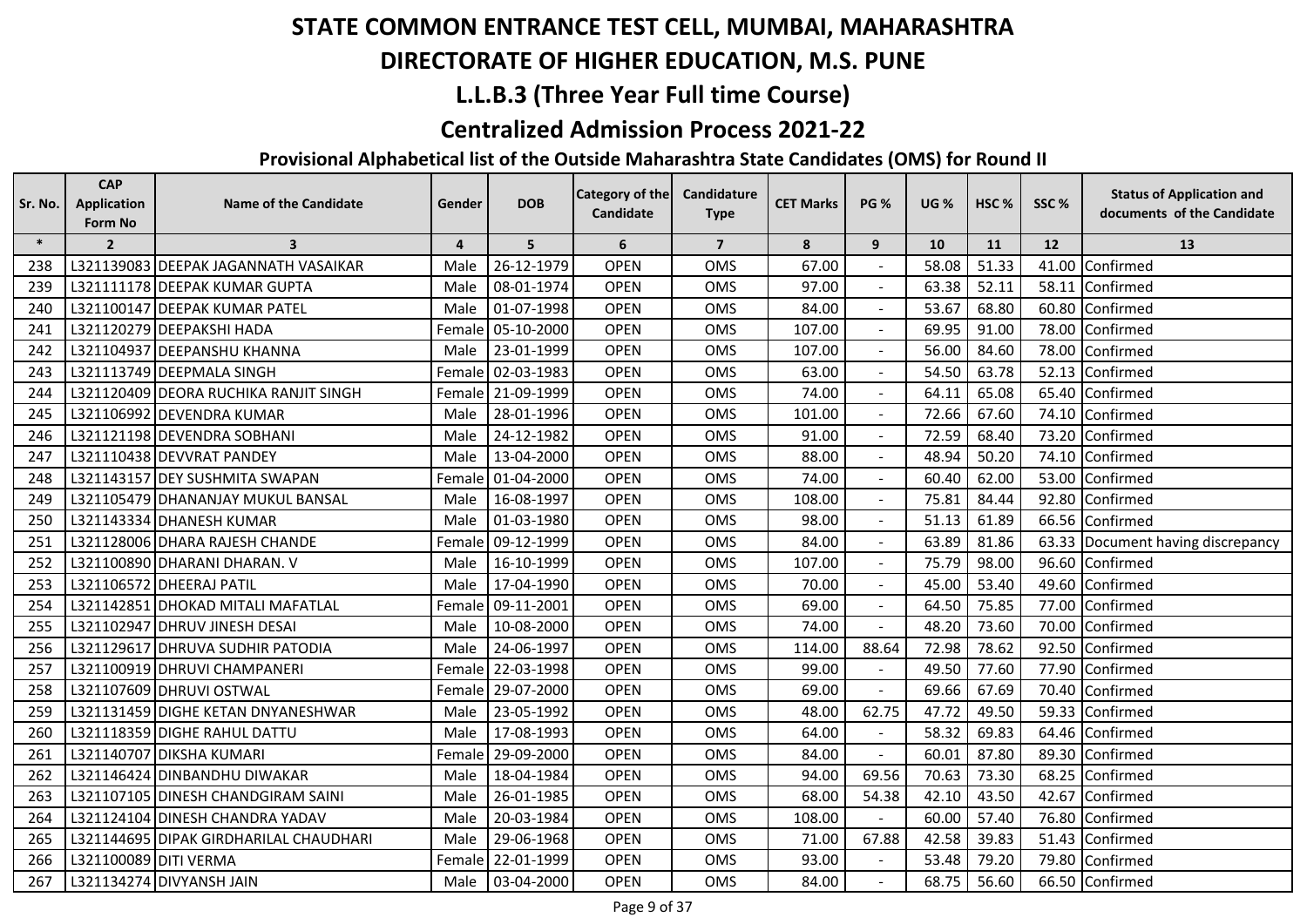## **DIRECTORATE OF HIGHER EDUCATION, M.S. PUNE**

## **L.L.B.3 (Three Year Full time Course)**

#### **Centralized Admission Process 2021-22**

| Sr. No. | <b>CAP</b><br><b>Application</b><br>Form No | <b>Name of the Candidate</b>                | Gender         | <b>DOB</b> | <b>Category of the</b><br>Candidate | Candidature<br><b>Type</b> | <b>CET Marks</b> | <b>PG %</b>    | <b>UG %</b> | HSC <sub>%</sub> | SSC%  | <b>Status of Application and</b><br>documents of the Candidate |
|---------|---------------------------------------------|---------------------------------------------|----------------|------------|-------------------------------------|----------------------------|------------------|----------------|-------------|------------------|-------|----------------------------------------------------------------|
| $\ast$  | $\overline{2}$                              | $\overline{\mathbf{3}}$                     | $\overline{4}$ | 5          | 6                                   | $\overline{7}$             | 8                | 9              | 10          | 11               | 12    | 13                                                             |
| 268     |                                             | L321104927 DIVYESH NANJIBHAI VANPARIYA      | Male           | 21-02-1988 | <b>OPEN</b>                         | <b>OMS</b>                 | 66.00            |                | 56.10       | 62.33            | 57.45 | Confirmed                                                      |
| 269     |                                             | L321144197 DIWAKAR JUGANI                   | Male           | 19-05-1990 | <b>OPEN</b>                         | <b>OMS</b>                 | 67.00            |                | 72.39       | 76.40            | 80.40 | Confirmed                                                      |
| 270     |                                             | L321133883 DIWANI TRUPTI TEJPAL             | Female         | 07-05-1995 | <b>OPEN</b>                         | OMS                        | 73.00            |                | 52.73       | 84.13            | 77.17 | Confirmed                                                      |
| 271     |                                             | L321114637 DONTHIREDDY BAIRAVESWARAREDDY    | Male           | 01-07-1994 | <b>OPEN</b>                         | <b>OMS</b>                 | 77.00            |                | 74.24       | 82.80            | 74.00 | Confirmed                                                      |
| 272     |                                             | L321110979 DR C P MISHRA                    | Male           | 11-09-1961 | <b>OPEN</b>                         | <b>OMS</b>                 | 91.00            | 59.90          | 57.33       | 68.40            | 60.40 | Confirmed                                                      |
| 273     |                                             | L321117844 DRISHTI BOKARIA                  | Female         | 21-07-2000 | <b>OPEN</b>                         | <b>OMS</b>                 | 85.00            |                | 59.58       | 79.50            | 64.60 | Confirmed                                                      |
| 274     |                                             | L321127471 DRISHTI VISHWAKARMA              | Female         | 21-11-1997 | <b>OPEN</b>                         | OMS                        | 96.00            |                | 56.95       | 88.67            | 79.83 | Confirmed                                                      |
| 275     |                                             | L321140244 DWARKANATH BHIMRAO BHAGAT        | Male           | 22-09-1984 | <b>OPEN</b>                         | <b>OMS</b>                 | 58.00            |                | 60.84       | 65.33            | 61.47 | Confirmed                                                      |
| 276     |                                             | L321101915 ENGINEER MURTUZA                 | Male           | 09-06-1972 | <b>OPEN</b>                         | OMS                        | 101.00           |                | 70.00       | 75.83            | 74.57 | Confirmed                                                      |
| 277     |                                             | L321106065 EVA ADHIKARI                     | Female         | 28-05-1998 | <b>OPEN</b>                         | OMS                        | 99.00            |                | 85.17       | 96.00            | 88.17 | Confirmed                                                      |
| 278     |                                             | L321107581 FAGUNI JAIN                      | Female         | 25-02-1992 | <b>OPEN</b>                         | <b>OMS</b>                 | 106.00           |                | 68.53       | 84.40            | 80.20 | Confirmed                                                      |
| 279     |                                             | L321132711 FALGUNI ASHUTOSH JAPE            | Female         | 20-12-1972 | <b>OPEN</b>                         | OMS                        | 94.00            |                | 60.44       | 78.80            |       | 73.00 Confirmed                                                |
| 280     |                                             | L321138409 FARATE PRAKASH RAJARAM           | Male           | 16-11-1996 | <b>OPEN</b>                         | OMS                        | 46.00            |                | 54.14       | 53.23            |       | 59.20 Document having discrepancy                              |
| 281     |                                             | L321147385 FAYYAZ ALTAF DESHMUKH            | Male           | 10-01-1991 | <b>OPEN</b>                         | <b>OMS</b>                 | 84.00            |                | 70.60       | 66.83            |       | 66.60 Document having discrepancy                              |
| 282     | L321120347                                  | FAYYAZ MOHAMMED TAJ MOHAMMED<br><b>KHAN</b> | Male           | 12-11-1980 | <b>OPEN</b>                         | OMS                        | 50.00            |                | 53.20       | 38.67            |       | 39.47 Confirmed                                                |
| 283     |                                             | L321104331 G CHANDRASEKAR GANAPATHYRAMAN    | Male           | 30-07-2001 | <b>OPEN</b>                         | OMS                        | 58.00            | $\blacksquare$ | 56.53       | 54.15            |       | 53.60 Confirmed                                                |
| 284     |                                             | L321128833 GADDA JAYESH KALYANJI            | Male           | 16-07-1965 | <b>OPEN</b>                         | OMS                        | 73.00            |                | 63.21       | 53.33            |       | 60.29 Confirmed                                                |
| 285     |                                             | L321107587 GADDAM SRIKANTH KESHAV           | Male           | 15-12-1988 | <b>OPEN</b>                         | <b>OMS</b>                 | 42.00            |                | 56.33       | 53.17            | 74.27 | Confirmed                                                      |
| 286     |                                             | L321114119 GANESH CHABUKSWAR                | Male           | 24-03-1993 | <b>OPEN</b>                         | OMS                        | 62.00            |                | 65.95       | 57.33            | 80.77 | Confirmed                                                      |
| 287     |                                             | L321112493 GANPAT GURUDAS MALIK             | Male           | 08-05-1993 | <b>OPEN</b>                         | <b>OMS</b>                 | 101.00           |                | 58.05       | 58.50            | 68.17 | Confirmed                                                      |
| 288     |                                             | L321139910 GAURANG JAIN                     | Male           | 22-06-1992 | <b>OPEN</b>                         | <b>OMS</b>                 | 111.00           |                | 58.13       | 68.60            | 84.40 | Confirmed                                                      |
| 289     |                                             | L321103896 GAURANG SHARMA                   | Male           | 02-08-1999 | <b>OPEN</b>                         | <b>OMS</b>                 | 116.00           |                | 73.11       | 80.17            | 93.10 | Confirmed                                                      |
| 290     |                                             | L321118856 GAURAV DUGGAL                    | Male           | 28-11-1981 | <b>OPEN</b>                         | <b>OMS</b>                 | 95.00            |                | 63.06       | 83.40            | 70.00 | Confirmed                                                      |
| 291     |                                             | L321135663 GAURAV VIKAS                     | Male           | 11-12-1986 | <b>OPEN</b>                         | OMS                        | 105.00           |                | 83.16       | 64.22            | 69.43 | Confirmed                                                      |
| 292     |                                             | L321100092 GAURI BANSAL                     | Female         | 30-07-1999 | <b>OPEN</b>                         | <b>OMS</b>                 | 116.00           |                | 86.95       | 89.60            | 95.00 | Confirmed                                                      |
| 293     |                                             | L321114096 GAZDAR SAMEER SHAFIQ UR REHMAN   | Male           | 14-08-1989 | <b>OPEN</b>                         | OMS                        | 69.00            | 71.25          | 43.95       | 39.50            | 47.73 | Confirmed                                                      |
| 294     |                                             | L321108632 GILALI VISHAL BASWARAJ           | Male           | 06-06-1997 | <b>OPEN</b>                         | OMS                        | 56.00            |                | 59.08       | 62.92            | 46.80 | Confirmed                                                      |
| 295     |                                             | L321108494 GINNI PRIYA                      | Female         | 25-03-2000 | <b>OPEN</b>                         | OMS                        | 85.00            |                | 64.08       | 87.40            | 72.20 | Confirmed                                                      |
| 296     |                                             | L321141961 GIREESH MEGHADAMMBAR             | Male           | 25-03-1985 | <b>OPEN</b>                         | <b>OMS</b>                 | 67.00            |                | 85.53       | 48.17            |       | 49.87 Confirmed                                                |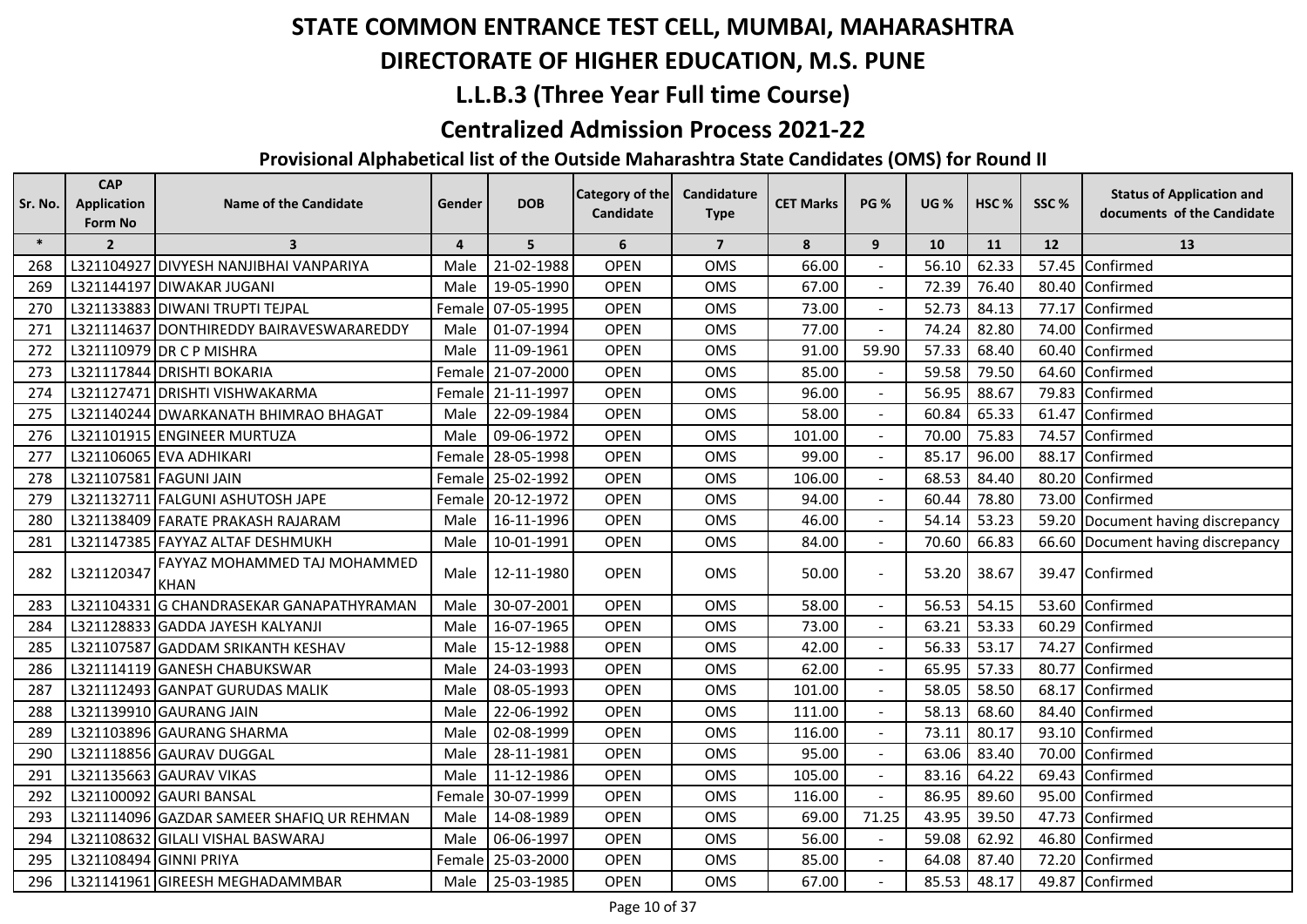## **DIRECTORATE OF HIGHER EDUCATION, M.S. PUNE**

## **L.L.B.3 (Three Year Full time Course)**

#### **Centralized Admission Process 2021-22**

| Sr. No. | <b>CAP</b><br><b>Application</b> | <b>Name of the Candidate</b>                 | Gender         | <b>DOB</b>        | Category of the<br>Candidate | Candidature<br><b>Type</b> | <b>CET Marks</b> | <b>PG %</b>    | <b>UG %</b> | HSC%  | SSC%  | <b>Status of Application and</b><br>documents of the Candidate |
|---------|----------------------------------|----------------------------------------------|----------------|-------------------|------------------------------|----------------------------|------------------|----------------|-------------|-------|-------|----------------------------------------------------------------|
|         | Form No                          |                                              |                |                   |                              |                            |                  |                |             |       |       |                                                                |
| $\ast$  | $\overline{2}$                   | $\overline{\mathbf{3}}$                      | $\overline{4}$ | 5                 | 6                            | $\overline{7}$             | 8                | 9              | 10          | 11    | 12    | 13                                                             |
| 297     |                                  | L321110651 GIRISH MITTAL                     | Male           | 12-12-1972        | <b>OPEN</b>                  | <b>OMS</b>                 | 119.00           |                | 52.58       | 66.88 |       | 77.00 Document having discrepancy                              |
| 298     |                                  | L321143566 GOKUL DHARAN                      | Male           | 10-10-1987        | <b>OPEN</b>                  | OMS                        | 93.00            |                | 64.95       | 66.83 |       | 72.00 Confirmed                                                |
| 299     |                                  | L321105718 GOLLAPUDI SRAVANI                 |                | Female 30-08-1996 | <b>OPEN</b>                  | <b>OMS</b>                 | 113.00           |                | 85.54       | 95.00 |       | 95.00 Confirmed                                                |
| 300     |                                  | L321105818 GOUTAM SHARMA                     | Male           | 06-07-2000        | <b>OPEN</b>                  | <b>OMS</b>                 | 76.00            |                | 72.59       | 52.80 | 62.70 | Confirmed                                                      |
| 301     |                                  | L321122493 GOVIND KUMAR GOYAL                | Male           | 23-09-1979        | <b>OPEN</b>                  | <b>OMS</b>                 | 74.00            | 62.56          | 57.83       | 70.92 |       | 66.55 Confirmed                                                |
| 302     |                                  | L321135920 GOVIND SINGH                      | Male           | 14-02-1992        | <b>OPEN</b>                  | <b>OMS</b>                 | 93.00            | 68.93          | 66.93       | 78.00 | 87.00 | Confirmed                                                      |
| 303     |                                  | L321119876 GOWANI HEENA KISHORE              | Female         | 03-10-1999        | <b>OPEN</b>                  | <b>OMS</b>                 | 63.00            |                | 59.00       | 69.38 | 70.40 | Confirmed                                                      |
| 304     |                                  | L321100101 GULISTAN NAZ TABASSUM             |                | Female 05-03-1997 | <b>OPEN</b>                  | <b>OMS</b>                 | 85.00            |                | 65.80       | 61.60 |       | 68.60 Confirmed                                                |
| 305     |                                  | L321120262 GUMAN SINGH LAKH SINGH            | Male           | 06-09-1996        | <b>OPEN</b>                  | <b>OMS</b>                 | 77.00            |                | 55.95       | 62.17 |       | 73.64 Confirmed                                                |
| 306     |                                  | L321108781 GUMBER DEEPAK SUBHASH             | Male           | 20-08-1989        | <b>OPEN</b>                  | OMS                        | 81.00            | $\blacksquare$ | 67.95       | 68.00 |       | 78.00 Confirmed                                                |
| 307     |                                  | L321103043 GUNJAN SINGH                      | Female         | 13-11-2000        | <b>OPEN</b>                  | <b>OMS</b>                 | 109.00           |                | 69.00       | 92.80 | 93.00 | Confirmed                                                      |
| 308     |                                  | L321104072 GUPTA PRADEEPKUMAR RAMNATH        | Male           | 18-03-1989        | <b>OPEN</b>                  | <b>OMS</b>                 | 89.00            |                | 56.60       | 62.00 |       | 64.93 Confirmed                                                |
| 309     |                                  | L321108262 GUPTA PRIYANKA RAMKUMAR           |                | Female 10-06-1998 | <b>OPEN</b>                  | <b>OMS</b>                 | 41.00            |                | 52.69       | 45.54 |       | 55.20 Confirmed                                                |
| 310     |                                  | L321113121 GUPTA RAKESH MITHAILAL            | Male           | 22-06-1979        | <b>OPEN</b>                  | <b>OMS</b>                 | 66.00            | 64.65          | 56.40       | 44.50 | 53.29 | Confirmed                                                      |
| 311     |                                  | L321139198 GURUPDESH SINGH                   | Male           | 15-08-1986        | <b>OPEN</b>                  | OMS                        | 103.00           | 76.17          | 79.34       | 72.40 | 83.00 | Confirmed                                                      |
| 312     |                                  | L321101482 GYANUNJAY KUMAR                   | Male           | 29-12-1996        | <b>OPEN</b>                  | OMS                        | 108.00           |                | 67.54       | 62.00 | 80.00 | Confirmed                                                      |
| 313     | L321111076                       | HANAMANTHRAO REVANSIDDAPPA<br><b>CHOUDRY</b> | Male           | 25-06-1977        | <b>OPEN</b>                  | <b>OMS</b>                 | 60.00            | $\blacksquare$ | 57.00       | 55.00 |       | 47.84 Confirmed                                                |
| 314     |                                  | L321103938 HANIF HAROON CHIMTHANAWALA        | Male           | 15-12-1999        | <b>OPEN</b>                  | <b>OMS</b>                 | 98.00            |                | 68.73       | 91.40 |       | 83.80 Confirmed                                                |
| 315     |                                  | L321107303 HARI DAYAL YADAV                  | Male           | 11-09-1989        | <b>OPEN</b>                  | <b>OMS</b>                 | 94.00            |                | 76.39       | 89.00 |       | 86.40 Confirmed                                                |
| 316     | L321104260 HARI OM               |                                              | Male           | 23-04-1998        | <b>OPEN</b>                  | <b>OMS</b>                 | 82.00            |                | 65.82       | 59.67 | 74.17 | Confirmed                                                      |
| 317     |                                  | L321136396 HARISH CHANDER BAGAI              | Male           | 14-05-1957        | <b>OPEN</b>                  | <b>OMS</b>                 | 110.00           |                | 60.80       |       |       | Confirmed                                                      |
| 318     |                                  | L321125460 HARKAMAL SOHI                     |                | Female 27-10-1982 | <b>OPEN</b>                  | <b>OMS</b>                 | 112.00           | 77.38          | 76.42       | 78.00 | 78.80 | Confirmed                                                      |
| 319     |                                  | L321135367 HARSH KUMAR DUBEY                 | Male           | 15-01-1995        | <b>OPEN</b>                  | OMS                        | 84.00            |                | 58.00       | 60.20 | 72.00 | Confirmed                                                      |
| 320     |                                  | L321103701 HARSH NAIN                        | Male           | 24-11-1999        | <b>OPEN</b>                  | OMS                        | 96.00            | $\blacksquare$ | 67.67       | 90.60 | 79.80 | Confirmed                                                      |
| 321     |                                  | L321113583 HARSH PARESH THAKKAR              | Male           | 03-05-1998        | <b>OPEN</b>                  | <b>OMS</b>                 | 99.00            | 65.30          | 66.33       | 74.62 |       | 86.33 Confirmed                                                |
| 322     |                                  | L321118655 HARSH RATHORE                     | Male           | 06-04-1998        | <b>OPEN</b>                  | <b>OMS</b>                 | 69.00            |                | 59.09       | 48.40 |       | 57.00 Confirmed                                                |
| 323     |                                  | L321113921 HARSHIKA ARYA                     |                | Female 13-06-1998 | <b>OPEN</b>                  | OMS                        | 91.00            |                | 70.60       | 63.20 |       | 66.17 Confirmed                                                |
| 324     |                                  | L321107694 HARSHIT SINGH                     | Male           | 11-04-1998        | <b>OPEN</b>                  | OMS                        | 101.00           |                | 59.72       | 61.00 |       | 70.30 Confirmed                                                |
| 325     |                                  | L321105237 HARSHITA SRINIVASAN               |                | Female 27-08-2000 | <b>OPEN</b>                  | <b>OMS</b>                 | 108.00           |                | 67.23       | 82.40 |       | 76.00 Confirmed                                                |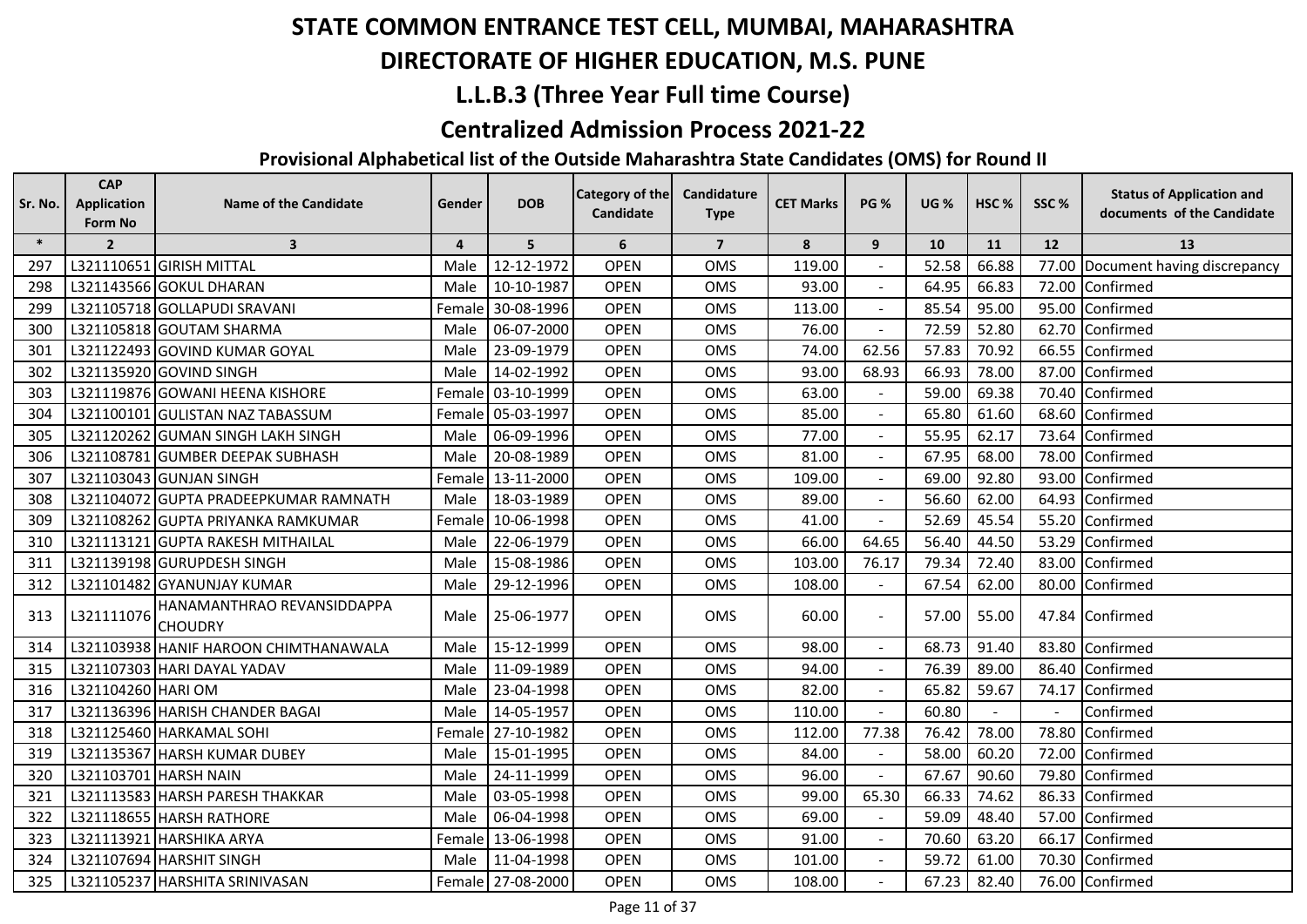## **DIRECTORATE OF HIGHER EDUCATION, M.S. PUNE**

## **L.L.B.3 (Three Year Full time Course)**

#### **Centralized Admission Process 2021-22**

| Sr. No. | <b>CAP</b><br><b>Application</b> | <b>Name of the Candidate</b>            | Gender         | <b>DOB</b>        | <b>Category of the</b> | Candidature    | <b>CET Marks</b> | <b>PG %</b>    | <b>UG %</b> | HSC <sub>%</sub> | SSC% | <b>Status of Application and</b> |
|---------|----------------------------------|-----------------------------------------|----------------|-------------------|------------------------|----------------|------------------|----------------|-------------|------------------|------|----------------------------------|
|         | Form No                          |                                         |                |                   | <b>Candidate</b>       | <b>Type</b>    |                  |                |             |                  |      | documents of the Candidate       |
| $\ast$  | $\overline{2}$                   | $\overline{\mathbf{3}}$                 | $\overline{4}$ | 5                 | 6                      | $\overline{7}$ | 8                | 9              | 10          | 11               | 12   | 13                               |
| 326     |                                  | L321105384 HARSHVARDHAN JOSHI           | Male           | 14-12-2001        | <b>OPEN</b>            | <b>OMS</b>     | 108.00           |                | 59.00       | 91.40            |      | 81.70 Confirmed                  |
| 327     |                                  | L321119799 HASTIMAL SUTHAR              | Male           | 06-12-1990        | <b>OPEN</b>            | <b>OMS</b>     | 96.00            |                | 64.11       | 58.15            |      | 66.17 Confirmed                  |
| 328     |                                  | L321120371 HETA HITESH BHEDA            | Female         | 19-07-1993        | <b>OPEN</b>            | OMS            | 60.00            | 61.22          | 66.83       | 65.33            |      | 56.92 Confirmed                  |
| 329     |                                  | L321146384 HIMANSHI TIWARI              | Female         | 15-09-1995        | <b>OPEN</b>            | OMS            | 67.00            | 66.03          | 70.04       | 75.00            |      | 70.30 Confirmed                  |
| 330     |                                  | L321104681 HIMANSHU AGARWAL             | Male           | 12-05-1997        | <b>OPEN</b>            | <b>OMS</b>     | 65.00            | 70.50          | 58.67       | 67.00            |      | 56.00 Confirmed                  |
| 331     |                                  | L321136343 HIMANSHU KUMAR GUPTA         | Male           | 02-06-1986        | <b>OPEN</b>            | <b>OMS</b>     | 97.00            |                | 64.65       | 54.20            |      | 65.80 Confirmed                  |
| 332     |                                  | L321116755 HIMANSHU KUMAR SINGH         | Male           | 14-01-1997        | <b>OPEN</b>            | OMS            | 74.00            |                | 52.11       | 53.80            |      | 70.30 Confirmed                  |
| 333     |                                  | L321110680 HIMANSHU SHEKHAR             | Male           | 27-12-2000        | <b>OPEN</b>            | OMS            | 91.00            |                | 66.45       | 59.00            |      | 81.70 Confirmed                  |
| 334     |                                  | L321119857 HIMANSHU SHUKLA              | Male           | 26-08-1993        | <b>OPEN</b>            | OMS            | 107.00           |                | 65.35       | 52.00            |      | 75.33 Confirmed                  |
| 335     |                                  | L321127976 HINGER RIYA GIRDHARI LAL     | Female         | 02-09-2000        | <b>OPEN</b>            | <b>OMS</b>     | 66.00            | $\blacksquare$ | 82.67       | 53.00            |      | 66.50 Confirmed                  |
| 336     |                                  | L321104231 HITESH KUMAR                 | Male           | 20-09-1987        | <b>OPEN</b>            | OMS            | 85.00            |                | 49.06       | 80.92            |      | 83.33 Confirmed                  |
| 337     |                                  | L321127369 HRISHIKESH VIJAY DOLAS       | Male           | 12-10-1997        | <b>OPEN</b>            | OMS            | 52.00            |                | 48.14       | 49.85            |      | 57.00 Confirmed                  |
| 338     |                                  | L321101650 HUSAIN BOHRA                 | Male           | 03-04-1995        | <b>OPEN</b>            | <b>OMS</b>     | 102.00           | 54.75          | 64.54       | 91.40            |      | 87.40 Confirmed                  |
| 339     |                                  | L321124740 IBRAHIM BADUSHA V P          | Male           | 06-02-1999        | <b>OPEN</b>            | OMS            | 93.00            |                | 52.73       | 72.00            |      | 89.00 Confirmed                  |
| 340     |                                  | L321101565 IKRAM UL HAQUE               | Male           | 25-06-1999        | <b>OPEN</b>            | <b>OMS</b>     | 97.00            | $\blacksquare$ | 74.33       | 66.20            |      | 60.80 Confirmed                  |
| 341     |                                  | L321113638 INAMDAR SAYYEDANWAR TAJAMMUL | Male           | 08-10-1996        | <b>OPEN</b>            | <b>OMS</b>     | 74.00            | 76.44          | 75.89       | 76.15            |      | 57.76 Confirmed                  |
| 342     | L321131867 INDRAJ.               |                                         | Male           | 04-01-1993        | <b>OPEN</b>            | <b>OMS</b>     | 84.00            |                | 67.43       | 64.40            |      | 71.83 Confirmed                  |
| 343     |                                  | L321126937 INDRAJEET SINGH              | Male           | 17-03-1998        | <b>OPEN</b>            | <b>OMS</b>     | 96.00            |                | 61.04       | 67.40            |      | 85.50 Confirmed                  |
| 344     |                                  | L321137286 INDRAJITH B S                | Male           | 21-03-1997        | <b>OPEN</b>            | <b>OMS</b>     | 91.00            | 72.38          | 60.14       | 74.80            |      | 81.70 Confirmed                  |
| 345     |                                  | L321136755 INGLE SUNDER BIBHISHAN       | Male           | 20-06-1986        | <b>OPEN</b>            | OMS            | 59.00            | 71.93          | 64.03       | 80.50            |      | 63.73 Confirmed                  |
| 346     |                                  | L321107137 IQRA CHOUHAN                 | Female         | 05-09-2001        | <b>OPEN</b>            | <b>OMS</b>     | 71.00            |                | 56.33       | 78.60            |      | 72.20 Confirmed                  |
| 347     |                                  | L321110640 IRSHNA KAPIL CHHAPARVAL      |                | Female 08-12-1992 | <b>OPEN</b>            | <b>OMS</b>     | 57.00            | $\blacksquare$ | 71.60       | 62.40            |      | 45.80 Confirmed                  |
| 348     | L321100228 ISHA JAIN             |                                         |                | Female 08-02-2001 | <b>OPEN</b>            | <b>OMS</b>     | 93.00            |                | 67.38       | 84.33            |      | 79.80 Confirmed                  |
| 349     |                                  | L321146168 ISHA SHUKLA                  |                | Female 03-05-2001 | <b>OPEN</b>            | <b>OMS</b>     | 91.00            |                | 64.68       | 67.40            |      | 83.60 Confirmed                  |
| 350     | L321127444 ISHIKA JAIN           |                                         | Female         | 19-10-2000        | <b>OPEN</b>            | OMS            | 105.00           | ۰              | 73.24       | 96.00            |      | 95.00 Confirmed                  |
| 351     |                                  | L321147361 ISHITA MANDLOI               | Female         | 13-10-1992        | <b>OPEN</b>            | OMS            | 81.00            |                | 59.64       | 80.80            |      | 87.60 Confirmed                  |
| 352     |                                  | L321104130 ISHITA TIWARI                |                | Female 28-08-1999 | <b>OPEN</b>            | <b>OMS</b>     | 109.00           | $\blacksquare$ | 82.46       | 96.60            |      | 93.12 Confirmed                  |
| 353     |                                  | L321133095 ISHU CHOUDHARY               | Male           | 18-02-2001        | <b>OPEN</b>            | OMS            | 69.00            |                | 47.89       | 50.60            |      | 80.50 Confirmed                  |
| 354     | L321108188 J RAMULU              |                                         | Male           | 10-10-1968        | <b>OPEN</b>            | <b>OMS</b>     | 86.00            | 67.70          | 63.56       | 46.70            |      | 55.40 Confirmed                  |
| 355     | L321125990 JAI S                 |                                         | Male           | 16-02-1996        | <b>OPEN</b>            | <b>OMS</b>     | 86.00            |                | 59.14       | 47.17            |      | 59.00 Confirmed                  |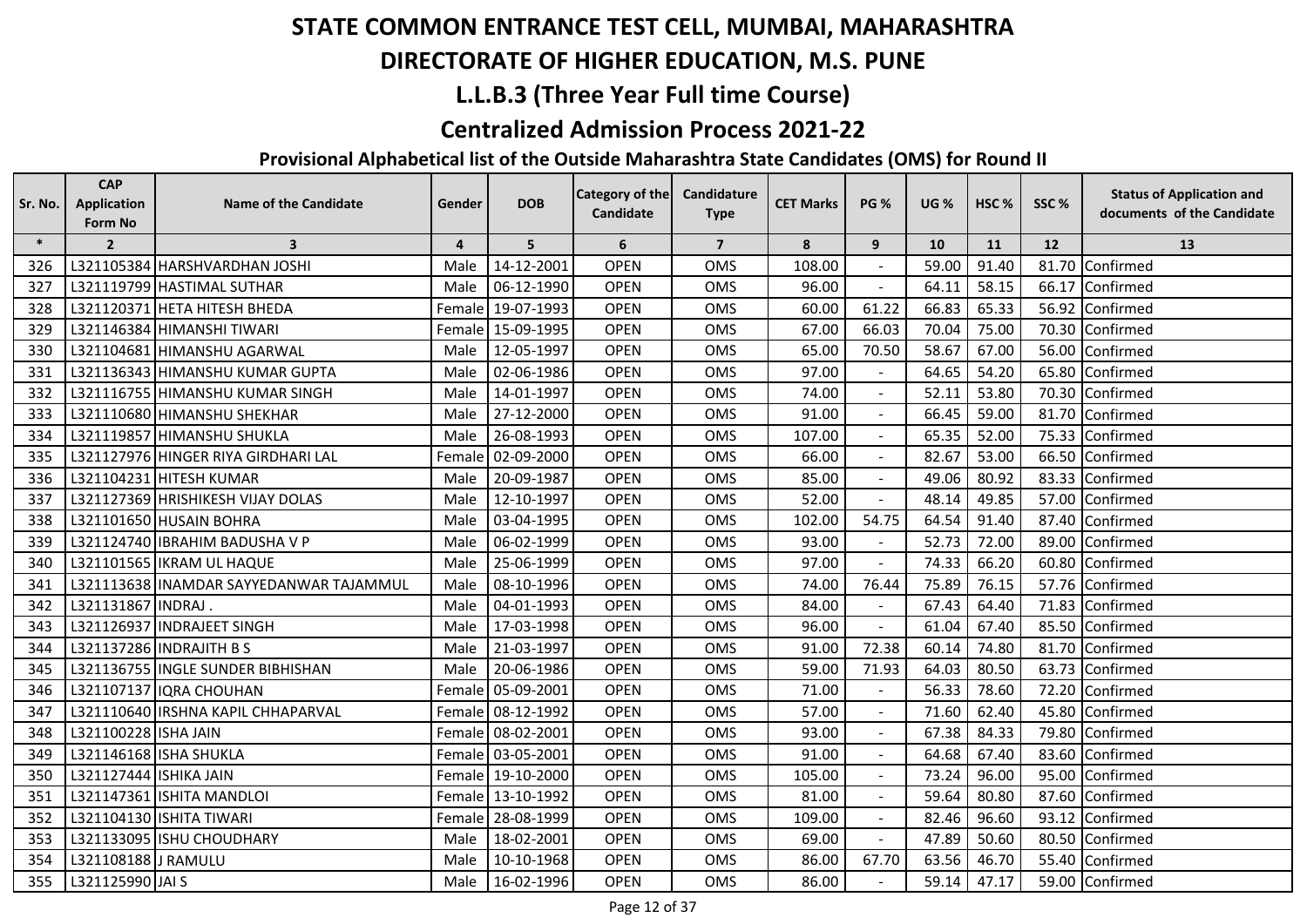## **DIRECTORATE OF HIGHER EDUCATION, M.S. PUNE**

## **L.L.B.3 (Three Year Full time Course)**

#### **Centralized Admission Process 2021-22**

| Sr. No. | <b>CAP</b><br><b>Application</b> | <b>Name of the Candidate</b>           | Gender         | <b>DOB</b>        | Category of the | Candidature    | <b>CET Marks</b> | <b>PG %</b>              | <b>UG %</b> | HSC <sub>%</sub> | SSC%      | <b>Status of Application and</b> |
|---------|----------------------------------|----------------------------------------|----------------|-------------------|-----------------|----------------|------------------|--------------------------|-------------|------------------|-----------|----------------------------------|
|         | Form No                          |                                        |                |                   | Candidate       | <b>Type</b>    |                  |                          |             |                  |           | documents of the Candidate       |
| $\ast$  | $\overline{2}$                   | $\overline{\mathbf{3}}$                | $\overline{4}$ | 5                 | 6               | $\overline{7}$ | 8                | 9                        | 10          | 11               | <b>12</b> | 13                               |
| 356     |                                  | L321141772 JAIN MANALI LALIT           | Female         | 05-01-2000        | <b>OPEN</b>     | <b>OMS</b>     | 82.00            |                          | 58.23       | 75.85            |           | 82.80 Confirmed                  |
| 357     |                                  | L321142944 JAISWAL POOJA RAGHUNATH     | Female         | 08-05-1996        | <b>OPEN</b>     | OMS            | 50.00            |                          | 50.45       | 42.77            |           | 48.80 Confirmed                  |
| 358     |                                  | L321113730 JANHAVI JAYAWANT NAIK       |                | Female 16-03-1975 | <b>OPEN</b>     | <b>OMS</b>     | 50.00            | 54.63                    | 59.00       | 72.67            |           | 64.29 Confirmed                  |
| 359     |                                  | L321113351 JATHAR AKSHAY PANDURANG     | Male           | 28-02-2000        | <b>OPEN</b>     | <b>OMS</b>     | 56.00            |                          | 56.15       | 76.92            |           | 65.40 Confirmed                  |
| 360     |                                  | L321111069 JJATIN KUMAR BURMAN         | Male           | 04-12-1997        | <b>OPEN</b>     | <b>OMS</b>     | 42.00            |                          | 65.19       | 38.00            |           | 38.17 Confirmed                  |
| 361     | L321118088 JAY RATHI             |                                        | Male           | 20-09-1999        | <b>OPEN</b>     | <b>OMS</b>     | 115.00           |                          | 59.43       | 86.17            |           | 87.00 Confirmed                  |
| 362     | L321106556 JAYA                  |                                        | Female         | 14-11-1999        | <b>OPEN</b>     | <b>OMS</b>     | 78.00            |                          | 61.42       | 57.60            |           | 62.33 Confirmed                  |
| 363     |                                  | L321105301 JAYATI TANDON               | Female         | 28-01-1999        | <b>OPEN</b>     | <b>OMS</b>     | 114.00           |                          | 69.33       | 95.80            |           | 95.00 Confirmed                  |
| 364     |                                  | L321108839 JAYESH KHANDELWAL           | Male           | 27-04-2000        | <b>OPEN</b>     | <b>OMS</b>     | 90.00            |                          | 69.92       | 71.80            |           | 79.80 Confirmed                  |
| 365     |                                  | L321103349 JAYESH TALREJA              | Male           | 05-12-1992        | <b>OPEN</b>     | OMS            | 97.00            | $\blacksquare$           | 68.33       | 65.20            |           | 69.40 Confirmed                  |
| 366     |                                  | L321110494 JAYSHREE AMOL LAHARIYA      | Female         | 31-10-1982        | <b>OPEN</b>     | <b>OMS</b>     | 50.00            |                          | 63.41       | 40.22            |           | 47.80 Confirmed                  |
| 367     |                                  | L321101393 JESHAAN BHATIA              | Male           | 24-05-2000        | <b>OPEN</b>     | <b>OMS</b>     | 79.00            |                          | 60.17       | 76.20            |           | 80.33 Confirmed                  |
| 368     |                                  | L321102996 JHAVERI AMAN PRASHANT       | Male           | 18-09-2000        | <b>OPEN</b>     | <b>OMS</b>     | 87.00            |                          | 64.90       | 76.92            |           | 87.00 Confirmed                  |
| 369     |                                  | L321129918 JITENDER KUMAR              | Male           | 01-07-1999        | <b>OPEN</b>     | <b>OMS</b>     | 68.00            |                          | 49.83       | 61.20            |           | 74.00 Confirmed                  |
| 370     |                                  | L321120960 JITENDRA KUMAR              | Male           | 26-08-1979        | <b>OPEN</b>     | <b>OMS</b>     | 99.00            | $\blacksquare$           | 61.53       | 52.20            |           | 49.20 Confirmed                  |
| 371     |                                  | L321103284 JIVISHA SACHDEVA            | Female         | 26-12-1998        | <b>OPEN</b>     | <b>OMS</b>     | 113.00           | $\overline{\phantom{a}}$ | 56.06       | 93.20            |           | 92.00 Confirmed                  |
| 372     |                                  | L321101110 JYOTI GUPTA                 | Female         | 22-11-1999        | <b>OPEN</b>     | OMS            | 110.00           |                          | 53.20       | 80.25            |           | 85.20 Confirmed                  |
| 373     |                                  | L321128400 JYOTI SAWANT                |                | Female 03-09-1997 | <b>OPEN</b>     | <b>OMS</b>     | 86.00            |                          | 67.33       | 62.00            |           | 86.00 Confirmed                  |
| 374     |                                  | L321130652 KADUM TAPOK SHIVA           | Male           | 22-07-1999        | <b>OPEN</b>     | <b>OMS</b>     | 76.00            |                          | 54.22       | 45.67            |           | 68.40 Confirmed                  |
| 375     |                                  | L321110683 KAKI SANDHYA DAVID          | Female         | 28-06-2001        | <b>OPEN</b>     | <b>OMS</b>     | 61.00            |                          | 59.55       | 72.15            |           | 58.60 Confirmed                  |
| 376     |                                  | L321128130 KALPANA SINGH               | Female         | 22-12-1999        | <b>OPEN</b>     | OMS            | 89.00            |                          | 55.79       | 68.80            |           | 79.17 Confirmed                  |
| 377     |                                  | L321143212 KAMBLE GANESH RAMESH        | Male           | 24-08-1988        | <b>OPEN</b>     | OMS            | 69.00            |                          | 45.53       | 49.50            |           | 39.47 Confirmed                  |
| 378     |                                  | L321141039 KAMLESH HRIDAYNARAYAN YADAV | Male           | 10-05-1995        | <b>OPEN</b>     | <b>OMS</b>     | 56.00            |                          | 52.08       | 55.33            |           | 59.27 Confirmed                  |
| 379     |                                  | L321115534 KAMNA JINESH MEHTA          | Female         | 17-10-1984        | <b>OPEN</b>     | <b>OMS</b>     | 90.00            |                          | 75.67       | 76.46            |           | 71.50 Confirmed                  |
| 380     |                                  | L321112329 KANCHAN SINGH               | Female         | 30-04-1998        | <b>OPEN</b>     | OMS            | 97.00            | $\mathbf{r}$             | 56.37       | 73.40            |           | 74.42 Confirmed                  |
| 381     |                                  | L321102049 KANHA SINGH                 | Male           | 18-07-1999        | <b>OPEN</b>     | <b>OMS</b>     | 86.00            | $\blacksquare$           | 53.19       | 77.80            |           | 77.80 Confirmed                  |
| 382     | L321130919 KANIKA                |                                        | Female         | 09-01-2001        | <b>OPEN</b>     | <b>OMS</b>     | 81.00            |                          | 67.61       | 84.80            |           | 85.40 Confirmed                  |
| 383     |                                  | L321137554 KANIKA KAUSHIK              |                | Female 01-08-1993 | <b>OPEN</b>     | <b>OMS</b>     | 86.00            |                          | 59.94       | 63.20            |           | 61.17 Confirmed                  |
| 384     | L321114209 KAPIL FULE            |                                        | Male           | 08-07-1992        | <b>OPEN</b>     | <b>OMS</b>     | 71.00            |                          | 55.17       | 58.40            |           | 77.83 Confirmed                  |
| 385     |                                  | L321114322 KARAM VEER SINGH            | Male           | 15-08-1988        | <b>OPEN</b>     | <b>OMS</b>     | 107.00           |                          | 63.62       | 64.67            |           | 75.00 Confirmed                  |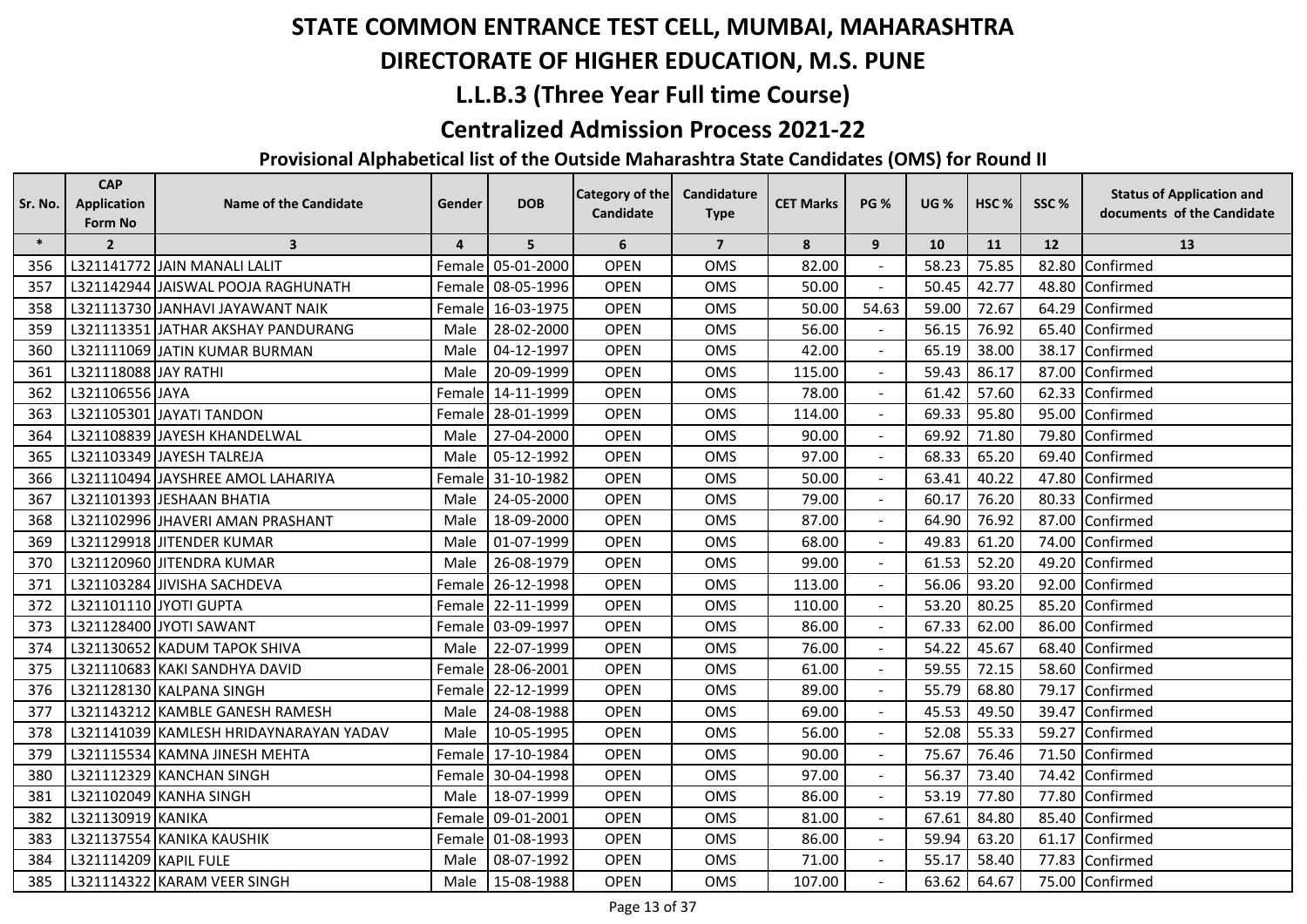## **DIRECTORATE OF HIGHER EDUCATION, M.S. PUNE**

## **L.L.B.3 (Three Year Full time Course)**

#### **Centralized Admission Process 2021-22**

| Sr. No. | <b>CAP</b><br><b>Application</b><br>Form No | <b>Name of the Candidate</b>                     | Gender         | <b>DOB</b>        | <b>Category of the</b><br>Candidate | Candidature<br><b>Type</b> | <b>CET Marks</b> | <b>PG %</b>    | <b>UG %</b> | HSC%           | SSC%  | <b>Status of Application and</b><br>documents of the Candidate |
|---------|---------------------------------------------|--------------------------------------------------|----------------|-------------------|-------------------------------------|----------------------------|------------------|----------------|-------------|----------------|-------|----------------------------------------------------------------|
| $\ast$  | $\overline{2}$                              | $\overline{\mathbf{3}}$                          | $\overline{4}$ | 5                 | 6                                   | $\overline{7}$             | 8                | 9              | 10          | 11             | 12    | 13                                                             |
| 386     |                                             | L321125989 KARAN RAJESH BOHRA                    | Male           | 23-09-1996        | <b>OPEN</b>                         | <b>OMS</b>                 | 70.00            |                | 66.15       | 49.08          | 72.60 | Confirmed                                                      |
| 387     |                                             | L321137852 KARAN SINGH                           | Male           | 10-10-1992        | <b>OPEN</b>                         | <b>OMS</b>                 | 103.00           |                | 69.80       | 76.80          | 73.33 | Confirmed                                                      |
| 388     |                                             | L321100489 KARAN UPADHYA                         | Male           | 07-04-1983        | <b>OPEN</b>                         | <b>OMS</b>                 | 105.00           |                | 47.70       | 50.40          | 44.20 | Confirmed                                                      |
| 389     |                                             | L321132039 KASHISH CHADHA                        | Male           | 03-01-2000        | <b>OPEN</b>                         | <b>OMS</b>                 | 115.00           |                | 62.63       | 85.40          | 79.80 | Confirmed                                                      |
| 390     |                                             | L321124725 KASHYAP ASHEESH KUMAR RAJENDRA        | Male           | 13-09-1995        | <b>OPEN</b>                         | OMS                        | 38.00            | $\blacksquare$ | 50.93       | 50.83          | 58.00 | Confirmed                                                      |
| 391     |                                             | L321108784 KASIM KAMIL MI                        | Male           | 15-03-1995        | <b>OPEN</b>                         | <b>OMS</b>                 | 71.00            | $\blacksquare$ | 59.27       | 56.33          | 68.20 | Confirmed                                                      |
| 392     |                                             | L321101589 KASTURE RAVINDRA RAMESH               | Male           | 01-06-1989        | <b>OPEN</b>                         | <b>OMS</b>                 | 51.00            |                | 47.42       | 70.50          | 46.72 | Confirmed                                                      |
| 393     |                                             | L321139402 KASTURI DEEPIKA                       | Female         | 01-11-1970        | <b>OPEN</b>                         | <b>OMS</b>                 | 104.00           |                | 70.97       | 59.40          |       | 65.50 Confirmed                                                |
| 394     |                                             | L321101633 KAUSHAL KUMAR SINGH                   | Male           | 05-04-1980        | <b>OPEN</b>                         | OMS                        | 78.00            |                | 45.04       | 37.20          | 43.83 | Confirmed                                                      |
| 395     | L321141479 KAUSHIKI.                        |                                                  | Female         | 22-08-1998        | <b>OPEN</b>                         | <b>OMS</b>                 | 77.00            | $\sim$         | 54.13       | 62.20          | 68.40 | Confirmed                                                      |
| 396     |                                             | L321134929 KAVITA YOGESH BHANDARI                | Female         | 23-01-1989        | <b>OPEN</b>                         | <b>OMS</b>                 | 67.00            |                | 69.96       | 76.00          | 70.67 | Confirmed                                                      |
| 397     |                                             | L321103079 KAZI RAHAMATULLAH                     | Male           | 09-04-1985        | <b>OPEN</b>                         | <b>OMS</b>                 | 67.00            |                | 45.48       | 53.80          |       | 53.63 Confirmed                                                |
| 398     |                                             | L321124578 KENDRE RAJKUMAR PRABHAKAR             | Male           | 18-08-1978        | <b>OPEN</b>                         | <b>OMS</b>                 | 69.00            | 62.11          | 50.76       | 59.00          |       | 61.57 Document having discrepancy                              |
| 399     |                                             | L321103142 KETAN BANKA                           | Male           | 14-11-1997        | <b>OPEN</b>                         | <b>OMS</b>                 | 82.00            |                | 53.25       | 65.00          | 49.50 | Confirmed                                                      |
| 400     |                                             | L321146416 KETAN BHARAT MUNDLE                   | Male           | 24-09-1989        | <b>OPEN</b>                         | OMS                        | 90.00            | $\sim$         | 45.91       | 52.33          | 56.80 | Confirmed                                                      |
| 401     |                                             | L321105869 KHAN ALSABEEL MOFEED AHMAD            | Male           | 20-07-1997        | <b>OPEN</b>                         | <b>OMS</b>                 | 73.00            | $\blacksquare$ | 60.48       | 68.83          | 57.00 | Confirmed                                                      |
| 402     | L321123287                                  | KHAN MOHAMMED SHOEB HABIBULLAH<br><b>KHATIJA</b> | Male           | 01-07-1953        | <b>OPEN</b>                         | OMS                        | 45.00            |                | 70.18       | $\blacksquare$ |       | Confirmed                                                      |
| 403     |                                             | L321110974 KHAN MOHD QUAID ABDUL QUADIR          | Male           | 26-09-1987        | <b>OPEN</b>                         | <b>OMS</b>                 | 62.00            |                | 65.08       | 55.00          | 62.40 | Confirmed                                                      |
| 404     |                                             | L321140450 KHAN TAUSEEF AHD HISAMUDDIN           | Male           | 22-12-1986        | <b>OPEN</b>                         | <b>OMS</b>                 | 41.00            | 64.97          | 40.45       | 53.67          |       | 50.40 Confirmed                                                |
| 405     |                                             | L321119555 KHANDAGALE SAGAR HANUMANT             | Male           | 18-10-1991        | <b>OPEN</b>                         | <b>OMS</b>                 | 66.00            |                | 55.50       | 52.33          | 51.54 | Confirmed                                                      |
| 406     |                                             | L321100952 KHANDE UMESH ABHIMAN                  | Male           | 10-06-1997        | <b>OPEN</b>                         | <b>OMS</b>                 | 57.00            |                | 57.28       | 74.00          | 69.64 | Document having discrepancy                                    |
| 407     |                                             | L321126500 KHAPARDE GAURAV SHRIKANT              | Male           | 29-07-1980        | <b>OPEN</b>                         | <b>OMS</b>                 | 101.00           |                | 59.45       | 71.17          | 70.27 | Confirmed                                                      |
| 408     |                                             | L321101515 KHUSHBOO KUMARI                       | Female         | 04-01-1994        | <b>OPEN</b>                         | <b>OMS</b>                 | 68.00            |                | 66.87       | 67.17          | 69.67 | Confirmed                                                      |
| 409     |                                             | L321126206 KHUSHBOO RUPANI                       | Female         | 11-06-1999        | <b>OPEN</b>                         | <b>OMS</b>                 | 75.00            |                | 60.64       | 56.20          | 53.20 | Confirmed                                                      |
| 410     |                                             | L321133600 KHUSHBOO SHARMA                       | Female         | 05-02-2001        | <b>OPEN</b>                         | OMS                        | 71.00            |                | 66.91       | 71.40          | 76.00 | Confirmed                                                      |
| 411     |                                             | L321106770 KHUSHI KUMARI                         | Female         | 05-09-2000        | <b>OPEN</b>                         | <b>OMS</b>                 | 59.00            |                | 62.33       | 68.60          |       | 77.58 Confirmed                                                |
| 412     |                                             | L321133541 KHYATI SHARMA                         |                | Female 21-04-1998 | <b>OPEN</b>                         | OMS                        | 65.00            |                | 53.98       | 78.40          |       | 74.83 Confirmed                                                |
| 413     |                                             | L321118493 KILLEDAR PRASHANT ASHOK               | Male           | 22-07-1977        | <b>OPEN</b>                         | OMS                        | 71.00            | 87.00          | 61.55       | 78.45          |       | 75.86 Document having discrepancy                              |
| 414     |                                             | L321100120 KIRAN VISHWAKARMA                     |                | Female 15-06-1994 | <b>OPEN</b>                         | <b>OMS</b>                 | 94.00            |                | 58.28       | 78.80          |       | 75.83 Confirmed                                                |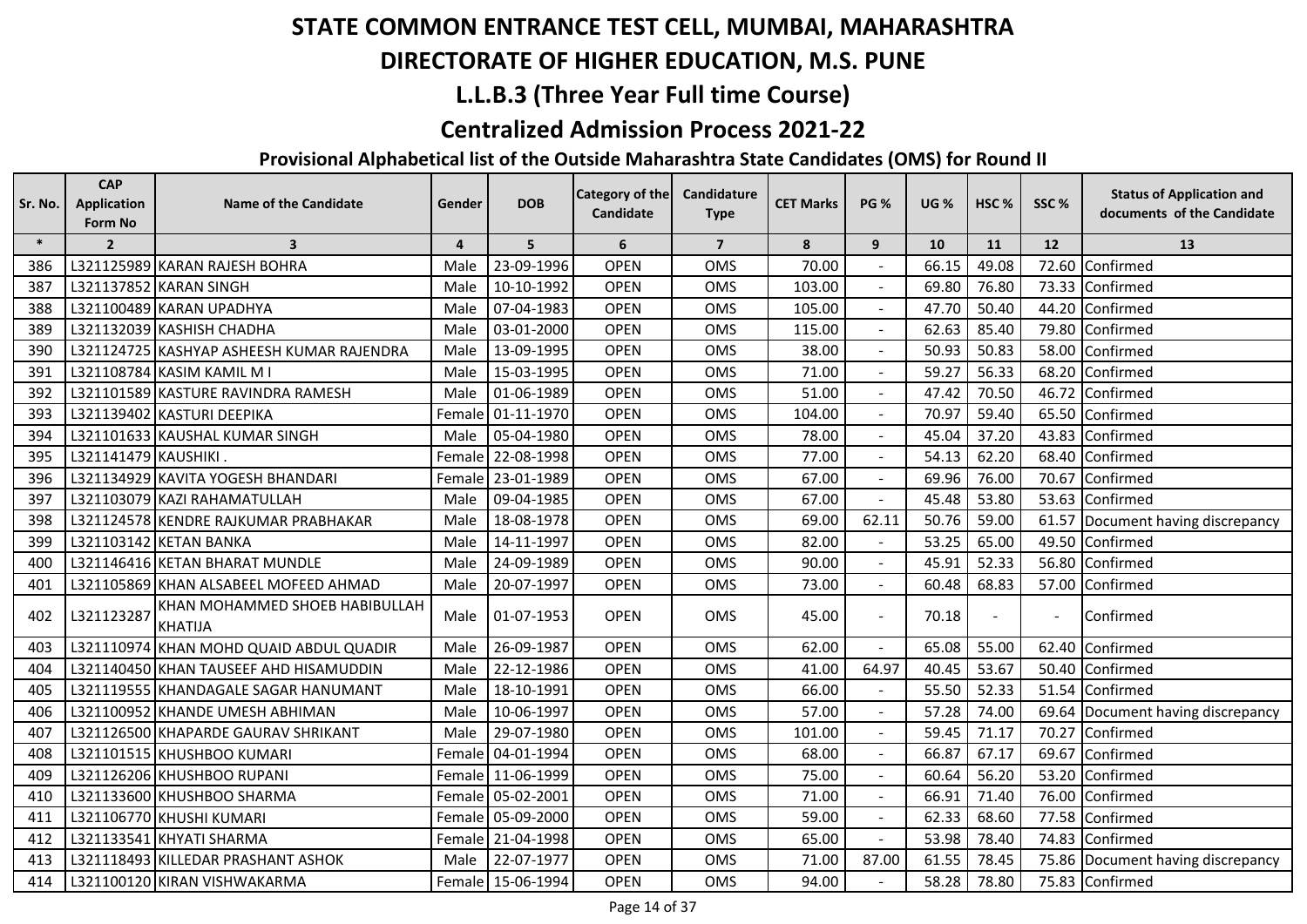## **DIRECTORATE OF HIGHER EDUCATION, M.S. PUNE**

## **L.L.B.3 (Three Year Full time Course)**

#### **Centralized Admission Process 2021-22**

| Sr. No. | <b>CAP</b><br><b>Application</b> | <b>Name of the Candidate</b>               | Gender         | <b>DOB</b>        | <b>Category of the</b> | Candidature    | <b>CET Marks</b> | <b>PG %</b>    | <b>UG %</b> | HSC <sub>%</sub> | SSC%  | <b>Status of Application and</b>  |
|---------|----------------------------------|--------------------------------------------|----------------|-------------------|------------------------|----------------|------------------|----------------|-------------|------------------|-------|-----------------------------------|
|         | Form No                          |                                            |                |                   | Candidate              | <b>Type</b>    |                  |                |             |                  |       | documents of the Candidate        |
| $\ast$  | $\overline{2}$                   | $\overline{\mathbf{3}}$                    | $\overline{4}$ | 5                 | 6                      | $\overline{7}$ | 8                | 9              | 10          | 11               | 12    | 13                                |
| 415     |                                  | L321101872 KIRTANE SHEKHAR CHANDRAKANT     | Male           | 04-04-1971        | <b>OPEN</b>            | <b>OMS</b>     | 99.00            | 57.25          | 44.61       | 67.83            | 74.14 | Confirmed                         |
| 416     |                                  | L321100041 KIRTI MISHRA                    | Female         | 04-04-1997        | <b>OPEN</b>            | <b>OMS</b>     | 97.00            | 61.67          | 65.46       | 77.00            |       | 83.60 Confirmed                   |
| 417     | L321105674 KIRTI SINGH           |                                            |                | Female 23-02-1997 | <b>OPEN</b>            | <b>OMS</b>     | 75.00            | 67.31          | 61.70       | 72.40            |       | 64.60 Confirmed                   |
| 418     |                                  | L321100707 KIRTI VARDHAN                   | Female         | 28-10-2000        | <b>OPEN</b>            | <b>OMS</b>     | 89.00            |                | 91.67       | 61.20            | 83.60 | Confirmed                         |
| 419     |                                  | L321147035 KISHOR RAMTEKE                  | Male           | 03-04-1978        | <b>OPEN</b>            | <b>OMS</b>     | 62.00            | 65.60          | 67.25       | 62.51            |       | 72.29 Confirmed                   |
| 420     |                                  | L321137990 KM REENA YADAV                  | Female         | 05-07-1996        | <b>OPEN</b>            | <b>OMS</b>     | 37.00            | 67.00          | 54.28       | 71.00            |       | 62.50 Confirmed                   |
| 421     |                                  | L321100823 KM SHIKHA VISHNOI               |                | Female 07-11-1988 | <b>OPEN</b>            | <b>OMS</b>     | 106.00           |                | 73.55       | 77.20            |       | 68.33 Confirmed                   |
| 422     |                                  | L321146257 KM SONAM GUPTA                  |                | Female 15-06-1997 | <b>OPEN</b>            | <b>OMS</b>     | 40.00            |                | 57.22       | 77.00            |       | 82.00 Document having discrepancy |
| 423     |                                  | L321146712 KOKATE DIGAMBAR GORAKH          | Male           | 13-02-1988        | <b>OPEN</b>            | <b>OMS</b>     | 96.00            | 65.94          | 63.28       | 74.33            |       | 61.60 Document having discrepancy |
| 424     |                                  | L321147257 KORIYA VAISHALI BHAGVANJI       |                | Female 05-08-1991 | <b>OPEN</b>            | <b>OMS</b>     | 63.00            |                | 67.11       | 57.17            |       | 48.93 Document having discrepancy |
| 425     | L321103294 KRITI RAJ             |                                            |                | Female 08-06-1998 | <b>OPEN</b>            | <b>OMS</b>     | 85.00            | 66.69          | 66.42       | 71.83            |       | 70.00 Confirmed                   |
| 426     |                                  | L321109343 KRITIKA PANDEY                  |                | Female 18-12-1999 | <b>OPEN</b>            | <b>OMS</b>     | 109.00           |                | 68.42       | 90.00            |       | 78.75 Confirmed                   |
| 427     |                                  | L321106477 KRITIKA SUMBALLY                |                | Female 12-08-2000 | <b>OPEN</b>            | J & K Migrant  | 105.00           |                | 66.73       | 84.80            |       | 83.60 Confirmed                   |
| 428     |                                  | L321141201 KUMAR ABHISHEK                  | Male           | 13-03-1992        | <b>OPEN</b>            | <b>OMS</b>     | 71.00            | 82.37          | 59.85       | 58.80            | 68.40 | Confirmed                         |
| 429     |                                  | L321104957 KUMAR SHUBHANKAR                | Male           | 03-12-1999        | <b>OPEN</b>            | <b>OMS</b>     | 79.00            |                | 60.92       | 66.80            |       | 83.60 Confirmed                   |
| 430     |                                  | L321109514 KUNAL KUMAR                     | Male           | 30-10-1984        | <b>OPEN</b>            | <b>OMS</b>     | 84.00            | $\blacksquare$ | 55.81       | 60.30            |       | 72.00 Confirmed                   |
| 431     |                                  | L321111963 LABDHI JAIN                     | Female         | 03-04-1995        | <b>OPEN</b>            | <b>OMS</b>     | 84.00            |                | 52.17       | 92.40            |       | 91.20 Document having discrepancy |
| 432     |                                  | L321122924 LANKAPALLI KARUNAKARA RAO       | Male           | 16-04-1958        | <b>OPEN</b>            | <b>OMS</b>     | 84.00            | 67.72          | 46.83       | 45.25            |       | 42.80 Confirmed                   |
| 433     |                                  | L321120471 LAVINA PRAKASH GHADSHI          | Female         | 31-08-1988        | <b>OPEN</b>            | <b>OMS</b>     | 64.00            |                | 64.49       | 67.50            |       | 58.80 Confirmed                   |
| 434     |                                  | L321122588 LAXMAN PANCHAMRAM RAJAK         | Male           | 18-06-1993        | <b>OPEN</b>            | <b>OMS</b>     | 51.00            |                | 66.92       | 48.67            |       | 56.18 Confirmed                   |
| 435     |                                  | L321119902 LAXMAN SUTHAR                   | Male           | 01-07-1987        | <b>OPEN</b>            | <b>OMS</b>     | 88.00            |                | 52.72       | 60.62            |       | 64.33 Confirmed                   |
| 436     |                                  | L321102846 LIPIKA KALRA                    |                | Female 25-03-2001 | <b>OPEN</b>            | <b>OMS</b>     | 99.00            | $\sim$         | 71.96       | 90.00            |       | 95.00 Confirmed                   |
| 437     |                                  | L321116115 LOBO KEERTHI SHARIAN MATHAIS    | Female         | 29-05-1990        | <b>OPEN</b>            | <b>OMS</b>     | 66.00            |                | 64.40       | 70.33            |       | 71.36 Confirmed                   |
| 438     |                                  | L321112414 LOBO MATHAIS JOCHIM             | Male           | 01-08-1981        | <b>OPEN</b>            | <b>OMS</b>     | 74.00            |                | 59.55       | 63.17            |       | 58.88 Confirmed                   |
| 439     |                                  | L321129091 LOHALKAR JUILEE NAGESH DIKSHA   | Female         | 20-09-1991        | <b>OPEN</b>            | <b>OMS</b>     | 72.00            |                | 64.52       | 46.00            |       | 65.38 Confirmed                   |
| 440     |                                  | L321129855 LOHIT MOHANTY                   | Male           | 05-12-1982        | <b>OPEN</b>            | <b>OMS</b>     | 93.00            | 62.74          | 66.39       | 73.00            |       | 81.60 Confirmed                   |
| 441     |                                  | L321135895 LOURDU AGNES MERLIN S SABAPATHY |                | Female 19-04-2000 | <b>OPEN</b>            | <b>OMS</b>     | 67.00            |                | 68.86       | 53.08            |       | 53.80 Confirmed                   |
| 442     |                                  | L321105399 LUHAR HIRESHKUMAR SHANKARLAL    | Male           | 16-06-1977        | <b>OPEN</b>            | <b>OMS</b>     | 61.00            | 66.56          | 45.65       | 51.17            |       | 73.57 Confirmed                   |
| 443     | L321119173 M MADAN               |                                            | Male           | 29-06-1987        | <b>OPEN</b>            | <b>OMS</b>     | 84.00            | 63.62          | 48.90       | 65.20            |       | 78.00 Confirmed                   |
| 444     |                                  | L321119016 M V NAVEEN KUMAR                | Male           | 07-07-1997        | <b>OPEN</b>            | <b>OMS</b>     | 70.00            |                | 58.44       | 78.30            |       | 93.33 Confirmed                   |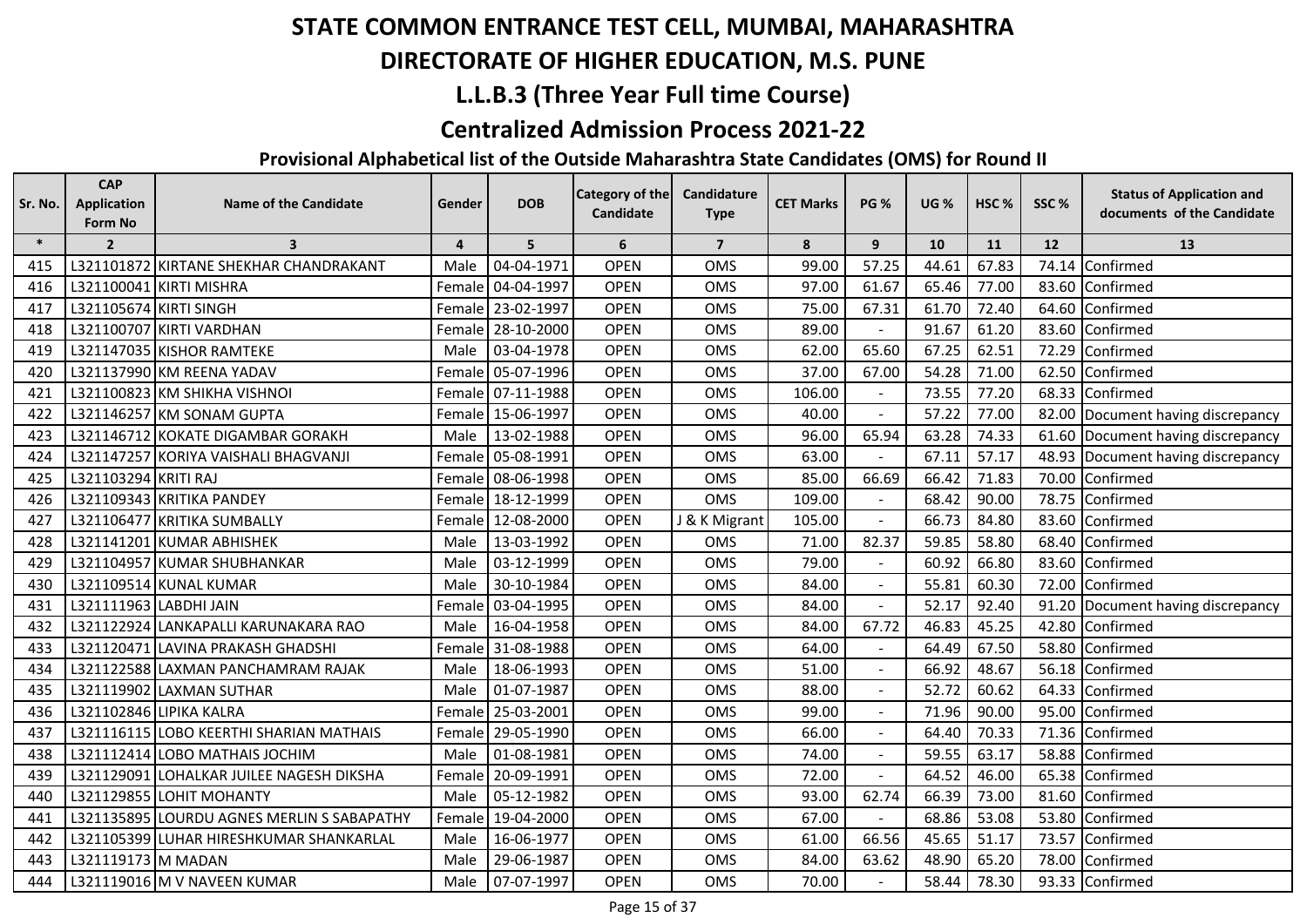## **DIRECTORATE OF HIGHER EDUCATION, M.S. PUNE**

## **L.L.B.3 (Three Year Full time Course)**

#### **Centralized Admission Process 2021-22**

| Sr. No. | <b>CAP</b><br><b>Application</b><br>Form No | <b>Name of the Candidate</b>          | Gender | <b>DOB</b>        | Category of the<br><b>Candidate</b> | Candidature<br><b>Type</b> | <b>CET Marks</b> | <b>PG %</b>              | <b>UG %</b> | HSC <sub>%</sub> | SSC% | <b>Status of Application and</b><br>documents of the Candidate |
|---------|---------------------------------------------|---------------------------------------|--------|-------------------|-------------------------------------|----------------------------|------------------|--------------------------|-------------|------------------|------|----------------------------------------------------------------|
| $\ast$  | $\overline{2}$                              | $\mathbf{3}$                          | 4      | 5                 | 6                                   | $\overline{7}$             | 8                | 9                        | 10          | 11               | 12   | 13                                                             |
| 445     |                                             | L321107551 MADHAV KUMAR               | Male   | 22-11-1996        | <b>OPEN</b>                         | OMS                        | 81.00            |                          | 57.27       | 56.00            |      | 76.00 Confirmed                                                |
| 446     |                                             | L321132531 MADHAV S JOSHI             | Male   | 01-12-1999        | <b>OPEN</b>                         | <b>OMS</b>                 | 76.00            |                          | 52.43       | 65.75            |      | 62.70 Confirmed                                                |
| 447     |                                             | L321124827 MADHU KRISHANA SAHU        | Female | 07-01-1999        | <b>OPEN</b>                         | <b>OMS</b>                 | 44.00            |                          | 51.11       | 62.80            |      | 43.50 Confirmed                                                |
| 448     |                                             | L321101358 MADHUPREETA                | Female | 15-08-2000        | <b>OPEN</b>                         | <b>OMS</b>                 | 110.00           |                          | 80.48       | 94.17            |      | 95.00 Confirmed                                                |
| 449     |                                             | L321112949 MAHADEV PARMESHWAR HAKE    | Male   | 17-06-1984        | <b>OPEN</b>                         | OMS                        | 76.00            | $\blacksquare$           | 46.06       | 67.50            |      | 77.60 Confirmed                                                |
| 450     |                                             | L321121263 MAHAK AGRAWAL              | Female | 08-06-1998        | <b>OPEN</b>                         | <b>OMS</b>                 | 74.00            | $\blacksquare$           | 55.69       | 68.80            |      | 72.20 Confirmed                                                |
| 451     |                                             | L321117215 MAHALE VIDULA PANDURANG    |        | Female 03-01-1977 | <b>OPEN</b>                         | <b>OMS</b>                 | 57.00            |                          | 50.45       | 56.67            |      | 66.14 Confirmed                                                |
| 452     |                                             | L321126033 MAHESH SHIVKUMAR CHAUDHARY | Male   | 14-07-1983        | <b>OPEN</b>                         | OMS                        | 66.00            |                          | 45.15       | 62.33            |      | 52.27 Confirmed                                                |
| 453     |                                             | L321106707 MAHI PAWAR                 | Female | 24-09-2000        | <b>OPEN</b>                         | OMS                        | 98.00            |                          | 60.00       | 87.20            |      | 94.00 Confirmed                                                |
| 454     |                                             | L321139170 MAHTAB ALAM                | Male   | 27-06-1966        | <b>OPEN</b>                         | OMS                        | 77.00            | 67.00                    | 56.44       | 49.44            |      | 51.43 Confirmed                                                |
| 455     |                                             | L321100178 MALLIKA AGRAWAL            |        | Female 27-12-1999 | <b>OPEN</b>                         | <b>OMS</b>                 | 89.00            |                          | 68.30       | 81.80            |      | 78.00 Confirmed                                                |
| 456     |                                             | L321128388 MAMTA GHISULAL KUMAWAT     |        | Female 01-04-1994 | <b>OPEN</b>                         | OMS                        | 95.00            | 56.75                    | 71.33       | 71.83            |      | 70.33 Confirmed                                                |
| 457     |                                             | L321118561 MANASI P SHAH              |        | Female 02-01-1994 | <b>OPEN</b>                         | OMS                        | 99.00            |                          | 76.44       | 62.67            |      | 72.86 Confirmed                                                |
| 458     |                                             | L321139853 MANDAN PALAK SUDHIR        | Female | 12-06-2000        | <b>OPEN</b>                         | <b>OMS</b>                 | 66.00            |                          | 72.30       | 75.29            |      | 70.50 Confirmed                                                |
| 459     |                                             | L321100496 MANIKANT SHAHI             | Male   | 12-01-1999        | <b>OPEN</b>                         | OMS                        | 87.00            | $\blacksquare$           | 64.75       | 60.20            |      | 70.40 Confirmed                                                |
| 460     |                                             | L321146876 MANINDER KAUR              | Female | 04-07-1995        | <b>OPEN</b>                         | <b>OMS</b>                 | 47.00            | 57.83                    | 57.97       | 46.80            |      | 60.80 Confirmed                                                |
| 461     |                                             | L321136003 MANISH KUMAR               | Male   | 31-12-1972        | <b>OPEN</b>                         | <b>OMS</b>                 | 110.00           | 65.75                    | 63.47       | 54.56            |      | 81.33 Confirmed                                                |
| 462     |                                             | L321105688 MANISH KUMAR               | Male   | 18-02-1981        | <b>OPEN</b>                         | <b>OMS</b>                 | 74.00            | 65.46                    | 55.60       | 56.00            |      | 55.29 Confirmed                                                |
| 463     |                                             | L321110351 MANISH KUMAR CHAURASIA     | Male   | 02-07-1986        | <b>OPEN</b>                         | OMS                        | 63.00            |                          | 55.89       | 60.80            |      | 70.80 Confirmed                                                |
| 464     |                                             | L321127931 MANISH PUKHRAJ RAJPUROHIT  | Male   | 20-07-1997        | <b>OPEN</b>                         | <b>OMS</b>                 | 52.00            | $\blacksquare$           | 66.00       | 64.00            |      | 44.00 Confirmed                                                |
| 465     |                                             | L321138107 MANISH SARDE               | Male   | 24-09-1975        | <b>OPEN</b>                         | <b>OMS</b>                 | 80.00            | $\overline{\phantom{a}}$ | 59.14       | 52.17            |      | 62.00 Confirmed                                                |
| 466     |                                             | L321127802 MANISHA RAJ                | Female | 29-04-1998        | <b>OPEN</b>                         | OMS                        | 71.00            |                          | 64.27       | 59.80            |      | 72.20 Confirmed                                                |
| 467     |                                             | L321136738 MANJEET SINGH              | Male   | 01-01-1985        | <b>OPEN</b>                         | OMS                        | 90.00            |                          | 58.05       | 67.40            |      | 67.20 Confirmed                                                |
| 468     |                                             | L321145929 MANJULATA MEENA            | Female | 07-02-1991        | <b>OPEN</b>                         | <b>OMS</b>                 | 51.00            | 55.56                    | 39.50       | 56.00            |      | 49.00 Confirmed                                                |
| 469     |                                             | L321132491 MANSI CHAUHAN              | Female | 21-08-1999        | <b>OPEN</b>                         | <b>OMS</b>                 | 81.00            |                          | 56.14       | 85.75            |      | 69.60 Confirmed                                                |
| 470     |                                             | L321102429 MANSI KARANDIKAR           | Female | 18-06-1999        | <b>OPEN</b>                         | <b>OMS</b>                 | 107.00           | $\blacksquare$           | 66.16       | 92.60            |      | 90.00 Confirmed                                                |
| 471     | L321105125 MANU M                           |                                       | Male   | 25-03-1992        | <b>OPEN</b>                         | OMS                        | 104.00           |                          | 57.90       | 79.20            |      | 90.00 Confirmed                                                |
| 472     |                                             | L321136039 MARIA JERMINE RUBINSA      |        | Female 11-12-1989 | <b>OPEN</b>                         | <b>OMS</b>                 | 55.00            |                          | 61.39       | 64.75            |      | 89.40 Confirmed                                                |
| 473     |                                             | L321146546 MAYANK KUMAR GUPTA         | Male   | 17-01-1990        | <b>OPEN</b>                         | <b>OMS</b>                 | 75.00            |                          | 55.32       | 58.60            |      | 47.83 Confirmed                                                |
| 474     |                                             | L321114551 MAYURESH RAMAKANT MHATRE   | Male   | 13-07-1994        | <b>OPEN</b>                         | <b>OMS</b>                 | 69.00            |                          | 54.40       | 47.50            |      | 60.00 Confirmed                                                |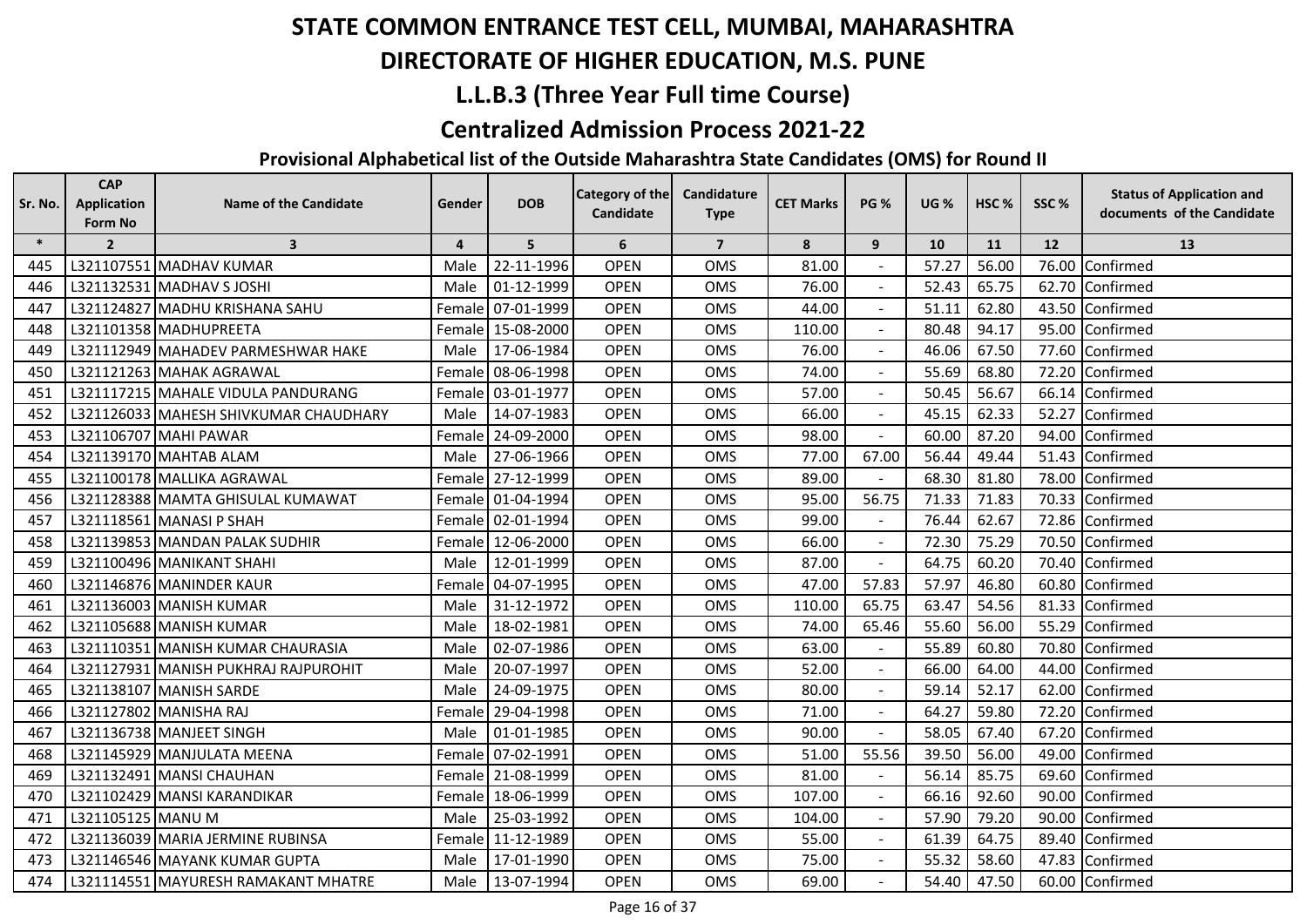## **DIRECTORATE OF HIGHER EDUCATION, M.S. PUNE**

## **L.L.B.3 (Three Year Full time Course)**

#### **Centralized Admission Process 2021-22**

| Sr. No. | <b>CAP</b><br><b>Application</b><br>Form No | <b>Name of the Candidate</b>                        | Gender         | <b>DOB</b>        | <b>Category of the</b><br>Candidate | Candidature<br><b>Type</b> | <b>CET Marks</b> | <b>PG %</b> | <b>UG %</b> | HSC%  | SSC%  | <b>Status of Application and</b><br>documents of the Candidate |
|---------|---------------------------------------------|-----------------------------------------------------|----------------|-------------------|-------------------------------------|----------------------------|------------------|-------------|-------------|-------|-------|----------------------------------------------------------------|
| $\ast$  | $\overline{2}$                              | $\overline{\mathbf{3}}$                             | $\overline{4}$ | 5                 | 6                                   | $\overline{7}$             | 8                | 9           | 10          | 11    | 12    | 13                                                             |
| 475     |                                             | L321106989 MD KAMRAN ASHFI                          | Male           | 01-02-2000        | <b>OPEN</b>                         | <b>OMS</b>                 | 78.00            |             | 57.60       | 65.80 | 93.60 | Document having discrepancy                                    |
| 476     |                                             | L321106955 MD SHAHID HUSSAIN                        | Male           | 05-01-1998        | <b>OPEN</b>                         | <b>OMS</b>                 | 71.00            |             | 50.73       | 65.20 | 63.00 | Confirmed                                                      |
| 477     |                                             | L321124690 MEDHA MISHRA                             |                | Female 16-09-2000 | <b>OPEN</b>                         | OMS                        | 115.00           |             | 59.56       | 78.00 | 94.00 | Confirmed                                                      |
| 478     |                                             | L321125721 MEENA LADDHARAM KHATWANI                 | Female l       | 21-07-1972        | <b>OPEN</b>                         | <b>OMS</b>                 | 64.00            |             | 56.14       | 51.13 | 51.38 | Confirmed                                                      |
| 479     |                                             | L321113050 MEGHA RAJPAL                             | Female         | 03-02-1996        | <b>OPEN</b>                         | OMS                        | 105.00           |             | 67.67       | 86.40 |       | 83.60 Confirmed                                                |
| 480     |                                             | L321109522 MEGHA TANGAR                             | Female         | 05-01-2001        | <b>OPEN</b>                         | <b>OMS</b>                 | 64.00            |             | 55.92       | 64.17 | 70.00 | Document having discrepancy                                    |
| 481     |                                             | L321138271 MENE RAVINDRA VAMAN                      | Male           | 02-12-1982        | <b>OPEN</b>                         | <b>OMS</b>                 | 49.00            |             | 61.32       | 62.83 |       | 52.40 Confirmed                                                |
| 482     |                                             | L321147287 MESHRAM SAHIL VIJAY                      | Male           | 07-05-1998        | <b>OPEN</b>                         | <b>OMS</b>                 | 91.00            |             | 66.58       | 52.62 |       | 70.40 Document having discrepancy                              |
| 483     |                                             | L321146015 MEVA RAM OLA                             | Male           | 05-06-1986        | <b>OPEN</b>                         | <b>OMS</b>                 | 115.00           | 100.00      | 63.14       | 78.00 | 91.50 | Confirmed                                                      |
| 484     |                                             | L321133533 MILIND GAUTAM                            | Male           | 31-08-1986        | <b>OPEN</b>                         | <b>OMS</b>                 | 81.00            |             | 60.80       | 61.20 | 59.60 | Confirmed                                                      |
| 485     |                                             | L321113193 MILIND HANUMANT DOIFODE                  | Male           | 01-07-1985        | <b>OPEN</b>                         | <b>OMS</b>                 | 53.00            |             | 65.17       | 54.67 | 50.40 | Confirmed                                                      |
| 486     |                                             | L321115980 MILIND PRABHAKAR SABNIS                  | Male           | 04-09-1965        | <b>OPEN</b>                         | <b>OMS</b>                 | 75.00            |             | 58.31       | 45.50 | 60.43 | Confirmed                                                      |
| 487     |                                             | L321102196 MISHKAT ALEMIN                           | Female I       | 18-11-1996        | <b>OPEN</b>                         | <b>OMS</b>                 | 78.00            |             | 50.93       | 59.80 | 68.00 | Confirmed                                                      |
| 488     |                                             | L321110509 MISHRA ASHISH KRISHNAMOHAN               | Male           | 21-07-1986        | <b>OPEN</b>                         | <b>OMS</b>                 | 83.00            |             | 53.65       | 58.50 | 44.93 | Confirmed                                                      |
| 489     |                                             | L321102818 MISHRA OMPRAKASH ANJANIKUMAR             | Male           | 21-03-1996        | <b>OPEN</b>                         | OMS                        | 71.00            | 66.38       | 60.68       | 53.23 | 68.18 | Confirmed                                                      |
| 490     |                                             | L321101491 MISHRA SACHIN SURENDRA                   | Male           | 09-10-1998        | <b>OPEN</b>                         | <b>OMS</b>                 | 63.00            | 73.00       | 66.58       | 76.31 | 62.20 | Confirmed                                                      |
| 491     |                                             | L321140828 MISHRA SHIKHA DEVPRAKASH ANITA           |                | Female 17-02-2000 | <b>OPEN</b>                         | <b>OMS</b>                 | 45.00            | $\sim$      | 53.15       | 62.92 |       | 60.00 Document having discrepancy                              |
| 492     |                                             | L321125208 MITALI KAMRA                             | Female         | 08-09-1999        | <b>OPEN</b>                         | <b>OMS</b>                 | 112.00           |             | 57.01       | 88.40 | 79.80 | Confirmed                                                      |
| 493     |                                             | L321120197 MITHILESH KUMAR                          | Male           | 30-12-1974        | <b>OPEN</b>                         | <b>OMS</b>                 | 113.00           |             | 56.38       | 61.78 | 65.67 | Confirmed                                                      |
| 494     |                                             | L321135760 MITHUN BHARDWAJ                          | Male           | 02-07-1990        | <b>OPEN</b>                         | <b>OMS</b>                 | 112.00           |             | 76.26       | 72.80 | 84.00 | Confirmed                                                      |
| 495     |                                             | L321126165 MODITA SAHU                              | Female         | 05-10-1998        | <b>OPEN</b>                         | OMS                        | 103.00           |             | 73.50       | 89.60 | 87.40 | Confirmed                                                      |
| 496     |                                             | L321131009 MOHAMMAD ARBAZ HUSSAIN                   | Male           | 29-10-1990        | <b>OPEN</b>                         | <b>OMS</b>                 | 53.00            |             | 63.75       | 57.40 | 41.00 | Document having discrepancy                                    |
| 497     |                                             | L321101531 MOHAMMAD MANZOOR AHAMAD                  | Male           | 15-11-1990        | <b>OPEN</b>                         | <b>OMS</b>                 | 86.00            |             | 60.00       | 57.20 | 71.33 | Confirmed                                                      |
| 498     |                                             | L321107451 MOHAMMED ASLEM                           | Male           | 13-04-1987        | <b>OPEN</b>                         | <b>OMS</b>                 | 71.00            | 78.69       | 53.57       | 70.50 | 68.67 | Confirmed                                                      |
| 499     |                                             | L321116716 MOHAMMED HADI                            | Male           | 12-12-1999        | <b>OPEN</b>                         | <b>OMS</b>                 | 97.00            |             | 65.92       | 77.40 | 85.60 | Confirmed                                                      |
| 500     | L321146129                                  | MOHAMMED MUZAFARUDDIN WAHAJ<br>MOHAMMED MAZHARUDDIN | Male           | 05-06-1994        | <b>OPEN</b>                         | OMS                        | 47.00            | $\sim$      | 55.59       | 44.33 |       | 59.23 Confirmed                                                |
| 501     |                                             | L321136793 MOHAMMED NADEEM                          | Male           | 14-12-1984        | <b>OPEN</b>                         | OMS                        | 80.00            |             | 66.40       | 59.23 | 73.00 | Confirmed                                                      |
| 502     |                                             | L321100344 MOHAMMED RAFI                            | Male           | 27-04-1997        | <b>OPEN</b>                         | <b>OMS</b>                 | 98.00            |             | 48.47       | 53.23 | 60.00 | Confirmed                                                      |
| 503     |                                             | L321114762 MOHAN DAS KJ                             | Male           | 10-02-1991        | <b>OPEN</b>                         | <b>OMS</b>                 | 81.00            |             | 68.97       | 82.25 |       | 61.80 Confirmed                                                |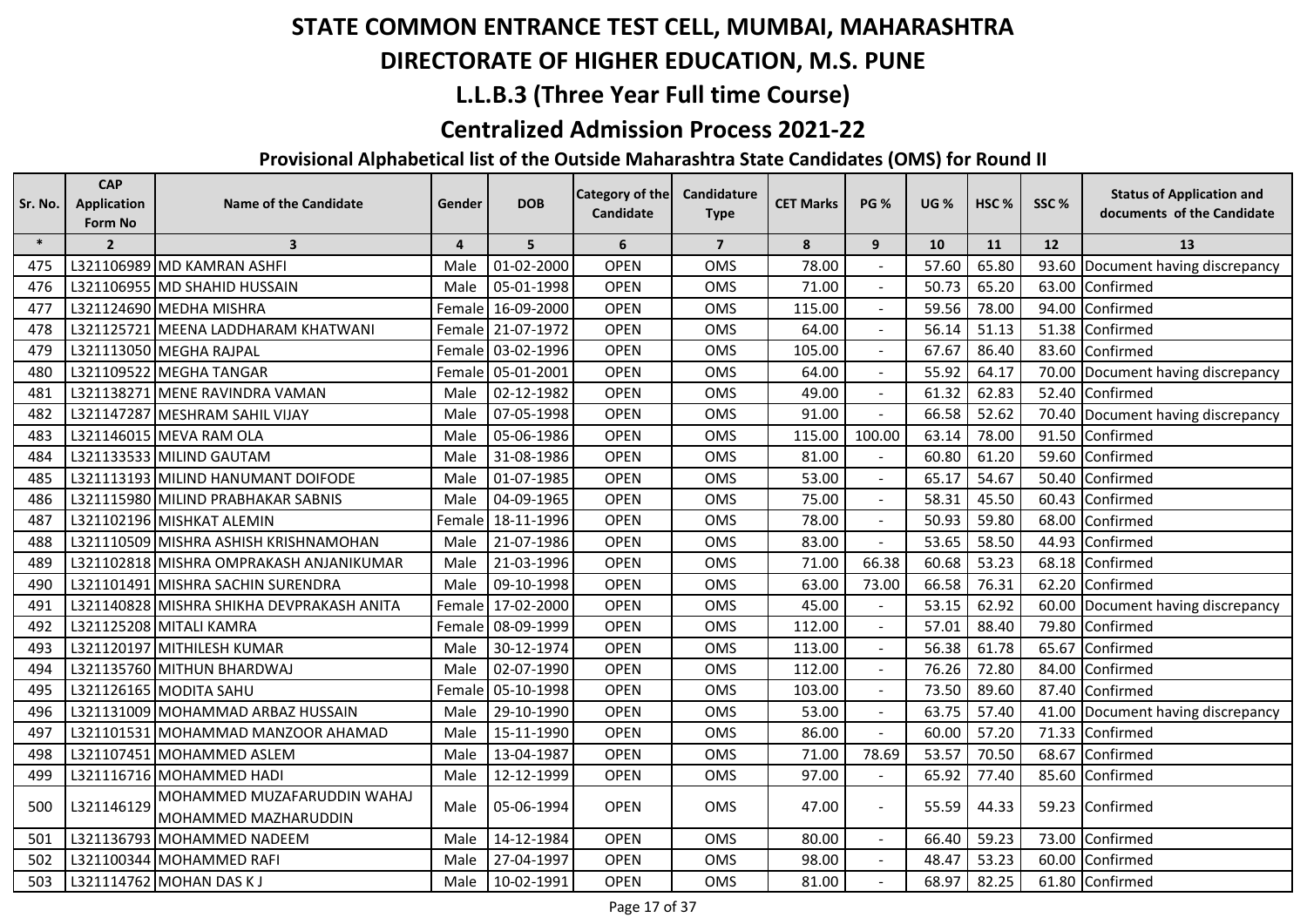## **DIRECTORATE OF HIGHER EDUCATION, M.S. PUNE**

## **L.L.B.3 (Three Year Full time Course)**

#### **Centralized Admission Process 2021-22**

| Sr. No. | <b>CAP</b><br><b>Application</b> | <b>Name of the Candidate</b>              | Gender         | <b>DOB</b>        | Category of the | Candidature    | <b>CET Marks</b> | <b>PG %</b>    | <b>UG %</b> | HSC <sub>%</sub> | SSC% | <b>Status of Application and</b> |
|---------|----------------------------------|-------------------------------------------|----------------|-------------------|-----------------|----------------|------------------|----------------|-------------|------------------|------|----------------------------------|
|         | Form No                          |                                           |                |                   | Candidate       | <b>Type</b>    |                  |                |             |                  |      | documents of the Candidate       |
| $\ast$  | $\overline{2}$                   | $\overline{\mathbf{3}}$                   | $\overline{4}$ | 5                 | 6               | $\overline{7}$ | 8                | 9              | 10          | 11               | 12   | 13                               |
| 504     |                                  | L321112942 MOHD ABDULLAH                  | Male           | 24-07-1998        | <b>OPEN</b>     | <b>OMS</b>     | 82.00            |                | 61.81       | 72.17            |      | 77.00 Confirmed                  |
| 505     |                                  | L321114141 MOHD ARSHAAN                   | Male           | 20-12-2000        | <b>OPEN</b>     | OMS            | 99.00            |                | 84.24       | 90.80            |      | 95.00 Confirmed                  |
| 506     |                                  | L321128199 MOHIT GABRA                    | Male           | 17-01-1999        | <b>OPEN</b>     | OMS            | 105.00           |                | 64.16       | 67.40            |      | 72.20 Confirmed                  |
| 507     |                                  | L321135523 MONIKA MANGTANI                | Female         | 18-06-1999        | <b>OPEN</b>     | OMS            | 94.00            |                | 64.80       | 66.40            |      | 72.20 Confirmed                  |
| 508     |                                  | L321118418 MONIKA NEMANI                  |                | Female 01-12-1985 | <b>OPEN</b>     | <b>OMS</b>     | 87.00            | 54.00          | 67.71       | 69.00            |      | 64.00 Confirmed                  |
| 509     |                                  | L321146819 MORADE PREETI SHAM             | Female         | 10-06-1992        | <b>OPEN</b>     | OMS            | 51.00            |                | 48.83       | 44.50            |      | 44.31 Confirmed                  |
| 510     |                                  | L321138270 MRIDUL RASTOGI                 | Male           | 15-01-1980        | <b>OPEN</b>     | OMS            | 99.00            | 64.00          | 61.25       | 72.00            |      | 62.33 Confirmed                  |
| 511     |                                  | L321138517 MRIDULA GUPTA                  | Female         | 06-08-1997        | <b>OPEN</b>     | OMS            | 86.00            | 53.94          | 75.93       | 94.20            |      | 83.60 Confirmed                  |
| 512     |                                  | L321117254 MRITUNJAI KUMAR                | Male           | 14-09-1978        | <b>OPEN</b>     | <b>OMS</b>     | 96.00            |                | 65.25       | 69.11            |      | 61.11 Confirmed                  |
| 513     |                                  | L321141199 MRITYUNJAY DUBEY               | Male           | 20-03-2000        | <b>OPEN</b>     | OMS            | 110.00           | $\blacksquare$ | 63.75       | 82.83            |      | 95.00 Confirmed                  |
| 514     |                                  | L321130758 MRITYUNJAY KUMAR               | Male           | 11-02-1998        | <b>OPEN</b>     | OMS            | 92.00            |                | 56.07       | 57.40            |      | 59.80 Confirmed                  |
| 515     |                                  | L321125939 MRUDAL NANDKUMAR TASGAONKAR    | Female         | 06-06-1995        | <b>OPEN</b>     | <b>OMS</b>     | 104.00           | 82.00          | 82.69       | 73.50            |      | 84.36 Confirmed                  |
| 516     | L321117584 MS KIRTI              |                                           |                | Female 21-08-2000 | <b>OPEN</b>     | <b>OMS</b>     | 85.00            |                | 59.56       | 55.50            |      | 68.08 Confirmed                  |
| 517     |                                  | L321103286 MUGDHA DHAR                    | Female         | 06-09-1998        | <b>OPEN</b>     | OMS            | 108.00           |                | 66.94       | 93.40            |      | 95.00 Confirmed                  |
| 518     |                                  | L321100513 MUHAMMED YASEEN A K            | Male           | 01-06-2000        | <b>OPEN</b>     | OMS            | 84.00            | $\blacksquare$ | 63.90       | 89.33            |      | 79.17 Confirmed                  |
| 519     | L321144700                       | MUHUMMAD MUJEEBUDDIN<br>MUHUMMAD ALFUDDIN | Male           | 24-04-1990        | <b>OPEN</b>     | OMS            | 54.00            | $\blacksquare$ | 55.06       | 53.50            |      | 52.62 Confirmed                  |
| 520     |                                  | L321124106 MUKESH KUMAR MISRA             | Male           | 29-04-1982        | <b>OPEN</b>     | OMS            | 103.00           | 55.00          | 52.15       | 56.00            |      | 63.33 Confirmed                  |
| 521     |                                  | L321128635 MUKESH KUMAR RANJAN            | Male           | 05-09-1982        | <b>OPEN</b>     | OMS            | 99.00            |                | 61.13       | 63.11            |      | 41.57 Confirmed                  |
| 522     |                                  | L321100289 MUNNA KUMAR SINGH              | Male           | 20-02-1990        | <b>OPEN</b>     | <b>OMS</b>     | 103.00           | 56.75          | 60.08       | 64.56            |      | 64.00 Confirmed                  |
| 523     |                                  | L321110450 MURUGESH R                     | Male           | 18-02-1982        | <b>OPEN</b>     | OMS            | 86.00            | 69.50          | 63.40       | 62.67            |      | 63.00 Confirmed                  |
| 524     |                                  | L321104051 MUSKAN HIRANI                  | Female         | 29-03-2000        | <b>OPEN</b>     | OMS            | 96.00            |                | 72.96       | 69.40            |      | 67.17 Confirmed                  |
| 525     |                                  | L321100556 MUSKAN MOONDRA                 |                | Female 19-05-1999 | <b>OPEN</b>     | <b>OMS</b>     | 81.00            |                | 52.50       | 72.60            |      | 70.17 Confirmed                  |
| 526     |                                  | L321100539 MUSKAN TIWARI                  | Female         | 14-07-2000        | <b>OPEN</b>     | OMS            | 99.00            |                | 68.08       | 91.80            |      | 79.80 Confirmed                  |
| 527     | L321113458 NAIMA NAZ             |                                           | Female         | 16-01-1998        | <b>OPEN</b>     | OMS            | 88.00            | $\blacksquare$ | 66.63       | 75.25            |      | 76.00 Confirmed                  |
| 528     |                                  | L321133491 NAINA SINGH                    | Female         | 21-09-1998        | <b>OPEN</b>     | OMS            | 89.00            | $\blacksquare$ | 69.06       | 58.80            |      | 76.00 Confirmed                  |
| 529     |                                  | L321114386 NAMASIVAYAM S                  | Male           | 04-05-2001        | <b>OPEN</b>     | <b>OMS</b>     | 77.00            |                | 74.04       | 95.92            |      | 90.80 Confirmed                  |
| 530     |                                  | L321100492 NAMITA NITESH                  |                | Female 04-03-1979 | <b>OPEN</b>     | OMS            | 105.00           | 67.70          | 69.48       | 74.00            |      | 77.80 Confirmed                  |
| 531     | L321103727 NANCY JAIN            |                                           |                | Female 17-02-1999 | <b>OPEN</b>     | <b>OMS</b>     | 88.00            |                | 76.33       | 93.40            |      | 93.10 Confirmed                  |
| 532     |                                  | L321100225 NANDINI AGGARWAL               |                | Female 31-01-2000 | <b>OPEN</b>     | <b>OMS</b>     | 88.00            |                | 61.85       | 87.00            |      | 77.90 Confirmed                  |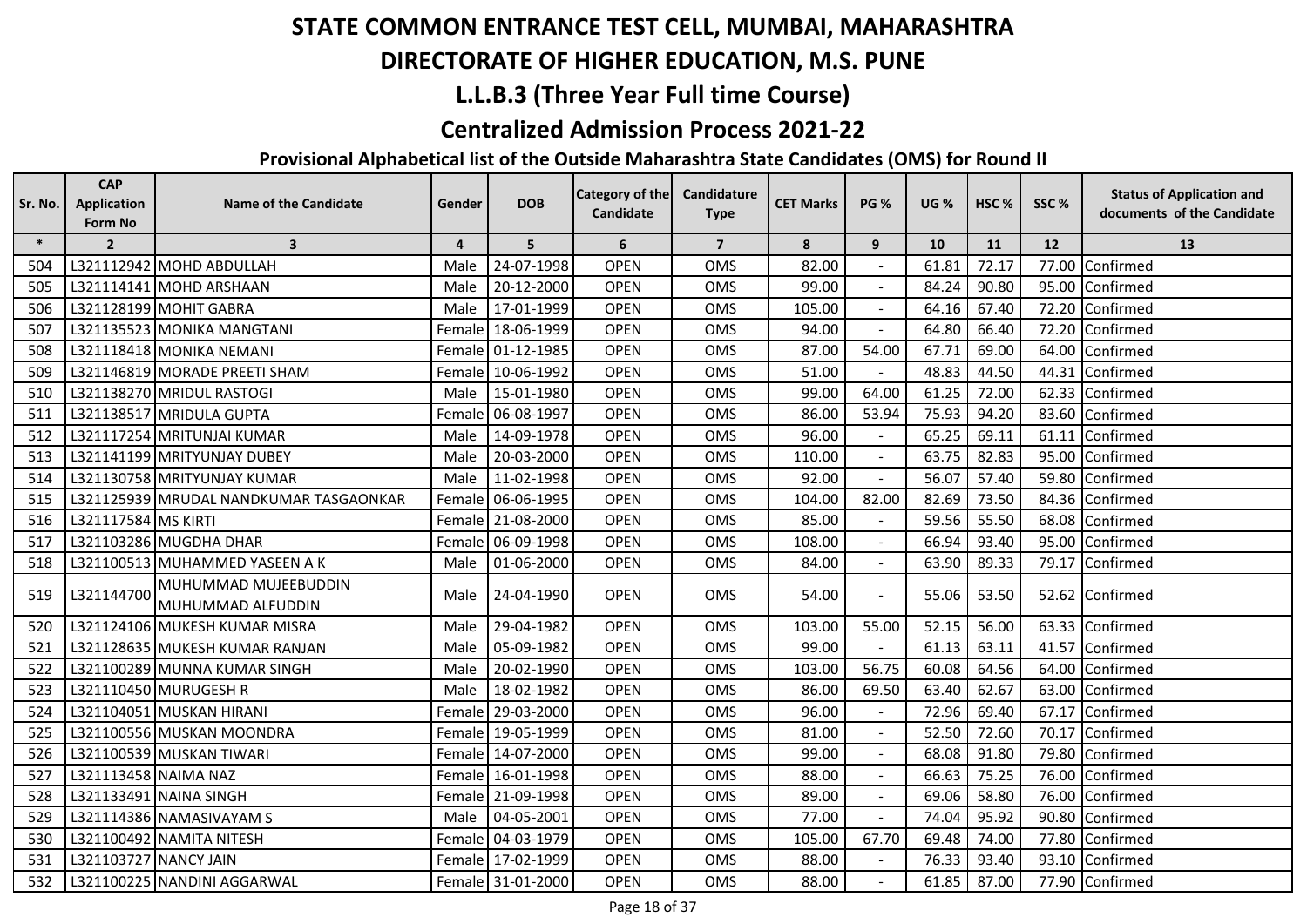## **DIRECTORATE OF HIGHER EDUCATION, M.S. PUNE**

## **L.L.B.3 (Three Year Full time Course)**

#### **Centralized Admission Process 2021-22**

| Sr. No. | <b>CAP</b><br><b>Application</b> | <b>Name of the Candidate</b>      | Gender         | <b>DOB</b>        | <b>Category of the</b><br><b>Candidate</b> | Candidature<br><b>Type</b> | <b>CET Marks</b> | <b>PG %</b>    | <b>UG %</b> | HSC <sub>%</sub> | SSC% | <b>Status of Application and</b><br>documents of the Candidate |
|---------|----------------------------------|-----------------------------------|----------------|-------------------|--------------------------------------------|----------------------------|------------------|----------------|-------------|------------------|------|----------------------------------------------------------------|
|         | Form No                          |                                   |                |                   |                                            |                            |                  |                |             |                  |      |                                                                |
| $\ast$  | $\overline{2}$                   | $\overline{\mathbf{3}}$           | $\overline{4}$ | 5                 | 6                                          | $\overline{7}$             | 8                | 9              | 10          | <b>11</b>        | 12   | 13                                                             |
| 533     |                                  | L321108934 NANDINI SHARMA         |                | Female 04-01-2000 | <b>OPEN</b>                                | <b>OMS</b>                 | 88.00            |                | 79.19       | 72.80            |      | 77.90 Confirmed                                                |
| 534     |                                  | L321102949 NANDINI VERMA          |                | Female 11-10-1999 | <b>OPEN</b>                                | <b>OMS</b>                 | 91.00            |                | 71.35       | 83.40            |      | 79.80 Confirmed                                                |
| 535     |                                  | L321112688 NANDINI YADAV          |                | Female 20-04-1999 | <b>OPEN</b>                                | OMS                        | 97.00            |                | 78.77       | 75.40            |      | 81.67 Document having discrepancy                              |
| 536     |                                  | L321104560 NARAYAN PUJAR          | Male           | 08-11-1995        | <b>OPEN</b>                                | <b>OMS</b>                 | 78.00            | 63.50          | 60.63       | 80.50            |      | 87.64 Confirmed                                                |
| 537     |                                  | L321121598 NAVED AHMAD SIDDIQUI   | Male           | 05-07-1998        | <b>OPEN</b>                                | <b>OMS</b>                 | 43.00            |                | 70.30       | 56.80            |      | 63.83 Confirmed                                                |
| 538     |                                  | L321129483 NAWNEET SINGH TOMAR    | Male           | 01-01-1983        | <b>OPEN</b>                                | <b>OMS</b>                 | 103.00           | 59.88          | 60.00       | 73.78            |      | 65.29 Confirmed                                                |
| 539     |                                  | L321106396 NEELANSHU SRIVASTAVA   | Male           | 25-04-1999        | <b>OPEN</b>                                | <b>OMS</b>                 | 102.00           |                | 57.70       | 83.60            |      | 77.00 Confirmed                                                |
| 540     |                                  | L321133177 NEELASREE DEB          |                | Female 27-12-1980 | <b>OPEN</b>                                | OMS                        | 123.00           |                | 66.86       | 83.00            |      | 83.13 Confirmed                                                |
| 541     |                                  | L321142963 NEERAJ PRIYAVRAT       | Male           | 14-06-1982        | <b>OPEN</b>                                | <b>OMS</b>                 | 105.00           |                | 45.42       | 68.00            |      | 76.20 Document having discrepancy                              |
| 542     |                                  | L321118951 NEERAJ YADAV           | Male           | 13-01-1999        | <b>OPEN</b>                                | <b>OMS</b>                 | 87.00            |                | 46.06       | 55.80            |      | 62.00 Confirmed                                                |
| 543     |                                  | L321109980 NEETA SANTOSH CHILE    |                | Female 15-11-1987 | <b>OPEN</b>                                | OMS                        | 57.00            | 55.80          | 66.56       | 58.67            |      | 55.73 Confirmed                                                |
| 544     |                                  | L321113359 NEETU YADAV            |                | Female 20-10-2001 | <b>OPEN</b>                                | OMS                        | 89.00            |                | 70.02       | 80.80            |      | 93.33 Confirmed                                                |
| 545     |                                  | L321109982 NEHA BANSAL            |                | Female 03-10-1993 | <b>OPEN</b>                                | OMS                        | 111.00           |                | 78.36       | 92.40            |      | 91.00 Confirmed                                                |
| 546     |                                  | L321108363 NEHA DUBEY             |                | Female 22-07-1996 | <b>OPEN</b>                                | <b>OMS</b>                 | 57.00            |                | 60.94       | 85.60            |      | 87.50 Confirmed                                                |
| 547     |                                  | L321143142 NEHA GUPTA             |                | Female 15-12-1987 | <b>OPEN</b>                                | <b>OMS</b>                 | 105.00           |                | 66.58       | 66.60            |      | 79.60 Confirmed                                                |
| 548     | L321121999 NEHA NAZ              |                                   |                | Female 10-08-1997 | <b>OPEN</b>                                | OMS                        | 80.00            |                | 56.27       | 83.33            |      | 63.33 Confirmed                                                |
| 549     |                                  | L321106673 NEHA RATHORE           |                | Female 18-12-1997 | <b>OPEN</b>                                | OMS                        | 67.00            |                | 77.26       | 84.67            |      | 63.20 Confirmed                                                |
| 550     |                                  | L321103319 NEHA TIWARI            |                | Female 18-03-2000 | <b>OPEN</b>                                | OMS                        | 95.00            |                | 63.33       | 88.60            |      | 70.20 Confirmed                                                |
| 551     |                                  | L321119949 NIDHI DEVENDRA SINGH   |                | Female 15-03-1997 | <b>OPEN</b>                                | <b>OMS</b>                 | 41.00            | 57.13          | 49.23       | 54.62            |      | 55.27 Confirmed                                                |
| 552     |                                  | L321120575 NIDHI KULWAL           |                | Female 29-11-1997 | <b>OPEN</b>                                | <b>OMS</b>                 | 90.00            | $\blacksquare$ | 63.06       | 81.60            |      | 85.50 Confirmed                                                |
| 553     |                                  | L321106844 NIDHI MAHENDRA JAIN    |                | Female 04-05-1999 | <b>OPEN</b>                                | OMS                        | 83.00            |                | 61.33       | 78.00            |      | 84.40 Confirmed                                                |
| 554     |                                  | L321105178 NIDHI SHUKLA           |                | Female 23-03-1980 | <b>OPEN</b>                                | OMS                        | 88.00            | 58.98          |             | 53.60            |      | 52.33 Confirmed                                                |
| 555     | L321100718 NIKHIL                |                                   | Male           | 28-04-1994        | <b>OPEN</b>                                | <b>OMS</b>                 | 112.00           |                | 54.38       | 78.40            |      | 81.70 Confirmed                                                |
| 556     |                                  | L321101423 NIKHIL KUMAR TRIPATHI  | Male           | 18-11-2000        | <b>OPEN</b>                                | OMS                        | 70.00            |                | 52.00       | 59.60            |      | 58.90 Confirmed                                                |
| 557     |                                  | L321137418 NIKHIL PATHAK          | Male           | 21-06-1994        | <b>OPEN</b>                                | <b>OMS</b>                 | 107.00           |                | 85.49       | 94.80            |      | 89.20 Confirmed                                                |
| 558     |                                  | L321104781 NIKHILESH PRATAP SINGH | Male           | 30-03-2001        | <b>OPEN</b>                                | <b>OMS</b>                 | 88.00            |                | 90.00       | 89.40            |      | 73.00 Confirmed                                                |
| 559     |                                  | L321106002 NIKKI MUKHI            |                | Female 17-04-1998 | <b>OPEN</b>                                | <b>OMS</b>                 | 81.00            |                | 67.73       | 62.80            |      | 62.67 Confirmed                                                |
| 560     |                                  | L321108328 NILAKSHI TRIPATHI      |                | Female 03-05-2000 | <b>OPEN</b>                                | OMS                        | 96.00            |                | 79.21       | 87.20            |      | 91.20 Confirmed                                                |
| 561     |                                  | L321113380 NILAM RUPESH JADHAV    |                | Female 18-06-1988 | <b>OPEN</b>                                | OMS                        | 73.00            |                | 56.05       | 47.17            |      | 59.33 Confirmed                                                |
| 562     |                                  | L321114697 NILESH SUDHAKAR WAKDE  | Male           | 14-11-1999        | <b>OPEN</b>                                | <b>OMS</b>                 | 38.00            |                | 56.19       | 62.92            |      | 66.00 Confirmed                                                |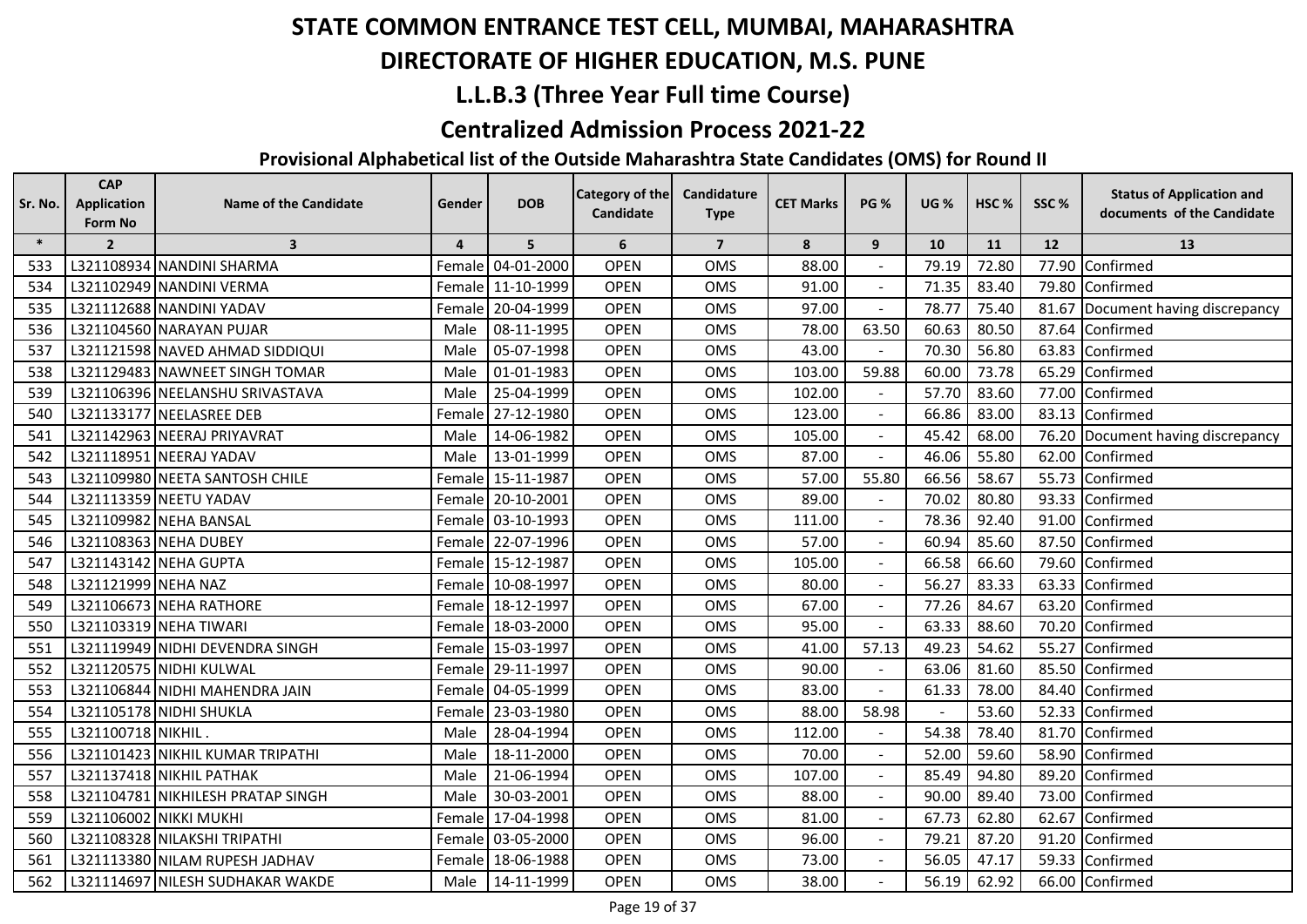## **DIRECTORATE OF HIGHER EDUCATION, M.S. PUNE**

## **L.L.B.3 (Three Year Full time Course)**

#### **Centralized Admission Process 2021-22**

| Sr. No. | <b>CAP</b><br><b>Application</b><br>Form No | <b>Name of the Candidate</b>             | Gender         | <b>DOB</b>        | Category of the<br>Candidate | Candidature<br><b>Type</b> | <b>CET Marks</b> | <b>PG %</b>    | <b>UG %</b> | HSC%      | SSC%              | <b>Status of Application and</b><br>documents of the Candidate |
|---------|---------------------------------------------|------------------------------------------|----------------|-------------------|------------------------------|----------------------------|------------------|----------------|-------------|-----------|-------------------|----------------------------------------------------------------|
| $\ast$  | $\overline{2}$                              | $\overline{\mathbf{3}}$                  | $\overline{4}$ | 5                 | 6                            | $\overline{7}$             | 8                | 9              | 10          | <b>11</b> | $12 \overline{ }$ | 13                                                             |
| 563     | L321107246 NIMIT JAIN                       |                                          | Male           | 06-04-2000        | <b>OPEN</b>                  | <b>OMS</b>                 | 105.00           |                | 58.18       | 84.40     | 85.60             | Confirmed                                                      |
| 564     |                                             | L321116477 NIMMANA SIVAPRASAD KRISHNARAO | Male           | 20-11-1995        | <b>OPEN</b>                  | OMS                        | 87.00            | 59.69          | 64.58       | 58.46     |                   | 56.91 Confirmed                                                |
| 565     |                                             | L321112471 NINAWE PRAKASH LAXMAN         | Male           | 15-07-1973        | <b>OPEN</b>                  | OMS                        | 66.00            |                | 65.00       | 57.00     | 71.71             | Document having discrepancy                                    |
| 566     |                                             | L321133212 NIRMAL KUMAR CHOUDHARY        | Male           | 02-10-1977        | <b>OPEN</b>                  | OMS                        | 67.00            |                | 53.72       | 55.00     |                   | 57.44 Confirmed                                                |
| 567     |                                             | L321111694 NIRMALA ANN PINTO             | Female         | 17-01-1970        | <b>OPEN</b>                  | OMS                        | 116.00           |                | 59.32       | 81.17     |                   | 77.86 Confirmed                                                |
| 568     |                                             | L321116984 NISHA NILESH KAKDE            | Female         | 29-06-1971        | <b>OPEN</b>                  | <b>OMS</b>                 | 50.00            |                | 48.06       | 58.38     | 52.92             | Confirmed                                                      |
| 569     |                                             | L321127249 NISHANT KUMAR                 | Male           | 12-08-2000        | <b>OPEN</b>                  | <b>OMS</b>                 | 98.00            |                | 63.53       | 67.40     |                   | 76.00 Confirmed                                                |
| 570     |                                             | L321106223 NISHANT RANA                  | Male           | 10-01-1998        | <b>OPEN</b>                  | OMS                        | 104.00           |                | 64.96       | 71.60     |                   | 62.70 Confirmed                                                |
| 571     |                                             | L321133752 NISHANT SINGH                 | Male           | 15-08-1994        | <b>OPEN</b>                  | OMS                        | 88.00            |                | 70.72       | 78.00     | 70.17             | Confirmed                                                      |
| 572     | L321107401 NISHI SETH                       |                                          | Female         | 12-06-1991        | <b>OPEN</b>                  | <b>OMS</b>                 | 79.00            |                | 62.00       | 80.60     |                   | 70.50 Confirmed                                                |
| 573     |                                             | L321140690 NISHI YADAV                   |                | Female 31-01-2000 | <b>OPEN</b>                  | <b>OMS</b>                 | 90.00            |                | 61.88       | 79.20     | 77.90             | Confirmed                                                      |
| 574     |                                             | L321120800 NITESH KUMAR PATIDAR          | Male           | 10-12-1994        | <b>OPEN</b>                  | OMS                        | 104.00           |                | 55.70       | 81.00     |                   | 87.33 Confirmed                                                |
| 575     |                                             | L321103683 NITIN KUMAR SINGH             | Male           | 09-09-2000        | <b>OPEN</b>                  | OMS                        | 55.00            |                | 57.95       | 59.80     |                   | 66.50 Confirmed                                                |
| 576     |                                             | L321102973 NITYA AJMANI                  | Female         | 17-09-2000        | <b>OPEN</b>                  | OMS                        | 105.00           |                | 76.51       | 83.83     | 91.20             | Confirmed                                                      |
| 577     |                                             | L321110839 NIVEA RANA                    | Female         | 10-06-1997        | <b>OPEN</b>                  | OMS                        | 99.00            | $\blacksquare$ | 49.48       | 71.40     | 70.30             | Confirmed                                                      |
| 578     |                                             | L321101240 NIVRUTTI BHAUSAHEB THOSAR     | Male           | 26-04-1987        | <b>OPEN</b>                  | <b>OMS</b>                 | 55.00            | $\blacksquare$ | 61.47       | 40.17     | 41.33             | Confirmed                                                      |
| 579     |                                             | L321110642 NIYAZ MOHD                    | Male           | 28-01-1997        | <b>OPEN</b>                  | OMS                        | 49.00            |                | 53.32       | 61.60     |                   | 61.50 Confirmed                                                |
| 580     |                                             | L321113644 NUPUR SHAH                    |                | Female 05-10-1997 | <b>OPEN</b>                  | <b>OMS</b>                 | 95.00            |                | 60.02       | 78.00     |                   | 70.30 Confirmed                                                |
| 581     |                                             | L321131348 NUZHAT BANO                   | Female         | 11-05-1989        | <b>OPEN</b>                  | OMS                        | 43.00            | 58.00          | 57.89       | 67.60     |                   | 62.17 Confirmed                                                |
| 582     |                                             | L321135507 OJASWI JAIN                   | Female         | 19-12-2000        | <b>OPEN</b>                  | OMS                        | 103.00           |                | 68.25       | 74.20     |                   | 77.90 Confirmed                                                |
| 583     |                                             | L321135111 OM PRAKASH                    | Male           | 01-01-1969        | <b>OPEN</b>                  | OMS                        | 76.00            |                | 51.39       | 43.33     | 63.11             | Document having discrepancy                                    |
| 584     |                                             | L321130742 OMKAR SUBRAMANIAN IYER        | Male           | 22-07-1982        | <b>OPEN</b>                  | OMS                        | 89.00            | 71.75          | 43.00       | 61.33     |                   | 58.13 Confirmed                                                |
| 585     |                                             | L321100806 ONKAR BANERJEE                | Male           | 30-11-1999        | <b>OPEN</b>                  | OMS                        | 64.00            |                | 65.04       | 74.00     | 74.14             | Confirmed                                                      |
| 586     |                                             | L321105284 OZAL BUDHIA                   | Female         | 13-10-1997        | <b>OPEN</b>                  | OMS                        | 90.00            |                | 77.79       | 87.00     | 93.10             | Confirmed                                                      |
| 587     |                                             | L321102345 PADMAJA INJETI                | Female         | 23-07-1974        | <b>OPEN</b>                  | <b>OMS</b>                 | 87.00            | 57.50          | 60.81       | 51.40     |                   | 65.50 Confirmed                                                |
| 588     |                                             | L321103249 PADMAVATHI SIRASAPALLI        | Female         | 15-07-1982        | <b>OPEN</b>                  | <b>OMS</b>                 | 73.00            | 65.71          | 65.50       | 66.60     | 75.33             | Confirmed                                                      |
| 589     |                                             | L321114803 PAL RAJESH DINANATH           | Male           | 18-04-1994        | <b>OPEN</b>                  | <b>OMS</b>                 | 58.00            |                | 53.72       | 76.00     |                   | 62.18 Confirmed                                                |
| 590     |                                             | L321105129 PALAK SHAH                    |                | Female 05-08-2000 | <b>OPEN</b>                  | <b>OMS</b>                 | 72.00            |                | 60.35       | 76.00     |                   | 71.83 Confirmed                                                |
| 591     |                                             | L321139077 PALLAVI GUPTA                 | Female         | 30-07-1987        | <b>OPEN</b>                  | OMS                        | 108.00           |                | 82.74       | 80.20     |                   | 92.60 Confirmed                                                |
| 592     |                                             | L321146540 PALLAVI KALAL                 |                | Female 16-08-1999 | <b>OPEN</b>                  | OMS                        | 90.00            |                | 70.45       | 89.00     |                   | 84.00 Document having discrepancy                              |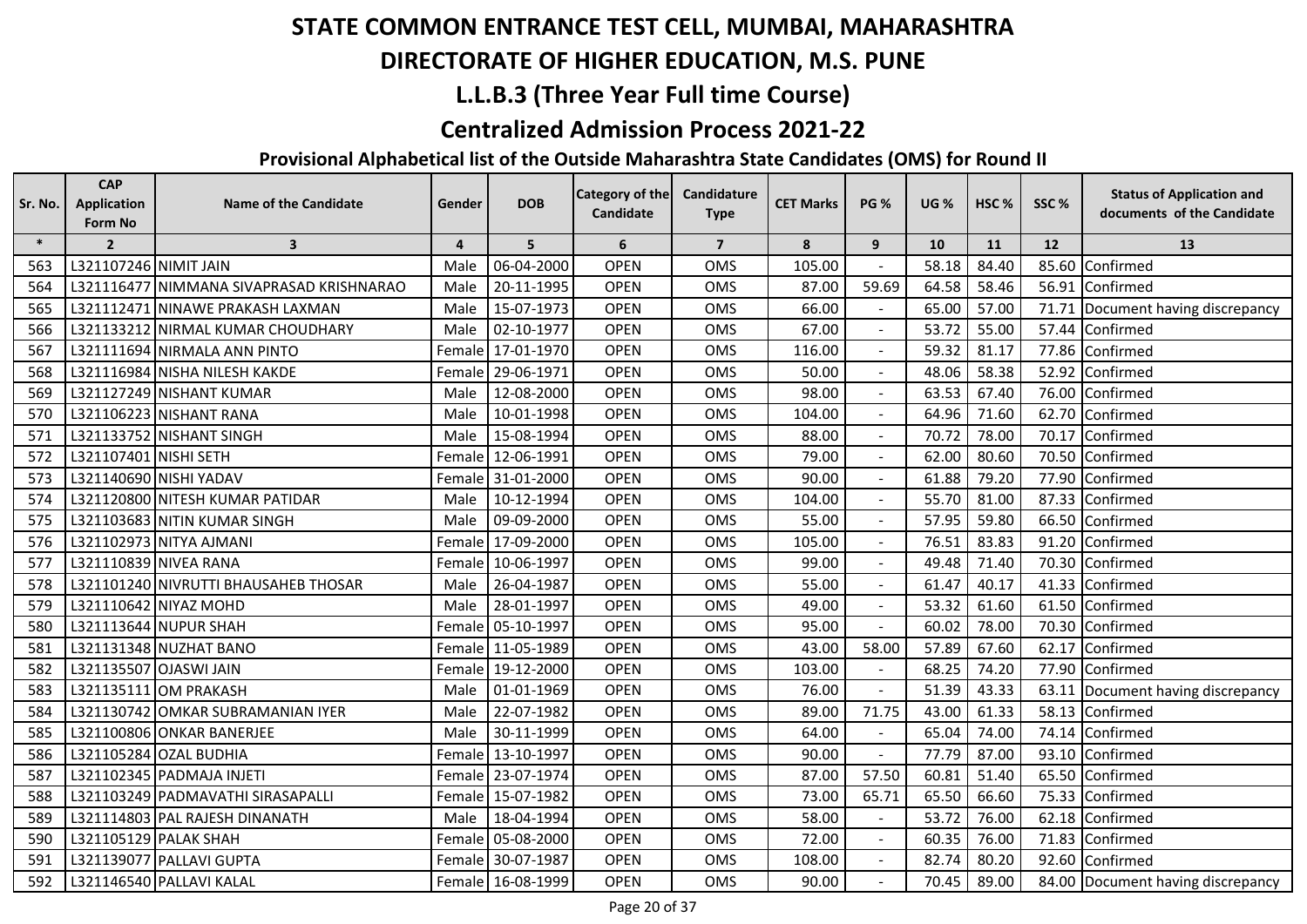## **DIRECTORATE OF HIGHER EDUCATION, M.S. PUNE**

## **L.L.B.3 (Three Year Full time Course)**

#### **Centralized Admission Process 2021-22**

| Sr. No. | <b>CAP</b><br><b>Application</b><br>Form No | <b>Name of the Candidate</b>                | Gender         | <b>DOB</b> | <b>Category of the</b><br>Candidate | Candidature<br><b>Type</b> | <b>CET Marks</b> | <b>PG %</b>    | <b>UG %</b> | HSC%  | SSC%  | <b>Status of Application and</b><br>documents of the Candidate |
|---------|---------------------------------------------|---------------------------------------------|----------------|------------|-------------------------------------|----------------------------|------------------|----------------|-------------|-------|-------|----------------------------------------------------------------|
| $\ast$  | $\overline{2}$                              | $\overline{\mathbf{3}}$                     | $\overline{4}$ | 5          | 6                                   | $\overline{7}$             | 8                | 9              | 10          | 11    | 12    | 13                                                             |
| 593     |                                             | L321102819 PANCHALI KAR                     | Femal          | 22-02-1996 | <b>OPEN</b>                         | <b>OMS</b>                 | 108.00           |                | 56.25       | 54.40 | 74.10 | Confirmed                                                      |
| 594     |                                             | L321141120 PANDURANG BALBHIM JAGTAP         | Male           | 26-04-1989 | <b>OPEN</b>                         | <b>OMS</b>                 | 60.00            |                | 61.15       | 68.00 | 64.93 | Confirmed                                                      |
| 595     |                                             | L321143498 PANKAJ PRAJAPATI                 | Male           | 28-10-1997 | <b>OPEN</b>                         | <b>OMS</b>                 | 78.00            |                | 71.33       | 83.20 | 87.40 | Confirmed                                                      |
| 596     |                                             | L321105251 PANKAJ SETH                      | Male           | 08-09-1965 | <b>OPEN</b>                         | <b>OMS</b>                 | 84.00            |                | 54.76       | 57.50 | 53.47 | Confirmed                                                      |
| 597     |                                             | L321145230 PANKAJ THAKUR                    | Male           | 21-04-1991 | <b>OPEN</b>                         | <b>OMS</b>                 | 104.00           | $\blacksquare$ | 69.13       | 80.60 | 76.13 | Confirmed                                                      |
| 598     |                                             | L321105353 PANKHURI SHARMA                  | Fema           | 04-09-2000 | <b>OPEN</b>                         | <b>OMS</b>                 | 114.00           | $\blacksquare$ | 69.50       | 96.40 | 83.60 | Confirmed                                                      |
| 599     |                                             | L321105573 PARTH BHARDWAJ                   | Male           | 20-07-1998 | <b>OPEN</b>                         | <b>OMS</b>                 | 103.00           |                | 61.10       | 74.40 | 74.10 | Confirmed                                                      |
| 600     |                                             | L321109933 PARTH SARTHY                     | Male           | 18-11-1999 | <b>OPEN</b>                         | <b>OMS</b>                 | 105.00           |                | 71.52       | 57.80 | 81.50 | Confirmed                                                      |
| 601     |                                             | L321113579 PASI MUKESHKUMAR GHURAHURAM      | Male           | 16-10-1990 | <b>OPEN</b>                         | <b>OMS</b>                 | 91.00            |                | 48.30       | 61.83 | 57.69 | Confirmed                                                      |
| 602     |                                             | L321102691 PATEL BHAKTESH ASHOKBHAI         | Male           | 07-11-1994 | <b>OPEN</b>                         | <b>OMS</b>                 | 54.00            | $\sim$         | 49.17       | 74.80 | 39.60 | Confirmed                                                      |
| 603     |                                             | L321120675 PATEL MEHUL VISHNU               | Male           | 23-11-1997 | <b>OPEN</b>                         | <b>OMS</b>                 | 49.00            |                | 59.13       | 54.31 | 49.60 | Confirmed                                                      |
| 604     |                                             | L321133136 PATEL TAUSIF TABREZ ABDUL GAFFAR | Male           | 19-06-1984 | <b>OPEN</b>                         | <b>OMS</b>                 | 86.00            |                | 63.54       | 47.00 |       | 45.60 Document having discrepancy                              |
| 605     |                                             | L321122980 PATEL UMANG PRAKASHCHANDRA       | Male           | 16-05-1988 | OPEN                                | <b>OMS</b>                 | 83.00            |                | 61.39       | 85.00 |       | 90.43 Confirmed                                                |
| 606     |                                             | L321120282 PATHAK SHUBHAM BHARATBHUSHAN     | Male           | 15-08-1997 | <b>OPEN</b>                         | <b>OMS</b>                 | 84.00            | 59.35          | 66.08       | 73.23 | 77.27 | Confirmed                                                      |
| 607     |                                             | L321114823 PATHAN REHAN RAJUNABI            | Male           | 22-08-1992 | <b>OPEN</b>                         | <b>OMS</b>                 | 52.00            |                | 60.68       | 63.50 | 74.55 | Confirmed                                                      |
| 608     |                                             | L321131087 PATHAN SAKIB PAPABHAI            | Male           | 22-04-1999 | <b>OPEN</b>                         | <b>OMS</b>                 | 34.00            |                | 64.44       | 41.08 | 67.60 | Confirmed                                                      |
| 609     |                                             | L321101497 PATIL JEEVAN PRAKASH             | Male           | 30-01-1976 | <b>OPEN</b>                         | OMS                        | 95.00            | 57.71          | 60.00       | 62.33 | 73.57 | Confirmed                                                      |
| 610     |                                             | L321121322 PAWAN BHARTI                     | Male           | 01-09-1986 | <b>OPEN</b>                         | <b>OMS</b>                 | 82.00            |                | 65.92       | 55.80 | 56.50 | Confirmed                                                      |
| 611     |                                             | L321142884 PAYAL GAJIWALA                   | Female         | 16-09-1993 | <b>OPEN</b>                         | <b>OMS</b>                 | 101.00           | 63.94          | 70.45       | 89.33 | 90.31 | Confirmed                                                      |
| 612     |                                             | L321111077 PEYUSH JAIN                      | Male           | 19-02-1981 | <b>OPEN</b>                         | <b>OMS</b>                 | 99.00            | 73.59          | 60.61       | 62.20 | 60.00 | Confirmed                                                      |
| 613     |                                             | L321129996 PINJARKAR KAJAL RAJU             | Female         | 23-02-1999 | <b>OPEN</b>                         | <b>OMS</b>                 | 70.00            |                | 57.66       | 70.62 |       | 59.20 Document having discrepancy                              |
| 614     |                                             | L321123165 PIYUSH KUMAR                     | Male           | 15-12-1998 | <b>OPEN</b>                         | <b>OMS</b>                 | 81.00            |                | 62.88       | 46.40 |       | 46.80 Confirmed                                                |
| 615     |                                             | L321141451 PIYUSH KUMAR LALBAHADUR DUBEY    | Male           | 20-09-1994 | <b>OPEN</b>                         | <b>OMS</b>                 | 49.00            | 52.38          | 50.11       | 62.60 | 47.67 | Confirmed                                                      |
| 616     |                                             | L321107155 POOJA MANWANI                    | Female         | 18-02-1995 | <b>OPEN</b>                         | <b>OMS</b>                 | 94.00            |                | 64.54       | 77.60 | 81.60 | Confirmed                                                      |
| 617     |                                             | L321100282 POOJA SINGH                      | Female         | 06-12-1997 | <b>OPEN</b>                         | <b>OMS</b>                 | 84.00            |                | 53.29       | 77.33 |       | 77.58 Confirmed                                                |
| 618     |                                             | L321122433 POONAM SINGH                     | Female         | 01-09-1975 | <b>OPEN</b>                         | <b>OMS</b>                 | 66.00            | $\mathbf{r}$   | 56.93       | 62.80 |       | 58.60 Document having discrepancy                              |
| 619     |                                             | L321123567 POORVIKA BADLANI                 | Female         | 08-10-1999 | <b>OPEN</b>                         | <b>OMS</b>                 | 91.00            |                | 80.50       | 74.60 |       | 85.50 Confirmed                                                |
| 620     |                                             | L321141226 POTE ASHWINI AMBADAS             | Female         | 09-06-1994 | <b>OPEN</b>                         | OMS                        | 52.00            |                | 59.33       | 49.67 | 48.73 | Confirmed                                                      |
| 621     |                                             | L321146668 PRABHAT KUMAR                    | Male           | 01-01-1983 | <b>OPEN</b>                         | OMS                        | 106.00           |                | 59.75       | 51.80 |       | 76.60 Confirmed                                                |
| 622     |                                             | L321119199 PRABHAT KUMAR TRIVEDI            | Male           | 16-06-1977 | <b>OPEN</b>                         | <b>OMS</b>                 | 98.00            |                | 68.38       | 55.60 |       | 60.80 Confirmed                                                |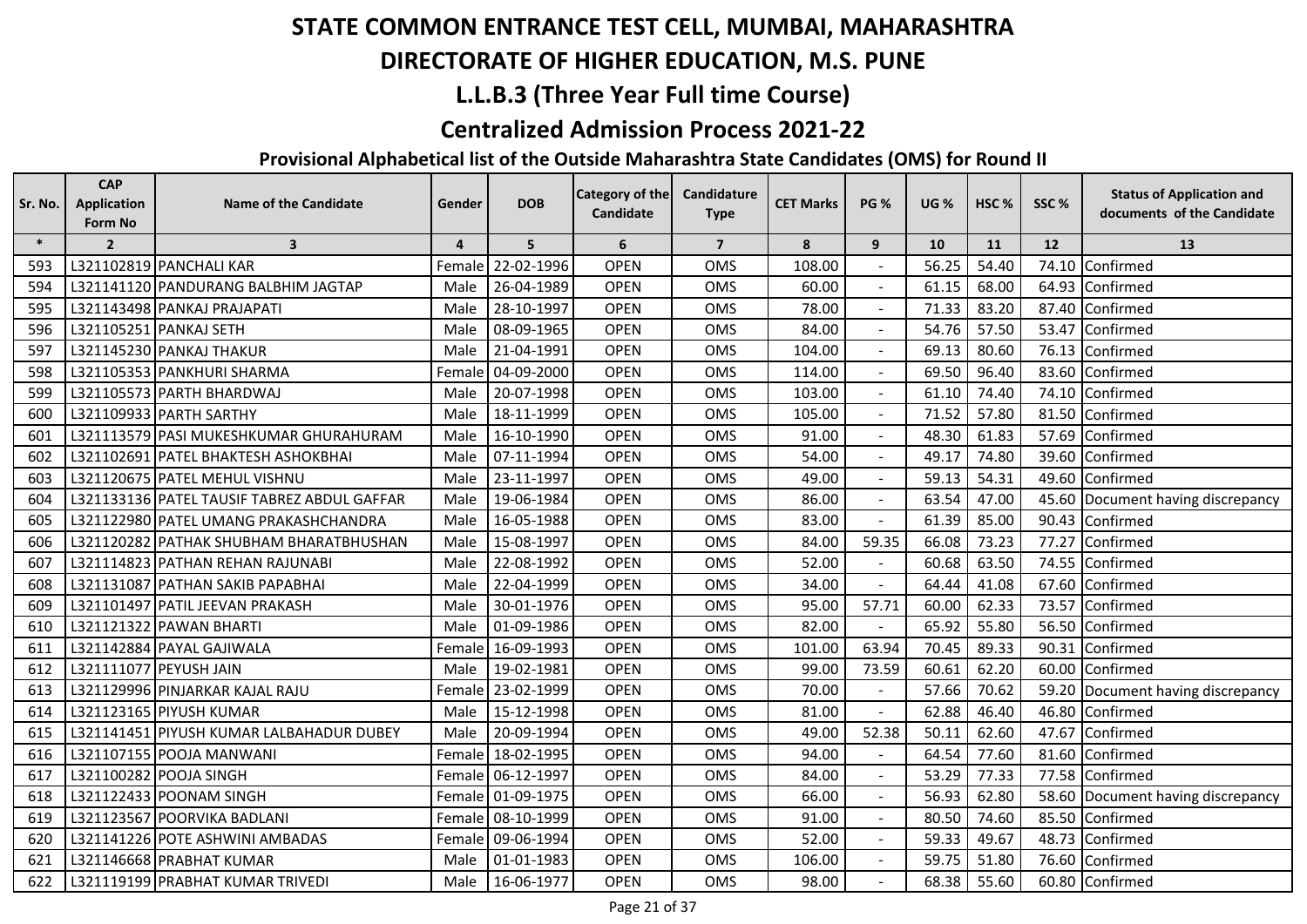## **DIRECTORATE OF HIGHER EDUCATION, M.S. PUNE**

## **L.L.B.3 (Three Year Full time Course)**

#### **Centralized Admission Process 2021-22**

| Sr. No. | <b>CAP</b><br><b>Application</b> | <b>Name of the Candidate</b>                                    | Gender         | <b>DOB</b>        | <b>Category of the</b> | Candidature    | <b>CET Marks</b> | <b>PG %</b>    | <b>UG %</b> | HSC <sub>%</sub> | SSC% | <b>Status of Application and</b>  |
|---------|----------------------------------|-----------------------------------------------------------------|----------------|-------------------|------------------------|----------------|------------------|----------------|-------------|------------------|------|-----------------------------------|
|         | Form No                          |                                                                 |                |                   | Candidate              | <b>Type</b>    |                  |                |             |                  |      | documents of the Candidate        |
| $\ast$  | $\overline{2}$                   | $\overline{\mathbf{3}}$                                         | $\overline{4}$ | 5                 | 6                      | $\overline{7}$ | 8                | 9              | 10          | 11               | 12   | 13                                |
| 623     |                                  | L321110598 PRABHU VIKRANT SHRIKANT                              | Male           | 01-02-1998        | <b>OPEN</b>            | <b>OMS</b>     | 27.00            |                | 58.25       | 50.00            |      | 47.60 Confirmed                   |
| 624     |                                  | L321142686 PRACHI KARNAWAT                                      | Female         | 16-01-1990        | <b>OPEN</b>            | OMS            | 88.00            | 73.20          | 71.28       | 64.40            |      | 75.40 Document having discrepancy |
| 625     |                                  | L321103626 PRAGATI TRIVEDI                                      | Female         | 28-04-1999        | <b>OPEN</b>            | <b>OMS</b>     | 93.00            |                | 57.00       | 70.00            |      | 72.20 Confirmed                   |
| 626     |                                  | L321116636 PRAGYA TIWARI                                        | Female         | 24-11-2001        | <b>OPEN</b>            | <b>OMS</b>     | 81.00            |                | 61.79       | 88.60            |      | 95.00 Confirmed                   |
| 627     |                                  | L321118192 PRAJAPATI DEEPIKA JOGENDRA NIRMALA Female 10-05-1999 |                |                   | <b>OPEN</b>            | OMS            | 38.00            |                | 53.88       | 43.23            |      | 57.60 Confirmed                   |
| 628     |                                  | L321120427 PRAJAPATI SHIVKUMAR RAMBACHAN                        | Male           | 01-03-1999        | <b>OPEN</b>            | <b>OMS</b>     | 51.00            |                | 67.83       | 61.23            |      | 65.20 Confirmed                   |
| 629     |                                  | L321110406 PRAJJWAL KAUL                                        | Male           | 15-12-1999        | <b>OPEN</b>            | J & K Migrant  | 74.00            |                | 72.67       | 86.20            |      | 81.70 Confirmed                   |
| 630     |                                  | L321122856 PRAKASH JAGANNATH SAWANT                             | Male           | 09-01-1966        | <b>OPEN</b>            | <b>OMS</b>     | 85.00            | 58.58          | 63.55       | 67.09            |      | 55.43 Confirmed                   |
| 631     |                                  | L321130074 PRAKASH KUMAR NAMDEO                                 | Male           | 29-06-2000        | <b>OPEN</b>            | OMS            | 60.00            |                | 68.44       | 77.40            |      | 75.17 Confirmed                   |
| 632     |                                  | L321103946 PRANSHI GARG                                         | Female         | 11-05-1998        | <b>OPEN</b>            | <b>OMS</b>     | 102.00           |                | 56.86       | 79.40            |      | 72.20 Confirmed                   |
| 633     |                                  | L321121801 PRASHANT MORE                                        | Male           | 24-08-1988        | <b>OPEN</b>            | <b>OMS</b>     | 77.00            |                | 64.00       | 49.33            |      | 66.53 Confirmed                   |
| 634     |                                  | L321100863 PRASHANT PUNJ MISHRA                                 | Male           | 22-12-2002        | <b>OPEN</b>            | <b>OMS</b>     | 79.00            |                | 56.50       | 80.40            |      | 75.67 Confirmed                   |
| 635     |                                  | L321107615 PRASHANTH P                                          | Male           | 16-08-1999        | <b>OPEN</b>            | OMS            | 68.00            |                | 58.37       | 51.92            |      | 84.60 Confirmed                   |
| 636     |                                  | L321111946 PRATHAMESH C SAJANNAVAR                              | Male           | 25-12-1999        | <b>OPEN</b>            | OMS            | 78.00            |                | 68.94       | 90.17            |      | 92.32 Confirmed                   |
| 637     |                                  | L321124536 PRATIBHA KUMARI                                      | Female         | 11-08-1990        | <b>OPEN</b>            | OMS            | 92.00            | 63.11          | 74.63       | 71.33            |      | 86.00 Document having discrepancy |
| 638     |                                  | L321104774 PRATIBHA SHARMA                                      | Female         | 04-02-1997        | <b>OPEN</b>            | OMS            | 81.00            |                | 63.46       | 88.80            |      | 78.33 Confirmed                   |
| 639     |                                  | L321136264 PRATIKSHA MAHENDRA GUNJAL                            | Female         | 12-07-1996        | <b>OPEN</b>            | OMS            | 82.00            |                | 66.88       | 70.17            |      | 87.45 Document having discrepancy |
| 640     |                                  | L321129642 PRAVAT KUMAR MAHALI                                  | Male           | 05-06-1991        | <b>OPEN</b>            | OMS            | 76.00            |                | 48.60       | 60.33            |      | 53.20 Confirmed                   |
| 641     | L321113510 PRAVEEN               |                                                                 | Male           | 06-05-1977        | <b>OPEN</b>            | <b>OMS</b>     | 76.00            | 63.00          | 64.44       | 65.20            |      | 72.83 Confirmed                   |
| 642     |                                  | L321116675 PRAVEEN KUMAR RANJAN                                 | Male           | 08-07-1988        | <b>OPEN</b>            | OMS            | 103.00           |                | 58.82       | 68.89            |      | 83.00 Confirmed                   |
| 643     |                                  | L321105181 PREET KASHISH KAUR                                   | Female         | 05-07-1999        | <b>OPEN</b>            | OMS            | 109.00           |                | 79.60       | 75.20            |      | 93.10 Confirmed                   |
| 644     |                                  | L321107905 PREETI CHAUDHARY                                     | Female         | 26-01-1995        | <b>OPEN</b>            | OMS            | 86.00            | 81.20          | 73.11       | 61.40            |      | 68.40 Confirmed                   |
| 645     |                                  | L321135879 PREETI KUMARI JUGRAJ TATER                           | Female         | 13-01-1993        | <b>OPEN</b>            | OMS            | 92.00            |                | 50.62       | 87.00            |      | 78.00 Confirmed                   |
| 646     |                                  | L321138405 PREETI RAJDEV                                        | Female         | 07-10-1999        | <b>OPEN</b>            | OMS            | 70.00            | $\blacksquare$ | 63.74       | 77.00            |      | 77.90 Confirmed                   |
| 647     |                                  | L321139752 PREETI RAJSHEKHAR KALSHETTY                          | Female         | 01-12-1996        | <b>OPEN</b>            | OMS            | 60.00            | $\mathbf{r}$   | 63.65       | 46.77            |      | 67.09 Confirmed                   |
| 648     |                                  | L321101779 PREM SHANKAR SINGH                                   | Male           | 08-08-1998        | <b>OPEN</b>            | OMS            | 77.00            |                | 61.33       | 65.60            |      | 66.40 Confirmed                   |
| 649     |                                  | L321118424 PREM SHANKER VERMA                                   | Male           | 02-04-1971        | <b>OPEN</b>            | OMS            | 88.00            | 77.13          | 74.89       | 72.60            |      | 66.17 Confirmed                   |
| 650     |                                  | L321111114 PREMANSAI MEPU                                       | Female         | 24-07-1995        | <b>OPEN</b>            | OMS            | 58.00            |                | 54.83       | 55.40            |      | 57.00 Confirmed                   |
| 651     |                                  | L321120390 PRERNA KUMARI                                        |                | Female 08-05-1988 | <b>OPEN</b>            | <b>OMS</b>     | 84.00            |                | 63.25       | 64.44            |      | 58.60 Confirmed                   |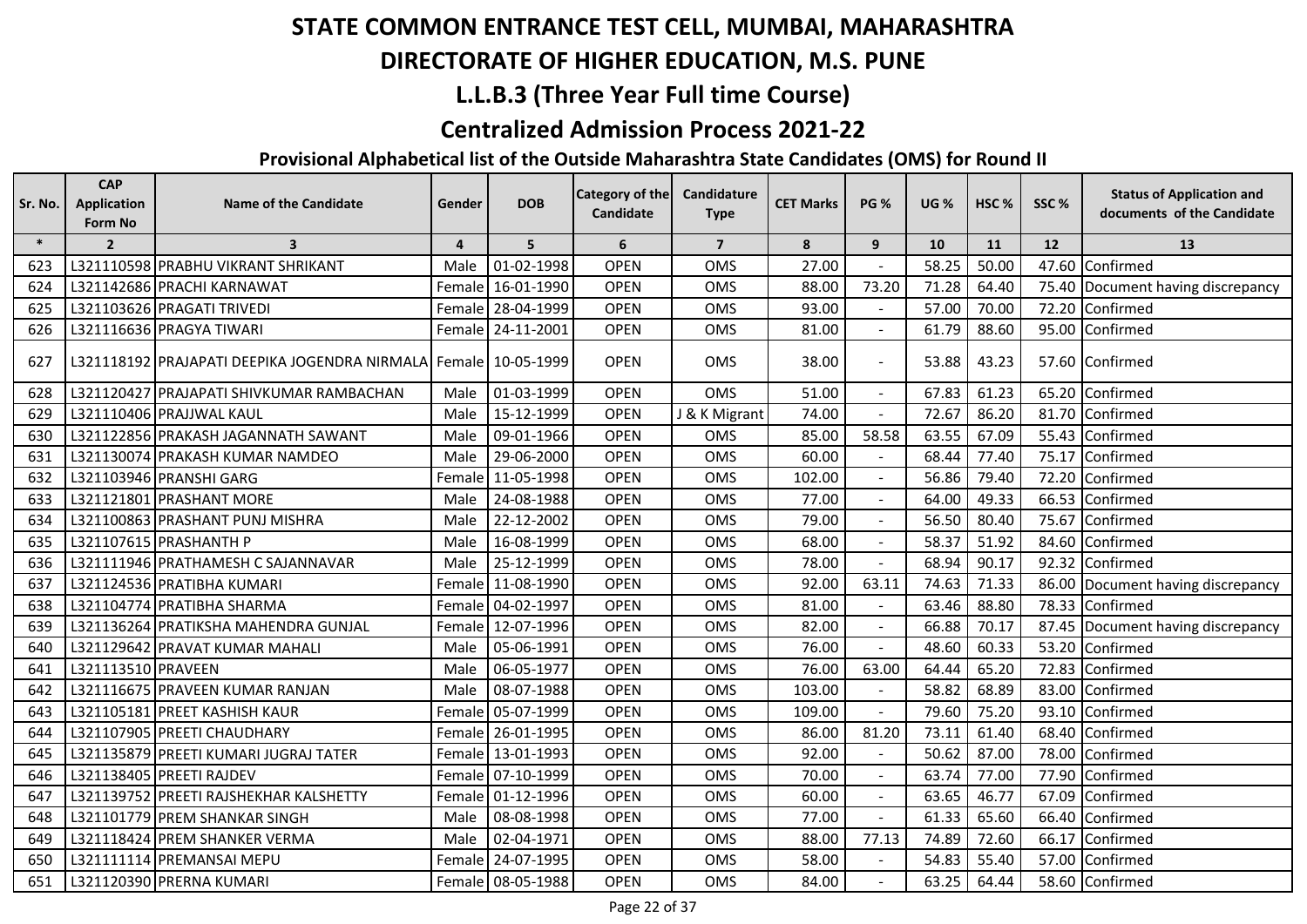## **DIRECTORATE OF HIGHER EDUCATION, M.S. PUNE**

## **L.L.B.3 (Three Year Full time Course)**

#### **Centralized Admission Process 2021-22**

| Sr. No. | <b>CAP</b><br><b>Application</b> | Name of the Candidate               | Gender         | <b>DOB</b> | Category of the | Candidature    | <b>CET Marks</b> | <b>PG %</b> | <b>UG %</b> | HSC <sub>%</sub> | SSC%      | <b>Status of Application and</b>  |
|---------|----------------------------------|-------------------------------------|----------------|------------|-----------------|----------------|------------------|-------------|-------------|------------------|-----------|-----------------------------------|
|         | Form No                          |                                     |                |            | Candidate       | <b>Type</b>    |                  |             |             |                  |           | documents of the Candidate        |
| $\ast$  | $\overline{2}$                   | $\overline{\mathbf{3}}$             | $\overline{4}$ | 5          | 6               | $\overline{7}$ | 8                | 9           | 10          | 11               | <b>12</b> | 13                                |
| 652     |                                  | L321119401 PRERNA SUROLIA           | Female         | 05-01-2000 | <b>OPEN</b>     | <b>OMS</b>     | 100.00           |             | 70.30       | 85.20            | 79.83     | Confirmed                         |
| 653     |                                  | L321145480 PRITEE SANJAY THORAT     | Female         | 20-11-2000 | <b>OPEN</b>     | <b>OMS</b>     | 70.00            |             | 72.95       | 62.62            | 79.80     | Confirmed                         |
| 654     |                                  | L321102286 PRITI ANKIT SINGH        | Female         | 14-03-1996 | <b>OPEN</b>     | <b>OMS</b>     | 63.00            |             | 48.00       | 74.40            | 45.17     | Confirmed                         |
| 655     | L321140355 PRIYA                 |                                     | Female         | 02-09-1998 | <b>OPEN</b>     | <b>OMS</b>     | 106.00           |             | 67.33       | 83.00            | 95.00     | Confirmed                         |
| 656     |                                  | L321118412 PRIYAL CHETAN SHAH       | Female         | 26-05-1999 | <b>OPEN</b>     | <b>OMS</b>     | 73.00            |             | 63.22       | 67.80            | 62.70     | Confirmed                         |
| 657     |                                  | L321105179 PRIYANKA BHATT           | Female         | 13-05-2000 | <b>OPEN</b>     | <b>OMS</b>     | 92.00            |             | 60.00       | 78.00            | 74.10     | Confirmed                         |
| 658     |                                  | L321136484 PRIYANKA GILL            | Female         | 12-01-1990 | <b>OPEN</b>     | <b>OMS</b>     | 93.00            | 60.00       | 68.83       | 80.60            | 70.80     | Confirmed                         |
| 659     |                                  | L321123612 PRIYANKA JAIN            | Female         | 21-11-1988 | <b>OPEN</b>     | <b>OMS</b>     | 80.00            |             | 56.22       | 70.00            | 70.20     | Confirmed                         |
| 660     |                                  | L321135966 PRIYANKA ROHANI          | Female         | 13-01-1993 | <b>OPEN</b>     | <b>OMS</b>     | 81.00            | 64.31       | 63.89       | 64.00            | 65.17     | Confirmed                         |
| 661     |                                  | L321124438 PRIYANKA SAROJ           | Female         | 23-02-1993 | <b>OPEN</b>     | OMS            | 50.00            |             | 55.78       | 72.60            | 60.00     | Confirmed                         |
| 662     |                                  | L321105466 PRIYANKA SHARMA          | Female         | 07-09-1993 | <b>OPEN</b>     | <b>OMS</b>     | 57.00            |             | 66.70       | 46.00            | 76.31     | Confirmed                         |
| 663     |                                  | L321109549 PRIYANKA YADAV           | Female         | 05-07-1989 | <b>OPEN</b>     | <b>OMS</b>     | 57.00            |             | 70.34       | 57.40            | 51.50     | Confirmed                         |
| 664     |                                  | L321126788 PURNIMA CHAUHAN          | Female         | 17-07-1999 | <b>OPEN</b>     | <b>OMS</b>     | 103.00           |             | 68.38       | 81.80            | 74.00     | Confirmed                         |
| 665     |                                  | L321100557 PUROHIT JAY BHARAT       | Male           | 11-10-1986 | <b>OPEN</b>     | <b>OMS</b>     | 98.00            |             | 82.00       | 95.00            | 91.73     | Confirmed                         |
| 666     |                                  | L321100304 R RADHAKRISHNAN          | Male           | 15-05-1975 | <b>OPEN</b>     | <b>OMS</b>     | 84.00            | 63.70       | 53.06       | 58.83            | 64.20     | Confirmed                         |
| 667     |                                  | L321112884 R.K. JAYALAKSHMI         | Female         | 22-08-2000 | <b>OPEN</b>     | <b>OMS</b>     | 86.00            |             | 76.55       | 93.42            | 79.80     | Confirmed                         |
| 668     |                                  | L321146850 RAASHII RAJPUT           | Female         | 06-10-1999 | <b>OPEN</b>     | <b>OMS</b>     | 63.00            |             | 60.31       | 52.92            |           | 73.40 Document having discrepancy |
| 669     |                                  | L321100639 RACHERLA LASYA SRI       | Female         | 16-10-1995 | <b>OPEN</b>     | <b>OMS</b>     | 80.00            |             | 72.94       | 74.60            | 89.30     | Confirmed                         |
| 670     |                                  | L321130623 RAGHAV GROVER            | Male           | 19-07-1991 | <b>OPEN</b>     | <b>OMS</b>     | 116.00           |             | 66.66       | 73.60            | 82.80     | Confirmed                         |
| 671     |                                  | L321110998 RAGHAV LAKHOTIA          | Male           | 14-09-1999 | <b>OPEN</b>     | <b>OMS</b>     | 56.00            |             | 45.94       | 47.80            | 58.90     | Confirmed                         |
| 672     | L321128370 RAGHU K S             |                                     | Male           | 01-10-1981 | <b>OPEN</b>     | <b>OMS</b>     | 82.00            | 80.43       | 64.75       | 51.83            | 63.52     | Confirmed                         |
| 673     |                                  | L321142777 RAGINI RAMESH GIRI       | Female         | 23-11-2002 | <b>OPEN</b>     | <b>OMS</b>     | 50.00            |             | 54.23       | 60.40            | 74.17     | Confirmed                         |
| 674     |                                  | L321107376 RAHUL AMRATLAL JAIN      | Male           | 09-12-1991 | <b>OPEN</b>     | <b>OMS</b>     | 96.00            | $\sim$      | 61.50       | 81.67            | 82.62     | Confirmed                         |
| 675     |                                  | L321139120 RAHUL DHINGRA            | Male           | 28-05-1992 | <b>OPEN</b>     | <b>OMS</b>     | 123.00           |             | 62.03       | 90.00            | 88.20     | Confirmed                         |
| 676     |                                  | L321131745 RAI AMITKUMAR RAMSANEHI  | Male           | 10-07-1989 | <b>OPEN</b>     | <b>OMS</b>     | 47.00            |             | 50.45       | 61.17            | 68.80     | Confirmed                         |
| 677     |                                  | L321145977 RAI ASHISH HARISHCHANDRA | Male           | 23-05-1986 | <b>OPEN</b>     | <b>OMS</b>     | 63.00            |             | 59.78       | 56.20            | 53.47     | Confirmed                         |
| 678     |                                  | L321101067 RAI PRAGATI SURESH       | Female         | 12-10-1996 | <b>OPEN</b>     | <b>OMS</b>     | 82.00            |             | 76.24       | 84.62            | 86.73     | Confirmed                         |
| 679     |                                  | L321123270 RAINA KATIYAR            | Female         | 28-12-1998 | <b>OPEN</b>     | <b>OMS</b>     | 79.00            |             | 56.20       | 75.20            | 60.80     | Confirmed                         |
| 680     |                                  | L321107798 RAJA KUMAR CHAUBEY       | Male           | 22-07-1999 | <b>OPEN</b>     | OMS            | 102.00           |             | 61.50       | 80.00            | 85.50     | Confirmed                         |
| 681     |                                  | L321114997 RAJANI HARIOM GUPTA      | Female         | 10-07-1997 | OPEN            | <b>OMS</b>     | 55.00            |             | 55.63       | 61.54            |           | 62.00 Confirmed                   |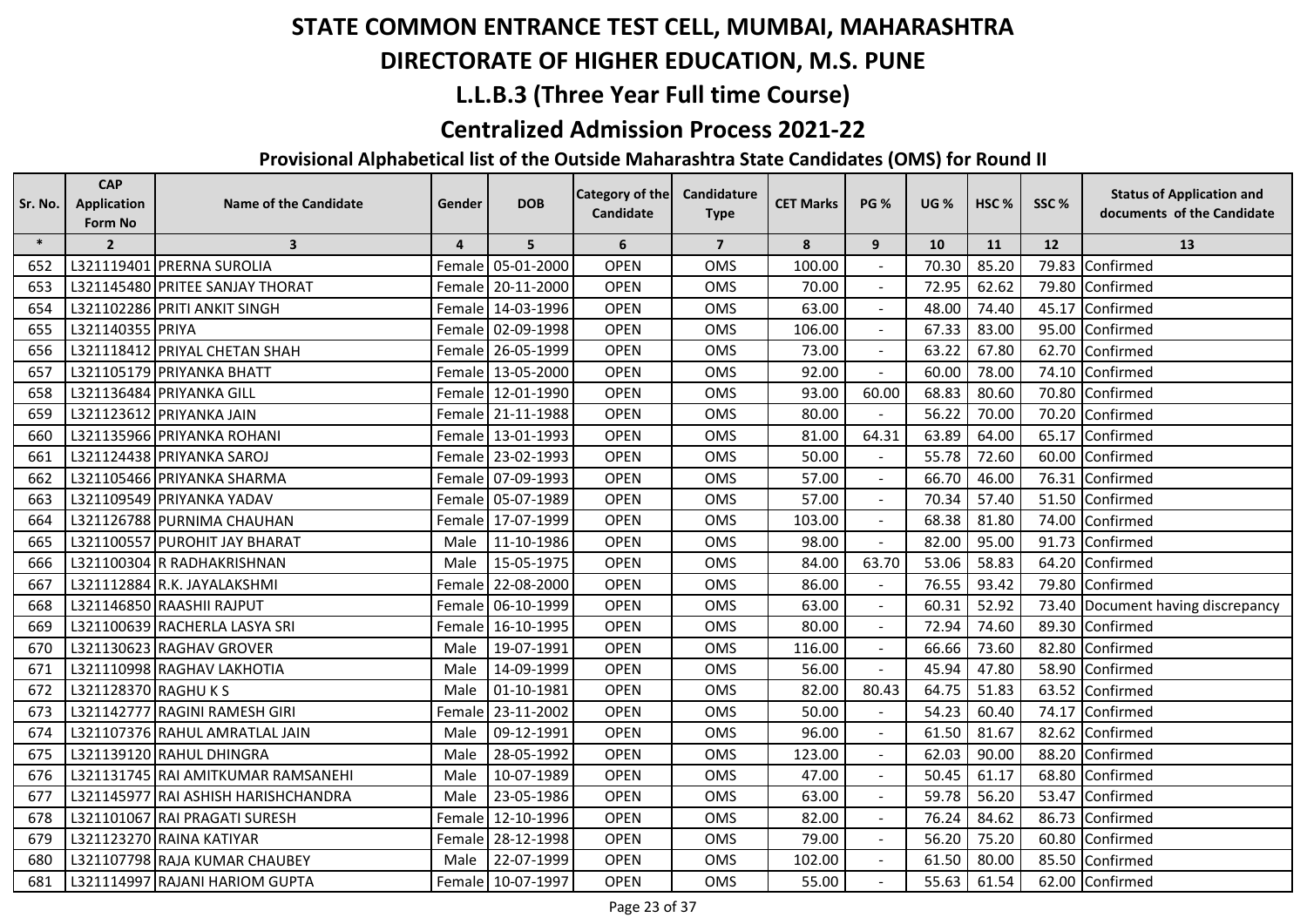## **DIRECTORATE OF HIGHER EDUCATION, M.S. PUNE**

## **L.L.B.3 (Three Year Full time Course)**

#### **Centralized Admission Process 2021-22**

| Sr. No. | <b>CAP</b><br><b>Application</b><br>Form No | <b>Name of the Candidate</b>              | Gender         | <b>DOB</b>        | <b>Category of the</b><br>Candidate | Candidature<br><b>Type</b> | <b>CET Marks</b> | <b>PG %</b>    | <b>UG %</b> | HSC%      | SSC%              | <b>Status of Application and</b><br>documents of the Candidate |
|---------|---------------------------------------------|-------------------------------------------|----------------|-------------------|-------------------------------------|----------------------------|------------------|----------------|-------------|-----------|-------------------|----------------------------------------------------------------|
| $\ast$  | $\overline{2}$                              | $\overline{\mathbf{3}}$                   | $\overline{4}$ | 5                 | 6                                   | $\overline{7}$             | 8                | 9              | 10          | <b>11</b> | $12 \overline{ }$ | 13                                                             |
| 682     |                                             | L321110953 RAJENDRA PRASAD YADAV          | Male           | 08-04-1985        | <b>OPEN</b>                         | <b>OMS</b>                 | 78.00            |                | 58.25       | 75.38     |                   | 81.33 Confirmed                                                |
| 683     |                                             | L321101981 RAJENDRA SHIVRAM NAIKADE       | Male           | 08-04-1983        | <b>OPEN</b>                         | OMS                        | 60.00            | 64.80          | 42.15       | 49.33     |                   | 55.73 Confirmed                                                |
| 684     |                                             | L321127756 RAJENDRA SINGH                 | Male           | 30-08-1997        | <b>OPEN</b>                         | <b>OMS</b>                 | 105.00           |                | 58.46       | 70.20     |                   | 81.70 Confirmed                                                |
| 685     |                                             | L321144446 RAJESH KUMAR                   | Male           | 15-05-1981        | <b>OPEN</b>                         | OMS                        | 74.00            |                | 52.11       | 46.20     |                   | 59.17 Confirmed                                                |
| 686     |                                             | L321102646 RAJESH SINGH                   | Male           | 20-08-1987        | <b>OPEN</b>                         | OMS                        | 97.00            | $\sim$         | 59.81       | 57.80     |                   | 67.80 Confirmed                                                |
| 687     |                                             | L321146560 RAJESHREE PRADIP PATIL         | Female         | 21-06-1972        | <b>OPEN</b>                         | <b>OMS</b>                 | 61.00            | $\mathbf{r}$   | 82.67       | 39.83     |                   | 56.57 Document having discrepancy                              |
| 688     |                                             | L321102686 RAJESHWARI SINGH RATHORE       |                | Female 25-01-2001 | <b>OPEN</b>                         | OMS                        | 102.00           |                | 72.38       | 85.60     |                   | 64.80 Confirmed                                                |
| 689     |                                             | L321112745 RAJNISH KUMAR                  | Male           | 06-04-1974        | <b>OPEN</b>                         | OMS                        | 116.00           | 63.21          | 56.88       | 57.22     |                   | 72.67 Confirmed                                                |
| 690     |                                             | L321119174 RAKESH RANJAN                  | Male           | 01-07-1974        | <b>OPEN</b>                         | OMS                        | 106.00           |                | 68.18       | 81.80     |                   | 74.67 Confirmed                                                |
| 691     |                                             | L321118251 RAKSHIT KALAL                  | Male           | 28-07-1999        | <b>OPEN</b>                         | OMS                        | 90.00            | $\blacksquare$ | 70.61       | 76.00     |                   | 87.40 Confirmed                                                |
| 692     |                                             | L321100611 RAKSHITA SHRI                  | Female         | 25-03-1995        | <b>OPEN</b>                         | <b>OMS</b>                 | 105.00           | 70.00          | 60.77       | 85.40     |                   | 69.00 Confirmed                                                |
| 693     | L321140950 RAM MILAN                        |                                           | Male           | 12-07-1980        | <b>OPEN</b>                         | <b>OMS</b>                 | 104.00           |                | 68.81       | 70.60     |                   | 67.17 Confirmed                                                |
| 694     |                                             | L321121257 RAMAWATAR MEENA                | Male           | 05-05-1962        | <b>OPEN</b>                         | OMS                        | 75.00            |                | 57.30       | 69.70     |                   | 49.07 Confirmed                                                |
| 695     |                                             | L321122848 RANJEET SHARMA                 | Male           | 02-05-1994        | <b>OPEN</b>                         | <b>OMS</b>                 | 85.00            |                | 48.41       | 56.40     |                   | 56.00 Confirmed                                                |
| 696     |                                             | L321101377 RANU ANKUSH DUBEY              | Female         | 29-10-1982        | <b>OPEN</b>                         | <b>OMS</b>                 | 62.00            | $\sim$         | 52.71       | 55.78     |                   | 46.60 Document having discrepancy                              |
| 697     |                                             | L321114114 RANULAL CHANDAK                | Male           | 16-01-1995        | <b>OPEN</b>                         | <b>OMS</b>                 | 79.00            |                | 60.17       | 69.80     |                   | 82.33 Confirmed                                                |
| 698     | L321111305 RAS BIHARI                       |                                           | Male           | 23-01-1977        | <b>OPEN</b>                         | OMS                        | 103.00           |                | 60.13       | 67.78     |                   | 62.56 Confirmed                                                |
| 699     |                                             | L321108866 RASHI BORKAR                   |                | Female 12-12-1998 | <b>OPEN</b>                         | <b>OMS</b>                 | 91.00            |                | 59.50       | 79.60     |                   | 79.80 Confirmed                                                |
| 700     |                                             | L321106170 RASHI SHARMA                   |                | Female 11-09-1996 | <b>OPEN</b>                         | OMS                        | 97.00            | 65.00          | 71.91       | 87.40     |                   | 87.40 Confirmed                                                |
| 701     |                                             | L321100342 RASHI SRIVASTAVA               |                | Female 15-09-1999 | <b>OPEN</b>                         | OMS                        | 96.00            |                | 63.67       | 90.40     |                   | 77.90 Confirmed                                                |
| 702     |                                             | L321104877 RASHMI HARUVANAHALLI YOGANANDA |                | Female 17-05-2000 | <b>OPEN</b>                         | OMS                        | 109.00           | $\sim$         | 87.58       | 86.60     |                   | 82.33 Confirmed                                                |
| 703     |                                             | L321107010 RASHMI SINGH                   |                | Female 01-07-1997 | <b>OPEN</b>                         | OMS                        | 64.00            |                | 53.83       | 65.20     |                   | 95.00 Confirmed                                                |
| 704     |                                             | L321146936 RATHOD DIPAK JAGDISHBHAI       | Male           | 10-08-1993        | <b>OPEN</b>                         | OMS                        | 74.00            |                | 59.53       | 54.33     |                   | 70.77 Confirmed                                                |
| 705     |                                             | L321143510 RAVINDRA BHOMAJI GUNJAL        | Male           | 24-02-1981        | <b>OPEN</b>                         | <b>OMS</b>                 | 73.00            | 65.10          | 50.18       | 50.33     |                   | 54.67 Document having discrepancy                              |
| 706     |                                             | L321132196 REKHA RAJESH KUMAR             |                | Female 20-10-1985 | <b>OPEN</b>                         | OMS                        | 75.00            |                | 53.75       | 50.00     |                   | 77.20 Confirmed                                                |
| 707     | L321122310 RENJINI R                        |                                           |                | Female 22-06-1990 | <b>OPEN</b>                         | OMS                        | 64.00            | 56.89          | 45.59       | 69.50     |                   | 71.18 Document having discrepancy                              |
| 708     |                                             | L321103264 RENU KASHYAP                   |                | Female 24-01-1995 | <b>OPEN</b>                         | <b>OMS</b>                 | 73.00            |                | 50.83       | 66.50     |                   | 68.08 Confirmed                                                |
| 709     |                                             | L321110899 RESHAM SHARMA                  |                | Female 02-09-2000 | <b>OPEN</b>                         | OMS                        | 103.00           |                | 63.89       | 87.00     |                   | 95.00 Confirmed                                                |
| 710     |                                             | L321142704 RIA RASTOGI                    |                | Female 09-05-1999 | <b>OPEN</b>                         | <b>OMS</b>                 | 113.00           |                | 65.33       | 64.17     |                   | 74.17 Confirmed                                                |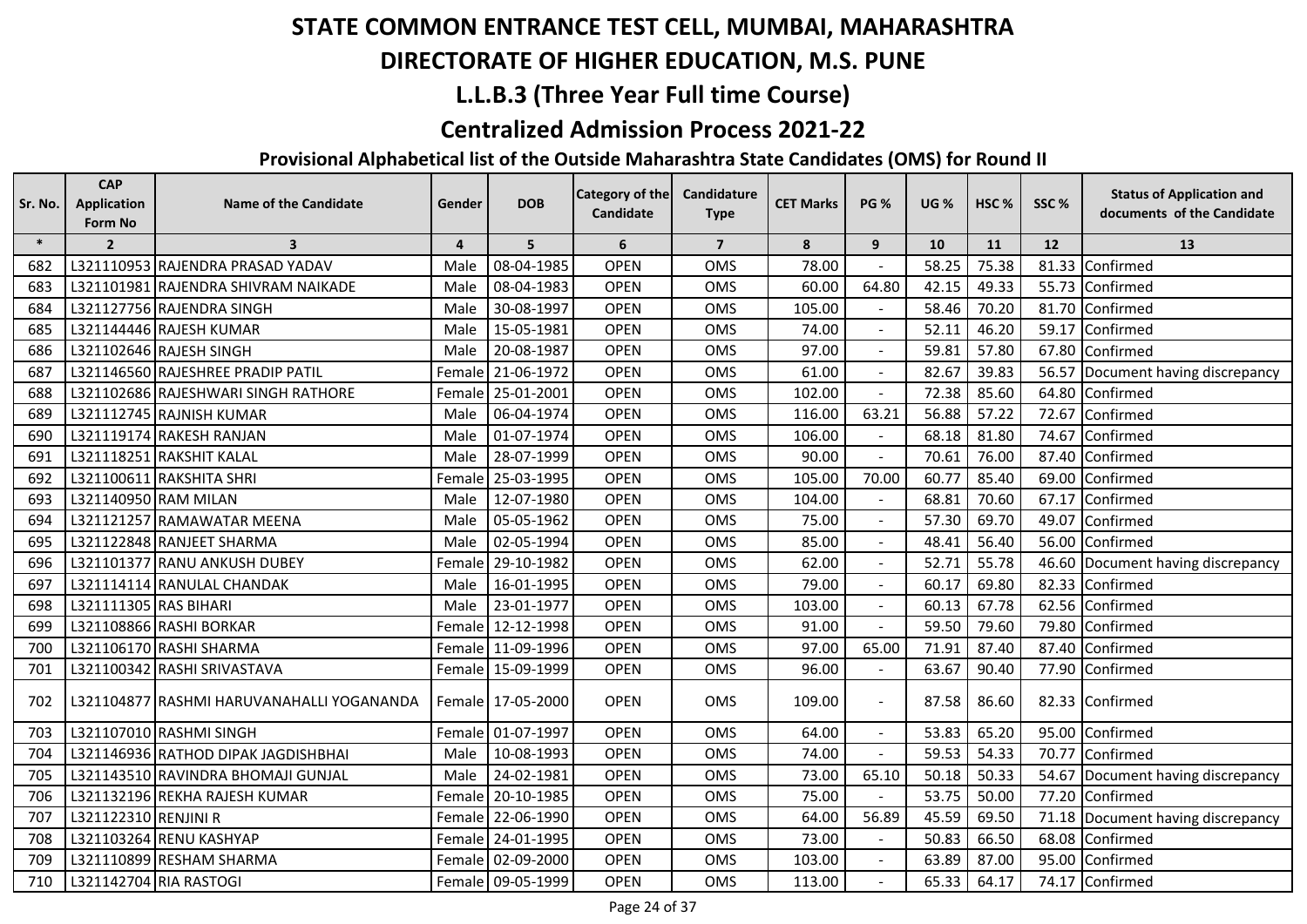## **DIRECTORATE OF HIGHER EDUCATION, M.S. PUNE**

## **L.L.B.3 (Three Year Full time Course)**

#### **Centralized Admission Process 2021-22**

| Sr. No. | <b>CAP</b><br><b>Application</b><br>Form No | <b>Name of the Candidate</b>                    | Gender         | <b>DOB</b>        | Category of the<br>Candidate | Candidature<br><b>Type</b> | <b>CET Marks</b> | <b>PG %</b>    | <b>UG %</b> | HSC%  | SSC%  | <b>Status of Application and</b><br>documents of the Candidate |
|---------|---------------------------------------------|-------------------------------------------------|----------------|-------------------|------------------------------|----------------------------|------------------|----------------|-------------|-------|-------|----------------------------------------------------------------|
| $\ast$  | $\overline{2}$                              | $\overline{\mathbf{3}}$                         | $\overline{4}$ | 5                 | 6                            | $\overline{7}$             | 8                | 9              | 10          | 11    | 12    | 13                                                             |
| 711     | L321124579 RIA SAXENA                       |                                                 |                | Female 11-09-1999 | <b>OPEN</b>                  | <b>OMS</b>                 | 100.00           | 81.22          | 62.08       | 90.40 | 81.70 | Confirmed                                                      |
| 712     |                                             | L321100970 RIDDHIMA ARORA                       |                | Female 04-09-1998 | <b>OPEN</b>                  | OMS                        | 86.00            |                | 63.70       | 69.40 | 72.20 | Confirmed                                                      |
| 713     |                                             | L321103032 RIDHIMA SINGH                        |                | Female 06-10-2000 | <b>OPEN</b>                  | OMS                        | 97.00            |                | 78.54       | 91.40 | 81.17 | Confirmed                                                      |
| 714     |                                             | L321107546 RINKY TOMAR                          |                | Female 01-01-2000 | <b>OPEN</b>                  | OMS                        | 93.00            |                | 77.08       | 83.60 | 93.10 | Confirmed                                                      |
| 715     |                                             | L321134325 RISHEEKA SARAFF                      | Female         | 05-03-1998        | <b>OPEN</b>                  | OMS                        | 113.00           |                | 63.85       | 83.00 | 85.00 | Confirmed                                                      |
| 716     | L321101406 RISHU RAJ                        |                                                 | Male           | 19-05-1993        | <b>OPEN</b>                  | <b>OMS</b>                 | 105.00           | $\sim$         | 58.73       | 64.50 | 61.40 | Confirmed                                                      |
| 717     |                                             | L321143950 RITIK KUMARCHAND GOKLANI             | Male           | 08-11-2001        | <b>OPEN</b>                  | <b>OMS</b>                 | 74.00            |                | 71.44       | 76.77 | 75.60 | Confirmed                                                      |
| 718     |                                             | L321127398 RITIKA GANDHI                        |                | Female 21-06-1999 | <b>OPEN</b>                  | OMS                        | 73.00            |                | 80.15       | 56.80 | 81.00 | Confirmed                                                      |
| 719     |                                             | L321139930 RITIKA GATTANI                       |                | Female 28-04-2000 | <b>OPEN</b>                  | OMS                        | 73.00            |                | 70.83       | 66.80 | 70.20 | Confirmed                                                      |
| 720     |                                             | L321132451 RITIKA KUMARI                        |                | Female 18-06-1999 | <b>OPEN</b>                  | OMS                        | 112.00           |                | 89.20       | 86.20 | 93.10 | Confirmed                                                      |
| 721     |                                             | L321127463 RIYA AGARWAL                         |                | Female 10-03-2000 | <b>OPEN</b>                  | <b>OMS</b>                 | 100.00           |                | 90.62       | 77.17 | 81.60 | Confirmed                                                      |
| 722     |                                             | L321110442 RIYA SADANAND                        |                | Female 25-05-1999 | <b>OPEN</b>                  | OMS                        | 101.00           |                | 72.62       | 70.00 | 74.67 | Confirmed                                                      |
| 723     |                                             | L321122764 RIYA SINGH PARIHAR                   |                | Female 29-04-1997 | <b>OPEN</b>                  | OMS                        | 110.00           |                | 70.81       | 93.00 | 87.40 | Confirmed                                                      |
| 724     | L321101137 RIYA SINHA                       |                                                 |                | Female 21-01-1999 | <b>OPEN</b>                  | <b>OMS</b>                 | 72.00            |                | 62.96       | 56.80 | 72.20 | Confirmed                                                      |
| 725     |                                             | L321112358 RIYA VARGHESE                        | Female         | 05-07-2000        | <b>OPEN</b>                  | OMS                        | 103.00           |                | 69.95       | 81.80 | 68.40 | Confirmed                                                      |
| 726     |                                             | L321102142 RIZWAN ULLA                          | Male           | 10-12-1994        | <b>OPEN</b>                  | <b>OMS</b>                 | 56.00            | $\blacksquare$ | 54.65       | 61.00 | 56.50 | Confirmed                                                      |
| 727     |                                             | L321101330 ROHIT GUPTA                          | Male           | 22-01-1999        | <b>OPEN</b>                  | <b>OMS</b>                 | 106.00           |                | 82.43       | 87.20 | 95.00 | Confirmed                                                      |
| 728     |                                             | L321143239 ROHIT MATHUR                         | Male           | 04-10-1997        | <b>OPEN</b>                  | <b>OMS</b>                 | 87.00            | 67.44          | 60.11       | 85.80 | 83.50 | Confirmed                                                      |
| 729     |                                             | L321132444 ROOHINAAZ RIAZAHMAD JAMADAR          | Female         | 05-03-1987        | <b>OPEN</b>                  | <b>OMS</b>                 | 81.00            |                | 76.92       | 67.67 | 76.64 | Confirmed                                                      |
| 730     |                                             | L321104389 ROSHAN REJI                          | Male           | 20-07-1998        | <b>OPEN</b>                  | <b>OMS</b>                 | 102.00           | 69.24          | 65.39       | 80.20 | 65.67 | Confirmed                                                      |
| 731     |                                             | L321100233 ROSHINI NAAZ                         |                | Female 29-04-1997 | <b>OPEN</b>                  | <b>OMS</b>                 | 83.00            |                | 72.12       | 83.20 | 85.40 | Confirmed                                                      |
| 732     | L321121026                                  | RUBEENA TAHSEEN MOHD FAZAL<br><b>AHMED SOFI</b> |                | Female 02-07-1988 | <b>OPEN</b>                  | <b>OMS</b>                 | 79.00            | 61.60          | 59.56       | 43.33 |       | 80.33 Document having discrepancy                              |
| 733     |                                             | L321115362 RUCHI RANJAN RAINA                   |                | Female 14-03-2000 | <b>OPEN</b>                  | J & K Migrant              | 67.00            |                | 60.46       | 74.00 | 70.30 | Confirmed                                                      |
| 734     |                                             | L321128082 RUCHI TIWARY                         |                | Female 13-01-1998 | <b>OPEN</b>                  | <b>OMS</b>                 | 65.00            |                | 58.00       | 63.40 | 79.80 | Confirmed                                                      |
| 735     |                                             | L321101973 RUCHIRA AGARWAL                      |                | Female 18-08-1999 | <b>OPEN</b>                  | <b>OMS</b>                 | 111.00           |                | 68.96       | 91.00 | 95.00 | Confirmed                                                      |
| 736     |                                             | L321121613 RUPA JAMBHOLKAR                      |                | Female 27-09-1984 | <b>OPEN</b>                  | <b>OMS</b>                 | 104.00           |                | 68.19       | 71.20 | 74.20 | Confirmed                                                      |
| 737     |                                             | L321138925 RUPALI JALINDAR JARAD                |                | Female 20-05-2000 | <b>OPEN</b>                  | OMS                        | 38.00            |                | 70.38       | 52.92 | 79.00 | Document having discrepancy                                    |
| 738     |                                             | L321146915 RUPALI SHIVAJI CHORE                 |                | Female 15-06-1989 | <b>OPEN</b>                  | OMS                        | 49.00            |                | 62.74       | 51.11 | 50.40 | Confirmed                                                      |
| 739     |                                             | L321102214 RUPESH KUMAR YADAV                   | Male           | 07-04-1996        | <b>OPEN</b>                  | <b>OMS</b>                 | 53.00            | 67.13          | 57.37       | 51.50 |       | 55.00 Confirmed                                                |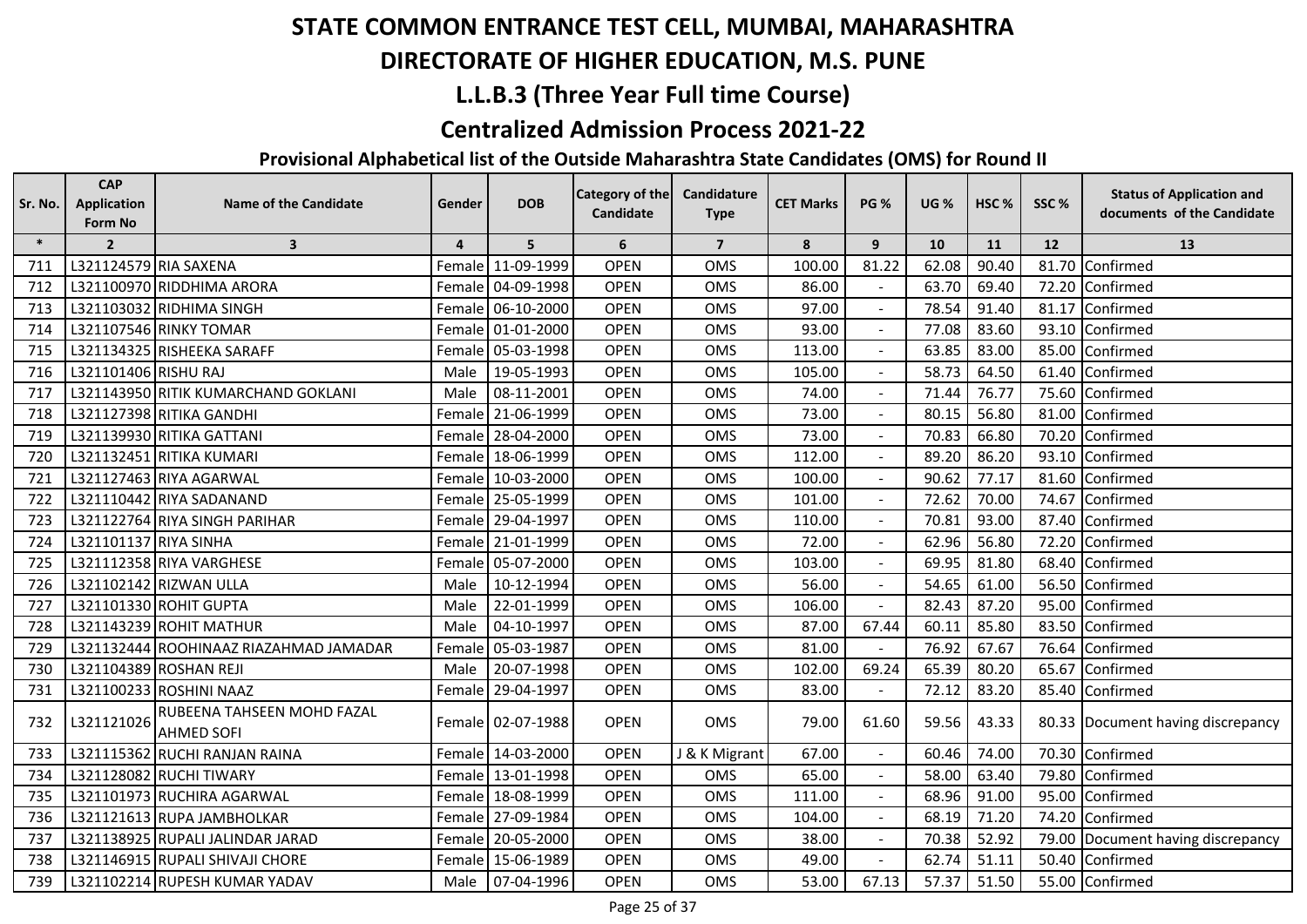## **DIRECTORATE OF HIGHER EDUCATION, M.S. PUNE**

## **L.L.B.3 (Three Year Full time Course)**

#### **Centralized Admission Process 2021-22**

| Sr. No. | <b>CAP</b><br><b>Application</b> | <b>Name of the Candidate</b>            | Gender         | <b>DOB</b>        | Category of the | Candidature    | <b>CET Marks</b> | <b>PG %</b>    | <b>UG %</b> | HSC <sub>%</sub> | SSC%  | <b>Status of Application and</b> |
|---------|----------------------------------|-----------------------------------------|----------------|-------------------|-----------------|----------------|------------------|----------------|-------------|------------------|-------|----------------------------------|
|         | Form No                          |                                         |                |                   | Candidate       | <b>Type</b>    |                  |                |             |                  |       | documents of the Candidate       |
| $\ast$  | $\overline{2}$                   | 3                                       | $\overline{4}$ | 5                 | 6               | $\overline{7}$ | 8                | 9              | 10          | 11               | 12    | 13                               |
| 740     |                                  | L321118498 S PRASANNA LAKSHMI           | <b>Female</b>  | 05-07-1977        | <b>OPEN</b>     | OMS            | 67.00            | 45.63          | 63.88       | 61.60            | 42.00 | Confirmed                        |
| 741     |                                  | L321144235 SAACHI PILINJA               | Female         | 12-04-1996        | <b>OPEN</b>     | <b>OMS</b>     | 118.00           |                | 70.06       | 76.00            | 88.00 | Confirmed                        |
| 742     |                                  | L321102133 SACHCHIDANAND SINGH          | Male           | 11-12-1975        | <b>OPEN</b>     | <b>OMS</b>     | 88.00            |                | 52.87       | 48.11            | 71.67 | Confirmed                        |
| 743     |                                  | L321104095 SACHIDANAND SINGH            | Male           | 15-10-1998        | <b>OPEN</b>     | <b>OMS</b>     | 104.00           |                | 65.42       | 86.80            | 79.80 | Confirmed                        |
| 744     |                                  | L321137519 SACHIN BABASAHEB MULE        | Male           | 15-10-1992        | <b>OPEN</b>     | <b>OMS</b>     | 73.00            |                | 74.69       | 48.33            | 71.23 | Document having discrepancy      |
| 745     |                                  | L321130454 SACHIN CHOUDHARY             | Male           | 25-05-1998        | <b>OPEN</b>     | <b>OMS</b>     | 72.00            |                | 64.62       | 72.20            | 77.90 | Confirmed                        |
| 746     |                                  | L321146374 SACHIN KATARIA               | Male           | 17-09-1996        | <b>OPEN</b>     | <b>OMS</b>     | 96.00            |                | 67.84       | 90.20            | 68.40 | Confirmed                        |
| 747     |                                  | L321111196 SACHINAY KUMAR               | Male           | 06-08-1982        | <b>OPEN</b>     | <b>OMS</b>     | 68.00            |                | 52.27       | 60.00            |       | 49.43 Confirmed                  |
| 748     |                                  | L321108988 SADAY ENOCH MONDOL           | Male           | 04-12-1997        | <b>OPEN</b>     | <b>OMS</b>     | 114.00           |                | 68.57       | 94.00            | 77.90 | Confirmed                        |
| 749     |                                  | L321116932 SADDAM HUSAIN QRESHI         | Male           | 13-01-1999        | <b>OPEN</b>     | OMS            | 72.00            | 52.67          | 49.72       | 59.60            | 63.67 | Confirmed                        |
| 750     |                                  | L321124968 SAGAR VISHNU CHABUKSWAR      | Male           | 23-04-1979        | <b>OPEN</b>     | <b>OMS</b>     | 66.00            |                | 51.45       | 56.33            | 45.20 | Confirmed                        |
| 751     |                                  | L321115177 SAHIR KHAN                   | Male           | 20-04-1996        | <b>OPEN</b>     | <b>OMS</b>     | 94.00            |                | 58.88       | 67.40            | 72.29 | Confirmed                        |
| 752     |                                  | L321107447 SAI DESHPANDE                | Female         | 29-06-1998        | <b>OPEN</b>     | <b>OMS</b>     | 110.00           |                | 66.54       | 85.85            |       | 96.80 Confirmed                  |
| 753     | L321107356 SAJJAN.               |                                         | Male           | 01-12-1992        | <b>OPEN</b>     | <b>OMS</b>     | 89.00            |                | 57.06       | 81.85            | 67.83 | Confirmed                        |
| 754     |                                  | L321106997 SAKSHI DAGA                  | Female         | 24-09-1999        | <b>OPEN</b>     | OMS            | 94.00            |                | 60.75       | 55.40            | 77.67 | Confirmed                        |
| 755     |                                  | L321114056 SAKSHI RAMAN                 | Female         | 18-08-2000        | <b>OPEN</b>     | <b>OMS</b>     | 103.00           |                | 74.83       | 81.40            | 95.00 | Confirmed                        |
| 756     |                                  | L321110163 SALMAN FARIS M               | Male           | 17-03-1999        | <b>OPEN</b>     | <b>OMS</b>     | 92.00            |                | 56.60       | 69.92            | 78.40 | Confirmed                        |
| 757     |                                  | L321144999 SALONI KUMARI                |                | Female 11-03-2000 | <b>OPEN</b>     | <b>OMS</b>     | 79.00            |                | 73.69       | 86.83            |       | 76.00 Confirmed                  |
| 758     |                                  | L321102060 SALONI NIGAM                 | Female         | 29-04-2000        | <b>OPEN</b>     | <b>OMS</b>     | 95.00            |                | 63.98       | 73.75            |       | 74.10 Confirmed                  |
| 759     |                                  | L321146344 SALUNKHE ANAND NARAYAN       | Male           | 16-12-1983        | <b>OPEN</b>     | <b>OMS</b>     | 58.00            | $\blacksquare$ | 68.16       | 43.17            |       | 40.93 Confirmed                  |
| 760     |                                  | L321108951 SAMEER JOSHI                 | Male           | 07-11-2000        | <b>OPEN</b>     | <b>OMS</b>     | 95.00            |                | 75.75       | 58.00            |       | 64.40 Confirmed                  |
| 761     |                                  | L321117632 SAMIKCHA RATHORE             | Female         | 26-09-1986        | <b>OPEN</b>     | OMS            | 50.00            | 67.97          | 45.30       | 52.17            | 47.07 | Document having discrepancy      |
| 762     |                                  | L321139729 SAMRAT PRABHAKAR NARKAR      | Male           | 09-01-1987        | <b>OPEN</b>     | <b>OMS</b>     | 73.00            |                | 68.06       | 43.50            |       | 53.33 Confirmed                  |
| 763     |                                  | L321106043 SANDEEP KUMAR BARNWAL        | Male           | 09-08-2000        | <b>OPEN</b>     | <b>OMS</b>     | 74.00            |                | 59.87       | 57.60            |       | 74.10 Confirmed                  |
| 764     |                                  | L321116194 SANDEEP SANJAY CHOPDE        | Male           | 12-06-1995        | <b>OPEN</b>     | OMS            | 62.00            | 63.23          | 56.56       | 52.83            | 68.40 | Document having discrepancy      |
| 765     |                                  | L321108023 SANDHYA NAMDEV SONAWANE      | Female         | 27-11-1979        | <b>OPEN</b>     | <b>OMS</b>     | 68.00            | 61.88          | 62.92       | 44.50            | 37.92 | Confirmed                        |
| 766     |                                  | L321140182 SANGEETA SURENDRASINH RATHOD | Female         | 21-02-1974        | <b>OPEN</b>     | <b>OMS</b>     | 105.00           | 84.45          | 58.15       | 55.88            |       | 73.86 Confirmed                  |
| 767     |                                  | L321146513 SANGHVI JAY NARESHBHAI       | Male           | 27-09-1993        | <b>OPEN</b>     | <b>OMS</b>     | 71.00            |                | 76.31       | 82.53            |       | 87.14 Confirmed                  |
| 768     |                                  | L321139139 SANGRAM SINGH                | Male           | 24-03-1999        | <b>OPEN</b>     | OMS            | 110.00           |                | 63.46       | 86.20            |       | 78.00 Confirmed                  |
| 769     | L321108059 SANJANA M             |                                         |                | Female 16-06-1999 | <b>OPEN</b>     | OMS            | 93.00            |                | 64.13       | 85.50            |       | 87.40 Confirmed                  |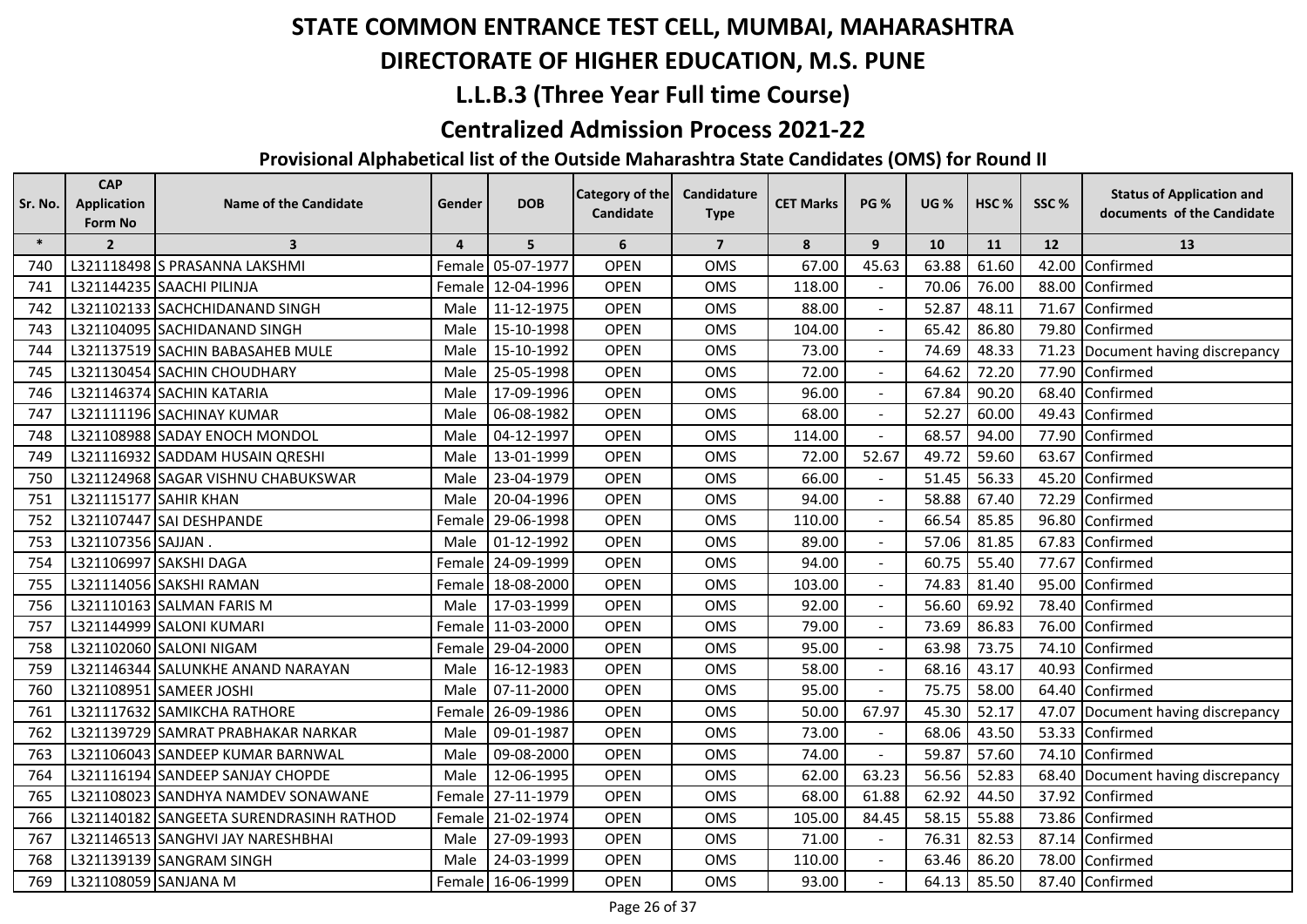## **DIRECTORATE OF HIGHER EDUCATION, M.S. PUNE**

## **L.L.B.3 (Three Year Full time Course)**

#### **Centralized Admission Process 2021-22**

| Sr. No. | <b>CAP</b><br><b>Application</b> | <b>Name of the Candidate</b>               | Gender         | <b>DOB</b>        | Category of the | Candidature    | <b>CET Marks</b> | <b>PG %</b>    | <b>UG %</b> | HSC <sub>%</sub> | SSC%  | <b>Status of Application and</b>  |
|---------|----------------------------------|--------------------------------------------|----------------|-------------------|-----------------|----------------|------------------|----------------|-------------|------------------|-------|-----------------------------------|
|         | Form No                          |                                            |                |                   | Candidate       | <b>Type</b>    |                  |                |             |                  |       | documents of the Candidate        |
| $\ast$  | $\overline{2}$                   | $\overline{\mathbf{3}}$                    | $\overline{4}$ | 5                 | 6               | $\overline{7}$ | 8                | 9              | 10          | 11               | 12    | 13                                |
| 770     |                                  | L321115018 SANJAY KUMAR SINGH              | Male           | 12-12-1968        | <b>OPEN</b>     | <b>OMS</b>     | 83.00            |                | 52.17       | 56.00            | 71.22 | Confirmed                         |
| 771     |                                  | L321131526 SANJAYKANT SAHOO                | Male           | 07-04-1996        | <b>OPEN</b>     | <b>OMS</b>     | 42.00            |                | 48.25       | 45.08            | 33.00 | Confirmed                         |
| 772     |                                  | L321109331 SANJEET KUMAR                   | Male           | 15-02-1983        | <b>OPEN</b>     | <b>OMS</b>     | 108.00           |                | 60.06       | 66.22            |       | 83.08 Confirmed                   |
| 773     |                                  | L321131785 SANJEEV KULSHRESHTHA            | Male           | 01-05-1965        | <b>OPEN</b>     | <b>OMS</b>     | 102.00           |                | 61.42       | 75.71            | 63.40 | Confirmed                         |
| 774     |                                  | L321102832 SANJEEV SINGH                   | Male           | 25-08-1991        | <b>OPEN</b>     | <b>OMS</b>     | 92.00            |                | 47.55       | 59.20            | 59.50 | Confirmed                         |
| 775     |                                  | L321100016 SANJEEVANI SETHI                | Female         | 03-10-1998        | <b>OPEN</b>     | <b>OMS</b>     | 103.00           |                | 67.82       | 71.40            | 85.50 | Confirmed                         |
| 776     | L321127057                       | SANKARA MANIKANDARAJA                      | Male           | 27-05-1992        | <b>OPEN</b>     | OMS            | 60.00            | $\blacksquare$ | 55.27       | 46.50            |       | 53.23 Confirmed                   |
|         |                                  | SUTHANDIRARAJAN                            |                |                   |                 |                |                  |                |             |                  |       |                                   |
| 777     |                                  | L321107539 SANKET LALIT SHAH               | Male           | 08-10-1992        | <b>OPEN</b>     | <b>OMS</b>     | 84.00            |                | 64.95       | 92.40            | 80.40 | Confirmed                         |
| 778     |                                  | L321121163 SANSKRITI NAUTIYAL              |                | Female 27-02-2000 | <b>OPEN</b>     | OMS            | 106.00           |                | 79.73       | 81.20            |       | 85.60 Confirmed                   |
| 779     |                                  | L321103685 SANSKRITI SHARMA                |                | Female 10-11-1999 | <b>OPEN</b>     | <b>OMS</b>     | 103.00           |                | 78.42       | 90.00            | 87.40 | Confirmed                         |
| 780     |                                  | L321121216 SANTOSH KUMAR JHA               | Male           | 11-02-1980        | <b>OPEN</b>     | <b>OMS</b>     | 89.00            |                | 72.75       | 57.33            | 59.75 | Confirmed                         |
| 781     |                                  | L321127836 SANTRAJ MANI                    | Male           | 28-01-1987        | <b>OPEN</b>     | <b>OMS</b>     | 82.00            |                | 76.59       | 56.44            | 80.00 | Confirmed                         |
| 782     |                                  | L321132723 SANWAR MAL JAT                  | Male           | 15-07-1991        | <b>OPEN</b>     | <b>OMS</b>     | 70.00            |                | 65.45       | 60.00            | 49.17 | Confirmed                         |
| 783     | L321138712 SAQUIB J              |                                            | Male           | 30-09-2000        | <b>OPEN</b>     | <b>OMS</b>     | 65.00            |                | 61.38       | 76.36            | 84.20 | Confirmed                         |
| 784     |                                  | L321135996 SARABJEET KAUR GUJRAL           |                | Female 11-03-1984 | <b>OPEN</b>     | <b>OMS</b>     | 73.00            |                | 53.61       | 68.67            | 59.60 | Confirmed                         |
| 785     |                                  | L321111965 SARANSH SINGH                   | Male           | 14-12-2000        | <b>OPEN</b>     | <b>OMS</b>     | 91.00            |                | 66.30       | 90.00            | 91.33 | Confirmed                         |
| 786     |                                  | L321100520 SASWATA CHAKRABORTY             | Male           | 05-05-1986        | <b>OPEN</b>     | <b>OMS</b>     | 83.00            | 70.37          | 50.83       | 68.50            | 60.80 | Confirmed                         |
| 787     |                                  | L321102096 SATEESH KUMAR KANNAUJIYA        | Male           | 22-02-1998        | <b>OPEN</b>     | <b>OMS</b>     | 66.00            |                | 50.22       | 65.60            | 76.67 | Confirmed                         |
| 788     |                                  | L321114313 SATYAM BHUSHAN                  | Male           | 01-01-2001        | <b>OPEN</b>     | <b>OMS</b>     | 81.00            |                | 62.53       | 60.40            | 74.10 | Confirmed                         |
| 789     |                                  | L321103068 SATYAM JITENDRA VISHWKARMA      | Male           | 09-09-1995        | <b>OPEN</b>     | <b>OMS</b>     | 67.00            |                | 68.93       | 65.83            | 63.09 | Confirmed                         |
| 790     |                                  | L321104711 SATYAM KESH                     | Male           | 07-07-2000        | <b>OPEN</b>     | <b>OMS</b>     | 77.00            |                | 59.08       | 58.40            | 79.80 | Confirmed                         |
| 791     |                                  | L321143844 SAUMYA MANI TRIPATHI            |                | Female 28-09-2001 | <b>OPEN</b>     | <b>OMS</b>     | 102.00           |                | 67.22       | 65.00            |       | 70.83 Confirmed                   |
| 792     |                                  | L321103966 SAUMYA MEHROTRA                 |                | Female 24-06-1999 | <b>OPEN</b>     | <b>OMS</b>     | 103.00           |                | 59.10       | 82.40            | 70.40 | Confirmed                         |
| 793     |                                  | L321101312 SAUMYA RAJ                      | Female         | 02-11-1998        | <b>OPEN</b>     | OMS            | 113.00           |                | 71.73       | 87.20            | 93.00 | Confirmed                         |
| 794     |                                  | L321146621 SAURABH SHARMA                  | Male           | 04-09-1992        | <b>OPEN</b>     | <b>OMS</b>     | 108.00           |                | 66.36       | 68.40            |       | 69.40 Document having discrepancy |
| 795     |                                  | L321129523 SAURABH SUMAN                   | Male           | 03-01-1995        | <b>OPEN</b>     | <b>OMS</b>     | 90.00            |                | 49.40       | 79.20            |       | 89.30 Confirmed                   |
| 796     |                                  | L321116205 SAURAV MISHRA                   | Male           | 10-07-1999        | <b>OPEN</b>     | OMS            | 69.00            |                | 66.70       | 81.80            |       | 70.30 Confirmed                   |
| 797     |                                  | L321147168 SAVITA BALWANT SINGH RAJPUROHIT | Female         | 03-02-1990        | <b>OPEN</b>     | OMS            | 82.00            |                | 55.67       | 64.75            | 65.09 | Confirmed                         |
| 798     |                                  | L321122503 SAYED DILSHAD AHMAD             | Male           | 28-06-2000        | <b>OPEN</b>     | <b>OMS</b>     | 64.00            |                | 51.13       | 64.00            |       | 68.50 Confirmed                   |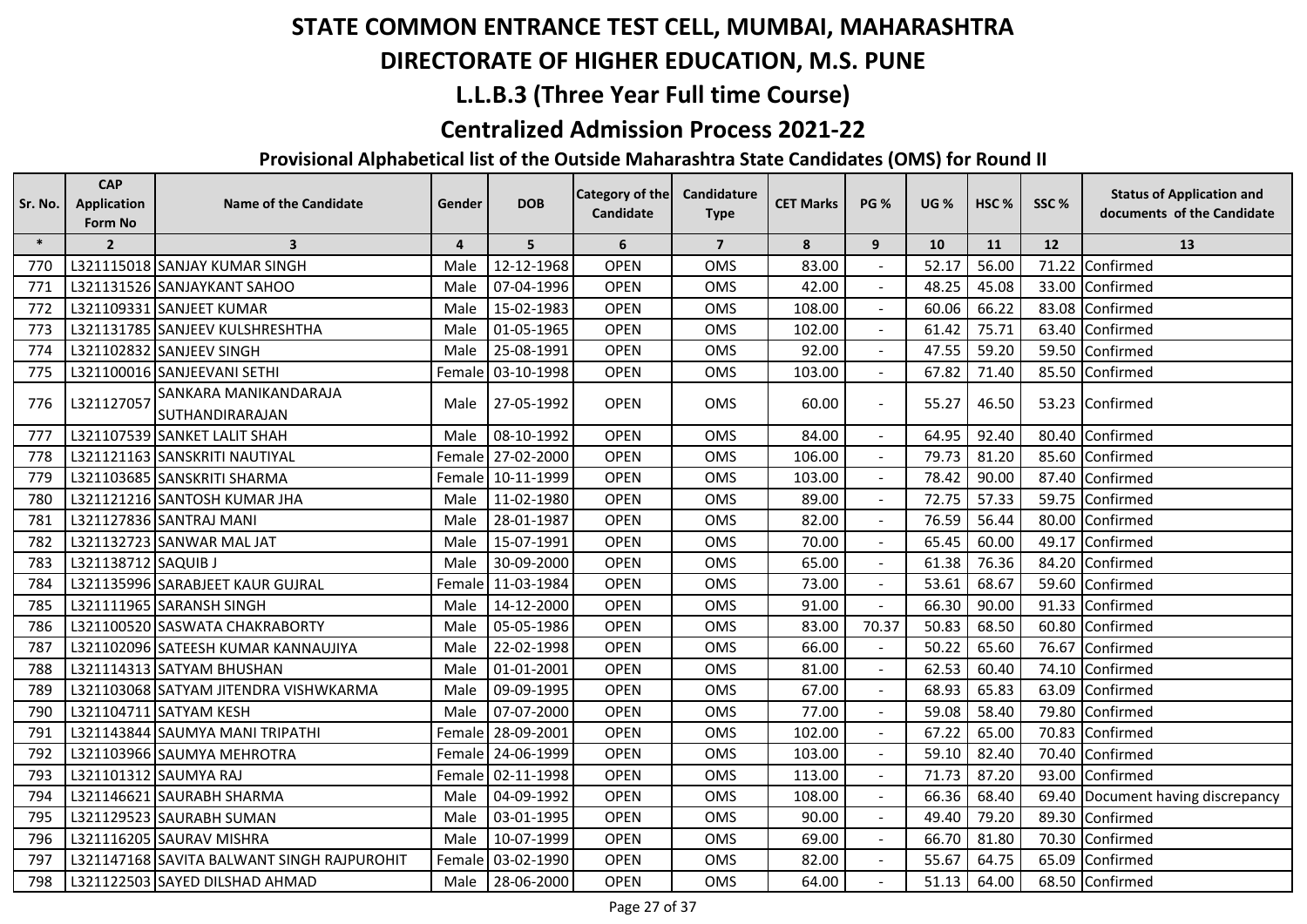## **DIRECTORATE OF HIGHER EDUCATION, M.S. PUNE**

## **L.L.B.3 (Three Year Full time Course)**

#### **Centralized Admission Process 2021-22**

| Sr. No. | <b>CAP</b><br><b>Application</b> | <b>Name of the Candidate</b>                  | Gender                  | <b>DOB</b>        | <b>Category of the</b> | Candidature    | <b>CET Marks</b> | <b>PG %</b>  | <b>UG %</b> | HSC <sub>%</sub> | SSC% | <b>Status of Application and</b>  |
|---------|----------------------------------|-----------------------------------------------|-------------------------|-------------------|------------------------|----------------|------------------|--------------|-------------|------------------|------|-----------------------------------|
|         | Form No                          |                                               |                         |                   | Candidate              | <b>Type</b>    |                  |              |             |                  |      | documents of the Candidate        |
| $\ast$  | $\overline{2}$                   | $\overline{\mathbf{3}}$                       | $\overline{\mathbf{4}}$ | 5                 | 6                      | $\overline{7}$ | 8                | 9            | 10          | 11               | 12   | 13                                |
| 799     |                                  | L321142438 SAYED FAIZAN MOHD HANIF            | Male                    | 18-05-2001        | <b>OPEN</b>            | <b>OMS</b>     | 64.00            |              | 72.95       | 61.38            |      | 65.00 Document having discrepancy |
| 800     |                                  | L321141945 SAYED JAVED MAHMOOD JAFRY          | Male                    | 15-01-1969        | <b>OPEN</b>            | <b>OMS</b>     | 74.00            |              | 49.44       | 44.40            |      | 49.67 Document having discrepancy |
| 801     |                                  | L321107748 SAYYAD RASHID ALI HAMID ALI        | Male                    | 12-01-1969        | <b>OPEN</b>            | OMS            | 68.00            |              | 63.00       | 51.00            |      | 49.14 Confirmed                   |
| 802     |                                  | L321122451 SAYYED LIYAKAT ANWAR               | Male                    | 07-07-1983        | <b>OPEN</b>            | OMS            | 46.00            |              | 57.37       | 45.33            |      | 47.54 Document having discrepancy |
| 803     |                                  | L321102097 SEENA SATHEESAN                    | Female                  | 14-07-1986        | <b>OPEN</b>            | <b>OMS</b>     | 69.00            |              | 52.26       | 49.50            |      | 46.13 Confirmed                   |
| 804     |                                  | L321100385 SHABEENA YASMIN                    | Female                  | 10-06-1999        | <b>OPEN</b>            | OMS            | 99.00            |              | 61.80       | 71.80            |      | 68.40 Confirmed                   |
| 805     |                                  | L321137435 SHABNAM ULLAH                      | Female                  | 24-11-1998        | <b>OPEN</b>            | OMS            | 86.00            |              | 62.50       | 68.60            |      | 73.83 Confirmed                   |
| 806     |                                  | L321110159 SHAESTA PARWEEN                    | Female                  | 02-04-1999        | <b>OPEN</b>            | OMS            | 85.00            |              | 66.22       | 61.80            |      | 64.60 Confirmed                   |
| 807     |                                  | L321115394 SHAH ANKITKUMAR MUKESHKUMAR        | Male                    | 11-12-1986        | <b>OPEN</b>            | OMS            | 56.00            |              | 53.38       | 54.17            |      | 53.00 Confirmed                   |
| 808     |                                  | L321105862 SHAH SAMVEG RAJESH                 | Male                    | 28-04-2000        | <b>OPEN</b>            | <b>OMS</b>     | 73.00            | $\sim$       | 68.25       | 61.60            |      | 63.50 Confirmed                   |
| 809     |                                  | L321140774 SHAH VAISHNAVI RAHUL               | Female                  | 06-01-2001        | <b>OPEN</b>            | OMS            | 76.00            |              | 72.84       | 77.23            |      | 90.00 Confirmed                   |
| 810     |                                  | L321104609 SHAH VISHAL SNEHAL                 | Male                    | 03-01-1996        | <b>OPEN</b>            | OMS            | 103.00           |              | 87.07       | 92.62            |      | 98.18 Confirmed                   |
| 811     |                                  | L321108326 SHAHAFAJIL MOINODDIN SIDDIQUI      | Male                    | 26-04-1986        | <b>OPEN</b>            | OMS            | 59.00            |              | 72.07       | 46.33            |      | 49.07 Confirmed                   |
| 812     |                                  | L321106592 SHAHID KHAN                        | Male                    | 12-05-1989        | <b>OPEN</b>            | OMS            | 62.00            |              | 67.69       | 40.67            |      | 41.73 Confirmed                   |
| 813     |                                  | L321110304 SHAIK HUMAYUN                      | Male                    | 05-05-1999        | <b>OPEN</b>            | <b>OMS</b>     | 88.00            | $\sim$       | 78.70       | 84.26            |      | 90.25 Confirmed                   |
| 814     |                                  | L321122863 SHAIKH ANAS IMTIYAZ                | Male                    | 16-04-1996        | <b>OPEN</b>            | OMS            | 63.00            | $\mathbf{r}$ | 66.11       | 56.46            |      | 64.73 Confirmed                   |
| 815     | L321140910                       | SHAIKH DAULATUNNISA MOHAMMED<br><b>IKALIM</b> |                         | Female 06-03-1996 | <b>OPEN</b>            | OMS            | 35.00            | $\sim$       | 83.90       | 49.23            |      | 46.80 Confirmed                   |
| 816     |                                  | L321116591 SHAIKH GULAFSHA NAZRUL ISLAM       | Female                  | 23-05-1996        | <b>OPEN</b>            | OMS            | 58.00            |              | 51.08       | 58.00            |      | 50.17 Confirmed                   |
| 817     |                                  | L321121606 SHAIKH MUZAKKIR MUNIR              | Male                    | 07-05-1993        | <b>OPEN</b>            | OMS            | 84.00            | $\sim$       | 64.91       | 53.17            |      | 65.23 Confirmed                   |
| 818     |                                  | L321105960 SHAIKH SHABANA RAFIQ               | Female                  | 09-08-1977        | <b>OPEN</b>            | OMS            | 55.00            | $\mathbf{r}$ | 55.94       | 51.50            |      | 36.00 Confirmed                   |
| 819     |                                  | L321117831 SHAIKH SHADULLA WAHAB SAHAB        | Male                    | 04-02-1991        | <b>OPEN</b>            | OMS            | 59.00            |              | 62.44       | 62.67            |      | 70.80 Confirmed                   |
| 820     |                                  | L321138260 SHAIKH SHAMIM ASMAT                | Male                    | 04-12-1996        | <b>OPEN</b>            | <b>OMS</b>     | 79.00            |              | 66.18       | 80.62            |      | 83.82 Confirmed                   |
| 821     |                                  | L321115729 SHAILENDRA SINGH PAWAR             | Male                    | 11-07-1972        | <b>OPEN</b>            | OMS            | 96.00            | 65.46        | 65.94       | 69.25            |      | 65.85 Confirmed                   |
| 822     |                                  | L321106925 SHAILESH LATKAR                    | Male                    | 04-11-1991        | OPEN                   | OMS            | 99.00            |              | 64.70       | 62.50            |      | 76.31 Confirmed                   |
| 823     |                                  | L321135545 SHAILESH SRINIVASRAO DHUTEKAR      | Male                    | 10-06-1985        | <b>OPEN</b>            | OMS            | 98.00            | 81.60        | 64.16       | 87.67            |      | 84.00 Confirmed                   |
| 824     |                                  | L321135218 SHAKSHI SWARNKAR                   | Female                  | 24-09-1999        | <b>OPEN</b>            | OMS            | 113.00           | $\sim$       | 51.50       | 65.67            |      | 71.00 Confirmed                   |
| 825     |                                  | L321105382 SHAKTI VERMA                       | Male                    | 05-06-1992        | <b>OPEN</b>            | OMS            | 113.00           |              | 68.97       | 61.00            |      | 74.00 Confirmed                   |
| 826     |                                  | L321111913 SHALINI PANDEY                     | Female                  | 11-01-1989        | <b>OPEN</b>            | OMS            | 72.00            | 60.11        | 56.33       | 67.54            |      | 69.33 Confirmed                   |
| 827     |                                  | L321118488 SHANKAR SUBHASH SHAH               | Male                    | 07-05-1992        | <b>OPEN</b>            | OMS            | 52.00            | 52.31        | 45.08       | 38.62            |      | 45.08 Confirmed                   |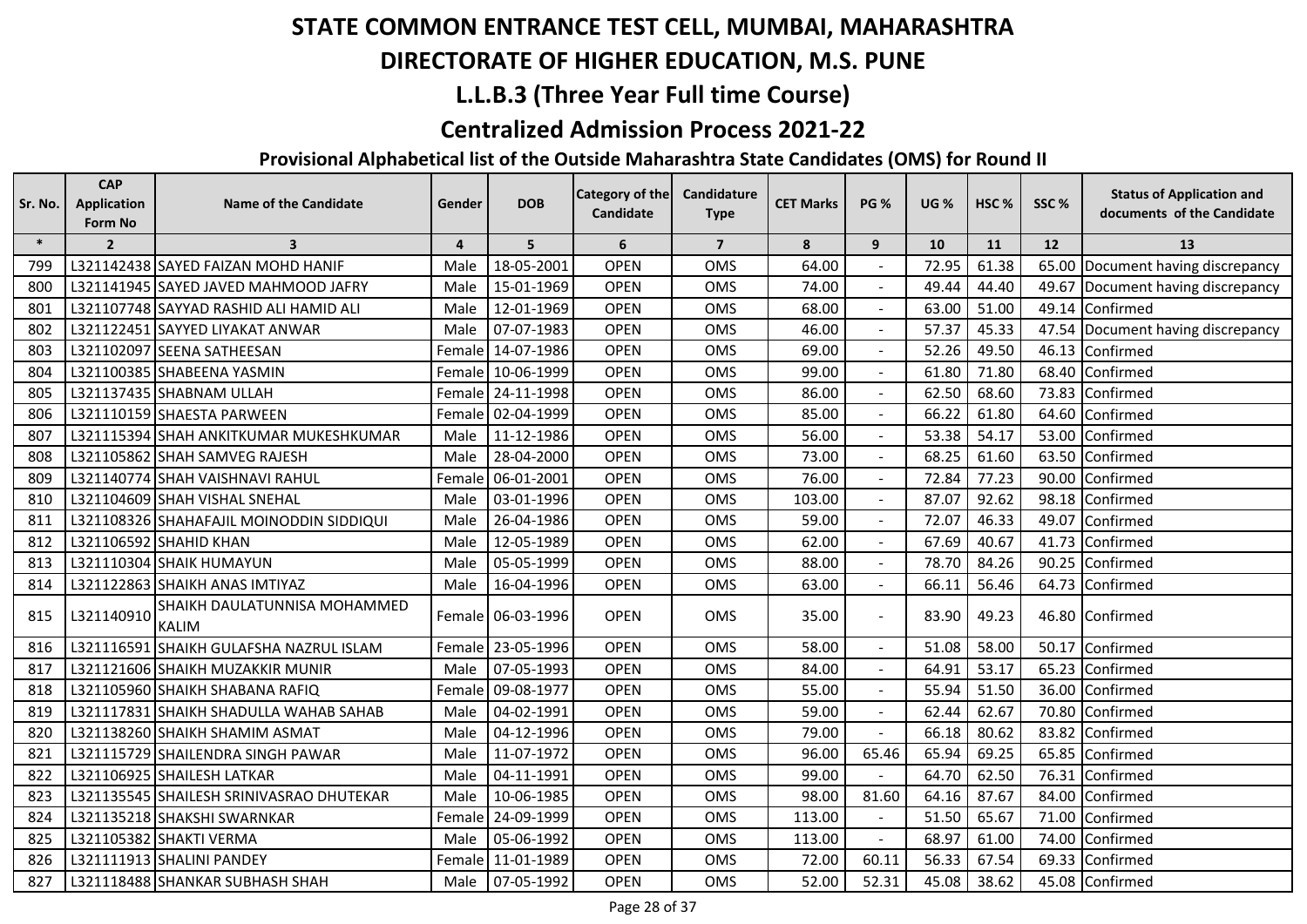## **DIRECTORATE OF HIGHER EDUCATION, M.S. PUNE**

## **L.L.B.3 (Three Year Full time Course)**

#### **Centralized Admission Process 2021-22**

| Sr. No. | <b>CAP</b><br><b>Application</b><br>Form No | <b>Name of the Candidate</b>                      | Gender         | <b>DOB</b>        | <b>Category of the</b><br>Candidate | Candidature<br><b>Type</b> | <b>CET Marks</b> | <b>PG %</b>    | <b>UG %</b> | HSC <sub>%</sub> | SSC%  | <b>Status of Application and</b><br>documents of the Candidate |
|---------|---------------------------------------------|---------------------------------------------------|----------------|-------------------|-------------------------------------|----------------------------|------------------|----------------|-------------|------------------|-------|----------------------------------------------------------------|
| $\ast$  | $\overline{2}$                              | $\overline{\mathbf{3}}$                           | $\overline{4}$ | 5                 | 6                                   | $\overline{7}$             | 8                | 9              | 10          | 11               | 12    | 13                                                             |
| 828     |                                             | L321116896 SHANKRRAO GOPAL RATHOD                 | Male           | 25-06-1977        | <b>OPEN</b>                         | <b>OMS</b>                 | 57.00            |                | 50.63       | 45.39            | 47.04 | Confirmed                                                      |
| 829     |                                             | L321126235 SHANTANU N KUCHYA                      | Male           | 26-03-1994        | <b>OPEN</b>                         | <b>OMS</b>                 | 88.00            |                | 61.04       | 89.80            | 83.60 | Confirmed                                                      |
| 830     |                                             | L321122872 SHANTANU SINGH PARIHAR                 | Male           | 14-04-2000        | <b>OPEN</b>                         | <b>OMS</b>                 | 81.00            |                | 71.67       | 71.20            | 66.50 | Confirmed                                                      |
| 831     |                                             | L321103837 SHARATH NAIR                           | Male           | 14-03-1998        | <b>OPEN</b>                         | <b>OMS</b>                 | 116.00           |                | 63.13       | 68.67            | 78.00 | Confirmed                                                      |
| 832     |                                             | L321133254 SHARMA JYOTI RAMLAKHAN                 | Female         | 13-08-1998        | <b>OPEN</b>                         | <b>OMS</b>                 | 35.00            | $\blacksquare$ | 56.00       | 57.00            | 57.60 | Confirmed                                                      |
| 833     |                                             | L321109852 SHARMISTHA AMARNATH ARDU               | Female         | 10-05-1995        | <b>OPEN</b>                         | <b>OMS</b>                 | 55.00            | 78.88          | 59.53       | 66.00            | 56.17 | Confirmed                                                      |
| 834     |                                             | L321106516 SHASHANK KUMAR SINGH                   | Male           | 12-04-1995        | <b>OPEN</b>                         | OMS                        | 93.00            | 66.00          | 64.39       | 54.00            | 60.00 | Confirmed                                                      |
| 835     |                                             | L321127592 SHASHANK SHEKHAR SINGH                 | Male           | 05-11-1990        | <b>OPEN</b>                         | <b>OMS</b>                 | 59.00            | 67.00          | 44.89       | 50.00            |       | 53.33 Confirmed                                                |
| 836     |                                             | L321109344 SHASHANK SINGH                         | Male           | 09-11-1993        | <b>OPEN</b>                         | <b>OMS</b>                 | 85.00            |                | 63.28       | 58.20            |       | 70.60 Confirmed                                                |
| 837     |                                             | L321139283 SHASHI BHUSHAN SINGH                   | Male           | 03-09-1980        | <b>OPEN</b>                         | OMS                        | 106.00           |                | 45.70       | 47.40            | 73.25 | Confirmed                                                      |
| 838     |                                             | L321105832 SHASHI KANT                            | Male           | 27-08-1975        | <b>OPEN</b>                         | <b>OMS</b>                 | 111.00           | 63.16          | 61.47       | 64.33            | 54.44 | Confirmed                                                      |
| 839     |                                             | L321111906 SHASHI MISHRA                          | Female         | 15-04-2000        | <b>OPEN</b>                         | <b>OMS</b>                 | 73.00            |                | 63.47       | 71.17            |       | 60.00 Document having discrepancy                              |
| 840     |                                             | L321112797 SHAURYA ARORA                          | Male           | 21-07-1998        | <b>OPEN</b>                         | OMS                        | 79.00            |                | 69.14       | 75.33            |       | 68.40 Confirmed                                                |
| 841     |                                             | L321116855 SHAURYA DHAKATE                        | Male           | 04-08-2000        | <b>OPEN</b>                         | <b>OMS</b>                 | 104.00           |                | 68.54       | 90.60            | 72.20 | Confirmed                                                      |
| 842     |                                             | L321115333 SHAYRA BANTA                           | Female         | 20-07-1997        | <b>OPEN</b>                         | <b>OMS</b>                 | 104.00           |                | 88.03       | 93.00            | 92.33 | Confirmed                                                      |
| 843     |                                             | L321113209 SHEEJA MATHEW                          | Female         | 11-10-1974        | <b>OPEN</b>                         | <b>OMS</b>                 | 53.00            | $\sim$         | 62.83       | 45.11            | 52.67 | Confirmed                                                      |
| 844     |                                             | L321146220 SHEETAL AGRAWAL                        | Female         | 14-01-1993        | <b>OPEN</b>                         | <b>OMS</b>                 | 96.00            |                | 73.30       | 63.00            | 60.67 | Confirmed                                                      |
| 845     |                                             | L321109994 SHEETAL SINGH                          | Female         | 17-03-1985        | OPEN                                | OMS                        | 89.00            |                | 50.74       | 72.44            |       | 51.40 Confirmed                                                |
| 846     |                                             | L321142932 SHEIKH PARVEJ                          | Male           | 19-07-1989        | <b>OPEN</b>                         | <b>OMS</b>                 | 96.00            |                | 86.16       | 67.38            | 82.17 | Confirmed                                                      |
| 847     | L321126757                                  | SHENVI NAGARSENKAR MRINMAYEE<br><b>ALIAS USHA</b> | Femalel        | 20-03-1994        | <b>OPEN</b>                         | <b>OMS</b>                 | 67.00            | $\blacksquare$ | 53.62       | 42.00            |       | 61.33 Confirmed                                                |
| 848     |                                             | L321102990 SHETHIYA DHAIVAT PARESHBHAI            | Male           | 07-09-2000        | <b>OPEN</b>                         | <b>OMS</b>                 | 51.00            |                | 64.25       | 60.53            |       | 55.33 Confirmed                                                |
| 849     |                                             | L321100422 SHIKHA DIXIT                           | Female         | 30-09-1998        | <b>OPEN</b>                         | <b>OMS</b>                 | 93.00            |                | 53.11       | 72.00            | 74.00 | Confirmed                                                      |
| 850     |                                             | L321112139 SHIKHA SINGH                           | Female         | 24-09-1998        | <b>OPEN</b>                         | <b>OMS</b>                 | 112.00           |                | 60.08       | 84.00            | 84.67 | Confirmed                                                      |
| 851     |                                             | L321100872 SHIKHA VASHIST                         | Female         | 12-09-2000        | <b>OPEN</b>                         | <b>OMS</b>                 | 111.00           |                | 66.07       | 96.60            | 91.20 | Confirmed                                                      |
| 852     |                                             | L321119397 SHILPA VINAYAK MULAM                   | Female         | 26-11-1978        | <b>OPEN</b>                         | <b>OMS</b>                 | 58.00            | $\mathbf{r}$   | 66.88       | 56.00            | 59.14 | Confirmed                                                      |
| 853     |                                             | L321140378 SHINDE AMOL VENKATRAO                  | Male           | 26-05-1998        | <b>OPEN</b>                         | <b>OMS</b>                 | 57.00            | $\mathbf{r}$   | 65.96       | 58.46            | 76.00 | Confirmed                                                      |
| 854     |                                             | L321121258 SHIRODKAR ARCHANA RAMACUSTAM           |                | Female 31-07-1975 | <b>OPEN</b>                         | <b>OMS</b>                 | 70.00            | 62.96          | 59.45       | 47.83            | 54.14 | Confirmed                                                      |
| 855     |                                             | L321127117 SHISHIR KUMAR                          | Male           | 01-03-1984        | <b>OPEN</b>                         | OMS                        | 109.00           |                | 65.13       | 74.78            | 71.43 | Confirmed                                                      |
| 856     |                                             | L321137672 SHIV KUMAR                             | Male           | 05-07-1965        | <b>OPEN</b>                         | OMS                        | 66.00            |                | 51.23       | 46.20            |       | 49.20 Confirmed                                                |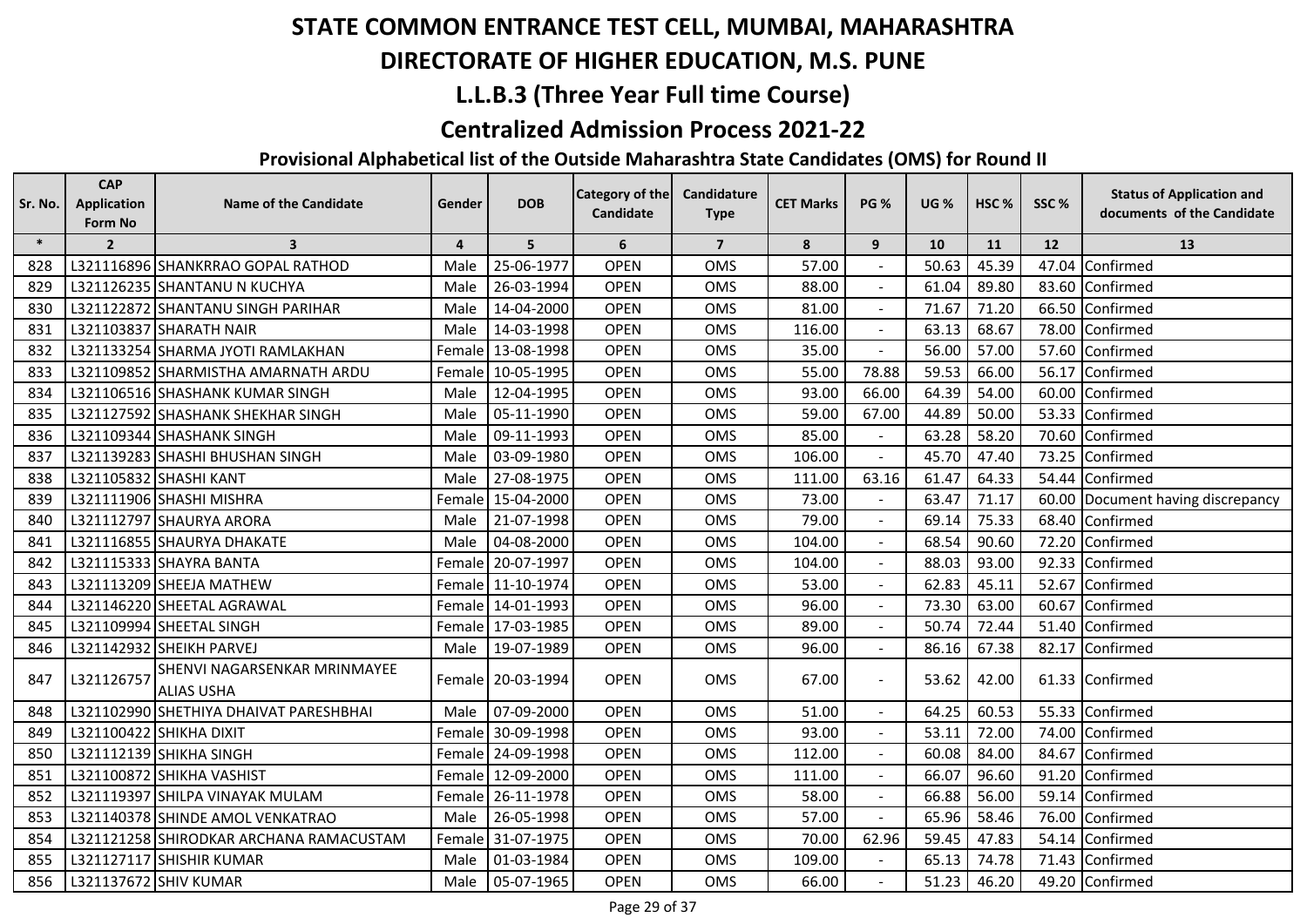## **DIRECTORATE OF HIGHER EDUCATION, M.S. PUNE**

## **L.L.B.3 (Three Year Full time Course)**

#### **Centralized Admission Process 2021-22**

| Sr. No. | <b>CAP</b><br><b>Application</b> | Name of the Candidate                      | Gender         | <b>DOB</b>        | <b>Category of the</b> | Candidature    | <b>CET Marks</b> | <b>PG %</b>    | <b>UG %</b> | HSC <sub>%</sub> | SSC%      | <b>Status of Application and</b> |
|---------|----------------------------------|--------------------------------------------|----------------|-------------------|------------------------|----------------|------------------|----------------|-------------|------------------|-----------|----------------------------------|
|         | Form No                          |                                            |                |                   | Candidate              | <b>Type</b>    |                  |                |             |                  |           | documents of the Candidate       |
| $\ast$  | $\overline{2}$                   | $\overline{\mathbf{3}}$                    | $\overline{4}$ | 5                 | 6                      | $\overline{7}$ | 8                | 9              | 10          | 11               | <b>12</b> | 13                               |
| 857     |                                  | L321140232 SHIVAM AVADHESH TIWARI          | Male           | 23-11-1998        | <b>OPEN</b>            | <b>OMS</b>     | 73.00            |                | 61.61       | 75.20            | 84.33     | Confirmed                        |
| 858     |                                  | L321116062 SHIVAM MISHRA                   | Male           | 19-08-1997        | <b>OPEN</b>            | <b>OMS</b>     | 100.00           |                | 58.08       | 67.50            | 56.67     | Confirmed                        |
| 859     |                                  | L321100403 SHIVAM SANDEEP                  | Male           | 08-01-1998        | <b>OPEN</b>            | <b>OMS</b>     | 109.00           |                | 61.80       | 82.20            |           | 91.20 Confirmed                  |
| 860     |                                  | L321111363 SHIVAM SHUKLA                   | Male           | 01-04-1997        | <b>OPEN</b>            | <b>OMS</b>     | 74.00            |                | 56.53       | 62.20            | 68.40     | Confirmed                        |
| 861     |                                  | L321129484 SHIVAM SINGH                    | Male           | 14-01-1997        | <b>OPEN</b>            | <b>OMS</b>     | 74.00            |                | 47.95       | 49.20            | 58.80     | Confirmed                        |
| 862     |                                  | L321133134 SHIVANGI DUBEY                  | Female         | 13-07-2000        | <b>OPEN</b>            | <b>OMS</b>     | 38.00            |                | 53.95       | 66.00            | 80.33     | Confirmed                        |
| 863     |                                  | L321132671 SHIVANGI THAKURIA               | Female         | 10-01-1996        | <b>OPEN</b>            | <b>OMS</b>     | 68.00            |                | 66.55       | 87.83            |           | 76.33 Confirmed                  |
| 864     |                                  | L321124057 SHIVANI MANDLE                  | Female         | 09-12-2000        | <b>OPEN</b>            | <b>OMS</b>     | 53.00            |                | 64.15       | 64.40            |           | 61.33 Confirmed                  |
| 865     |                                  | L321121347 SHIVANI MEHTA                   | Female         | 03-02-1999        | <b>OPEN</b>            | <b>OMS</b>     | 109.00           |                | 63.54       | 87.20            | 83.60     | Confirmed                        |
| 866     |                                  | L321144652 SHIVANI SINGH                   | Female         | 06-03-1999        | <b>OPEN</b>            | OMS            | 97.00            | $\mathbf{r}$   | 50.33       | 45.60            | 76.00     | Confirmed                        |
| 867     | L321104473 SHIVOM                |                                            | Male           | 23-09-2000        | <b>OPEN</b>            | OMS            | 112.00           |                | 70.76       | 84.20            | 100.00    | Confirmed                        |
| 868     |                                  | L321105210 SHIWANI KUMARI                  | Female         | 06-07-1998        | <b>OPEN</b>            | <b>OMS</b>     | 100.00           |                | 64.07       | 69.20            |           | 83.60 Confirmed                  |
| 869     |                                  | L321111854 SHOBHIT BISHT                   | Male           | 24-02-1977        | <b>OPEN</b>            | <b>OMS</b>     | 105.00           |                | 54.56       | 55.40            |           | 64.00 Confirmed                  |
| 870     |                                  | L321146466 SHOKIN KUMAR BAFNA              | Male           | 16-09-1985        | <b>OPEN</b>            | <b>OMS</b>     | 82.00            | 65.20          | 59.50       | 71.38            | 64.17     | Confirmed                        |
| 871     | L321125561 SHREE                 |                                            | Female         | 01-06-1999        | <b>OPEN</b>            | <b>OMS</b>     | 76.00            | $\sim$         | 69.50       | 73.50            | 83.60     | Confirmed                        |
| 872     |                                  | L321116348 SHREENARAYAN RAMAVATAR MODANI   | Male           | 01-06-1999        | <b>OPEN</b>            | <b>OMS</b>     | 79.00            | $\sim$         | 61.85       | 84.46            | 80.60     | Confirmed                        |
| 873     |                                  | L321107510 SHREYA MAHESHWARI               | Female         | 03-10-1998        | <b>OPEN</b>            | <b>OMS</b>     | 81.00            |                | 58.17       | 70.00            |           | 72.00 Confirmed                  |
| 874     |                                  | L321140812 SHREYA YADAV                    |                | Female 26-06-2000 | <b>OPEN</b>            | <b>OMS</b>     | 100.00           |                | 59.45       | 57.80            |           | 68.33 Confirmed                  |
| 875     |                                  | L321108367 SHRUTI AGARWAL                  | Female         | 23-01-1998        | <b>OPEN</b>            | <b>OMS</b>     | 99.00            | 62.67          | 62.06       | 89.00            |           | 95.83 Confirmed                  |
| 876     |                                  | L321112665 SHRUTI VERMANI                  | Female         | 15-06-1999        | <b>OPEN</b>            | <b>OMS</b>     | 84.00            |                | 54.45       | 68.40            | 72.50     | Confirmed                        |
| 877     | L321102052 SHUBHAM               |                                            | Male           | 12-01-2000        | <b>OPEN</b>            | <b>OMS</b>     | 111.00           | $\sim$         | 69.66       | 70.40            | 60.80     | Confirmed                        |
| 878     |                                  | L321119564 SHUBHAM CHATURVEDI              | Male           | 07-03-1997        | <b>OPEN</b>            | <b>OMS</b>     | 90.00            | $\blacksquare$ | 53.22       | 72.00            | 72.20     | Confirmed                        |
| 879     |                                  | L321133591 SHUBHAM DEWANGAN                | Male           | 18-06-1999        | <b>OPEN</b>            | OMS            | 75.00            |                | 55.39       | 78.20            | 76.00     | Confirmed                        |
| 880     |                                  | L321120432 SHUBHAM KUMAR                   | Male           | 21-08-1998        | <b>OPEN</b>            | <b>OMS</b>     | 74.00            |                | 55.92       | 52.80            | 70.30     | Confirmed                        |
| 881     |                                  | L321131477 SHUBHRA SONI                    | Female         | 21-01-1986        | <b>OPEN</b>            | <b>OMS</b>     | 94.00            | 71.16          | 55.06       | 61.78            |           | 70.60 Confirmed                  |
| 882     |                                  | L321145315 SHUKLA SAPNA UMESH              | Female         | 01-10-1992        | <b>OPEN</b>            | <b>OMS</b>     | 57.00            |                | 74.60       | 52.00            |           | 57.69 Confirmed                  |
| 883     |                                  | L321146993 SHUKLA SHIVENDRA ANAND KUMAR    | Male           | 19-11-2000        | <b>OPEN</b>            | <b>OMS</b>     | 58.00            | $\sim$         | 52.80       | 57.38            |           | 54.40 Confirmed                  |
| 884     |                                  | L321114719 SHUKLA VINAYKUMAR KAUSHALKISHOR | Male           | 24-08-1992        | <b>OPEN</b>            | <b>OMS</b>     | 72.00            | 59.75          | 49.40       | 62.33            |           | 52.67 Confirmed                  |
| 885     |                                  | L321114672 SHUKLA VIVEKKUMAR KAUSHALKISHOR | Male           | 15-03-2001        | <b>OPEN</b>            | <b>OMS</b>     | 80.00            |                | 81.15       | 57.23            |           | 84.60 Confirmed                  |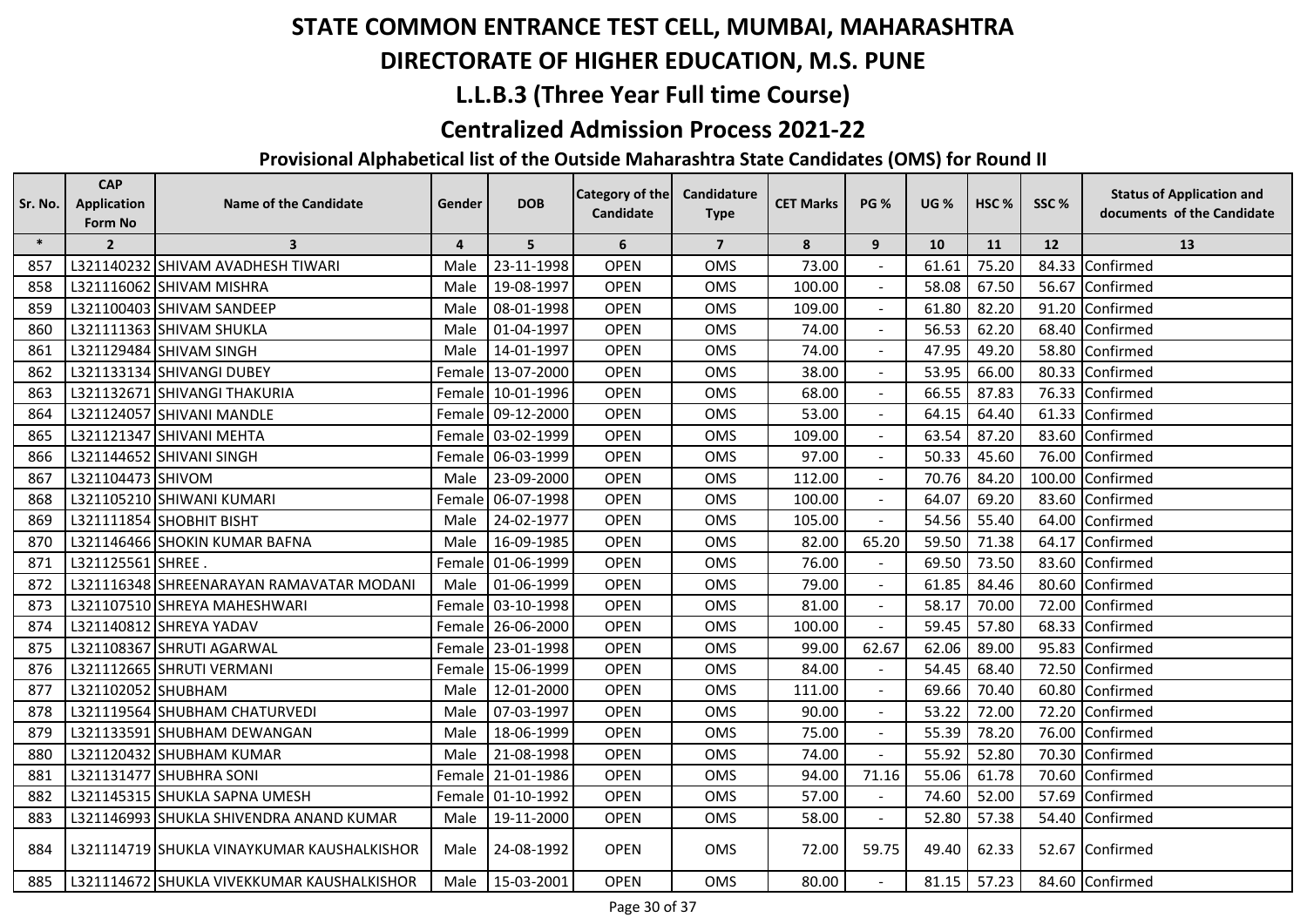## **DIRECTORATE OF HIGHER EDUCATION, M.S. PUNE**

## **L.L.B.3 (Three Year Full time Course)**

#### **Centralized Admission Process 2021-22**

| Sr. No. | <b>CAP</b><br><b>Application</b><br>Form No | <b>Name of the Candidate</b>             | Gender | <b>DOB</b>        | Category of the<br>Candidate | Candidature<br><b>Type</b> | <b>CET Marks</b> | <b>PG %</b>              | <b>UG %</b> | HSC%  | SSC% | <b>Status of Application and</b><br>documents of the Candidate |
|---------|---------------------------------------------|------------------------------------------|--------|-------------------|------------------------------|----------------------------|------------------|--------------------------|-------------|-------|------|----------------------------------------------------------------|
| $\ast$  | $\overline{2}$                              | $\overline{\mathbf{3}}$                  | 4      | 5                 | 6                            | $\overline{7}$             | 8                | 9                        | 10          | 11    | 12   | 13                                                             |
| 886     |                                             | L321122701 SHWETA BANSAL                 | Female | 09-04-1980        | <b>OPEN</b>                  | OMS                        | 76.00            |                          | 69.85       | 71.69 |      | 78.00 Confirmed                                                |
| 887     |                                             | L321105434 SHWETA PANDEY                 | Female | 31-08-1999        | <b>OPEN</b>                  | OMS                        | 89.00            |                          | 83.83       | 60.40 |      | 81.60 Confirmed                                                |
| 888     |                                             | L321104611 SHYENIKA UPADHYAY             | Female | 28-05-2000        | <b>OPEN</b>                  | OMS                        | 111.00           |                          | 64.70       | 92.60 |      | 87.40 Confirmed                                                |
| 889     |                                             | L321106155 SIDDH ANAND                   | Male   | 12-03-1999        | <b>OPEN</b>                  | <b>OMS</b>                 | 111.00           |                          | 64.00       | 58.40 |      | 79.80 Confirmed                                                |
| 890     |                                             | L321110156 SIDDHARTH BHARATBHAI JADHAV   | Male   | 22-06-2000        | <b>OPEN</b>                  | OMS                        | 70.00            | $\overline{\phantom{a}}$ | 65.03       | 70.62 |      | 51.20 Confirmed                                                |
| 891     |                                             | L321130480 SIMMI TYAGI                   | Female | 30-09-2000        | <b>OPEN</b>                  | <b>OMS</b>                 | 82.00            | $\overline{a}$           | 74.60       | 64.60 |      | 70.20 Confirmed                                                |
| 892     | L321104863 SIMRAN                           |                                          | Female | 02-09-2000        | <b>OPEN</b>                  | <b>OMS</b>                 | 90.00            |                          | 59.62       | 67.00 |      | 68.40 Confirmed                                                |
| 893     |                                             | L321131502 SINGH ANKITA RAKESHKUMAR      | Female | 18-07-1996        | <b>OPEN</b>                  | OMS                        | 49.00            | 48.75                    | 48.25       | 59.08 |      | 65.45 Confirmed                                                |
| 894     |                                             | L321135629 SINGH HIMANSHU DHIRENDRA      | Male   | 07-09-1999        | <b>OPEN</b>                  | OMS                        | 67.00            |                          | 57.38       | 60.00 |      | 72.60 Confirmed                                                |
| 895     |                                             | L321101760 SINGH NANDINI GANGESH PRATAP  | Female | 03-01-2000        | <b>OPEN</b>                  | OMS                        | 84.00            |                          | 69.23       | 77.85 |      | 89.00 Confirmed                                                |
| 896     |                                             | L321104283 SINGH RAVIRAJ PHOOL KUMAR     | Male   | 05-05-1999        | <b>OPEN</b>                  | OMS                        | 41.00            |                          | 50.13       | 55.85 |      | 41.80 Confirmed                                                |
| 897     |                                             | L321115419 SINGH SIDDHARTH NITYANAND     | Male   | 11-03-2000        | <b>OPEN</b>                  | OMS                        | 81.00            |                          | 68.95       | 47.87 |      | 54.50 Confirmed                                                |
| 898     |                                             | L321143276 SINGH UDBHAV BLAIR SUBHASH    | Male   | 10-12-1998        | <b>OPEN</b>                  | OMS                        | 114.00           |                          | 51.21       | 69.80 |      | 85.50 Confirmed                                                |
| 899     |                                             | L321134526 SIRTAJ SAFRULLA SHAIKH        | Male   | 03-01-2001        | <b>OPEN</b>                  | <b>OMS</b>                 | 67.00            |                          | 56.43       | 69.38 |      | 74.00 Confirmed                                                |
| 900     |                                             | L321116991 SIVASUBRAMANIAN K             | Male   | 24-05-1982        | <b>OPEN</b>                  | OMS                        | 57.00            | 70.00                    | 64.33       | 68.17 |      | 68.00 Document having discrepancy                              |
| 901     |                                             | L321145546 SMRITI CHANDAN                | Female | 01-10-1982        | <b>OPEN</b>                  | <b>OMS</b>                 | 60.00            |                          | 54.25       | 63.78 |      | 58.14 Confirmed                                                |
| 902     |                                             | L321129643 SODAWALA MOHAMMAD SAMAD ABID  | Male   | 12-05-2000        | <b>OPEN</b>                  | <b>OMS</b>                 | 56.00            | $\blacksquare$           | 50.65       | 54.31 |      | 58.80 Confirmed                                                |
| 903     |                                             | L321106205 SOHAM BHATTACHARYA            | Male   | 29-09-2000        | <b>OPEN</b>                  | <b>OMS</b>                 | 93.00            |                          | 59.73       | 69.80 |      | 70.30 Confirmed                                                |
| 904     |                                             | L321142463 SOLANKI PREMKUMAR RAMESHKUMAR | Male   | 27-06-1999        | <b>OPEN</b>                  | <b>OMS</b>                 | 66.00            |                          | 56.10       | 60.00 |      | 64.60 Confirmed                                                |
| 905     | L321108361 SOMIL JAIN                       |                                          | Male   | 25-02-2001        | <b>OPEN</b>                  | OMS                        | 70.00            |                          | 57.51       | 65.17 |      | 89.20 Confirmed                                                |
| 906     |                                             | L321104307 SOMUL SINGH                   | Female | 11-08-2000        | <b>OPEN</b>                  | OMS                        | 93.00            |                          | 67.14       | 92.60 |      | 93.10 Confirmed                                                |
| 907     |                                             | L321117985 SOMYA YADAV                   |        | Female 17-05-1988 | <b>OPEN</b>                  | OMS                        | 70.00            |                          | 58.67       | 77.78 |      | 71.00 Confirmed                                                |
| 908     |                                             | L321105604 SONAL SHUKLA                  | Female | 02-12-1978        | <b>OPEN</b>                  | OMS                        | 98.00            |                          | 81.90       | 79.00 |      | 84.40 Confirmed                                                |
| 909     | L321141921 SONALI                           |                                          | Female | 29-04-1995        | <b>OPEN</b>                  | <b>OMS</b>                 | 54.00            |                          | 51.07       | 50.20 |      | 39.80 Confirmed                                                |
| 910     |                                             | L321120627 SONALI JUYAL                  | Female | 17-01-1998        | <b>OPEN</b>                  | OMS                        | 112.00           |                          | 74.17       | 88.50 |      | 95.00 Confirmed                                                |
| 911     |                                             | L321110747 SONAM KINJAL GANDHI           | Female | 05-10-1987        | <b>OPEN</b>                  | OMS                        | 76.00            |                          | 52.41       | 59.83 |      | 69.33 Confirmed                                                |
| 912     |                                             | L321130167 SONAR ANISH NARSINHA          | Male   | 31-10-1997        | <b>OPEN</b>                  | OMS                        | 74.00            |                          | 63.84       | 76.80 |      | 70.40 Confirmed                                                |
| 913     |                                             | L321129838 SONAWANE AKSHAY ISHWAR        | Male   | 14-10-1995        | <b>OPEN</b>                  | OMS                        | 39.00            |                          | 55.58       | 52.15 |      | 50.50 Confirmed                                                |
| 914     |                                             | L321140964 SONU ANAND                    | Male   | 29-04-1999        | <b>OPEN</b>                  | <b>OMS</b>                 | 89.00            |                          | 72.38       | 71.80 |      | 79.80 Confirmed                                                |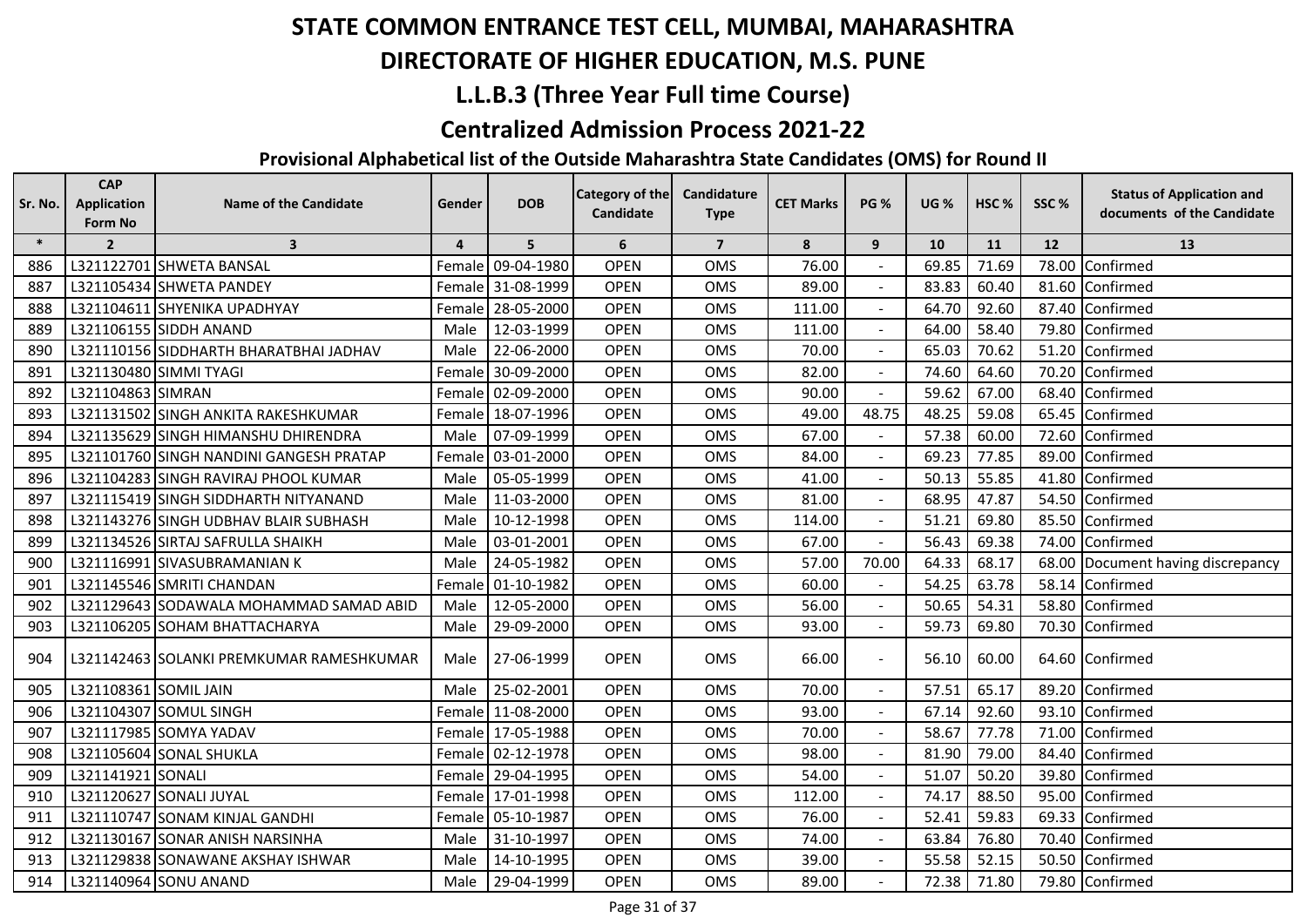## **DIRECTORATE OF HIGHER EDUCATION, M.S. PUNE**

## **L.L.B.3 (Three Year Full time Course)**

#### **Centralized Admission Process 2021-22**

| Sr. No. | <b>CAP</b><br><b>Application</b> | <b>Name of the Candidate</b>             | Gender         | <b>DOB</b>        | Category of the | Candidature    | <b>CET Marks</b> | <b>PG %</b>    | <b>UG %</b> | HSC <sub>%</sub> | SSC%  | <b>Status of Application and</b>  |
|---------|----------------------------------|------------------------------------------|----------------|-------------------|-----------------|----------------|------------------|----------------|-------------|------------------|-------|-----------------------------------|
|         | Form No                          |                                          |                |                   | Candidate       | <b>Type</b>    |                  |                |             |                  |       | documents of the Candidate        |
| $\ast$  | $\overline{2}$                   | $\overline{\mathbf{3}}$                  | $\overline{4}$ | 5                 | 6               | $\overline{7}$ | 8                | 9              | 10          | 11               | 12    | 13                                |
| 915     |                                  | L321112415 SONU KUMAR                    | Male           | 16-11-1996        | <b>OPEN</b>     | <b>OMS</b>     | 65.00            |                | 61.80       | 52.80            | 57.80 | Confirmed                         |
| 916     |                                  | L321100114 SONY VISHWAKARMA              |                | Female 10-06-1998 | <b>OPEN</b>     | <b>OMS</b>     | 67.00            |                | 57.89       | 70.80            | 80.17 | Confirmed                         |
| 917     |                                  | L321105060 SOUVICK LALL                  | Male           | 21-03-1998        | <b>OPEN</b>     | OMS            | 109.00           |                | 66.48       | 67.00            |       | 83.60 Confirmed                   |
| 918     |                                  | L321102172 SPARSH AGRAWAL                | Male           | 06-11-2000        | <b>OPEN</b>     | OMS            | 107.00           |                | 79.95       | 86.60            | 93.10 | Confirmed                         |
| 919     |                                  | L321117775 SPRAHA TIWARI                 | Female         | 06-01-1999        | <b>OPEN</b>     | <b>OMS</b>     | 108.00           |                | 53.83       | 93.80            | 95.00 | Confirmed                         |
| 920     |                                  | L321121924 SREEPURNA SAHA                | Female         | 28-01-1999        | <b>OPEN</b>     | <b>OMS</b>     | 67.00            |                | 58.38       | 74.50            | 61.80 | Confirmed                         |
| 921     | L321109184 SRINIVAS B            |                                          | Male           | 23-09-1999        | <b>OPEN</b>     | <b>OMS</b>     | 107.00           |                | 71.39       | 72.00            | 77.90 | Confirmed                         |
| 922     |                                  | L321106417 SRINIVASAN T                  | Male           | 21-09-1978        | <b>OPEN</b>     | <b>OMS</b>     | 93.00            | 67.67          | 62.40       | 69.92            |       | 58.55 Confirmed                   |
| 923     | L321117295 SRISHTI               |                                          |                | Female 02-10-2000 | <b>OPEN</b>     | <b>OMS</b>     | 99.00            |                | 76.08       | 73.80            | 81.70 | Confirmed                         |
| 924     |                                  | L321113025 STUTI SACHAN                  |                | Female 05-01-1999 | <b>OPEN</b>     | OMS            | 100.00           | $\blacksquare$ | 59.08       | 78.40            | 79.80 | Confirmed                         |
| 925     |                                  | L321120316 SUBHA MUTHAIAH                |                | Female 24-09-1991 | <b>OPEN</b>     | <b>OMS</b>     | 49.00            |                | 55.60       | 68.33            | 73.40 | Confirmed                         |
| 926     |                                  | L321129711 SUBHASH KUMAR                 | Male           | 01-03-1979        | <b>OPEN</b>     | <b>OMS</b>     | 82.00            | 63.14          | 52.13       | 60.00            | 76.78 | Confirmed                         |
| 927     |                                  | L321129598 SUBHASH NAGNATH               | Male           | 20-07-1979        | <b>OPEN</b>     | <b>OMS</b>     | 87.00            |                | 63.61       | 59.67            | 66.40 | Confirmed                         |
| 928     |                                  | L321111588 SUBHENDU SINHA                | Male           | 09-09-1975        | <b>OPEN</b>     | <b>OMS</b>     | 107.00           |                | 45.11       | 65.30            | 63.11 | Confirmed                         |
| 929     |                                  | L321109081 SUDEEP NAYAK                  | Male           | 07-04-1985        | <b>OPEN</b>     | OMS            | 57.00            | 65.40          | 49.39       | 35.11            | 47.07 | Confirmed                         |
| 930     |                                  | L321121523 SUDHAKAR J                    | Male           | 15-09-1982        | <b>OPEN</b>     | <b>OMS</b>     | 39.00            |                | 52.29       | 48.00            | 59.67 | Confirmed                         |
| 931     |                                  | L321103908 SUDHIR KUMAR                  | Male           | 20-07-1999        | <b>OPEN</b>     | <b>OMS</b>     | 77.00            |                | 50.33       | 57.00            | 60.00 | Confirmed                         |
| 932     |                                  | L321101860 SUGANDHA TIWARI               |                | Female 05-10-1992 | <b>OPEN</b>     | <b>OMS</b>     | 99.00            | 82.77          | 72.93       | 78.80            | 86.17 | Confirmed                         |
| 933     |                                  | L321101526 SUJATA MALI                   | Female         | 05-04-1990        | <b>OPEN</b>     | <b>OMS</b>     | 57.00            |                | 68.76       | 76.00            | 55.87 | Confirmed                         |
| 934     |                                  | L321117374 SUJEET KATIYAR                | Male           | 01-05-1974        | <b>OPEN</b>     | <b>OMS</b>     | 99.00            |                | 68.22       | 70.20            | 74.67 | Confirmed                         |
| 935     |                                  | L321119269 SUMIT PAUL                    | Male           | 26-11-1976        | <b>OPEN</b>     | <b>OMS</b>     | 92.00            | 64.58          | 54.00       | 67.10            | 84.11 | Confirmed                         |
| 936     |                                  | L321116800 SUNANDA GANDOJI KAWLE         |                | Female 24-06-1986 | <b>OPEN</b>     | OMS            | 58.00            |                | 62.83       | 63.80            | 63.00 | Confirmed                         |
| 937     |                                  | L321106388 SUNDAR SINGH ROOPSINGH TENIYA | Male           | 10-06-1993        | <b>OPEN</b>     | <b>OMS</b>     | 49.00            |                | 62.22       | 53.17            | 54.31 | Confirmed                         |
| 938     |                                  | L321110807 SUNEEL KUMAR MAURYA           | Male           | 05-03-1986        | <b>OPEN</b>     | <b>OMS</b>     | 88.00            | 71.60          | 49.56       | 56.20            | 61.33 | Confirmed                         |
| 939     |                                  | L321135059 SUNITA KUMARI                 | Female         | 14-02-1974        | <b>OPEN</b>     | OMS            | 64.00            |                | 54.52       | 46.89            |       | 64.33 Document having discrepancy |
| 940     |                                  | L321104985 SUNNY GOEL                    | Male           | 08-11-1994        | <b>OPEN</b>     | <b>OMS</b>     | 55.00            | 55.38          | 41.08       | 51.50            | 45.67 | Confirmed                         |
| 941     |                                  | L321101601 SUNNY SINGH                   | Male           | 13-10-1998        | <b>OPEN</b>     | <b>OMS</b>     | 113.00           |                | 61.38       | 82.20            | 76.00 | Confirmed                         |
| 942     |                                  | L321146764 SUNPREET SINGH MAIR           | Male           | 14-04-1999        | <b>OPEN</b>     | <b>OMS</b>     | 93.00            |                | 82.21       | 64.40            | 83.60 | Confirmed                         |
| 943     |                                  | L321107864 SURAJ MAHAPATRO               | Male           | 08-07-1988        | <b>OPEN</b>     | OMS            | 88.00            |                | 81.40       | 76.22            |       | 92.80 Confirmed                   |
| 944     |                                  | L321137302 SURAKSHA SUMAN                |                | Female 20-03-2000 | <b>OPEN</b>     | OMS            | 90.00            |                | 71.38       | 69.40            |       | 91.20 Confirmed                   |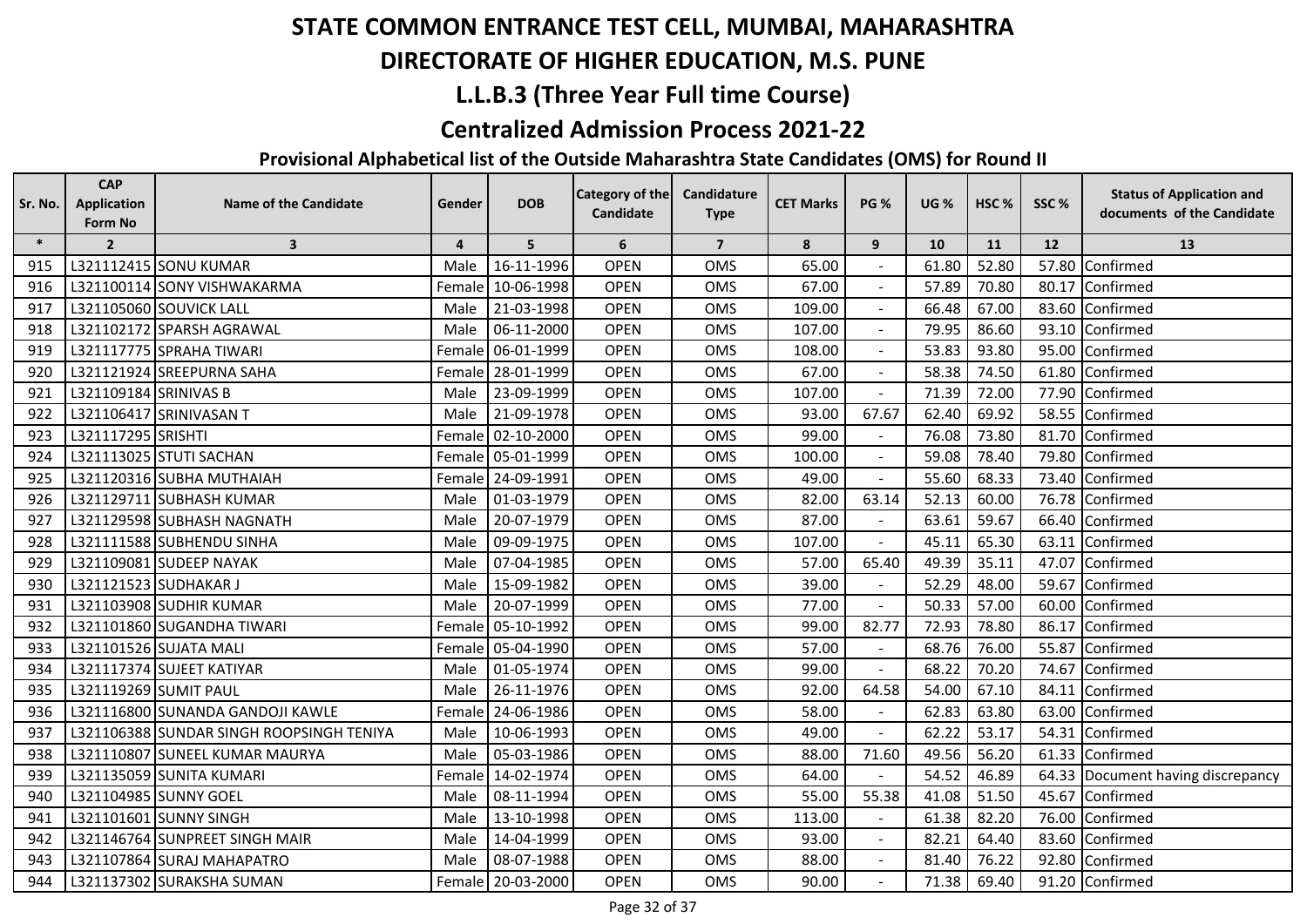## **DIRECTORATE OF HIGHER EDUCATION, M.S. PUNE**

## **L.L.B.3 (Three Year Full time Course)**

#### **Centralized Admission Process 2021-22**

| Sr. No. | <b>CAP</b><br><b>Application</b><br>Form No | <b>Name of the Candidate</b>           | Gender              | <b>DOB</b>        | Category of the<br><b>Candidate</b> | Candidature<br><b>Type</b> | <b>CET Marks</b> | <b>PG %</b>              | <b>UG %</b> | HSC <sub>%</sub> | SSC% | <b>Status of Application and</b><br>documents of the Candidate |
|---------|---------------------------------------------|----------------------------------------|---------------------|-------------------|-------------------------------------|----------------------------|------------------|--------------------------|-------------|------------------|------|----------------------------------------------------------------|
| $\ast$  | $\overline{2}$                              | $\overline{\mathbf{3}}$                | $\overline{4}$      | 5                 | 6                                   | $\overline{7}$             | 8                | 9                        | 10          | 11               | 12   | 13                                                             |
| 945     |                                             | L321105174 SURANJANA DASGUPTA          | Female              | 31-08-1999        | <b>OPEN</b>                         | OMS                        | 96.00            |                          | 80.84       | 80.20            |      | 95.00 Confirmed                                                |
| 946     |                                             | L321135617 SURESH KATARIA              | Male                | 13-12-1982        | <b>OPEN</b>                         | <b>OMS</b>                 | 110.00           |                          | 89.49       | 90.60            |      | 92.40 Confirmed                                                |
| 947     |                                             | L321106355 SURMAYI KHATANA             |                     | Female 31-01-2000 | <b>OPEN</b>                         | <b>OMS</b>                 | 110.00           |                          | 70.04       | 95.20            |      | 91.20 Confirmed                                                |
| 948     |                                             | L321124914 SURYA PRATAP SINGH          | Male                | 19-07-2001        | <b>OPEN</b>                         | OMS                        | 107.00           |                          | 59.54       | 86.50            |      | 81.70 Confirmed                                                |
| 949     |                                             | L321100280 SUSHIL SINGH                | Male                | 09-08-1998        | <b>OPEN</b>                         | <b>OMS</b>                 | 84.00            | $\blacksquare$           | 56.03       | 54.60            |      | 46.17 Confirmed                                                |
| 950     |                                             | L321103162 SWAPNA RAJARAM BANSODE      | Female              | 28-06-1988        | <b>OPEN</b>                         | OMS                        | 78.00            | $\overline{a}$           | 64.29       | 76.20            |      | 68.67 Confirmed                                                |
| 951     |                                             | L321106620 SWAPNIL HANUMANT KHANDAGALE | Male                | 15-07-1985        | <b>OPEN</b>                         | OMS                        | 74.00            |                          | 61.93       | 46.00            |      | 54.13 Confirmed                                                |
| 952     |                                             | L321135645 SWAPNIL PARIHAR             | Female              | 19-09-1988        | <b>OPEN</b>                         | <b>OMS</b>                 | 110.00           | $\overline{\phantom{a}}$ | 67.36       | 73.20            |      | 85.40 Confirmed                                                |
| 953     |                                             | L321129122 SWAPNIL RAMESH PHALKE       | Male                | 12-03-1988        | <b>OPEN</b>                         | OMS                        | 67.00            |                          | 47.43       | 42.17            |      | 60.67 Confirmed                                                |
| 954     |                                             | L321106601 SWATI CHANDRA               | Female              | 06-09-1997        | <b>OPEN</b>                         | OMS                        | 110.00           | $\blacksquare$           | 56.74       | 81.80            |      | 85.50 Confirmed                                                |
| 955     | L321101158 SWATI RAI                        |                                        |                     | Female 17-12-1986 | <b>OPEN</b>                         | <b>OMS</b>                 | 85.00            | 59.00                    | 60.00       | 62.20            |      | 50.17 Confirmed                                                |
| 956     |                                             | L321121968 SWATI SATESH NAIK           |                     | Female 25-04-1975 | <b>OPEN</b>                         | OMS                        | 60.00            |                          | 68.65       | 50.67            |      | 42.43 Confirmed                                                |
| 957     |                                             | L321100125 SWATI SHARMA                |                     | Female 31-01-2001 | <b>OPEN</b>                         | OMS                        | 107.00           |                          | 75.37       | 94.00            |      | 72.20 Confirmed                                                |
| 958     | L321132799 SWATI SONI                       |                                        | Female              | 10-01-1983        | <b>OPEN</b>                         | <b>OMS</b>                 | 83.00            |                          | 76.94       | 72.89            |      | 73.60 Confirmed                                                |
| 959     |                                             | L321125873 SWEENI SALUJA               | Female              | 14-11-1999        | <b>OPEN</b>                         | OMS                        | 89.00            |                          | 76.20       | 91.20            |      | 91.43 Confirmed                                                |
| 960     |                                             | L321106530 SWEETY VINOD THAKUR         | Female              | 03-02-1984        | <b>OPEN</b>                         | OMS                        | 60.00            | ۰                        | 63.33       | 49.50            |      | 60.00 Confirmed                                                |
| 961     |                                             | L321121457 SYED MD ATIK                | Male                | 05-05-1999        | <b>OPEN</b>                         | <b>OMS</b>                 | 55.00            |                          | 74.15       | 55.30            |      | 62.00 Confirmed                                                |
| 962     |                                             | L321104903 SYEDA UZMA TAZYEEN          | Female              | 29-05-1998        | <b>OPEN</b>                         | OMS                        | 58.00            |                          | 66.28       | 46.15            |      | 44.60 Confirmed                                                |
| 963     |                                             | L321113454 T K RITIKA RAJEEVE          | Female              | 23-10-1999        | <b>OPEN</b>                         | <b>OMS</b>                 | 93.00            |                          | 53.10       | 60.92            |      | 73.60 Confirmed                                                |
| 964     |                                             | L321117306 TAIYYAB KHAN SALMANI        | Male                | 13-05-1999        | <b>OPEN</b>                         | <b>OMS</b>                 | 87.00            |                          | 72.42       | 80.83            |      | 72.20 Confirmed                                                |
| 965     |                                             | L321136763 TAMANNA BANO                | Female              | 14-05-1992        | <b>OPEN</b>                         | OMS                        | 62.00            |                          | 55.22       | 81.30            |      | 44.83 Confirmed                                                |
| 966     |                                             | L321108441 TANISHKA MEHROTRA           | Female              | 22-12-2000        | <b>OPEN</b>                         | OMS                        | 84.00            |                          | 76.70       | 80.60            |      | 81.70 Confirmed                                                |
| 967     |                                             | L321104636 TANIYA BISWAS               | Female              | 25-12-1998        | <b>OPEN</b>                         | <b>OMS</b>                 | 90.00            | $\sim$                   | 60.68       | 77.00            |      | 60.80 Confirmed                                                |
| 968     |                                             | L321135938 TANMAY SHUKLA               | Male                | 24-01-1998        | <b>OPEN</b>                         | OMS                        | 104.00           |                          | 64.38       | 80.20            |      | 93.10 Confirmed                                                |
| 969     | L321113971 TANU JAIN                        |                                        | Female              | 13-08-2000        | <b>OPEN</b>                         | <b>OMS</b>                 | 99.00            |                          | 78.24       | 85.17            |      | 79.80 Confirmed                                                |
| 970     |                                             | L321100638 TANUSHREE SINGH             | Female              | 13-09-2000        | <b>OPEN</b>                         | <b>OMS</b>                 | 112.00           |                          | 71.53       | 84.50            |      | 92.67 Confirmed                                                |
| 971     |                                             | L321134416 TANVI KHATRI                | Female <sup>1</sup> | 28-01-2000        | <b>OPEN</b>                         | OMS                        | 108.00           |                          | 63.56       | 94.00            |      | 77.90 Confirmed                                                |
| 972     |                                             | L321108323 TANVI PRIYA                 |                     | Female 05-12-2000 | <b>OPEN</b>                         | OMS                        | 80.00            |                          | 73.70       | 65.80            |      | 72.20 Confirmed                                                |
| 973     |                                             | L321108510 TANVI SHARMA                |                     | Female 25-11-2000 | <b>OPEN</b>                         | OMS                        | 82.00            |                          | 70.95       | 80.20            |      | 70.30 Confirmed                                                |
| 974     |                                             | L321114039 TANVI SRIVASTAVA            |                     | Female 06-07-2001 | <b>OPEN</b>                         | <b>OMS</b>                 | 79.00            |                          | 64.16       | 79.60            |      | 77.80 Confirmed                                                |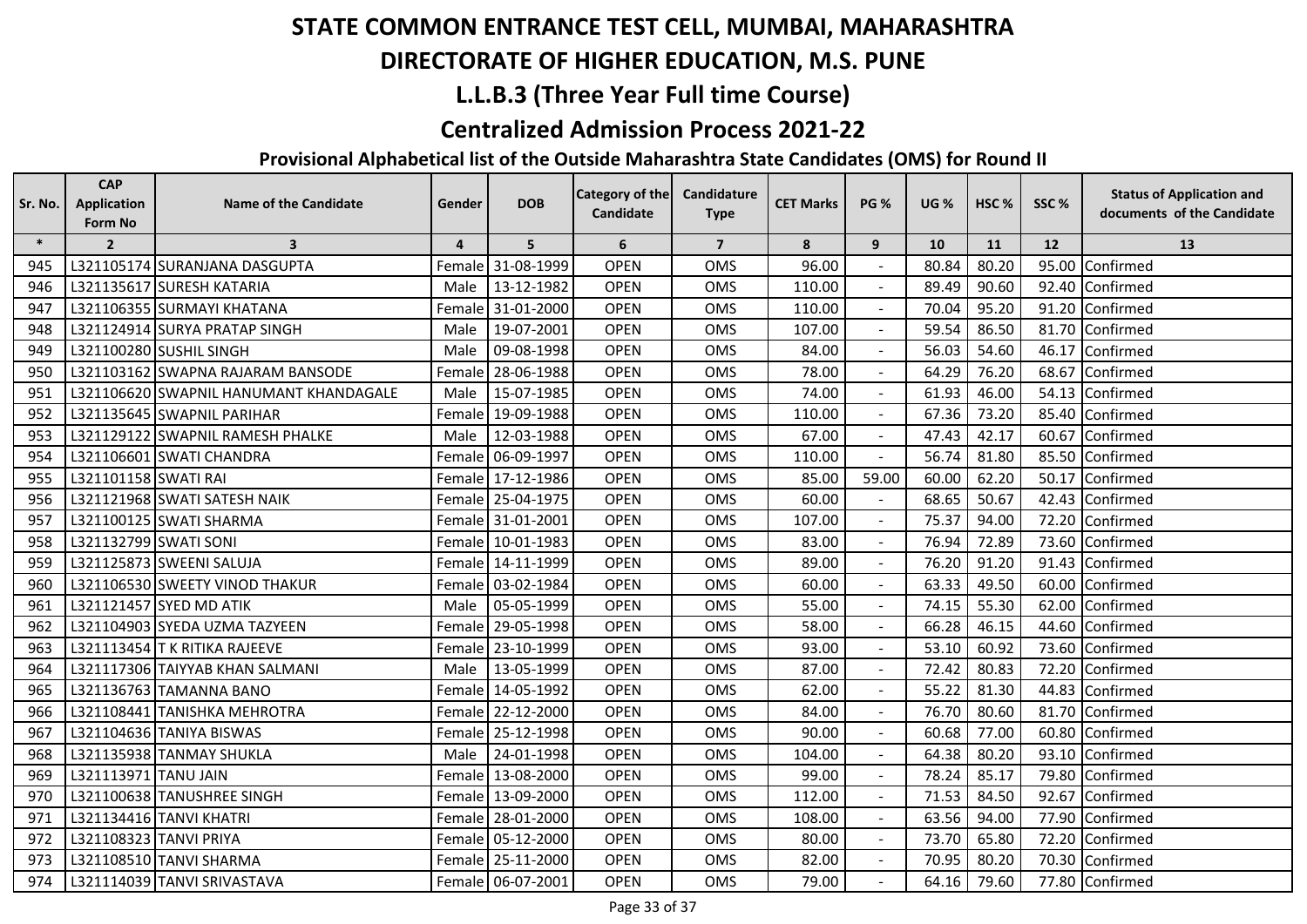## **DIRECTORATE OF HIGHER EDUCATION, M.S. PUNE**

## **L.L.B.3 (Three Year Full time Course)**

#### **Centralized Admission Process 2021-22**

| Sr. No. | <b>CAP</b><br><b>Application</b> | <b>Name of the Candidate</b>              | Gender         | <b>DOB</b>        | <b>Category of the</b> | Candidature    | <b>CET Marks</b> | <b>PG %</b>      | <b>UG %</b> | HSC <sub>%</sub> | SSC% | <b>Status of Application and</b>  |
|---------|----------------------------------|-------------------------------------------|----------------|-------------------|------------------------|----------------|------------------|------------------|-------------|------------------|------|-----------------------------------|
|         | Form No                          |                                           |                |                   | Candidate              | <b>Type</b>    |                  |                  |             |                  |      | documents of the Candidate        |
| $\ast$  | $\overline{2}$                   | $\overline{\mathbf{3}}$                   | $\overline{4}$ | 5                 | 6                      | $\overline{7}$ | 8                | $\boldsymbol{9}$ | 10          | 11               | 12   | 13                                |
| 975     |                                  | L321139273 TANYA AGRAWAL                  |                | Female 20-10-1994 | <b>OPEN</b>            | OMS            | 79.00            | 72.25            | 61.32       | 89.60            |      | 68.40 Document having discrepancy |
| 976     |                                  | L321100132 TANYA GUPTA                    |                | Female 17-02-1999 | <b>OPEN</b>            | OMS            | 111.00           |                  | 73.24       | 72.20            |      | 74.10 Confirmed                   |
| 977     |                                  | L321132573 TANYA SHANDILYA                |                | Female 20-01-1999 | <b>OPEN</b>            | OMS            | 82.00            |                  | 61.32       | 81.40            |      | 68.40 Confirmed                   |
| 978     |                                  | L321103229 TARUN KUMAR DUBEY              | Male           | 05-04-1996        | <b>OPEN</b>            | <b>OMS</b>     | 79.00            |                  | 56.73       | 63.00            |      | 62.67 Confirmed                   |
| 979     |                                  | L321124647 TARUN UPENDRA DUBEY            | Male           | 16-12-1998        | <b>OPEN</b>            | <b>OMS</b>     | 75.00            |                  | 65.63       | 47.20            |      | 50.60 Confirmed                   |
| 980     |                                  | L321124230 TASNEEM FIRDOUS                |                | Female 11-02-1998 | <b>OPEN</b>            | <b>OMS</b>     | 48.00            |                  | 57.33       | 65.60            |      | 49.67 Confirmed                   |
| 981     |                                  | L321103315 TAVLEEN KOUR                   |                | Female 16-07-1999 | <b>OPEN</b>            | <b>OMS</b>     | 101.00           |                  | 70.28       | 69.60            |      | 84.00 Confirmed                   |
| 982     |                                  | L321103520 TEJASVI SINGH                  |                | Female 22-07-2000 | <b>OPEN</b>            | <b>OMS</b>     | 93.00            |                  | 46.44       | 71.00            |      | 91.20 Confirmed                   |
| 983     |                                  | L321123588 TENCY THOMAS                   | Female l       | 20-12-1985        | <b>OPEN</b>            | <b>OMS</b>     | 70.00            |                  | 50.67       | 44.67            |      | 46.53 Confirmed                   |
| 984     |                                  | L321132739 THALARI SANDEEP RAJ            | Male           | 05-06-1998        | <b>OPEN</b>            | OMS            | 60.00            | $\blacksquare$   | 73.98       | 82.40            |      | 88.00 Document having discrepancy |
| 985     |                                  | L321142809 TIWARI SEEMA MADHUBAN          |                | Female 18-01-1981 | <b>OPEN</b>            | <b>OMS</b>     | 50.00            | 47.50            | 39.55       | 44.67            |      | 52.27 Confirmed                   |
| 986     |                                  | L321112225 TIWARI VIVEKKUMAR GULABCHANDRA | Male           | 10-07-1994        | <b>OPEN</b>            | <b>OMS</b>     | 64.00            |                  | 47.90       | 56.17            |      | 54.31 Confirmed                   |
| 987     |                                  | L321146009 TOMPE GAJANAN BALASAHEB        | Male           | 29-06-1986        | <b>OPEN</b>            | <b>OMS</b>     | 85.00            |                  | 59.62       | 69.00            |      | 60.40 Confirmed                   |
| 988     |                                  | L321100667 TRIDEEP MITRA                  | Male           | 19-03-1998        | <b>OPEN</b>            | <b>OMS</b>     | 95.00            | 67.55            | 50.93       | 81.80            |      | 65.14 Confirmed                   |
| 989     |                                  | L321138155 TRILOK CHAND MEENA             | Male           | 12-11-1985        | <b>OPEN</b>            | <b>OMS</b>     | 86.00            |                  | 53.63       | 63.54            |      | 66.00 Confirmed                   |
| 990     | L321103481 TUBA IMAM             |                                           | Female         | 27-02-2001        | <b>OPEN</b>            | <b>OMS</b>     | 83.00            |                  | 64.92       | 64.67            |      | 91.20 Confirmed                   |
| 991     |                                  | L321124178 TUSHAR JAGANNATH PANDIT        | Male           | 23-08-1974        | <b>OPEN</b>            | <b>OMS</b>     | 94.00            |                  | 48.00       | 43.33            |      | 53.43 Confirmed                   |
| 992     |                                  | L321101914 TUSHAR TODI                    | Male           | 28-10-2000        | <b>OPEN</b>            | <b>OMS</b>     | 112.00           |                  | 75.83       | 92.80            |      | 85.50 Confirmed                   |
| 993     |                                  | L321103036 UDISHA MISHRA                  | Female         | 03-08-2000        | <b>OPEN</b>            | <b>OMS</b>     | 109.00           |                  | 60.00       | 66.00            |      | 83.67 Confirmed                   |
| 994     |                                  | L321125011 UDITA CHOURASIA                |                | Female 14-04-1987 | <b>OPEN</b>            | <b>OMS</b>     | 66.00            | $\sim$           | 57.32       | 67.95            |      | 58.60 Confirmed                   |
| 995     |                                  | L321110399 UJJAWAL KUMAR                  | Male           | 20-06-1984        | <b>OPEN</b>            | <b>OMS</b>     | 109.00           |                  | 77.50       | 75.70            |      | 87.57 Confirmed                   |
| 996     |                                  | L321103839 UJJWAL KUMAR JAISWAL           | Male           | 17-07-2000        | <b>OPEN</b>            | OMS            | 105.00           |                  | 81.55       | 86.77            |      | 93.60 Confirmed                   |
| 997     |                                  | L321126940 UMAIR AHMAD                    | Male           | 05-08-1998        | <b>OPEN</b>            | <b>OMS</b>     | 91.00            |                  | 63.38       | 56.60            |      | 81.67 Confirmed                   |
| 998     |                                  | L321133233 UMRE ABHISHEK SANJAY           | Male           | 30-05-1985        | <b>OPEN</b>            | OMS            | 74.00            |                  | 57.09       | 38.17            |      | 44.93 Confirmed                   |
| 999     |                                  | L321142601 UMREDKAR VINOD YADAORAO        | Male           | 09-05-1978        | <b>OPEN</b>            | OMS            | 49.00            | $\blacksquare$   | 63.59       | 45.50            |      | 60.71 Confirmed                   |
| 1000    |                                  | L321105686 UPADHYA TUSHI BHOLANATH        | Female         | 08-05-1999        | <b>OPEN</b>            | <b>OMS</b>     | 45.00            | $\sim$           | 57.45       | 54.00            |      | 60.00 Confirmed                   |
| 1001    |                                  | L321119647 UPENDRA SINGH                  | Male           | 05-01-1984        | <b>OPEN</b>            | <b>OMS</b>     | 107.00           |                  | 60.08       | 69.80            |      | 77.38 Confirmed                   |
| 1002    |                                  | L321121135 URVASHI YOGESH DODIA           |                | Female 22-06-1990 | <b>OPEN</b>            | <b>OMS</b>     | 74.00            |                  | 59.35       | 83.00            |      | 75.57 Confirmed                   |
| 1003    |                                  | L321103516 UTKARSH AVIRAL SHARMA          | Male           | 07-01-2000        | <b>OPEN</b>            | OMS            | 106.00           |                  | 47.56       | 73.83            |      | 95.00 Confirmed                   |
| 1004    |                                  | L321100062 UTKARSH CHAUDHARY              | Male           | 23-05-1999        | <b>OPEN</b>            | <b>OMS</b>     | 97.00            |                  | 47.91       | 53.40            |      | 60.00 Confirmed                   |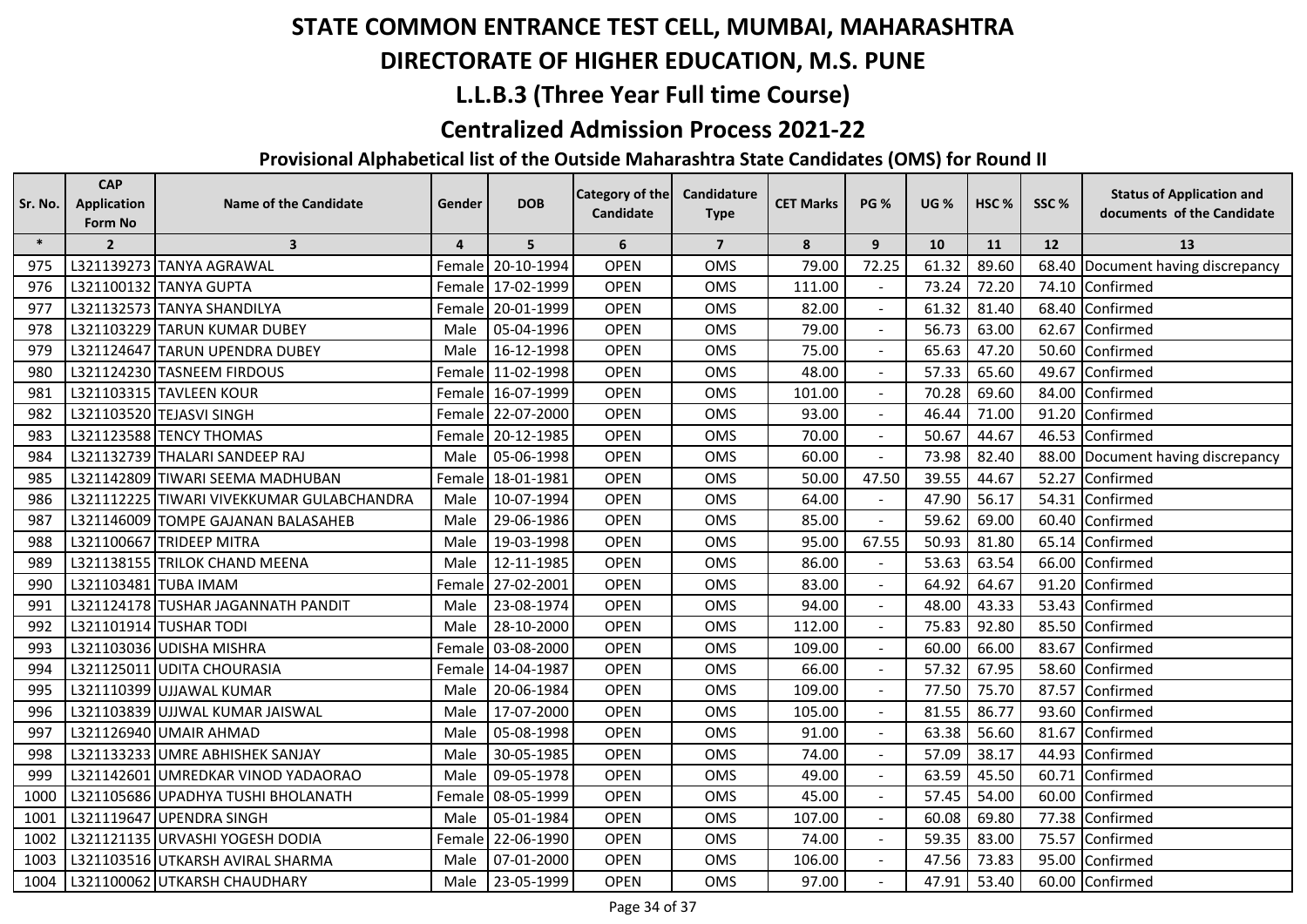## **DIRECTORATE OF HIGHER EDUCATION, M.S. PUNE**

## **L.L.B.3 (Three Year Full time Course)**

#### **Centralized Admission Process 2021-22**

| Sr. No. | <b>CAP</b><br><b>Application</b> | <b>Name of the Candidate</b>              | Gender         | <b>DOB</b> | <b>Category of the</b> | Candidature    | <b>CET Marks</b> | <b>PG %</b>    | <b>UG %</b> | HSC <sub>%</sub> | SSC%  | <b>Status of Application and</b> |
|---------|----------------------------------|-------------------------------------------|----------------|------------|------------------------|----------------|------------------|----------------|-------------|------------------|-------|----------------------------------|
|         | Form No                          |                                           |                |            | Candidate              | <b>Type</b>    |                  |                |             |                  |       | documents of the Candidate       |
| $\ast$  | $\overline{2}$                   | $\overline{\mathbf{3}}$                   | $\overline{4}$ | 5          | 6                      | $\overline{7}$ | 8                | 9              | 10          | 11               | 12    | 13                               |
| 1005    |                                  | L321124645 UTSAV KUMAR HEDA               | Male           | 14-02-2000 | <b>OPEN</b>            | <b>OMS</b>     | 93.00            |                | 64.42       | 88.40            | 82.33 | Confirmed                        |
| 1006    |                                  | L321106956 UTTAM KUMAR                    | Male           | 01-06-1984 | <b>OPEN</b>            | <b>OMS</b>     | 88.00            |                | 46.38       | 68.56            | 60.71 | Confirmed                        |
| 1007    |                                  | L321101403 V AAKARSHANA                   | Female         | 17-02-2001 | <b>OPEN</b>            | <b>OMS</b>     | 74.00            |                | 60.92       | 82.80            | 79.80 | Confirmed                        |
| 1008    |                                  | L321139124 VAIDEHI SHENDE                 | Female         | 13-06-1999 | <b>OPEN</b>            | <b>OMS</b>     | 77.00            |                | 54.80       | 68.80            | 64.60 | Confirmed                        |
| 1009    |                                  | L321145247 VAISH RAJENDRA OMPRAKASH       | Male           | 22-10-1991 | <b>OPEN</b>            | <b>OMS</b>     | 70.00            |                | 64.11       | 56.83            | 66.62 | Confirmed                        |
| 1010    |                                  | L321136595 VAISHALI MAHADEV KASBE         | Female         | 01-07-1986 | <b>OPEN</b>            | <b>OMS</b>     | 56.00            | 63.45          | 38.30       | 47.00            | 42.27 | Confirmed                        |
| 1011    |                                  | L321119363 VAISHALI MAHULKAR              | Female         | 29-09-1980 | <b>OPEN</b>            | <b>OMS</b>     | 53.00            |                | 45.29       | 72.22            | 42.80 | Confirmed                        |
| 1012    |                                  | L321107470 VALLIAMANNIL FRANCO THOMAS     | Male           | 23-04-1982 | <b>OPEN</b>            | <b>OMS</b>     | 88.00            | 51.68          | 39.47       | 50.50            | 50.27 | Confirmed                        |
| 1013    |                                  | L321134180 VAMSI KRISHNA ALAPARTHI        | Male           | 19-03-1986 | <b>OPEN</b>            | <b>OMS</b>     | 75.00            |                | 59.55       | 68.86            | 69.33 | Confirmed                        |
| 1014    |                                  | L321102189 VANDANA SHARMA                 | Female         | 03-05-1983 | <b>OPEN</b>            | OMS            | 46.00            | $\blacksquare$ | 45.41       | 64.89            | 45.60 | Confirmed                        |
| 1015    |                                  | L321100050 VANSHIKA SOMANI                | Female         | 15-07-1999 | <b>OPEN</b>            | <b>OMS</b>     | 94.00            |                | 65.33       | 88.00            | 87.83 | Confirmed                        |
| 1016    |                                  | L321116233 VARCHASVA BHARDWAJ             | Male           | 10-09-2000 | <b>OPEN</b>            | <b>OMS</b>     | 73.00            |                | 72.29       | 72.00            | 74.00 | Confirmed                        |
| 1017    |                                  | L321113345 VARMA ABHIMANYU DEVPRAKASH     | Male           | 08-02-1994 | <b>OPEN</b>            | <b>OMS</b>     | 53.00            |                | 49.56       | 37.83            | 49.40 | Confirmed                        |
| 1018    |                                  | L321135603 VARMA ASHA MADANKUMAR          | Female         | 10-06-1996 | <b>OPEN</b>            | <b>OMS</b>     | 79.00            | 65.63          | 77.43       | 80.17            | 87.82 | Confirmed                        |
| 1019    |                                  | L321115662 VARSHA BHAGWANI                | Female         | 07-12-1995 | <b>OPEN</b>            | <b>OMS</b>     | 83.00            |                | 63.43       | 84.20            | 75.29 | Confirmed                        |
| 1020    |                                  | L321145915 VARSHA KAMATH                  | Female         | 12-11-1992 | <b>OPEN</b>            | <b>OMS</b>     | 79.00            | 54.00          | 77.94       | 81.67            | 87.84 | Confirmed                        |
| 1021    |                                  | L321121514 VARUN KUMAR SHUKLA             | Male           | 06-12-1980 | <b>OPEN</b>            | <b>OMS</b>     | 99.00            |                | 74.25       | 70.60            | 75.20 | Confirmed                        |
| 1022    |                                  | L321127337 VATSA MANOJKUMAR VYAS          | Female         | 23-08-2000 | <b>OPEN</b>            | <b>OMS</b>     | 95.00            |                | 71.43       | 71.08            |       | 89.33 Confirmed                  |
| 1023    |                                  | L321131274 VEER ANIRUDDHA                 | Male           | 15-02-1997 | <b>OPEN</b>            | <b>OMS</b>     | 108.00           |                | 58.14       | 81.80            |       | 85.50 Confirmed                  |
| 1024    |                                  | L321143049 VEERENDRA SINGH                | Male           | 15-11-1996 | <b>OPEN</b>            | OMS            | 80.00            | $\sim$         | 58.07       | 77.60            | 78.17 | Confirmed                        |
| 1025    |                                  | L321105413 VEKARIYA MOINUDDIN MOHMADISHAQ | Male           | 14-01-2000 | <b>OPEN</b>            | <b>OMS</b>     | 109.00           |                | 53.24       | 77.14            |       | 65.50 Confirmed                  |
| 1026    |                                  | L321107700 VERMA ABHISHEK RAJKUMAR        | Male           | 13-12-1999 | <b>OPEN</b>            | <b>OMS</b>     | 75.00            |                | 51.83       | 62.31            | 87.60 | Confirmed                        |
| 1027    |                                  | L321110357 VIBHU MALHOTRA                 | Male           | 01-09-1988 | <b>OPEN</b>            | <b>OMS</b>     | 110.00           |                | 59.21       | 82.00            | 78.33 | Confirmed                        |
| 1028    |                                  | L321104131 VICKY KUMAR                    | Male           | 06-04-2000 | <b>OPEN</b>            | OMS            | 64.00            | $\blacksquare$ | 57.60       | 52.40            | 66.80 | Confirmed                        |
| 1029    |                                  | L321104790 VIDHEE MISHRA                  | Female         | 30-06-2000 | <b>OPEN</b>            | <b>OMS</b>     | 83.00            | $\sim$         | 66.60       | 76.00            | 74.10 | Confirmed                        |
| 1030    |                                  | L321104733 VIDHI SHARMA                   | Female         | 28-11-1998 | <b>OPEN</b>            | <b>OMS</b>     | 115.00           |                | 70.42       | 78.00            |       | 74.10 Confirmed                  |
| 1031    |                                  | L321105104 VIDUSHI LAWANIYA               | Female         | 05-06-1997 | <b>OPEN</b>            | <b>OMS</b>     | 82.00            | 65.44          | 54.89       | 85.80            | 80.17 | Confirmed                        |
| 1032    |                                  | L321132773 VIJAY KUMAR SONI               | Male           | 03-06-1976 | <b>OPEN</b>            | <b>OMS</b>     | 87.00            |                | 63.72       | 71.88            |       | 53.38 Confirmed                  |
| 1033    |                                  | L321109565 VIJAY RAJUBHAI TAYADE          | Male           | 12-02-1999 | <b>OPEN</b>            | <b>OMS</b>     | 72.00            |                | 54.19       | 55.14            |       | 53.67 Confirmed                  |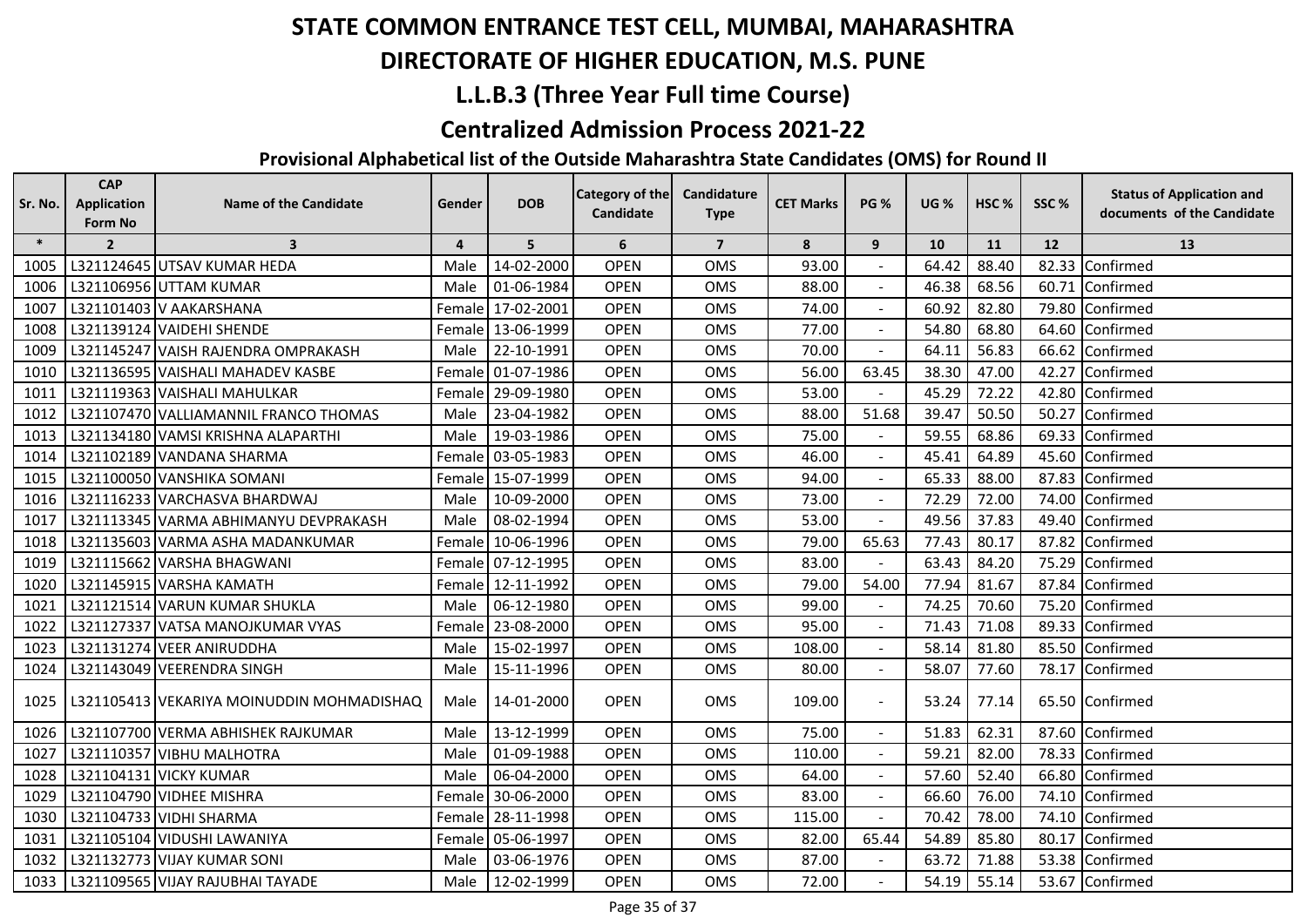## **DIRECTORATE OF HIGHER EDUCATION, M.S. PUNE**

## **L.L.B.3 (Three Year Full time Course)**

#### **Centralized Admission Process 2021-22**

| Sr. No. | <b>CAP</b><br><b>Application</b><br>Form No | <b>Name of the Candidate</b>           | Gender         | <b>DOB</b> | <b>Category of the</b><br>Candidate | Candidature<br><b>Type</b> | <b>CET Marks</b> | <b>PG %</b>    | <b>UG %</b> | HSC%  | SSC%  | <b>Status of Application and</b><br>documents of the Candidate |
|---------|---------------------------------------------|----------------------------------------|----------------|------------|-------------------------------------|----------------------------|------------------|----------------|-------------|-------|-------|----------------------------------------------------------------|
| $\ast$  | $\overline{2}$                              | $\overline{\mathbf{3}}$                | $\overline{4}$ | 5          | 6                                   | $\overline{7}$             | 8                | 9              | 10          | 11    | 12    | 13                                                             |
| 1034    |                                             | L321102556 VIJAYANT KUMAR VERMA        | Male           | 08-03-1971 | <b>OPEN</b>                         | <b>OMS</b>                 | 104.00           | 65.26          | 52.13       | 67.33 | 81.00 | Confirmed                                                      |
| 1035    |                                             | L321100848 VIKAS LAXMANRAO DUSANE      | Male           | 15-02-1981 | <b>OPEN</b>                         | <b>OMS</b>                 | 55.00            |                | 48.00       | 58.67 | 55.60 | Confirmed                                                      |
| 1036    |                                             | L321123289 VIKAS YADAV                 | Male           | 21-06-1986 | <b>OPEN</b>                         | <b>OMS</b>                 | 100.00           | 65.37          | 63.82       | 69.80 | 74.00 | Confirmed                                                      |
| 1037    |                                             | L321143870 VIKMANI JIGAR LAXMICHAND    | Male           | 20-02-2001 | <b>OPEN</b>                         | <b>OMS</b>                 | 66.00            |                | 68.78       | 85.54 | 84.80 | Confirmed                                                      |
| 1038    |                                             | L321106020 VIMAL PRAKASH PANDEY        | Male           | 01-08-1996 | <b>OPEN</b>                         | <b>OMS</b>                 | 68.00            | $\blacksquare$ | 51.35       | 69.40 | 55.00 | Confirmed                                                      |
| 1039    |                                             | L321127172 VINAY JAIRAJ KALYANI        | Male           | 13-07-1996 | <b>OPEN</b>                         | <b>OMS</b>                 | 60.00            | $\blacksquare$ | 65.46       | 60.92 | 53.00 | Confirmed                                                      |
| 1040    |                                             | L321134014 VINAY KUMAR                 | Male           | 30-08-1987 | <b>OPEN</b>                         | OMS                        | 95.00            |                | 65.96       | 62.00 | 78.80 | Confirmed                                                      |
| 1041    |                                             | L321114253 VINEET KUMAR GUPTA          | Male           | 10-08-1999 | <b>OPEN</b>                         | <b>OMS</b>                 | 51.00            |                | 63.89       | 65.40 | 64.67 | Confirmed                                                      |
| 1042    |                                             | L321126318 VINOD KUMAR MEENA           | Male           | 24-08-1991 | <b>OPEN</b>                         | <b>OMS</b>                 | 82.00            |                | 53.22       | 74.92 | 63.83 | Confirmed                                                      |
| 1043    |                                             | L321118772 VIPIN KUMAR                 | Male           | 12-08-1994 | <b>OPEN</b>                         | OMS                        | 83.00            |                | 63.27       | 74.92 | 77.50 | Confirmed                                                      |
| 1044    |                                             | L321104951 VIPRAY KALA                 | Male           | 03-09-1999 | <b>OPEN</b>                         | <b>OMS</b>                 | 89.00            |                | 64.67       | 76.20 |       | 70.00 Document having discrepancy                              |
| 1045    |                                             | L321124965 VIRALKUMAR B BAGRECHA       | Male           | 29-09-1999 | <b>OPEN</b>                         | <b>OMS</b>                 | 105.00           |                | 88.65       | 94.80 |       | 92.00 Confirmed                                                |
| 1046    |                                             | L321109006 VIRENDRA KUMAR PANDEY       | Male           | 01-07-1999 | <b>OPEN</b>                         | <b>OMS</b>                 | 97.00            |                | 60.88       | 79.67 | 66.67 | Confirmed                                                      |
| 1047    |                                             | L321121515 VISANJI GANGJI GAJORA       | Male           | 28-12-1993 | <b>OPEN</b>                         | <b>OMS</b>                 | 79.00            |                | 71.24       | 81.43 | 67.69 | Confirmed                                                      |
| 1048    |                                             | L321116377 VISHAKHA RAWAL              | Female         | 23-12-1996 | <b>OPEN</b>                         | <b>OMS</b>                 | 76.00            |                | 65.57       | 74.80 | 60.00 | Confirmed                                                      |
| 1049    |                                             | L321105038 VISHAL GUPTA                | Male           | 21-08-1979 | <b>OPEN</b>                         | <b>OMS</b>                 | 103.00           |                | 46.11       | 62.60 | 71.80 | Confirmed                                                      |
| 1050    | L321120616 VISHAL JAIN                      |                                        | Male           | 11-08-1997 | <b>OPEN</b>                         | <b>OMS</b>                 | 91.00            |                | 69.50       | 91.20 | 76.00 | Confirmed                                                      |
| 1051    |                                             | L321127189 VISHAL KUMAR                | Male           | 06-09-1998 | <b>OPEN</b>                         | OMS                        | 54.00            | 67.00          | 60.05       | 54.33 | 68.00 | Confirmed                                                      |
| 1052    |                                             | L321146278 VISHAL NATH YAGNIK          | Male           | 07-08-1983 | OPEN                                | <b>OMS</b>                 | 83.00            |                | 57.27       | 66.00 | 77.00 | Confirmed                                                      |
| 1053    |                                             | L321109992 VISHAL SINGH MAHALA         | Male           | 25-09-1997 | <b>OPEN</b>                         | <b>OMS</b>                 | 117.00           |                | 53.80       | 90.80 | 95.00 | Document having discrepancy                                    |
| 1054    |                                             | L321133182 VISHESH OBEROI              | Male           | 17-12-1998 | <b>OPEN</b>                         | <b>OMS</b>                 | 112.00           |                | 52.88       | 60.40 | 83.60 | Confirmed                                                      |
| 1055    |                                             | L321105141 VISHNU UDAYAN               | Male           | 31-05-1991 | <b>OPEN</b>                         | <b>OMS</b>                 | 91.00            | $\blacksquare$ | 63.19       | 75.17 |       | 80.92 Document having discrepancy                              |
| 1056    |                                             | L321137593 VITHLANI DIMPY BIPINCHANDRA | Female         | 09-09-1996 | <b>OPEN</b>                         | <b>OMS</b>                 | 65.00            |                | 70.82       | 79.86 | 78.40 | Confirmed                                                      |
| 1057    | L321116889 VIVEK D                          |                                        | Male           | 18-09-1992 | <b>OPEN</b>                         | <b>OMS</b>                 | 64.00            |                | 66.80       | 61.00 |       | 53.36 Confirmed                                                |
| 1058    |                                             | L321143204 VIVEK KUMAR                 | Male           | 06-08-1987 | <b>OPEN</b>                         | <b>OMS</b>                 | 96.00            |                | 70.96       | 75.20 | 87.80 | Confirmed                                                      |
| 1059    |                                             | L321130760 VIVEKANAND GAUTAM           | Male           | 07-05-1998 | <b>OPEN</b>                         | <b>OMS</b>                 | 54.00            |                | 46.33       | 64.80 | 74.17 | Confirmed                                                      |
| 1060    |                                             | L321146943 WABALE NAVNATH LAHANU       | Male           | 05-06-1984 | <b>OPEN</b>                         | <b>OMS</b>                 | 81.00            | $\mathbf{r}$   | 61.11       | 57.50 | 73.47 | Confirmed                                                      |
| 1061    |                                             | L321113204 WANKHEDE HIRA RAJENDRA      | Male           | 12-10-1993 | <b>OPEN</b>                         | OMS                        | 71.00            |                | 61.29       | 69.17 | 82.00 | Confirmed                                                      |
| 1062    |                                             | L321115630 YADAV HITESH MANOHAR        | Male           | 21-07-1999 | <b>OPEN</b>                         | OMS                        | 41.00            |                | 55.85       | 54.46 | 71.00 | Confirmed                                                      |
| 1063    | L321125333 YASH NAGIA                       |                                        | Male           | 03-06-2000 | <b>OPEN</b>                         | <b>OMS</b>                 | 86.00            |                | 67.73       | 60.40 |       | 57.00 Confirmed                                                |